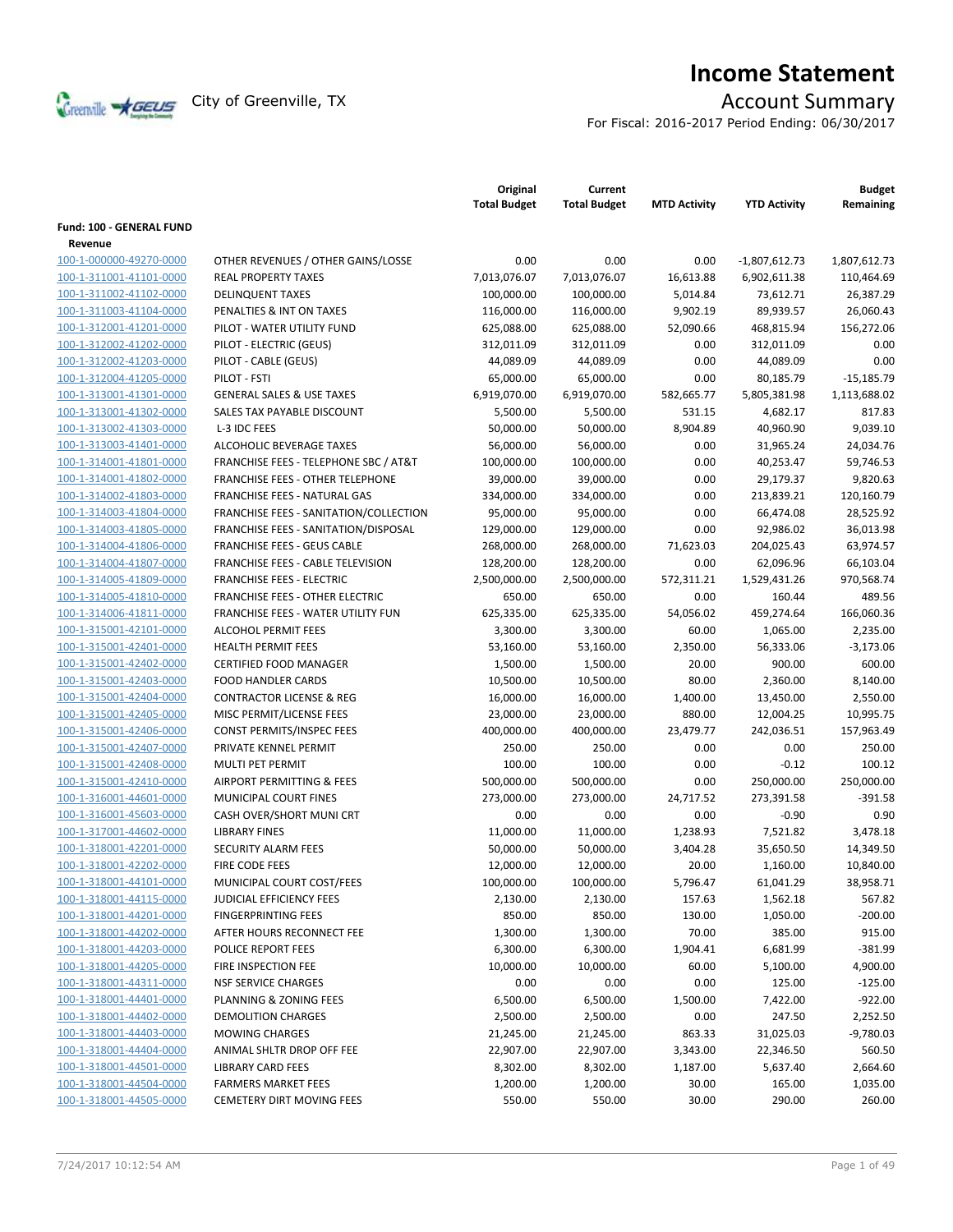|                         |                                        | Original<br><b>Total Budget</b> | Current<br><b>Total Budget</b> | <b>MTD Activity</b> | <b>YTD Activity</b> | Budget<br>Remaining |
|-------------------------|----------------------------------------|---------------------------------|--------------------------------|---------------------|---------------------|---------------------|
| 100-1-319001-44102-0000 | <b>SALE OF CITY PUBLICATIONS</b>       | 1,080.00                        | 1,080.00                       | 50.00               | 150.00              | 930.00              |
| 100-1-319001-44506-0000 | LIBRARY COPY MACHINE                   | 5,500.00                        | 5,500.00                       | 312.50              | 3,016.05            | 2,483.95            |
| 100-1-319001-45302-0000 | <b>CEMETERY LOTS SALES</b>             | 150.00                          | 150.00                         | 0.00                | 510.00              | $-360.00$           |
| 100-1-319001-45304-0000 | <b>PROPERTY SALES</b>                  | 0.00                            | 0.00                           | 500.00              | 7,263.29            | $-7,263.29$         |
| 100-1-319001-45305-0000 | <b>AUCTION PROCEEDS</b>                | 1,500.00                        | 1,500.00                       | 0.00                | 4,740.60            | $-3,240.60$         |
| 100-1-319001-45401-0000 | <b>INTEREST REVENUES</b>               | 30,000.00                       | 30,000.00                      | $-723.30$           | 8,412.56            | 21,587.44           |
| 100-1-319001-45501-0000 | LIBRARY MTG ROOM RENTAL                | 600.00                          | 600.00                         | 180.00              | 772.50              | $-172.50$           |
| 100-1-319001-45503-0000 | <b>PAVILION RENTALS</b>                | 13,990.00                       | 13,990.00                      | 1,451.60            | 8,410.13            | 5,579.87            |
| 100-1-319001-45601-0000 | MISCELLANEOUS REVENUES                 | 32,000.00                       | 32,000.00                      | 314.24              | 21,982.34           | 10,017.66           |
| 100-1-319001-45602-0000 | PRIOR YEAR REIMBURSEMENTS              | 10,000.00                       | 10,000.00                      | 0.00                | 0.00                | 10,000.00           |
| 100-1-319001-45604-0000 | OTHER REVENUE / OVER/SHORT             | 0.00                            | 0.00                           | 1.50                | $-7,264.36$         | 7,264.36            |
| 100-1-322001-43002-0000 | ANIMAL SHELTER CONTRIB                 | 100,000.00                      | 100,000.00                     | 25,000.00           | 100,000.00          | 0.00                |
| 100-1-322001-43003-0000 | HUNT CO CONTRIB - FIRE                 | 28,800.00                       | 28,800.00                      | 2,400.00            | 21,600.00           | 7,200.00            |
| 100-1-322001-43004-0000 | HUNT CO MEM HOSP REIM                  | 21,000.00                       | 21,000.00                      | 0.00                | 14,933.36           | 6,066.64            |
| 100-1-323001-46008-0000 | <b>XFR - TOURISM FUND</b>              | 90,000.00                       | 90,000.00                      | 7,500.00            | 67,500.00           | 22,500.00           |
| 100-1-324001-46506-0000 | <b>CA - RECREATION FUND</b>            | 6,157.00                        | 6,157.00                       | 513.08              | 4,617.72            | 1,539.28            |
| 100-1-324001-46509-0000 | <b>CA - VENUE MGMT FUND</b>            | 6,459.00                        | 6,459.00                       | 538.25              | 4,844.25            | 1,614.75            |
| 100-1-324001-46537-0000 | CA - MAIL MACHINE LEASE                | 3,132.00                        | 3,132.00                       | 0.00                | 2,088.00            | 1,044.00            |
| 100-1-324001-46614-0000 | CA - SANITATION FUND COLLECTION        | 25,439.00                       | 25,439.00                      | 2,119.92            | 19,079.28           | 6,359.72            |
| 100-1-324001-46650-0000 | CA - UTILITY FUND TO GENERAL GOVERNME  | 369,256.00                      | 369,256.00                     | 30,771.33           | 276,941.97          | 92,314.03           |
| 100-1-324001-46651-0000 | CA - UTILITY FUND TO PUBLIC WORKS      | 172,134.00                      | 172,134.00                     | 14,344.50           | 129,100.50          | 43,033.50           |
| 100-1-324001-46801-0000 | <b>CA - SPENCE FUND</b>                | 600.00                          | 600.00                         | 50.00               | 450.00              | 150.00              |
| 100-1-324009-46901-0000 | <b>CA - ELECTRIC UTILITY</b>           | 312,482.00                      | 312,482.00                     | 26,040.17           | 234,361.53          | 78,120.47           |
| 100-1-324009-46906-0000 | <b>CA - CABLE UTILITY</b>              | 52,488.00                       | 52,488.00                      | 4,374.00            | 39,366.00           | 13,122.00           |
|                         | <b>Revenue Total:</b>                  | 22,345,380.25                   | 22,345,380.25                  | 1,562,173.77        | 16,746,190.32       | 5,599,189.93        |
| <b>Expense</b>          |                                        |                                 |                                |                     |                     |                     |
| 100-1-411000-52001-0000 | <b>OFFICE SUPPLIES</b>                 | 60.00                           | 60.00                          | 0.00                | 46.96               | 13.04               |
| 100-1-411000-52005-0000 | PRINTED MATERIALS                      | 96.00                           | 96.00                          | 48.00               | 48.00               | 48.00               |
| 100-1-411000-52103-0000 | <b>MEETING SUPPLIES</b>                | 1,800.00                        | 1,800.00                       | 73.89               | 1,471.34            | 328.66              |
| 100-1-411000-54001-0000 | <b>TELEPHONE CHARGES</b>               | 4,002.00                        | 4,002.00                       | 225.91              | 1,933.69            | 2,068.31            |
| 100-1-411000-54201-0000 | MEMBERSHIPS & SUBSCRIPTIONS            | 6,900.00                        | 6,900.00                       | 0.00                | 5,926.00            | 974.00              |
| 100-1-411000-54204-0000 | <b>PUBLIC RELATIONS</b>                | 500.00                          | 500.00                         | 0.00                | 500.00              | 0.00                |
| 100-1-411000-54213-0000 | PLAQUES AND AWARDS                     | 500.00                          | 500.00                         | 230.00              | 351.85              | 148.15              |
| 100-1-411000-54214-0000 | <b>TRAVEL &amp; TRAINING</b>           | 14,000.00                       | 14,000.00                      | 215.00              | 9,590.10            | 4,409.90            |
| 100-1-411400-51001-0000 | REGULAR SALARIES                       | 73,620.00                       | 73,620.00                      | 5,908.80            | 57,916.21           | 15,703.79           |
| 100-1-411400-51021-0000 | <b>LONGEVITY</b>                       | 1,206.00                        | 1,206.00                       | 0.00                | 1,200.00            | 6.00                |
| 100-1-411400-51116-0000 | CAR ALLOWANCE                          | 4,200.00                        | 4,200.00                       | 323.08              | 3,230.80            | 969.20              |
| 100-1-411400-51117-0000 | <b>CELL PHONE ALLOWANCE</b>            | 696.00                          | 696.00                         | 53.54               | 535.40              | 160.60              |
| 100-1-411400-51201-0000 | <b>FICA</b>                            | 4,943.00                        | 4,943.00                       | 384.65              | 3,797.96            | 1,145.04            |
| 100-1-411400-51202-0000 | MEDICARE                               | 1,156.00                        | 1,156.00                       | 89.96               | 888.22              | 267.78              |
| 100-1-411400-51203-0000 | <b>HEALTH INSURANCE</b>                | 9,700.00                        | 9,700.00                       | 808.33              | 7,274.97            | 2,425.03            |
| 100-1-411400-51204-0000 | <b>WORKERS COMPENSATION</b>            | 218.00                          | 218.00                         | 18.17               | 163.53              | 54.47               |
| 100-1-411400-51205-0000 | STATE UNEMPLOYMENT                     | 77.00                           | 77.00                          | 0.00                | 16.51               | 60.49               |
| 100-1-411400-51301-0000 | <b>TMRS</b>                            | 8,781.00                        | 8,781.00                       | 702.70              | 6,935.20            | 1,845.80            |
| 100-1-411400-52001-0000 | <b>OFFICE SUPPLIES</b>                 | 100.00                          | 100.00                         | 0.00                | 44.98               | 55.02               |
| 100-1-411400-52002-0000 | POSTAGE / FREIGHT                      | 150.00                          | 150.00                         | 0.00                | 133.86              | 16.14               |
| 100-1-411400-52005-0000 | PRINTED MATERIALS                      | 25.00                           | 25.00                          | 0.00                | 0.00                | 25.00               |
| 100-1-411400-54001-0000 | <b>TELEPHONE CHARGES</b>               | 2,100.00                        | 2,100.00                       | 73.90               | 564.41              | 1,535.59            |
| 100-1-411400-54101-0000 | PROFESSIONAL SERVICES                  | 900.00                          | 900.00                         | 0.00                | 875.00              | 25.00               |
| 100-1-411400-54201-0000 | <b>MEMBERSHIPS &amp; SUBSCRIPTIONS</b> | 130.00                          | 130.00                         | 0.00                | 125.00              | 5.00                |
| 100-1-411400-54206-0000 | <b>ELECTION EXPENSE</b>                | 5,125.00                        | 5,125.00                       | 265.50              | 2,000.33            | 3,124.67            |
| 100-1-411400-54212-0000 | <b>PRINTING</b>                        | 4,160.00                        | 4,160.00                       | 0.00                | 2,467.50            | 1,692.50            |
| 100-1-411400-54214-0000 | <b>TRAVEL &amp; TRAINING</b>           | 975.00                          | 975.00                         | 0.00                | 403.86              | 571.14              |
| 100-1-412100-51001-0000 | REGULAR SALARIES                       | 171,353.00                      | 171,353.00                     | 12,271.48           | 125,054.63          | 46,298.37           |
| 100-1-412100-51020-0000 | <b>OVERTIME</b>                        | 6,778.00                        | 6,778.00                       | 353.68              | 3,623.85            | 3,154.15            |
| 100-1-412100-51021-0000 | LONGEVITY                              | 4,650.00                        | 4,650.00                       | 0.00                | 4,614.00            | 36.00               |
| 100-1-412100-51101-0000 | <b>CERTIFICATION PAY</b>               | 3,600.00                        | 3,600.00                       | 230.78              | 2,307.80            | 1,292.20            |
| 100-1-412100-51201-0000 | <b>FICA</b>                            | 11,556.00                       | 11,556.00                      | 772.35              | 8,018.22            | 3,537.78            |
| 100-1-412100-51202-0000 | MEDICARE                               | 2,703.00                        | 2,703.00                       | 180.63              | 1,877.48            | 825.52              |
|                         |                                        |                                 |                                |                     |                     |                     |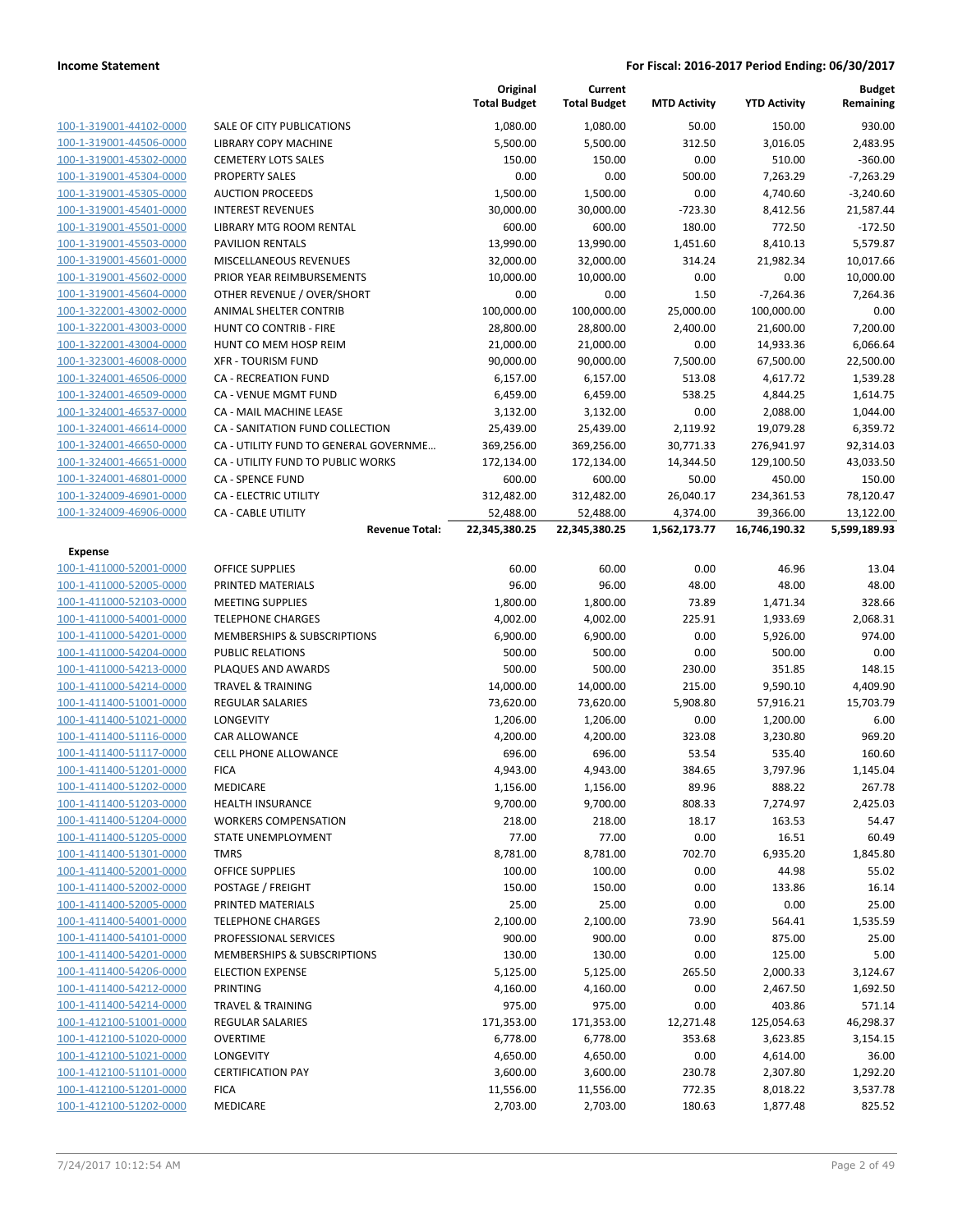| 100-1-412100-51203-0000        |
|--------------------------------|
| 100-1-412100-51204-0000        |
| 100-1-412100-51205-0000        |
| <u>100-1-412100-51301-0000</u> |
| 100-1-412100-52001-0000        |
| 100-1-412100-52002-0000        |
| 100-1-412100-52005-0000        |
| 100-1-412100-52102-0000        |
| <u>100-1-412100-52110-0000</u> |
| 100-1-412100-53201-0000        |
| 100-1-412100-54001-0000        |
| 100-1-412100-54101-0000        |
| 100-1-412100-54201-0000        |
| 100-1-412100-54207-0000        |
| 100-1-412100-54214-0000        |
| 100-1-413200-51001-0000        |
| 100-1-413200-51020-0000        |
| 100-1-413200-51021-0000        |
| 100-1-413200-51101-0000        |
| 100-1-413200-51116-0000        |
| 100-1-413200-51201-0000        |
| 100-1-413200-51202-0000        |
| 100-1-413200-51203-0000        |
| <u>100-1-413200-51204-0000</u> |
| 100-1-413200-51205-0000        |
| 100-1-413200-51301-0000        |
| 100-1-413200-52001-0000        |
| 100-1-413200-52002-0000        |
| 100-1-413200-52102-0000        |
| 100-1-413200-52103-0000        |
| 100-1-413200-52201-0000        |
| 100-1-413200-54001-0000        |
| 100-1-413200-54101-0000        |
| <u>100-1-413200-54201-0000</u> |
| 100-1-413200-54205-0000        |
| 100-1-413200-54212-0000        |
| 100-1-413200-54214-0000        |
|                                |
| 100-1-415100-51001-0000        |
| 100-1-415100-51020-0000        |
| 100-1-415100-51021-0000        |
| 100-1-415100-51116-0000        |
| <u>100-1-415100-51117-0000</u> |
| 100-1-415100-51201-0000        |
| 100-1-415100-51202-0000        |
| <u>100-1-415100-51203-0000</u> |
| <u>100-1-415100-51204-0000</u> |
| <u>100-1-415100-51205-0000</u> |
| 100-1-415100-51301-0000        |
| 100-1-415100-51401-0000        |
| 100-1-415100-52001-0000        |
| 100-1-415100-52002-0000        |
| 100-1-415100-52005-0000        |
| 100-1-415100-54001-0000        |
| 100-1-415100-54110-0000        |
| <u>100-1-415100-54201-0000</u> |
| 100-1-415100-54211-0000        |
| <u>100-1-415100-54212-0000</u> |
| 100-1-415100-54214-0000        |
| <u>100-1-415150-54401-0000</u> |
|                                |

|                         |                               | Original<br><b>Total Budget</b> | Current<br><b>Total Budget</b> | <b>MTD Activity</b> | <b>YTD Activity</b> | <b>Budget</b><br>Remaining |
|-------------------------|-------------------------------|---------------------------------|--------------------------------|---------------------|---------------------|----------------------------|
| 100-1-412100-51203-0000 | <b>HEALTH INSURANCE</b>       | 38,800.00                       | 38,800.00                      | 3,233.33            | 29,099.97           | 9,700.03                   |
| 100-1-412100-51204-0000 | <b>WORKERS COMPENSATION</b>   | 510.00                          | 510.00                         | 42.50               | 382.50              | 127.50                     |
| 100-1-412100-51205-0000 | STATE UNEMPLOYMENT            | 444.00                          | 444.00                         | 1.68                | 72.27               | 371.73                     |
| 100-1-412100-51301-0000 | <b>TMRS</b>                   | 19,775.00                       | 19,775.00                      | 1,250.24            | 13,002.47           | 6,772.53                   |
| 100-1-412100-52001-0000 | <b>OFFICE SUPPLIES</b>        | 880.00                          | 880.00                         | 0.00                | 332.97              | 547.03                     |
| 100-1-412100-52002-0000 | POSTAGE / FREIGHT             | 3,500.00                        | 3,500.00                       | 0.00                | 2,338.19            | 1,161.81                   |
| 100-1-412100-52005-0000 | PRINTED MATERIALS             | 1,400.00                        | 1,400.00                       | 0.00                | 0.00                | 1,400.00                   |
| 100-1-412100-52102-0000 | <b>BOOKS / REF SUPPLIES</b>   | 220.00                          | 220.00                         | 0.00                | 0.00                | 220.00                     |
| 100-1-412100-52110-0000 | <b>TICKET WRITER SUPPLIES</b> | 8,630.00                        | 8,630.00                       | 7,187.74            | 7,187.74            | 1,442.26                   |
| 100-1-412100-53201-0000 | FURNITURE & OFFICE EQUIPMENT  | 1,712.00                        | 1,712.00                       | 0.00                | 1,211.54            | 500.46                     |
| 100-1-412100-54001-0000 | <b>TELEPHONE CHARGES</b>      | 10,000.00                       | 10,000.00                      | 659.05              | 3,947.39            | 6,052.61                   |
| 100-1-412100-54101-0000 | PROFESSIONAL SERVICES         | 24,720.00                       | 24,720.00                      | 0.00                | 22,802.73           | 1,917.27                   |
| 100-1-412100-54201-0000 | MEMBERSHIPS & SUBSCRIPTIONS   | 850.00                          | 850.00                         | 0.00                | 474.17              | 375.83                     |
| 100-1-412100-54207-0000 | COURT COSTS, JURY, WIT FEES   | 360.00                          | 360.00                         | 72.00               | 144.00              | 216.00                     |
| 100-1-412100-54214-0000 | <b>TRAVEL &amp; TRAINING</b>  | 8,150.00                        | 8,150.00                       | 355.42              | 3,496.82            | 4,653.18                   |
| 100-1-413200-51001-0000 | REGULAR SALARIES              | 207,132.00                      | 207,132.00                     | 16,618.39           | 162,889.64          | 44,242.36                  |
| 100-1-413200-51020-0000 | <b>OVERTIME</b>               | 120.00                          | 120.00                         | 0.00                | 24.49               | 95.51                      |
| 100-1-413200-51021-0000 | LONGEVITY                     | 1,800.00                        | 1,800.00                       | 0.00                | 1,800.00            | 0.00                       |
| 100-1-413200-51101-0000 | <b>CERTIFICATION PAY</b>      | 1,200.00                        | 1,200.00                       | 92.30               | 923.00              | 277.00                     |
| 100-1-413200-51116-0000 | CAR ALLOWANCE                 | 7,380.00                        | 7,380.00                       | 567.70              | 5,677.00            | 1,703.00                   |
| 100-1-413200-51201-0000 | <b>FICA</b>                   | 8,734.00                        | 8,734.00                       | 1,067.04            | 7,285.81            | 1,448.19                   |
| 100-1-413200-51202-0000 | MEDICARE                      | 3,156.00                        | 3,156.00                       | 249.55              | 2,447.92            | 708.08                     |
| 100-1-413200-51203-0000 | <b>HEALTH INSURANCE</b>       | 19,400.00                       | 19,400.00                      | 1,616.66            | 14,549.94           | 4,850.06                   |
| 100-1-413200-51204-0000 | <b>WORKERS COMPENSATION</b>   | 595.00                          | 595.00                         | 49.58               | 446.22              | 148.78                     |
| 100-1-413200-51205-0000 | STATE UNEMPLOYMENT            | 154.00                          | 154.00                         | 0.00                | 29.77               | 124.23                     |
| 100-1-413200-51301-0000 | <b>TMRS</b>                   | 23,972.00                       | 23,972.00                      | 1,931.72            | 18,901.75           | 5,070.25                   |
| 100-1-413200-52001-0000 | <b>OFFICE SUPPLIES</b>        | 550.00                          | 550.00                         | 98.64               | 240.91              | 309.09                     |
| 100-1-413200-52002-0000 | POSTAGE / FREIGHT             | 200.00                          | 200.00                         | 0.00                | 33.27               | 166.73                     |
| 100-1-413200-52102-0000 | <b>BOOKS / REF SUPPLIES</b>   | 100.00                          | 100.00                         | 0.00                | 0.00                | 100.00                     |
| 100-1-413200-52103-0000 | <b>MEETING SUPPLIES</b>       | 475.00                          | 475.00                         | 60.88               | 200.63              | 274.37                     |
| 100-1-413200-52201-0000 | MINOR TOOLS & EQUIPMENT       | 125.00                          | 125.00                         | 0.00                | 0.00                | 125.00                     |
| 100-1-413200-54001-0000 | <b>TELEPHONE CHARGES</b>      | 6,000.00                        | 6,000.00                       | 461.91              | 3,994.17            | 2,005.83                   |
| 100-1-413200-54101-0000 | PROFESSIONAL SERVICES         | 0.00                            | 0.00                           | 0.00                | 60.00               | $-60.00$                   |
| 100-1-413200-54201-0000 | MEMBERSHIPS & SUBSCRIPTIONS   | 3,000.00                        | 3,000.00                       | 40.00               | 1,063.24            | 1,936.76                   |
| 100-1-413200-54205-0000 | <b>BUSINESS MEALS</b>         | 1,000.00                        | 1,000.00                       | 0.00                | 79.73               | 920.27                     |
| 100-1-413200-54212-0000 | PRINTING                      | 750.00                          | 750.00                         | 0.00                | 0.00                | 750.00                     |
| 100-1-413200-54214-0000 | <b>TRAVEL &amp; TRAINING</b>  | 6,740.00                        | 6,740.00                       | 1,056.25            | 5,403.26            | 1,336.74                   |
| 100-1-415100-51001-0000 | REGULAR SALARIES              | 301,904.00                      | 301,904.00                     | 19,527.04           | 194,127.87          | 107,776.13                 |
| 100-1-415100-51020-0000 | <b>OVERTIME</b>               | 1,010.00                        | 1,010.00                       | 0.00                | 663.16              | 346.84                     |
| 100-1-415100-51021-0000 | LONGEVITY                     | 2,994.00                        | 2,994.00                       | 0.00                | 2,970.00            | 24.00                      |
| 100-1-415100-51116-0000 | CAR ALLOWANCE                 | 4,200.00                        | 4,200.00                       | 184.62              | 1,846.20            | 2,353.80                   |
| 100-1-415100-51117-0000 | CELL PHONE ALLOWANCE          | 420.00                          | 420.00                         | 32.30               | 323.00              | 97.00                      |
| 100-1-415100-51201-0000 | <b>FICA</b>                   | 19,253.00                       | 19,253.00                      | 1,178.60            | 11,668.36           | 7,584.64                   |
| 100-1-415100-51202-0000 | MEDICARE                      | 4,503.00                        | 4,503.00                       | 275.64              | 2,728.88            | 1,774.12                   |
| 100-1-415100-51203-0000 | <b>HEALTH INSURANCE</b>       | 67,900.00                       | 67,900.00                      | 5,658.33            | 50,924.97           | 16,975.03                  |
| 100-1-415100-51204-0000 | <b>WORKERS COMPENSATION</b>   | 850.00                          | 850.00                         | 70.83               | 637.47              | 212.53                     |
| 100-1-415100-51205-0000 | STATE UNEMPLOYMENT            | 539.00                          | 539.00                         | 0.00                | 92.19               | 446.81                     |
| 100-1-415100-51301-0000 | <b>TMRS</b>                   | 34,205.00                       | 34,205.00                      | 2,207.36            | 22,052.78           | 12,152.22                  |
| 100-1-415100-51401-0000 | <b>CONTRA - SALARIES</b>      | $-20,722.00$                    | $-20,722.00$                   | 0.00                | 0.00                | $-20,722.00$               |
| 100-1-415100-52001-0000 | <b>OFFICE SUPPLIES</b>        | 1,950.00                        | 1,950.00                       | 0.00                | 1,383.88            | 566.12                     |
| 100-1-415100-52002-0000 | POSTAGE / FREIGHT             | 5,000.00                        | 5,000.00                       | 0.00                | 2,229.21            | 2,770.79                   |
| 100-1-415100-52005-0000 | PRINTED MATERIALS             | 0.00                            | 0.00                           | 0.00                | 24.00               | $-24.00$                   |
| 100-1-415100-54001-0000 | <b>TELEPHONE CHARGES</b>      | 3,400.00                        | 3,400.00                       | 268.30              | 2,115.66            | 1,284.34                   |
| 100-1-415100-54110-0000 | <b>AUDIT</b>                  | 56,650.00                       | 56,650.00                      | 0.00                | 70,450.00           | $-13,800.00$               |
| 100-1-415100-54201-0000 | MEMBERSHIPS & SUBSCRIPTIONS   | 2,400.00                        | 2,400.00                       | 0.00                | 2,525.00            | $-125.00$                  |
| 100-1-415100-54211-0000 | ADVERTISING                   | 25,000.00                       | 25,000.00                      | 521.20              | 18,886.97           | 6,113.03                   |
| 100-1-415100-54212-0000 | <b>PRINTING</b>               | 3,102.00                        | 3,102.00                       | 0.00                | 3,246.87            | $-144.87$                  |
| 100-1-415100-54214-0000 | <b>TRAVEL &amp; TRAINING</b>  | 6,000.00                        | 6,000.00                       | 0.00                | 3,914.48            | 2,085.52                   |
| 100-1-415150-54401-0000 | APPRAISER                     | 220,000.00                      | 220,000.00                     | 58,047.81           | 174,143.43          | 45,856.57                  |
|                         |                               |                                 |                                |                     |                     |                            |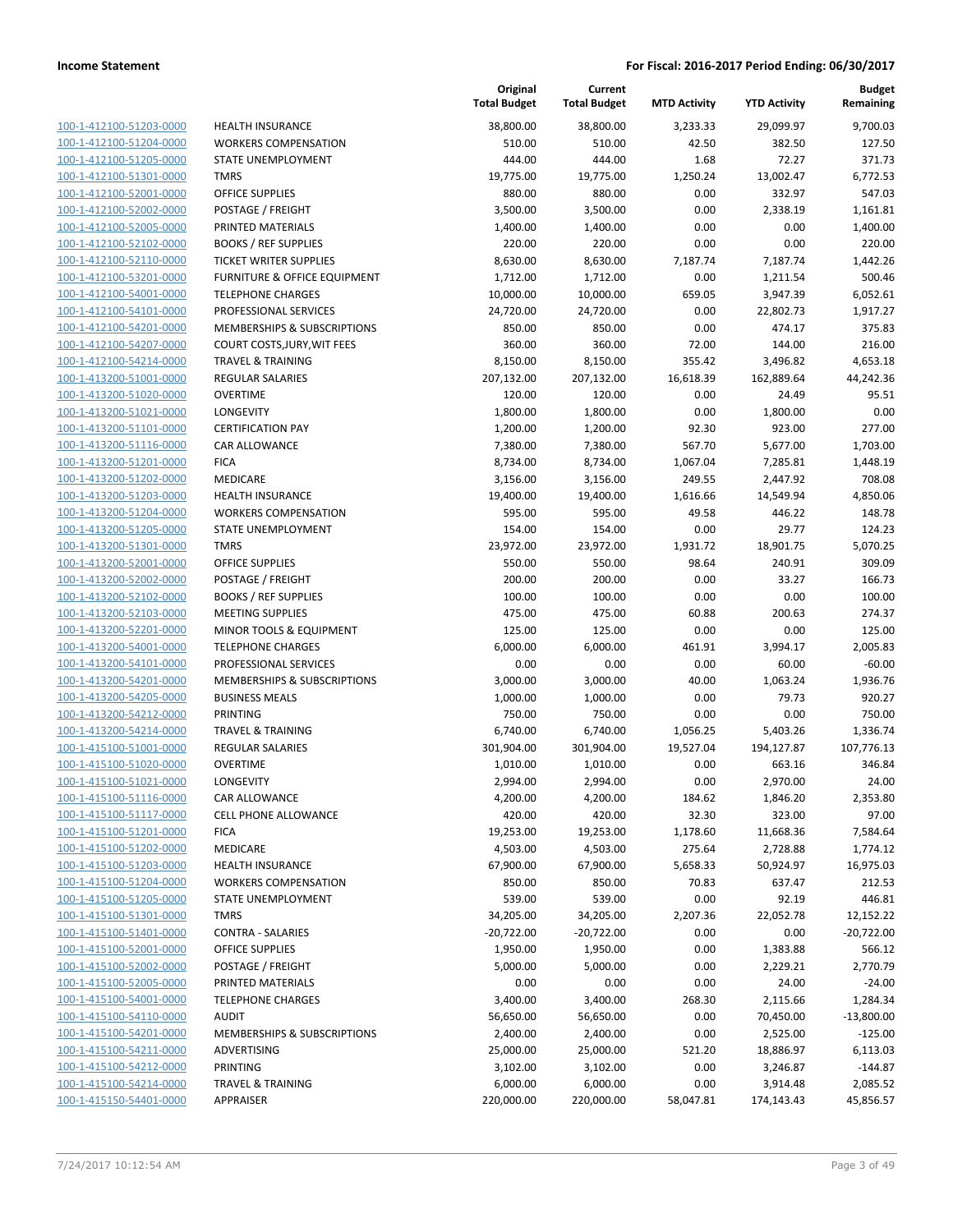| 100-1-415150-54402-0000                                          |
|------------------------------------------------------------------|
| 100-1-415300-54106-0000                                          |
| 100-1-415500-51001-0000                                          |
| 100-1-415500-51020-0000                                          |
| 100-1-415500-51021-0000                                          |
| 100-1-415500-51102-0000                                          |
| 100-1-415500-51116-0000                                          |
| 100-1-415500-51117-0000                                          |
| 100-1-415500-51201-0000                                          |
| 100-1-415500-51202-0000                                          |
| 100-1-415500-51203-0000                                          |
| 100-1-415500-51204-0000                                          |
| 100-1-415500-51205-0000                                          |
| <u>100-1-415500-51301-0000</u>                                   |
| 100-1-415500-52001-0000                                          |
| 100-1-415500-52002-0000                                          |
|                                                                  |
| 100-1-415500-52303-0000                                          |
| 100-1-415500-52401-0000                                          |
| <u>100-1-415500-54001-0000</u>                                   |
| 100-1-415500-54102-0000                                          |
| 100-1-415500-54103-0000                                          |
| 100-1-415500-54107-0000                                          |
| 100-1-415500-54118-0000                                          |
| <u>100-1-415500-54119-0000</u>                                   |
| 100-1-415500-54201-0000                                          |
| 100-1-415500-54213-0000                                          |
| 100-1-415500-54214-0000                                          |
| 100-1-421100-51001-0000                                          |
| 100-1-421100-51020-0000                                          |
| 100-1-421100-51021-0000                                          |
| 100-1-421100-51101-0000                                          |
| 100-1-421100-51115-0000                                          |
| 100-1-421100-51117-0000                                          |
| <u>100-1-421100-51201-0000</u>                                   |
| 100-1-421100-51202-0000                                          |
| 100-1-421100-51203-0000                                          |
| 100-1-421100-51204-0000                                          |
|                                                                  |
| 100-1-421100-51205-0000                                          |
| <u>100-1-421100-51301-0000</u>                                   |
| 100-1-421100-51401-0000                                          |
| 100-1-421100-52001-0000                                          |
| <u>100-1-421100-52002-0000</u>                                   |
| <u>100-1-421100-52004-0000</u>                                   |
| 100-1-421100-52005-0000                                          |
| <u>100-1-421100-52103-0000</u>                                   |
| 100-1-421100-52104-0000                                          |
| 100-1-421100-52201-0000                                          |
| 100-1-421100-52203-0000                                          |
|                                                                  |
| <u>100-1-421100-52302-0000</u>                                   |
| <u>100-1-421100-52305-0000</u>                                   |
| 100-1-421100-53202-0000                                          |
|                                                                  |
| 100-1-421100-53205-0000                                          |
| <u>100-1-421100-54001-0000</u>                                   |
| <u>100-1-421100-54002-0000</u>                                   |
| <u>100-1-421100-54201-0000</u>                                   |
| <u>100-1-421100-54205-0000</u>                                   |
| 100-1-421100-54212-0000                                          |
| <u>100-1-421100-54213-0000</u><br><u>100-1-421100-54214-0000</u> |

|                                                    |                                                        | Original<br><b>Total Budget</b> | Current<br><b>Total Budget</b> | <b>MTD Activity</b> | <b>YTD Activity</b>   | <b>Budget</b><br>Remaining |
|----------------------------------------------------|--------------------------------------------------------|---------------------------------|--------------------------------|---------------------|-----------------------|----------------------------|
| 100-1-415150-54402-0000                            | COLLECTOR                                              | 15,350.00                       | 15,350.00                      | 0.00                | 15,884.05             | $-534.05$                  |
| 100-1-415300-54106-0000                            | <b>ATTORNEY FEES</b>                                   | 200,000.00                      | 200,000.00                     | 20,918.75           | 156,698.90            | 43,301.10                  |
| 100-1-415500-51001-0000                            | <b>REGULAR SALARIES</b>                                | 159,633.00                      | 159,633.00                     | 12,352.17           | 121,959.94            | 37,673.06                  |
| 100-1-415500-51020-0000                            | <b>OVERTIME</b>                                        | 719.00                          | 719.00                         | 0.00                | 143.71                | 575.29                     |
| 100-1-415500-51021-0000                            | <b>LONGEVITY</b>                                       | 3,030.00                        | 3,030.00                       | 0.00                | 1,992.00              | 1,038.00                   |
| 100-1-415500-51102-0000                            | <b>BILINGUAL PAY</b>                                   | 600.00                          | 600.00                         | 0.00                | 0.00                  | 600.00                     |
| 100-1-415500-51116-0000                            | CAR ALLOWANCE                                          | 4,200.00                        | 4,200.00                       | 323.08              | 3,230.80              | 969.20                     |
| 100-1-415500-51117-0000                            | <b>CELL PHONE ALLOWANCE</b>                            | 960.00                          | 960.00                         | 73.84               | 738.40                | 221.60                     |
| 100-1-415500-51201-0000                            | <b>FICA</b>                                            | 10,487.00                       | 10,487.00                      | 774.10              | 7,709.82              | 2,777.18                   |
| 100-1-415500-51202-0000                            | MEDICARE                                               | 2,453.00                        | 2,453.00                       | 181.04              | 1,803.09              | 649.91                     |
| 100-1-415500-51203-0000                            | <b>HEALTH INSURANCE</b>                                | 29,100.00                       | 29,100.00                      | 2,425.00            | 21,825.00             | 7,275.00                   |
| 100-1-415500-51204-0000                            | <b>WORKERS COMPENSATION</b>                            | 463.00                          | 463.00                         | 38.58               | 347.22                | 115.78                     |
| 100-1-415500-51205-0000                            | STATE UNEMPLOYMENT                                     | 231.00                          | 231.00                         | 0.00                | 48.76                 | 182.24                     |
| 100-1-415500-51301-0000                            | <b>TMRS</b>                                            | 18,631.00                       | 18,631.00                      | 1,425.36            | 14,078.67             | 4,552.33                   |
| 100-1-415500-52001-0000                            | <b>OFFICE SUPPLIES</b>                                 | 1,500.00                        | 1,500.00                       | 0.00                | 1,191.97              | 308.03                     |
| 100-1-415500-52002-0000                            | POSTAGE / FREIGHT                                      | 700.00                          | 700.00                         | 32.25               | 621.13                | 78.87                      |
| 100-1-415500-52303-0000                            | <b>TRAINING SUPPLIES</b>                               | 500.00                          | 500.00                         | 0.00                | 152.65                | 347.35                     |
| 100-1-415500-52401-0000                            | <b>RECREATIONAL SUPPLIES</b>                           | 2,800.00                        | 2,800.00                       | 0.00                | 88.10                 | 2,711.90                   |
| 100-1-415500-54001-0000                            | <b>TELEPHONE CHARGES</b>                               | 2,500.00                        | 2,500.00                       | 203.02              | 1,289.57              | 1,210.43                   |
| 100-1-415500-54102-0000                            | <b>MVR CHECKS</b>                                      | 200.00                          | 200.00                         | 0.00                | 144.00                | 56.00                      |
| 100-1-415500-54103-0000                            | CONSULTING                                             | 300.00                          | 300.00                         | 0.00                | 0.00                  | 300.00                     |
| 100-1-415500-54107-0000                            | <b>MEDICAL</b>                                         | 5,000.00                        | 5,000.00                       | 364.00              | 3,978.00              | 1,022.00                   |
| 100-1-415500-54118-0000                            | <b>MEDICAL - POLICE</b>                                | 2,500.00                        | 2,500.00                       | 0.00                | 1,072.00              | 1,428.00                   |
| 100-1-415500-54119-0000                            | <b>MEDICAL - FIRE</b>                                  | 1,000.00                        | 1,000.00                       | 0.00                | 1,074.00              | $-74.00$                   |
| 100-1-415500-54201-0000                            | MEMBERSHIPS & SUBSCRIPTIONS                            | 3,500.00                        | 3,500.00                       | 75.60               | 1,935.03              | 1,564.97                   |
| 100-1-415500-54213-0000                            | PLAQUES AND AWARDS                                     | 8,500.00                        | 8,500.00                       | 442.95              | 7,648.88              | 851.12                     |
| 100-1-415500-54214-0000                            | TRAVEL & TRAINING                                      | 3,550.00                        | 3,550.00                       | 616.35              | 1,423.07              | 2,126.93                   |
| 100-1-421100-51001-0000                            | REGULAR SALARIES                                       | 257,202.00                      | 257,202.00                     | 19,844.95           | 198,666.01            | 58,535.99                  |
| 100-1-421100-51020-0000                            | <b>OVERTIME</b>                                        | 1,651.00                        | 1,651.00                       | 0.00                | 2,980.33              | $-1,329.33$                |
| 100-1-421100-51021-0000                            | LONGEVITY                                              | 3,480.00                        | 3,480.00                       | 0.00                | 3,468.00              | 12.00                      |
| 100-1-421100-51101-0000                            | <b>CERTIFICATION PAY</b>                               | 3,000.00                        | 3,000.00                       | 276.92              | 2,630.72              | 369.28                     |
| 100-1-421100-51115-0000                            | <b>CLOTHING ALLOWANCE</b>                              | 600.00                          | 600.00                         | 0.00                | 600.00                | 0.00                       |
| 100-1-421100-51117-0000                            | CELL PHONE ALLOWANCE                                   | 1,560.00                        | 1,560.00                       | 120.00              | 1,200.00              | 360.00                     |
| 100-1-421100-51201-0000                            | <b>FICA</b><br>MEDICARE                                | 16,585.00                       | 16,585.00                      | 1,216.14            | 12,355.14<br>2,919.64 | 4,229.86                   |
| 100-1-421100-51202-0000<br>100-1-421100-51203-0000 |                                                        | 3,879.00                        | 3,879.00                       | 314.54<br>3,233.33  | 29,099.97             | 959.36<br>9,700.03         |
| 100-1-421100-51204-0000                            | <b>HEALTH INSURANCE</b><br><b>WORKERS COMPENSATION</b> | 38,800.00<br>4,915.00           | 38,800.00<br>4,915.00          | 409.58              | 3,686.22              |                            |
| 100-1-421100-51205-0000                            | STATE UNEMPLOYMENT                                     | 308.00                          | 308.00                         | 0.00                |                       | 1,228.78<br>246.02         |
| 100-1-421100-51301-0000                            | <b>TMRS</b>                                            | 29,464.00                       | 29,464.00                      | 2,263.04            | 61.98<br>23,119.94    | 6,344.06                   |
| 100-1-421100-51401-0000                            | <b>CONTRA - SALARIES</b>                               | 0.00                            | 0.00                           | 0.00                | $-868.39$             | 868.39                     |
| 100-1-421100-52001-0000                            | <b>OFFICE SUPPLIES</b>                                 | 1,402.92                        | 1,402.92                       | 0.00                | 303.61                | 1,099.31                   |
| 100-1-421100-52002-0000                            | POSTAGE / FREIGHT                                      | 240.00                          | 240.00                         | 0.00                | 1,683.31              | $-1,443.31$                |
| 100-1-421100-52004-0000                            | <b>COMPUTER SUPPLIES</b>                               | 335.04                          | 335.04                         | 0.00                | 0.00                  | 335.04                     |
| 100-1-421100-52005-0000                            | PRINTED MATERIALS                                      | 210.00                          | 210.00                         | 0.00                | 165.00                | 45.00                      |
| 100-1-421100-52103-0000                            | <b>MEETING SUPPLIES</b>                                | 2,595.00                        | 2,595.00                       | 117.51              | 1,104.95              | 1,490.05                   |
| 100-1-421100-52104-0000                            | <b>WEARING APPAREL</b>                                 | 312.00                          | 312.00                         | 0.00                | 110.91                | 201.09                     |
| 100-1-421100-52201-0000                            | <b>MINOR TOOLS &amp; EQUIPMENT</b>                     | 632.00                          | 632.00                         | 3.33                | 9.33                  | 622.67                     |
| 100-1-421100-52203-0000                            | <b>MOTOR VEHICLE FUEL</b>                              | 3,945.00                        | 3,945.00                       | 293.16              | 2,525.15              | 1,419.85                   |
| 100-1-421100-52302-0000                            | <b>MEDICAL SUPPLIES</b>                                | 400.00                          | 400.00                         | 0.00                | 125.99                | 274.01                     |
| 100-1-421100-52305-0000                            | PUBLIC EDUCATION                                       | 8,112.00                        | 8,112.00                       | 438.32              | 1,819.79              | 6,292.21                   |
| 100-1-421100-53202-0000                            | MACHINE, TOOLS & IMPLMNTS                              | 150.00                          | 150.00                         | 0.00                | 0.00                  | 150.00                     |
| 100-1-421100-53205-0000                            | <b>MOTOR VEHICLES</b>                                  | 2,500.00                        | 2,500.00                       | 0.00                | 606.67                | 1,893.33                   |
| 100-1-421100-54001-0000                            | <b>TELEPHONE CHARGES</b>                               | 34,659.90                       | 34,659.90                      | 1,936.69            | 18,084.35             | 16,575.55                  |
| 100-1-421100-54002-0000                            | <b>UTILITY CHARGES</b>                                 | 78,032.11                       | 78,032.11                      | 7,021.99            | 53,515.29             | 24,516.82                  |
| 100-1-421100-54201-0000                            | MEMBERSHIPS & SUBSCRIPTIONS                            | 2,479.00                        | 2,479.00                       | 28.00               | 2,581.18              | $-102.18$                  |
| 100-1-421100-54205-0000                            | <b>BUSINESS MEALS</b>                                  | 200.00                          | 200.00                         | 0.00                | 11.08                 | 188.92                     |
| 100-1-421100-54212-0000                            | PRINTING                                               | 200.00                          | 200.00                         | 0.00                | 0.00                  | 200.00                     |
| 100-1-421100-54213-0000                            | PLAQUES AND AWARDS                                     | 200.00                          | 410.00                         | 300.00              | 410.00                | 0.00                       |
| 100-1-421100-54214-0000                            | <b>TRAVEL &amp; TRAINING</b>                           | 8,275.00                        | 8,275.00                       | 25.00               | 3,844.20              | 4,430.80                   |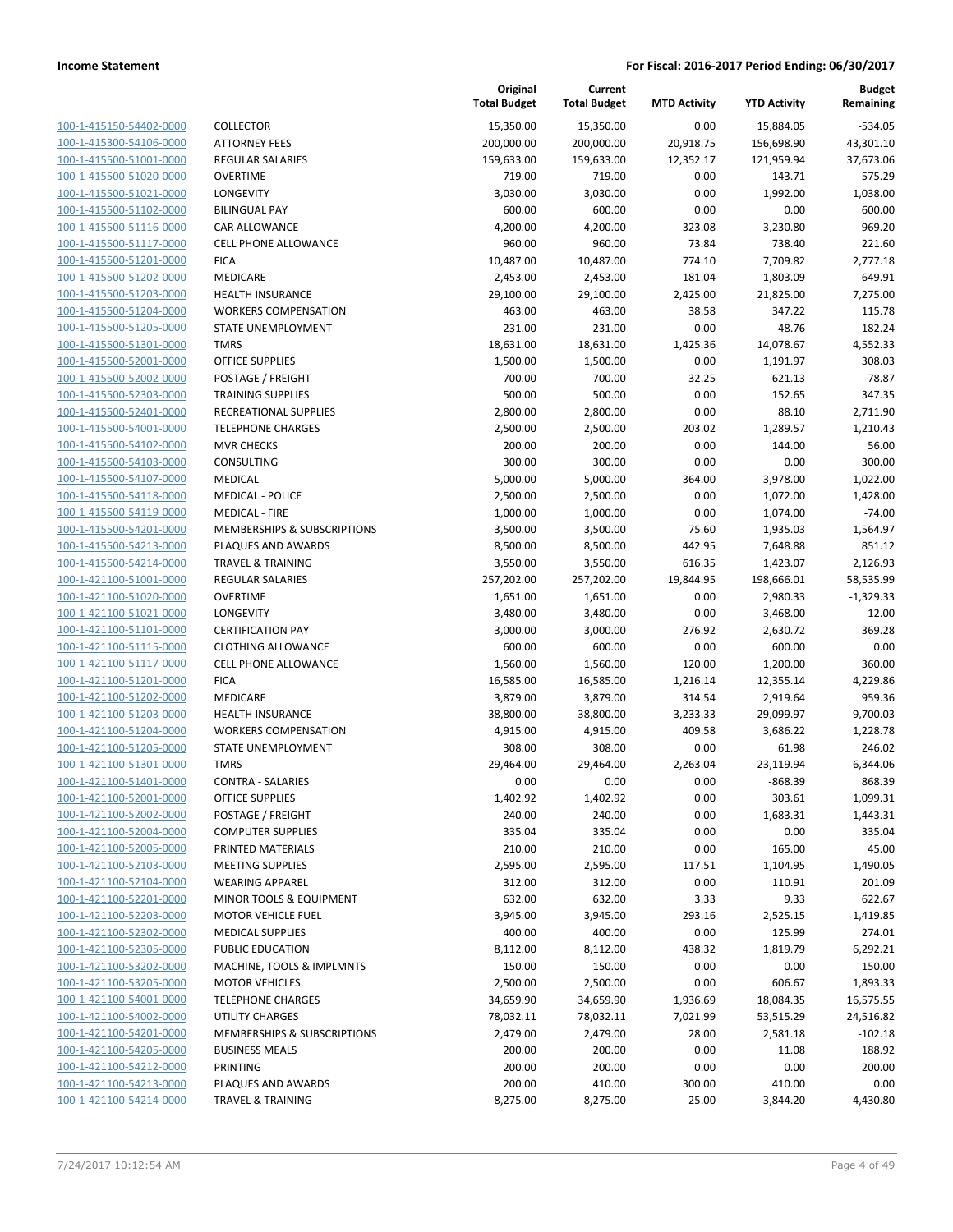| 100-1-421210-51001-0000                 |
|-----------------------------------------|
| 100-1-421210-51020-0000                 |
| 100-1-421210-51021-0000                 |
| 100-1-421210-51101-0000                 |
| 100-1-421210-51115-0000                 |
| 100-1-421210-51117-0000                 |
| 100-1-421210-51201-0000                 |
| 100-1-421210-51202-0000                 |
| 100-1-421210-51203-0000                 |
| 100-1-421210-51204-0000                 |
| 100-1-421210-51205-0000                 |
| $-421210 - 51301$<br>$100 - 1$<br>-0000 |
| 100-1-421210-51401-0000                 |
| 100-1-421210-52001-0000                 |
| <u>100-1-421210-52002-0000</u>          |
| <u>100-1-421210-52004-0000</u>          |
| 100-1-421210-52005-0000                 |
| 100-1-421210-52102-0000                 |
| 100-1-421210-52104-0000                 |
| 100-1-421210-52201-0000                 |
| 100-1-421210-52203-0000                 |
| -421210-53203-0000<br>$100 - 1$         |
| 100-1-421210-53205-0000                 |
| 100-1-421210-54001-0000                 |
| <u>100-1-421210-54201-0000</u>          |
| <u>100-1-421210-54208-0000</u>          |
| 100-1-421210-54214-0000                 |
| 100-1-421210-54215-0000                 |
| 100-1-421210-54216-0000                 |
| 100-1-421230-51001-0000                 |
| 100-1-421230-51020-0000                 |
| 100-1-421230-51021-0000                 |
| 100-1-421230-51101-0000                 |
| 100-1-421230-51102-0000                 |
| 100-1-421230-51115-0000                 |
| 100-1-421230-51117-0000                 |
| 100-1-421230-51201-0000                 |
| 100-1-421230-51202-0000                 |
| 100-1-421230-51203-0000                 |
| 100-1-421230-51204-0000                 |
| 100-1-421230-51205-0000                 |
| 100-1-421230-51301-0000                 |
| 100-1-421230-51401-0000                 |
| 100-1-421230-52001-0000                 |
| <u>100-1-421230-52002-0000</u>          |
| 100-1-421230-52004-0000                 |
| 100-1-421230-52005-0000                 |
| 100-1-421230-52102-0000                 |
| <u>100-1-421230-52104-0000</u>          |
| 100-1-421230-52108-0000                 |
| <u>100-1-421230-52109-0000</u>          |
| 100-1-421230-52111-0000                 |
| 100-1-421230-52201-0000                 |
| <u>100-1-421230-52203-0000</u>          |
| <u>100-1-421230-52303-0000</u>          |
| <u>100-1-421230-53202-0000</u>          |
| <u>100-1-421230-53205-0000</u>          |
| 100-1-421230-54001-0000                 |
| 100-1-421230-54108-0000                 |

| REGULAR SALARIES                       |
|----------------------------------------|
| OVERTIME                               |
| LONGEVITY                              |
| <b>CERTIFICATION PAY</b>               |
| CLOTHING ALLOWANCE                     |
| <b>CELL PHONE ALLOWANCE</b>            |
| FICA                                   |
| MEDICARE                               |
| <b>HEALTH INSURANCE</b>                |
| <b>WORKERS COMPENSATION</b>            |
| STATE UNEMPLOYMENT                     |
| TMRS                                   |
| CONTRA - SALARIES                      |
| OFFICE SUPPLIES                        |
| POSTAGE / FREIGHT                      |
| <b>COMPUTER SUPPLIES</b>               |
| PRINTED MATERIALS                      |
| <b>BOOKS / REF SUPPLIES</b>            |
| WEARING APPAREL                        |
| MINOR TOOLS & EQUIPMENT                |
| <b>MOTOR VEHICLE FUEL</b>              |
| <b>INSTRUMENTS &amp; APPARATUS</b>     |
| <b>MOTOR VEHICLES</b>                  |
| <b>TELEPHONE CHARGES</b>               |
| <b>MEMBERSHIPS &amp; SUBSCRIPTIONS</b> |
| <b>LABORATORY WORK</b>                 |
| TRAVEL & TRAINING                      |
| <b>EVIDENCE PURCHASES</b>              |
| <b>INFORMANT EXPENSES</b>              |
| REGULAR SALARIES                       |
| OVERTIME                               |
| LONGEVITY                              |
| <b>CERTIFICATION PAY</b>               |
| <b>BILINGUAL PAY</b>                   |
| CLOTHING ALLOWANCE                     |
| <b>CELL PHONE ALLOWANCE</b>            |
| FICA                                   |
| <b>MEDICARE</b>                        |
| <b>HEALTH INSURANCE</b>                |
| WORKERS COMPENSATION                   |
| STATE UNEMPLOYMENT                     |
| TMRS                                   |
| CONTRA - SALARIES                      |
| OFFICE SUPPLIES                        |
| POSTAGE / FREIGHT                      |
| <b>COMPUTER SUPPLIES</b>               |
| PRINTED MATERIALS                      |
| <b>BOOKS / REF SUPPLIES</b>            |
| WEARING APPAREL                        |
| <b>MENAGERIE SUPPLIES</b>              |
| <b>SUPPORT OF PRISONERS</b>            |
| AMMUNITION                             |
| MINOR TOOLS & EQUIPMENT                |
| <b>MOTOR VEHICLE FUEL</b>              |
| TRAINING SUPPLIES                      |
| MACHINE, TOOLS & IMPLMNTS              |
| <b>MOTOR VEHICLES</b>                  |
| <b>TELEPHONE CHARGES</b>               |

|                         |                                    | Original<br><b>Total Budget</b> | Current<br><b>Total Budget</b> | <b>MTD Activity</b> | <b>YTD Activity</b> | <b>Budget</b><br>Remaining |
|-------------------------|------------------------------------|---------------------------------|--------------------------------|---------------------|---------------------|----------------------------|
| 100-1-421210-51001-0000 | <b>REGULAR SALARIES</b>            | 727,921.00                      | 727,921.00                     | 50,445.10           | 505,656.97          | 222,264.03                 |
| 100-1-421210-51020-0000 | <b>OVERTIME</b>                    | 40,680.00                       | 40,680.00                      | 3,531.57            | 45,164.19           | $-4,484.19$                |
| 100-1-421210-51021-0000 | LONGEVITY                          | 14,322.00                       | 14,322.00                      | 138.46              | 11,152.60           | 3,169.40                   |
| 100-1-421210-51101-0000 | <b>CERTIFICATION PAY</b>           | 18,600.00                       | 18,600.00                      | 1,292.28            | 12,922.80           | 5,677.20                   |
| 100-1-421210-51115-0000 | <b>CLOTHING ALLOWANCE</b>          | 6,600.00                        | 6,600.00                       | 0.00                | 5,400.00            | 1,200.00                   |
| 100-1-421210-51117-0000 | <b>CELL PHONE ALLOWANCE</b>        | 4,680.00                        | 4,680.00                       | 378.48              | 3,784.80            | 895.20                     |
| 100-1-421210-51201-0000 | <b>FICA</b>                        | 50,394.00                       | 50,394.00                      | 3,342.02            | 34,399.59           | 15,994.41                  |
| 100-1-421210-51202-0000 | MEDICARE                           | 11,786.00                       | 11,786.00                      | 781.60              | 8,045.08            | 3,740.92                   |
| 100-1-421210-51203-0000 | HEALTH INSURANCE                   | 106,700.00                      | 106,700.00                     | 8,891.67            | 80,025.03           | 26,674.97                  |
| 100-1-421210-51204-0000 | <b>WORKERS COMPENSATION</b>        | 20,509.00                       | 20,509.00                      | 1,709.08            | 15,381.72           | 5,127.28                   |
| 100-1-421210-51205-0000 | STATE UNEMPLOYMENT                 | 848.00                          | 848.00                         | 0.00                | 166.63              | 681.37                     |
| 100-1-421210-51301-0000 | <b>TMRS</b>                        | 89,530.00                       | 89,530.00                      | 6,236.86            | 64,434.25           | 25,095.75                  |
| 100-1-421210-51401-0000 | <b>CONTRA - SALARIES</b>           | 0.00                            | 0.00                           | 0.00                | $-20,121.96$        | 20,121.96                  |
| 100-1-421210-52001-0000 | <b>OFFICE SUPPLIES</b>             | 1,605.00                        | 1,605.00                       | 152.68              | 178.02              | 1,426.98                   |
| 100-1-421210-52002-0000 | POSTAGE / FREIGHT                  | 150.00                          | 150.00                         | 0.00                | 109.57              | 40.43                      |
| 100-1-421210-52004-0000 | <b>COMPUTER SUPPLIES</b>           | 1,615.00                        | 1,615.00                       | 997.36              | 1,035.22            | 579.78                     |
| 100-1-421210-52005-0000 | PRINTED MATERIALS                  | 100.00                          | 100.00                         | 163.79              | 187.79              | $-87.79$                   |
| 100-1-421210-52102-0000 | <b>BOOKS / REF SUPPLIES</b>        | 120.00                          | 120.00                         | 0.00                | 0.00                | 120.00                     |
| 100-1-421210-52104-0000 | <b>WEARING APPAREL</b>             | 180.00                          | 180.00                         | 0.00                | 0.00                | 180.00                     |
| 100-1-421210-52201-0000 | MINOR TOOLS & EQUIPMENT            | 1,460.00                        | 1,460.00                       | 0.00                | $-42.56$            | 1,502.56                   |
| 100-1-421210-52203-0000 | <b>MOTOR VEHICLE FUEL</b>          | 10,427.00                       | 10,427.00                      | 344.14              | 3,962.68            | 6,464.32                   |
| 100-1-421210-53203-0000 | <b>INSTRUMENTS &amp; APPARATUS</b> | 300.00                          | 300.00                         | 0.00                | 0.00                | 300.00                     |
| 100-1-421210-53205-0000 | <b>MOTOR VEHICLES</b>              | 3,000.00                        | 3,000.00                       | 419.20              | 5,374.75            | $-2,374.75$                |
| 100-1-421210-54001-0000 | <b>TELEPHONE CHARGES</b>           | 37,806.24                       | 37,806.24                      | 2,759.53            | 25,557.81           | 12,248.43                  |
| 100-1-421210-54201-0000 | MEMBERSHIPS & SUBSCRIPTIONS        | 6,997.00                        | 6,997.00                       | 0.00                | 6,062.66            | 934.34                     |
| 100-1-421210-54208-0000 | <b>LABORATORY WORK</b>             | 5,500.00                        | 5,500.00                       | 1,668.38            | 3,174.14            | 2,325.86                   |
| 100-1-421210-54214-0000 | <b>TRAVEL &amp; TRAINING</b>       | 7,350.00                        | 7,350.00                       | $-820.60$           | 5,333.05            | 2,016.95                   |
| 100-1-421210-54215-0000 | <b>EVIDENCE PURCHASES</b>          | 1,000.00                        | 1,000.00                       | 1,000.00            | 1,000.00            | 0.00                       |
| 100-1-421210-54216-0000 | <b>INFORMANT EXPENSES</b>          | 1,000.00                        | 1,000.00                       | 1,000.00            | 1,000.00            | 0.00                       |
| 100-1-421230-51001-0000 | REGULAR SALARIES                   | 2,774,200.00                    | 2,774,200.00                   | 186,888.68          | 1,931,062.82        | 843,137.18                 |
| 100-1-421230-51020-0000 | <b>OVERTIME</b>                    | 196,990.00                      | 196,990.00                     | 18,486.29           | 180,605.23          | 16,384.77                  |
| 100-1-421230-51021-0000 | LONGEVITY                          | 35,802.00                       | 35,802.00                      | 376.60              | 30,966.15           | 4,835.85                   |
| 100-1-421230-51101-0000 | <b>CERTIFICATION PAY</b>           | 50,400.00                       | 50,400.00                      | 3,323.04            | 34,638.03           | 15,761.97                  |
| 100-1-421230-51102-0000 | <b>BILINGUAL PAY</b>               | 900.00                          | 900.00                         | 69.24               | 703.94              | 196.06                     |
| 100-1-421230-51115-0000 | <b>CLOTHING ALLOWANCE</b>          | 600.00                          | 600.00                         | 0.00                | 600.00              | 0.00                       |
| 100-1-421230-51117-0000 | <b>CELL PHONE ALLOWANCE</b>        | 1,920.00                        | 1,920.00                       | 147.68              | 1,476.80            | 443.20                     |
| 100-1-421230-51201-0000 | <b>FICA</b>                        | 189,770.00                      | 189,770.00                     | 12,650.46           | 133,947.45          | 55,822.55                  |
| 100-1-421230-51202-0000 | MEDICARE                           | 44,382.00                       | 44,382.00                      | 2,958.57            | 31,326.41           | 13,055.59                  |
| 100-1-421230-51203-0000 | HEALTH INSURANCE                   | 421,950.00                      | 421,950.00                     | 35,162.50           | 316,462.50          | 105,487.50                 |
| 100-1-421230-51204-0000 | <b>WORKERS COMPENSATION</b>        | 76,821.00                       | 76,821.00                      | 6,401.75            | 57,615.75           | 19,205.25                  |
| 100-1-421230-51205-0000 | STATE UNEMPLOYMENT                 | 3,352.00                        | 3,352.00                       | 0.00                | 680.88              | 2,671.12                   |
| 100-1-421230-51301-0000 | <b>TMRS</b>                        | 337,148.00                      | 337,148.00                     | 23,398.76           | 248,424.69          | 88,723.31                  |
| 100-1-421230-51401-0000 | <b>CONTRA - SALARIES</b>           | 0.00                            | 0.00                           | $-500.05$           | $-26,831.18$        | 26,831.18                  |
| 100-1-421230-52001-0000 | <b>OFFICE SUPPLIES</b>             | 1,200.00                        | 1,200.00                       | 0.00                | 927.13              | 272.87                     |
| 100-1-421230-52002-0000 | POSTAGE / FREIGHT                  | 390.00                          | 390.00                         | 0.00                | 83.74               | 306.26                     |
| 100-1-421230-52004-0000 | <b>COMPUTER SUPPLIES</b>           | 400.00                          | 400.00                         | 0.00                | 0.00                | 400.00                     |
| 100-1-421230-52005-0000 | PRINTED MATERIALS                  | 1,000.00                        | 1,000.00                       | 0.00                | 277.35              | 722.65                     |
| 100-1-421230-52102-0000 | <b>BOOKS / REF SUPPLIES</b>        | 800.00                          | 800.00                         | 0.00                | 0.00                | 800.00                     |
| 100-1-421230-52104-0000 | <b>WEARING APPAREL</b>             | 19,048.00                       | 19,048.00                      | 69.68               | 20,339.15           | $-1,291.15$                |
| 100-1-421230-52108-0000 | <b>MENAGERIE SUPPLIES</b>          | 475.00                          | 475.00                         | 40.50               | 40.50               | 434.50                     |
| 100-1-421230-52109-0000 | <b>SUPPORT OF PRISONERS</b>        | 2,400.00                        | 2,400.00                       | 0.00                | 1,881.41            | 518.59                     |
| 100-1-421230-52111-0000 | AMMUNITION                         | 15,163.00                       | 15,163.00                      | 4,230.00            | 9,324.43            | 5,838.57                   |
| 100-1-421230-52201-0000 | MINOR TOOLS & EQUIPMENT            | 22,272.00                       | 23,972.00                      | $-2,109.03$         | 6,993.56            | 16,978.44                  |
| 100-1-421230-52203-0000 | <b>MOTOR VEHICLE FUEL</b>          | 109,896.00                      | 109,896.00                     | 6,852.18            | 58,233.15           | 51,662.85                  |
| 100-1-421230-52303-0000 | <b>TRAINING SUPPLIES</b>           | 97.00                           | 97.00                          | 0.00                | 0.00                | 97.00                      |
| 100-1-421230-53202-0000 | MACHINE, TOOLS & IMPLMNTS          | 1,500.00                        | 1,500.00                       | 0.00                | 885.70              | 614.30                     |
| 100-1-421230-53205-0000 | <b>MOTOR VEHICLES</b>              | 67,790.00                       | 67,790.00                      | 1,293.77            | 6,328.42            | 61,461.58                  |
| 100-1-421230-54001-0000 | <b>TELEPHONE CHARGES</b>           | 55,640.00                       | 55,640.00                      | 4,927.40            | 42,653.85           | 12,986.15                  |
| 100-1-421230-54108-0000 | <b>VETERINARY SERVICES</b>         | 900.00                          | 900.00                         | 0.00                | 232.00              | 668.00                     |
|                         |                                    |                                 |                                |                     |                     |                            |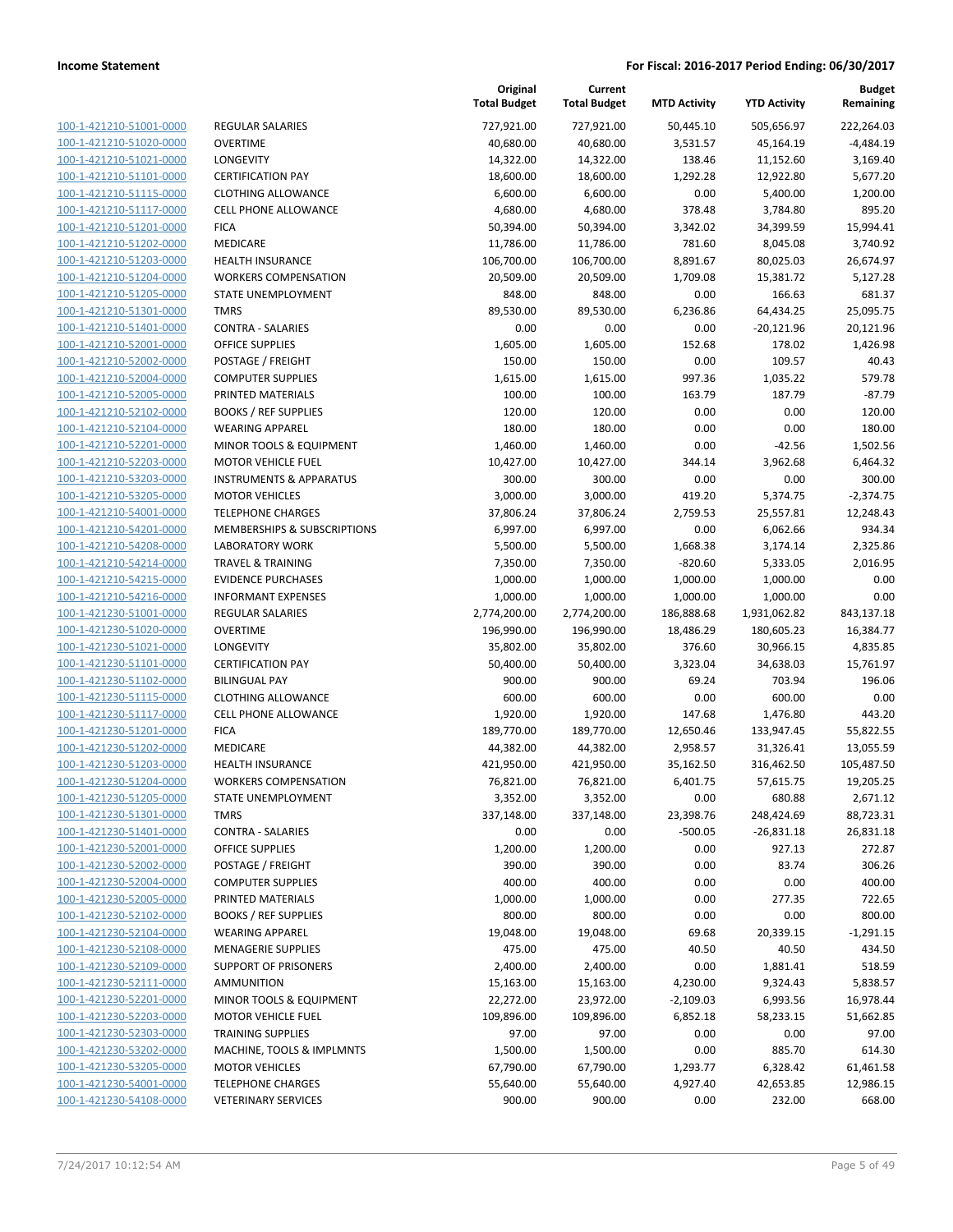| 100-1-421230-54201-0000        |
|--------------------------------|
| 100-1-421230-54214-0000        |
| 100-1-421240-51001-0000        |
| 100-1-421240-51020-0000        |
| 100-1-421240-51021-0000        |
| 100-1-421240-51101-0000        |
| 100-1-421240-51102-0000        |
| 100-1-421240-51117-0000        |
| 100-1-421240-51201-0000        |
| 100-1-421240-51202-0000        |
| 100-1-421240-51203-0000        |
| 100-1-421240-51204-0000        |
| 100-1-421240-51205-0000        |
| 100-1-421240-51301-0000        |
| <u>100-1-421240-51302-0000</u> |
| 100-1-421240-51401-0000        |
| 100-1-421240-52001-0000        |
| 100-1-421240-52002-0000        |
| 100-1-421240-52004-0000        |
| <u>100-1-421240-52005-0000</u> |
| 100-1-421240-52102-0000        |
| 100-1-421240-52104-0000        |
| 100-1-421240-52201-0000        |
| 100-1-421240-52203-0000        |
| <u>100-1-421240-52303-0000</u> |
| 100-1-421240-53202-0000        |
| 100-1-421240-53205-0000        |
|                                |
| 100-1-421240-53207-0000        |
| 100-1-421240-54001-0000        |
| 100-1-421240-54101-0000        |
| 100-1-421240-54201-0000        |
| 100-1-421240-54212-0000        |
| 100-1-421240-54214-0000        |
| 100-1-421240-55232-0000        |
| 100-1-421600-52104-0000        |
| 100-1-421600-52111-0000        |
| 100-1-421600-52201-0000        |
| 100-1-421600-52206-0000        |
| 100-1-421600-53202-0000        |
| 100-1-421600-54201-0000        |
| 100-1-421600-54214-0000        |
| <u>100-1-421600-55201-0000</u> |
| 100-1-422100-51001-0000        |
| <u>100-1-422100-51020-0000</u> |
| 100-1-422100-51021-0000        |
| 100-1-422100-51101-0000        |
| 100-1-422100-51116-0000        |
| 100-1-422100-51117-0000        |
| <u>100-1-422100-51201-0000</u> |
| <u>100-1-422100-51202-0000</u> |
| <u>100-1-422100-51203-0000</u> |
| 100-1-422100-51204-0000        |
| 100-1-422100-51205-0000        |
| <u>100-1-422100-51301-0000</u> |
| <u>100-1-422100-51302-0000</u> |
| <u>100-1-422100-52001-0000</u> |
| <u>100-1-422100-52002-0000</u> |
| 100-1-422100-52102-0000        |
| <u>100-1-422100-52103-0000</u> |
|                                |

|                         |                                    | Original<br><b>Total Budget</b> | Current<br><b>Total Budget</b> | <b>MTD Activity</b> | <b>YTD Activity</b> | Budget<br>Remaining |
|-------------------------|------------------------------------|---------------------------------|--------------------------------|---------------------|---------------------|---------------------|
| 100-1-421230-54201-0000 | MEMBERSHIPS & SUBSCRIPTIONS        | 90.00                           | 90.00                          | 0.00                | 50.00               | 40.00               |
| 100-1-421230-54214-0000 | <b>TRAVEL &amp; TRAINING</b>       | 4,049.00                        | 2,349.00                       | 0.00                | 540.00              | 1,809.00            |
| 100-1-421240-51001-0000 | <b>REGULAR SALARIES</b>            | 739,684.00                      | 739,684.00                     | 56,946.53           | 550,118.30          | 189,565.70          |
| 100-1-421240-51020-0000 | <b>OVERTIME</b>                    | 50,174.00                       | 50,174.00                      | 3,100.94            | 31,047.98           | 19,126.02           |
| 100-1-421240-51021-0000 | LONGEVITY                          | 10,356.00                       | 10,356.00                      | 138.46              | 8,950.82            | 1,405.18            |
| 100-1-421240-51101-0000 | <b>CERTIFICATION PAY</b>           | 13,200.00                       | 13,200.00                      | 1,246.12            | 12,253.52           | 946.48              |
| 100-1-421240-51102-0000 | <b>BILINGUAL PAY</b>               | 2,100.00                        | 2,100.00                       | 115.40              | 1,142.46            | 957.54              |
| 100-1-421240-51117-0000 | CELL PHONE ALLOWANCE               | 1,920.00                        | 1,920.00                       | 147.68              | 1,476.80            | 443.20              |
| 100-1-421240-51201-0000 | <b>FICA</b>                        | 22,207.00                       | 22,207.00                      | 1,681.03            | 15,650.45           | 6,556.55            |
| 100-1-421240-51202-0000 | MEDICARE                           | 11,853.00                       | 11,853.00                      | 872.30              | 8,508.46            | 3,344.54            |
| 100-1-421240-51203-0000 | <b>HEALTH INSURANCE</b>            | 179,350.00                      | 179,350.00                     | 14,945.83           | 134,512.47          | 44,837.53           |
| 100-1-421240-51204-0000 | <b>WORKERS COMPENSATION</b>        | 4,381.00                        | 4,381.00                       | 365.08              | 3,285.72            | 1,095.28            |
| 100-1-421240-51205-0000 | STATE UNEMPLOYMENT                 | 1,503.00                        | 1,503.00                       | 0.84                | 284.21              | 1,218.79            |
| 100-1-421240-51301-0000 | <b>TMRS</b>                        | 50,671.00                       | 50,671.00                      | 3,108.44            | 29,869.50           | 20,801.50           |
| 100-1-421240-51302-0000 | <b>FR&amp;R RETIREMENT</b>         | 62,368.00                       | 62,368.00                      | 5,552.23            | 56,034.31           | 6,333.69            |
| 100-1-421240-51401-0000 | <b>CONTRA - SALARIES</b>           | 0.00                            | 0.00                           | 0.00                | $-1,015.90$         | 1,015.90            |
| 100-1-421240-52001-0000 | <b>OFFICE SUPPLIES</b>             | 2,247.00                        | 2,247.00                       | 145.45              | 1,191.62            | 1,055.38            |
| 100-1-421240-52002-0000 | POSTAGE / FREIGHT                  | 2,500.00                        | 2,290.00                       | 0.00                | 493.58              | 1,796.42            |
| 100-1-421240-52004-0000 | <b>COMPUTER SUPPLIES</b>           | 500.00                          | 500.00                         | 0.00                | 196.66              | 303.34              |
| 100-1-421240-52005-0000 | PRINTED MATERIALS                  | 1,150.50                        | 1,150.50                       | 0.00                | 0.00                | 1,150.50            |
| 100-1-421240-52102-0000 | REFERENCE SUPPLIES                 | 3,569.35                        | 3,569.35                       | 0.00                | 0.00                | 3,569.35            |
| 100-1-421240-52104-0000 | <b>WEARING APPAREL</b>             | 1,800.00                        | 1,800.00                       | 0.00                | 0.00                | 1,800.00            |
| 100-1-421240-52201-0000 | <b>MINOR TOOLS &amp; EQUIPMENT</b> | 2,200.00                        | 2,200.00                       | 0.00                | 886.25              | 1,313.75            |
| 100-1-421240-52203-0000 | <b>MOTOR VEHICLE FUEL</b>          | 664.00                          | 664.00                         | 31.52               | 351.12              | 312.88              |
| 100-1-421240-52303-0000 | <b>TRAINING SUPPLIES</b>           | 970.00                          | 970.00                         | 0.00                | 272.27              | 697.73              |
| 100-1-421240-53202-0000 | MACHINE, TOOLS & IMPLMNTS          | 194.00                          | 194.00                         | 0.00                | 0.00                | 194.00              |
| 100-1-421240-53205-0000 | <b>MOTOR VEHICLES</b>              | 840.00                          | 840.00                         | 0.00                | 44.94               | 795.06              |
| 100-1-421240-53207-0000 | RADIO/COMMUNICATIONS               | 37,388.00                       | 37,388.00                      | 0.00                | 41,496.00           | $-4,108.00$         |
| 100-1-421240-54001-0000 | <b>TELEPHONE CHARGES</b>           | 36,000.00                       | 36,000.00                      | 2,973.08            | 26,608.70           | 9,391.30            |
| 100-1-421240-54101-0000 | PROFESSIONAL SERVICES              | 8,316.00                        | 8,316.00                       | 895.62              | 11,586.28           | $-3,270.28$         |
| 100-1-421240-54201-0000 | MEMBERSHIPS & SUBSCRIPTIONS        | 1,263.00                        | 1,263.00                       | 0.00                | 925.00              | 338.00              |
| 100-1-421240-54212-0000 | <b>PRINTING</b>                    | 485.00                          | 485.00                         | 0.00                | 0.00                | 485.00              |
| 100-1-421240-54214-0000 | <b>TRAVEL &amp; TRAINING</b>       | 19,769.00                       | 19,769.00                      | 825.00              | 11,654.23           | 8,114.77            |
| 100-1-421240-55232-0000 | <b>FIREARMS PROGRAM</b>            | 9,600.00                        | 9,600.00                       | 0.00                | 9,056.88            | 543.12              |
| 100-1-421600-52104-0000 | <b>WEARING APPAREL</b>             | 2,924.62                        | 2,924.62                       | 0.00                | 1,688.36            | 1,236.26            |
| 100-1-421600-52111-0000 | AMMUNITION                         | 6,500.08                        | 6,500.08                       | 0.00                | 6,490.82            | 9.26                |
| 100-1-421600-52201-0000 | MINOR TOOLS & EQUIPMENT            | 5,718.88                        | 5,718.88                       | 0.00                | 3,423.94            | 2,294.94            |
| 100-1-421600-52206-0000 | SPECIAL OPS EQUIPMENT              | 5,810.19                        | 5,810.19                       | 0.00                | 3,017.83            | 2,792.36            |
| 100-1-421600-53202-0000 | MACHINE, TOOLS & IMPLMNTS          | 50.00                           | 50.00                          | 0.00                | 37.50               | 12.50               |
| 100-1-421600-54201-0000 | MEMBERSHIPS & SUBSCRIPTIONS        | 440.00                          | 440.00                         | 0.00                | 0.00                | 440.00              |
| 100-1-421600-54214-0000 | TRAVEL & TRAINING                  | 6,400.00                        | 6,400.00                       | 0.00                | 4,558.08            | 1,841.92            |
| 100-1-421600-55201-0000 | <b>EQUIPMENT PURCHASES</b>         | 5,340.25                        | 5,340.25                       | 0.00                | 6,865.37            | $-1,525.12$         |
| 100-1-422100-51001-0000 | REGULAR SALARIES                   | 235,540.00                      | 235,540.00                     | 18,089.12           | 180,927.54          | 54,612.46           |
| 100-1-422100-51020-0000 | <b>OVERTIME</b>                    | 1,310.00                        | 1,310.00                       | 83.52               | 183.74              | 1,126.26            |
| 100-1-422100-51021-0000 | LONGEVITY                          | 3,906.00                        | 3,906.00                       | 94.16               | 2,788.67            | 1,117.33            |
| 100-1-422100-51101-0000 | <b>CERTIFICATION PAY</b>           | 3,720.00                        | 3,720.00                       | 295.40              | 2,954.00            | 766.00              |
| 100-1-422100-51116-0000 | CAR ALLOWANCE                      | 7,800.00                        | 7,800.00                       | 507.68              | 5,076.80            | 2,723.20            |
| 100-1-422100-51117-0000 | CELL PHONE ALLOWANCE               | 1,920.00                        | 1,920.00                       | 120.00              | 1,200.00            | 720.00              |
| 100-1-422100-51201-0000 | <b>FICA</b>                        | 3,008.00                        | 3,008.00                       | 213.03              | 2,068.63            | 939.37              |
| 100-1-422100-51202-0000 | MEDICARE                           | 3,686.00                        | 3,686.00                       | 275.27              | 2,747.30            | 938.70              |
| 100-1-422100-51203-0000 | <b>HEALTH INSURANCE</b>            | 29,100.00                       | 29,100.00                      | 2,425.00            | 21,825.00           | 7,275.00            |
| 100-1-422100-51204-0000 | <b>WORKERS COMPENSATION</b>        | 4,178.00                        | 4,178.00                       | 348.17              | 3,133.53            | 1,044.47            |
| 100-1-422100-51205-0000 | STATE UNEMPLOYMENT                 | 231.00                          | 231.00                         | 0.00                | 49.37               | 181.63              |
| 100-1-422100-51301-0000 | <b>TMRS</b>                        | 5,344.00                        | 5,344.00                       | 407.72              | 4,087.03            | 1,256.97            |
| 100-1-422100-51302-0000 | <b>FR&amp;R RETIREMENT</b>         | 34,554.00                       | 34,554.00                      | 2,611.22            | 26,140.17           | 8,413.83            |
| 100-1-422100-52001-0000 | OFFICE SUPPLIES                    | 1,114.00                        | 1,114.00                       | 163.84              | 608.46              | 505.54              |
| 100-1-422100-52002-0000 | POSTAGE / FREIGHT                  | 250.00                          | 250.00                         | 8.85                | 104.79              | 145.21              |
| 100-1-422100-52102-0000 | REFERENCE SUPPLIES                 | 968.00                          | 968.00                         | 0.00                | 0.00                | 968.00              |
| 100-1-422100-52103-0000 | <b>MEETING SUPPLIES</b>            | 964.00                          | 964.00                         | 0.00                | 306.27              | 657.73              |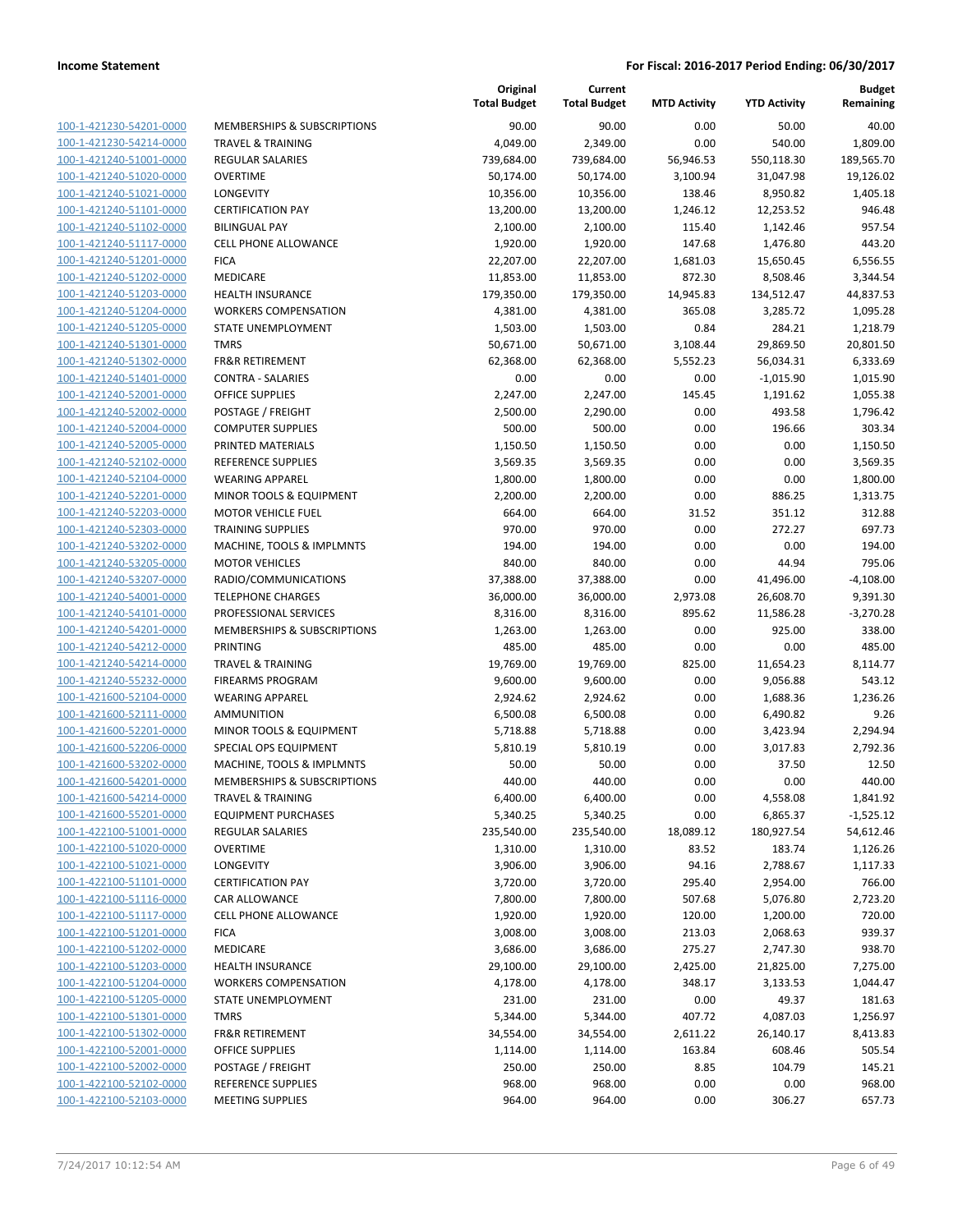| 100-1-422100-52104-0000        |
|--------------------------------|
| 100-1-422100-53207-0000        |
| 100-1-422100-53402-0000        |
| <u>100-1-422100-54001-0000</u> |
| 100-1-422100-54002-0000        |
| 100-1-422100-54101-0000        |
| 100-1-422100-54201-0000        |
| 100-1-422100-54214-0000        |
| <u>100-1-422200-51001-0000</u> |
| 100-1-422200-51020-0000        |
| 100-1-422200-51021-0000        |
| 100-1-422200-51101-0000        |
| 100-1-422200-51102-0000        |
| <u>100-1-422200-51117-0000</u> |
| 100-1-422200-51202-0000        |
| 100-1-422200-51203-0000        |
| 100-1-422200-51204-0000        |
| 100-1-422200-51205-0000        |
| <u>100-1-422200-51302-0000</u> |
| 100-1-422200-51401-0000        |
| 100-1-422200-52001-<br>-0000   |
| 100-1-422200-52101-0000        |
| 100-1-422200-52104-0000        |
| 100-1-422200-52201-0000        |
| 100-1-422200-52203-0000        |
| 100-1-422200-52205-0000        |
| 100-1-422200-52207-0000        |
|                                |
| 100-1-422200-52306-0000        |
| <u>100-1-422200-53202-0000</u> |
| 100-1-422200-53205-0000        |
| 100-1-422200-53208-0000        |
| 100-1-422200-53213-0000        |
| 100-1-422200-53402-0000        |
| <u>100-1-422200-54001-0000</u> |
| 100-1-422200-54002-0000        |
| 100-1-422200-54109-0000        |
| 100-1-422200-54214-0000        |
| 100-1-422200-54908-0000        |
| 100-1-422200-55203-0000        |
| 100-1-422200-55207-0000        |
| 100-1-422300-51001-0000        |
| <u>100-1-422300-51020-0000</u> |
| 100-1-422300-51021-0000        |
| <u>100-1-422300-51101-0000</u> |
| <u>100-1-422300-51117-0000</u> |
| <u>100-1-422300-51201-0000</u> |
| 100-1-422300-51202-0000        |
| 100-1-422300-51203-0000        |
| <u>100-1-422300-51204-0000</u> |
| 100-1-422300-51205-0000        |
| 100-1-422300-51302-0000        |
| 100-1-422300-51401-0000        |
| <u>100-1-422300-52001-0000</u> |
| <u>100-1-422300-52002-0000</u> |
| <u>100-1-422300-52005-0000</u> |
| 100-1-422300-52104-0000        |
| <u>100-1-422300-52201-0000</u> |
| 100-1-422300-52203-0000        |
| <u>100-1-422300-52304-0000</u> |
|                                |

|                               | <b>Total Budget</b> | <b>Total B</b>           |
|-------------------------------|---------------------|--------------------------|
| <b>WEARING APPAREL</b>        | 1,028.00            | 1,0                      |
| RADIO/COMMUNICATIONS          | 3,500.00            | 3,5                      |
| <b>BUILDING MAINTENANCE</b>   | 1,500.00            | 1,5                      |
| <b>TELEPHONE CHARGES</b>      | 4,500.00            | 4,5                      |
| <b>UTILITY CHARGES</b>        | 5,400.00            | 5,4                      |
| PROFESSIONAL SERVICES         | 5,200.00            | 5,2                      |
| MEMBERSHIPS & SUBSCRIPTIONS   | 7,175.00            | 7,1                      |
| TRAVEL & TRAINING             | 5,200.00            | 5,2                      |
| <b>REGULAR SALARIES</b>       | 2,828,930.00        | 2,828,9                  |
| <b>OVERTIME</b>               | 343,047.00          | 343,0                    |
| LONGEVITY                     | 39,666.00           | 39,6                     |
| <b>CERTIFICATION PAY</b>      | 61,440.00           | 61,4                     |
| <b>BILINGUAL PAY</b>          | 600.00              | Е                        |
| <b>CELL PHONE ALLOWANCE</b>   | 1,560.00            | 1,5                      |
| MEDICARE                      | 47,491.00           | 47,4                     |
| <b>HEALTH INSURANCE</b>       | 465,600.00          | 465,6                    |
| <b>WORKERS COMPENSATION</b>   | 64,321.00           | 64,3                     |
| STATE UNEMPLOYMENT            | 3,699.00            | 3,6                      |
| <b>FR&amp;R RETIREMENT</b>    | 550,241.00          | 550,2                    |
| <b>CONTRA - SALARIES</b>      | 0.00                |                          |
| OFFICE SUPPLIES               | 998.00              | c                        |
| <b>JANITORIAL SUPPLIES</b>    | 5,800.00            | 5,8                      |
| <b>WEARING APPAREL</b>        | 20,600.00           | 20,6                     |
| MINOR TOOLS & EQUIPMENT       | 12,450.00           | 12,4                     |
| <b>MOTOR VEHICLE FUEL</b>     | 30,000.00           | 30,0                     |
| FIRST RESPONDER SUPPLIES      | 19,400.00           | 19,4                     |
| <b>BUNKER GEAR</b>            | 35,250.00           | 35,2                     |
| <b>HAZMAT SUPPLIES</b>        | 10,300.00           | 10,3                     |
| MACHINE, TOOLS & IMPLMNTS     | 1,800.00            | 1,8                      |
| <b>MOTOR VEHICLES</b>         | 55,000.00           | 55,0                     |
| FIRE HOSE/NOZZLES             | 5,750.00            | 5,7                      |
| <b>SCBA MAINTENANCE</b>       | 4,500.00            | 4,5                      |
| <b>BUILDING MAINTENANCE</b>   | 1,650.00            | 1,6                      |
| <b>TELEPHONE CHARGES</b>      | 5,000.00            | 5,0                      |
| <b>UTILITY CHARGES</b>        | 50,000.00           | 50,0                     |
| INSPECTIONS/TESTING           | 9,780.00            | 9,7                      |
| <b>TRAVEL &amp; TRAINING</b>  | 20,150.00           | 20,1                     |
| LEASE PURCHASE PAYMENTS       | 65,037.00           | 65,0                     |
| <b>FURNITURE/OFFICE EQUIP</b> | 1,860.00            | 1,8                      |
| RADIO COMMUNICATION EQUIP     | 4,200.00            | 4,2                      |
| REGULAR SALARIES              | 80,619.00           | 80,6                     |
| OVERTIME                      | 17,556.00           | 17,5                     |
| LONGEVITY                     | 1,272.00            | 1,2                      |
| <b>CERTIFICATION PAY</b>      | 1,920.00            | 1,9                      |
| CELL PHONE ALLOWANCE          | 600.00              | Е                        |
| <b>FICA</b>                   | 6,322.00            | 6,3                      |
| MEDICARE                      | 1,479.00            | 1,4                      |
| <b>HEALTH INSURANCE</b>       | 9,700.00            | 9,7                      |
| <b>WORKERS COMPENSATION</b>   | 2,002.00            | 2,0                      |
| STATE UNEMPLOYMENT            | 77.00               |                          |
| <b>FR&amp;R RETIREMENT</b>    | 17,130.00           | 17,1                     |
| <b>CONTRA - SALARIES</b>      | 0.00                |                          |
| <b>OFFICE SUPPLIES</b>        | 621.00              | Е                        |
| POSTAGE / FREIGHT             | 100.00              | 1                        |
| PRINTED MATERIALS             | 424.00              | $\overline{\phantom{a}}$ |
| <b>WEARING APPAREL</b>        | 573.00              | 5                        |
| MINOR TOOLS & EQUIPMENT       | 1,957.99            | 1,9                      |
| <b>MOTOR VEHICLE FUEL</b>     | 2,000.00            | 2,0                      |
| FIRE PREVENTION SUPPLIES      | 9,623.00            | 9,6                      |

|                                                    |                                                   | Original<br><b>Total Budget</b> | Current<br><b>Total Budget</b> | <b>MTD Activity</b> | <b>YTD Activity</b> | Budget<br>Remaining  |
|----------------------------------------------------|---------------------------------------------------|---------------------------------|--------------------------------|---------------------|---------------------|----------------------|
| 100-1-422100-52104-0000                            | <b>WEARING APPAREL</b>                            | 1,028.00                        | 1,028.00                       | 0.00                | 221.87              | 806.13               |
| 100-1-422100-53207-0000                            | RADIO/COMMUNICATIONS                              | 3,500.00                        | 3,500.00                       | 0.00                | 200.00              | 3,300.00             |
| 100-1-422100-53402-0000                            | <b>BUILDING MAINTENANCE</b>                       | 1,500.00                        | 1,500.00                       | 0.00                | 1,495.00            | 5.00                 |
| 100-1-422100-54001-0000                            | <b>TELEPHONE CHARGES</b>                          | 4,500.00                        | 4,500.00                       | 454.74              | 3,675.08            | 824.92               |
| 100-1-422100-54002-0000                            | <b>UTILITY CHARGES</b>                            | 5,400.00                        | 5,400.00                       | 658.28              | 3,860.48            | 1,539.52             |
| 100-1-422100-54101-0000                            | PROFESSIONAL SERVICES                             | 5,200.00                        | 5,200.00                       | 3,107.00            | 8,712.00            | $-3,512.00$          |
| 100-1-422100-54201-0000                            | MEMBERSHIPS & SUBSCRIPTIONS                       | 7,175.00                        | 7,175.00                       | 185.00              | 4,956.21            | 2,218.79             |
| 100-1-422100-54214-0000                            | <b>TRAVEL &amp; TRAINING</b>                      | 5,200.00                        | 5,200.00                       | 2,134.47            | 4,084.73            | 1,115.27             |
| 100-1-422200-51001-0000                            | <b>REGULAR SALARIES</b>                           | 2,828,930.00                    | 2,828,930.00                   | 212,557.40          | 2,154,016.08        | 674,913.92           |
| 100-1-422200-51020-0000                            | <b>OVERTIME</b>                                   | 343,047.00                      | 343,047.00                     | 33,037.46           | 256,798.84          | 86,248.16            |
| 100-1-422200-51021-0000                            | LONGEVITY                                         | 39,666.00                       | 39,666.00                      | 221.52              | 37,558.36           | 2,107.64             |
| 100-1-422200-51101-0000                            | <b>CERTIFICATION PAY</b>                          | 61,440.00                       | 61,440.00                      | 4,947.78            | 48,480.96           | 12,959.04            |
| 100-1-422200-51102-0000                            | <b>BILINGUAL PAY</b>                              | 600.00                          | 600.00                         | 46.16               | 461.60              | 138.40               |
| 100-1-422200-51117-0000                            | <b>CELL PHONE ALLOWANCE</b>                       | 1,560.00                        | 1,560.00                       | 119.06              | 1,190.60            | 369.40               |
| 100-1-422200-51202-0000                            | MEDICARE                                          | 47,491.00                       | 47,491.00                      | 3,624.64            | 36,200.10           | 11,290.90            |
| 100-1-422200-51203-0000                            | <b>HEALTH INSURANCE</b>                           | 465,600.00                      | 465,600.00                     | 38,800.00           | 349,200.00          | 116,400.00           |
| 100-1-422200-51204-0000                            | <b>WORKERS COMPENSATION</b>                       | 64,321.00                       | 64,321.00                      | 5,360.08            | 48,240.72           | 16,080.28            |
| 100-1-422200-51205-0000                            | STATE UNEMPLOYMENT                                | 3,699.00                        | 3,699.00                       | 0.00                | 776.19              | 2,922.81             |
| 100-1-422200-51302-0000                            | <b>FR&amp;R RETIREMENT</b>                        | 550,241.00                      | 550,241.00                     | 42,156.15           | 418,337.80          | 131,903.20           |
| 100-1-422200-51401-0000                            | <b>CONTRA - SALARIES</b>                          | 0.00                            | 0.00                           | $-120.00$           | $-930.00$           | 930.00               |
| 100-1-422200-52001-0000                            | OFFICE SUPPLIES                                   | 998.00                          | 998.00                         | 0.00                | 0.00                | 998.00               |
| 100-1-422200-52101-0000                            | JANITORIAL SUPPLIES                               | 5,800.00                        | 5,800.00                       | 266.40              | 4,897.48            | 902.52               |
| 100-1-422200-52104-0000                            | <b>WEARING APPAREL</b>                            | 20,600.00                       | 20,600.00                      | 196.00              | 5,624.79            | 14,975.21            |
| 100-1-422200-52201-0000                            | MINOR TOOLS & EQUIPMENT                           | 12,450.00                       | 12,450.00                      | 473.25              | 8,711.73            | 3,738.27             |
| 100-1-422200-52203-0000                            | <b>MOTOR VEHICLE FUEL</b>                         | 30,000.00                       | 30,000.00                      | 2,674.29            | 17,373.88           | 12,626.12            |
| 100-1-422200-52205-0000                            | FIRST RESPONDER SUPPLIES                          | 19,400.00                       | 19,400.00                      | 3,063.82            | 10,004.39           | 9,395.61             |
| 100-1-422200-52207-0000                            | <b>BUNKER GEAR</b>                                | 35,250.00                       | 35,250.00                      | 84.98               | 24,342.06           | 10,907.94            |
| 100-1-422200-52306-0000                            | <b>HAZMAT SUPPLIES</b>                            | 10,300.00                       | 10,300.00                      | 577.67              | 1,664.67            | 8,635.33             |
| 100-1-422200-53202-0000                            | MACHINE, TOOLS & IMPLMNTS                         | 1,800.00                        | 1,800.00                       | 0.00                | 0.00                | 1,800.00             |
| 100-1-422200-53205-0000                            | <b>MOTOR VEHICLES</b>                             | 55,000.00                       | 55,000.00                      | 11,440.72           | 54,082.69           | 917.31               |
| 100-1-422200-53208-0000                            | FIRE HOSE/NOZZLES                                 | 5,750.00                        | 5,750.00                       | 0.00                | 2,236.79            | 3,513.21             |
| 100-1-422200-53213-0000                            | <b>SCBA MAINTENANCE</b>                           | 4,500.00                        | 4,500.00                       | 0.00                | 3,917.45            | 582.55               |
| 100-1-422200-53402-0000                            | <b>BUILDING MAINTENANCE</b>                       | 1,650.00                        | 1,650.00                       | 0.00                | 449.05              | 1,200.95             |
| 100-1-422200-54001-0000                            | <b>TELEPHONE CHARGES</b>                          | 5,000.00                        | 5,000.00                       | 655.87              | 5,032.38            | $-32.38$             |
| 100-1-422200-54002-0000                            | UTILITY CHARGES                                   | 50,000.00                       | 50,000.00                      | 4,400.62            | 36,563.92           | 13,436.08            |
| 100-1-422200-54109-0000                            | INSPECTIONS/TESTING                               | 9,780.00                        | 9,780.00                       | 1,149.00            | 3,119.25            | 6,660.75             |
| 100-1-422200-54214-0000                            | <b>TRAVEL &amp; TRAINING</b>                      | 20,150.00                       | 20,150.00                      | 546.22              | 10,653.57           | 9,496.43             |
| 100-1-422200-54908-0000                            | LEASE PURCHASE PAYMENTS                           | 65,037.00                       | 65,037.00                      | 54,197.20           | 54,197.20           | 10,839.80            |
| 100-1-422200-55203-0000                            | <b>FURNITURE/OFFICE EQUIP</b>                     | 1,860.00                        | 1,860.00                       | 626.02              | 1,245.99            | 614.01               |
| 100-1-422200-55207-0000                            | RADIO COMMUNICATION EQUIP                         | 4,200.00                        | 4,200.00                       | 0.00                | 462.00              | 3,738.00             |
| 100-1-422300-51001-0000                            | <b>REGULAR SALARIES</b>                           | 80,619.00                       | 80,619.00                      | 7,610.08            | 74,106.76           | 6,512.24             |
| 100-1-422300-51020-0000                            | <b>OVERTIME</b>                                   | 17,556.00                       | 17,556.00                      | 0.00                | 5,091.27            | 12,464.73            |
| 100-1-422300-51021-0000                            | LONGEVITY                                         | 1,272.00                        | 1,272.00                       | 0.00                | 1,266.00            | 6.00                 |
| 100-1-422300-51101-0000                            | <b>CERTIFICATION PAY</b>                          | 1,920.00                        | 1,920.00                       | 147.70              | 1,477.00            | 443.00               |
| 100-1-422300-51117-0000                            | <b>CELL PHONE ALLOWANCE</b>                       | 600.00                          | 600.00                         | 46.16               | 461.60              | 138.40               |
| 100-1-422300-51201-0000                            | <b>FICA</b>                                       | 6,322.00                        | 6,322.00                       | 0.00                | 0.00                | 6,322.00             |
| 100-1-422300-51202-0000                            | MEDICARE<br><b>HEALTH INSURANCE</b>               | 1,479.00                        | 1,479.00                       | 112.05              | 1,185.49            | 293.51               |
| 100-1-422300-51203-0000<br>100-1-422300-51204-0000 |                                                   | 9,700.00                        | 9,700.00                       | 808.33              | 7,274.97            | 2,425.03             |
| 100-1-422300-51205-0000                            | <b>WORKERS COMPENSATION</b><br>STATE UNEMPLOYMENT | 2,002.00<br>77.00               | 2,002.00<br>77.00              | 166.83<br>0.00      | 1,501.47            | 500.53<br>60.50      |
| 100-1-422300-51302-0000                            | <b>FR&amp;R RETIREMENT</b>                        | 17,130.00                       | 17,130.00                      | 1,311.07            | 16.50<br>13,802.48  |                      |
| 100-1-422300-51401-0000                            | <b>CONTRA - SALARIES</b>                          | 0.00                            | 0.00                           | 0.00                | $-6,507.58$         | 3,327.52<br>6,507.58 |
| 100-1-422300-52001-0000                            | OFFICE SUPPLIES                                   | 621.00                          | 621.00                         | 0.00                | 107.55              | 513.45               |
| 100-1-422300-52002-0000                            | POSTAGE / FREIGHT                                 | 100.00                          | 100.00                         | 0.00                | 74.28               | 25.72                |
| 100-1-422300-52005-0000                            | PRINTED MATERIALS                                 | 424.00                          | 424.00                         | 153.75              | 314.25              | 109.75               |
| 100-1-422300-52104-0000                            | <b>WEARING APPAREL</b>                            | 573.00                          | 573.00                         | 109.80              | 252.79              | 320.21               |
| 100-1-422300-52201-0000                            | MINOR TOOLS & EQUIPMENT                           | 1,957.99                        | 1,957.99                       | 0.00                | 398.61              | 1,559.38             |
| 100-1-422300-52203-0000                            | <b>MOTOR VEHICLE FUEL</b>                         | 2,000.00                        | 2,000.00                       | 58.95               | 1,393.02            | 606.98               |
| 100-1-422300-52304-0000                            | FIRE PREVENTION SUPPLIES                          | 9,623.00                        | 9,623.00                       | 607.34              | 4,463.11            | 5,159.89             |
|                                                    |                                                   |                                 |                                |                     |                     |                      |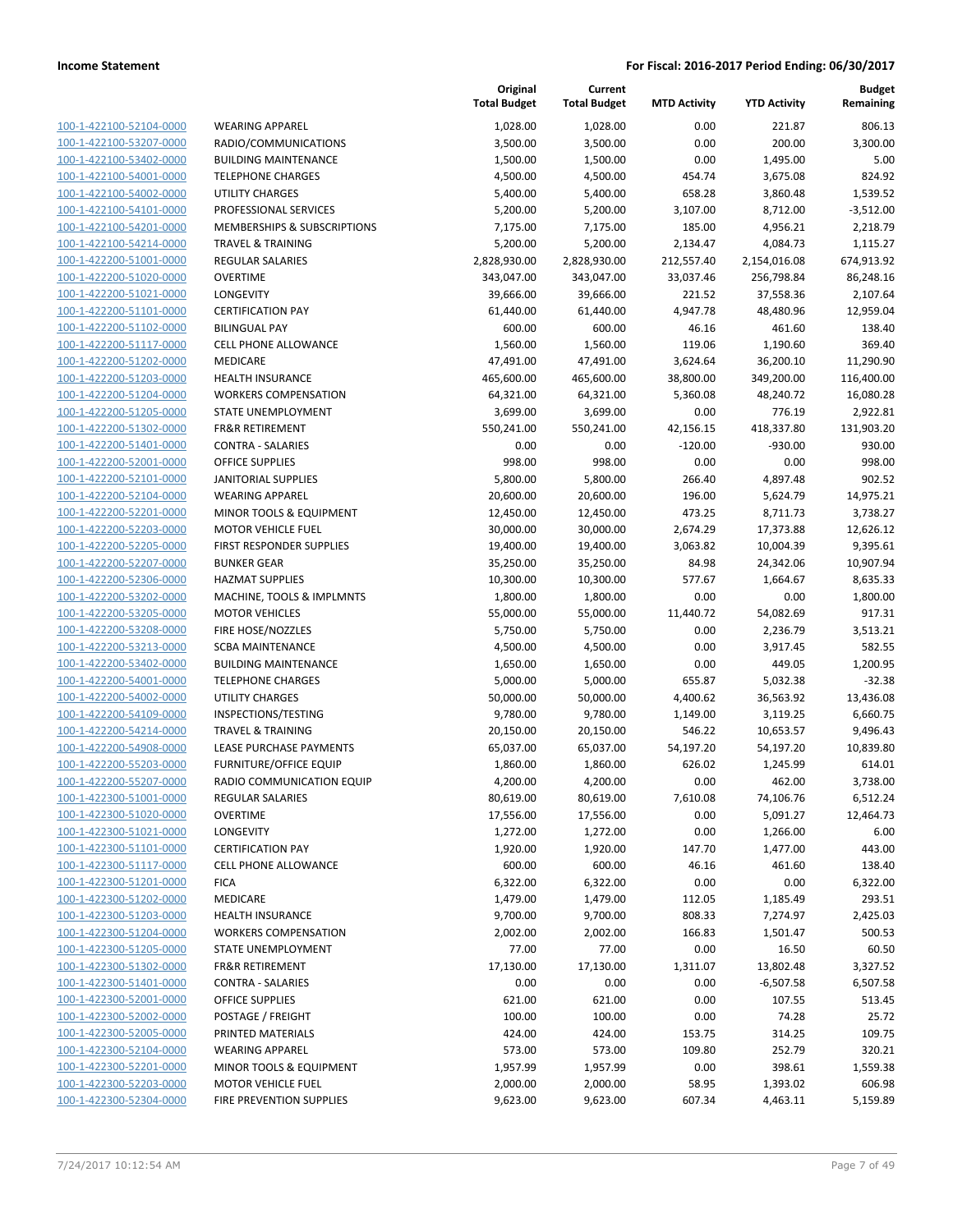|                         |                                         | Original<br><b>Total Budget</b> | Current<br><b>Total Budget</b> | <b>MTD Activity</b> | <b>YTD Activity</b> | Budget<br>Remaining |
|-------------------------|-----------------------------------------|---------------------------------|--------------------------------|---------------------|---------------------|---------------------|
| 100-1-422300-53205-0000 | <b>MOTOR VEHICLES</b>                   | 600.00                          | 600.00                         | 14.98               | 141.84              | 458.16              |
| 100-1-422300-54001-0000 | <b>TELEPHONE CHARGES</b>                | 1,000.00                        | 1,000.00                       | 33.33               | 278.34              | 721.66              |
| 100-1-422300-54201-0000 | MEMBERSHIPS & SUBSCRIPTIONS             | 1,825.00                        | 1,825.00                       | 36.04               | 36.04               | 1,788.96            |
| 100-1-422300-54208-0000 | <b>LABORATORY WORK</b>                  | 600.00                          | 600.00                         | 0.00                | 440.00              | 160.00              |
| 100-1-422300-54210-0000 | PHOTO PROCESSING                        | 100.00                          | 100.00                         | 0.00                | 0.00                | 100.00              |
| 100-1-422300-54214-0000 | <b>TRAVEL &amp; TRAINING</b>            | 4,020.00                        | 4,020.00                       | 0.00                | 3,667.35            | 352.65              |
| 100-1-422300-54217-0000 | <b>AWARDS PROGRAM</b>                   | 320.00                          | 320.00                         | 0.00                | 0.00                | 320.00              |
| 100-1-422400-53209-0000 | HARDWARE/SOFTWARE                       | 10,000.00                       | 10,000.00                      | 0.00                | 10,000.00           | 0.00                |
| 100-1-422400-54001-0000 | <b>TELEPHONE CHARGES</b>                | 4,630.00                        | 4,630.00                       | 334.84              | 1,195.08            | 3,434.92            |
| 100-1-431100-51001-0000 | <b>REGULAR SALARIES</b>                 | 127,020.00                      | 127,020.00                     | 9,718.39            | 99,795.28           | 27,224.72           |
| 100-1-431100-51021-0000 | LONGEVITY                               | 258.00                          | 258.00                         | 0.00                | 390.00              | $-132.00$           |
| 100-1-431100-51116-0000 | <b>CAR ALLOWANCE</b>                    | 4,200.00                        | 4,200.00                       | 323.08              | 3,230.80            | 969.20              |
| 100-1-431100-51117-0000 | SALARIES / CELL PHONE ALLOWANCE         | 0.00                            | 0.00                           | 32.30               | 306.85              | $-306.85$           |
| 100-1-431100-51201-0000 | <b>FICA</b>                             | 8,732.00                        | 8,732.00                       | 611.58              | 6,252.97            | 2,479.03            |
| 100-1-431100-51202-0000 | MEDICARE                                | 1,906.00                        | 1,906.00                       | 143.03              | 1,462.42            | 443.58              |
| 100-1-431100-51203-0000 | <b>HEALTH INSURANCE</b>                 | 19,400.00                       | 19,400.00                      | 1,616.66            | 14,549.94           | 4,850.06            |
| 100-1-431100-51204-0000 | <b>WORKERS COMPENSATION</b>             | 360.00                          | 360.00                         | 30.00               | 270.00              | 90.00               |
| 100-1-431100-51205-0000 | STATE UNEMPLOYMENT                      | 154.00                          | 154.00                         | 0.00                | 43.82               | 110.18              |
| 100-1-431100-51301-0000 | <b>TMRS</b>                             | 14,482.00                       | 14,482.00                      | 1,126.24            | 10,889.03           | 3,592.97            |
| 100-1-431100-52001-0000 | OFFICE SUPPLIES                         | 600.00                          | 600.00                         | 0.00                | 396.49              | 203.51              |
| 100-1-431100-52002-0000 | POSTAGE / FREIGHT                       | 200.00                          | 200.00                         | 0.00                | 101.79              | 98.21               |
| 100-1-431100-52103-0000 | <b>MEETING SUPPLIES</b>                 | 0.00                            | 0.00                           | 0.00                | 21.65               | $-21.65$            |
| 100-1-431100-52203-0000 | <b>MOTOR VEHICLE FUEL</b>               | 343.00                          | 343.00                         | 0.00                | 29.53               | 313.47              |
| 100-1-431100-53201-0000 | <b>FURNITURE &amp; OFFICE EQUIPMENT</b> | 150.00                          | 150.00                         | 0.00                | 0.00                | 150.00              |
| 100-1-431100-53205-0000 | <b>MOTOR VEHICLES</b>                   | 400.00                          | 400.00                         | 0.00                | $-283.05$           | 683.05              |
| 100-1-431100-53207-0000 | RADIO/COMMUNICATIONS                    | 800.00                          | 800.00                         | 0.00                | 0.00                | 800.00              |
| 100-1-431100-54001-0000 | <b>TELEPHONE CHARGES</b>                | 5,000.00                        | 5,000.00                       | 194.57              | 1,749.08            | 3,250.92            |
| 100-1-431100-54002-0000 | <b>UTILITY CHARGES</b>                  | 2,000.00                        | 2,000.00                       | 8.39                | 615.86              | 1,384.14            |
| 100-1-431100-54101-0000 | PROFESSIONAL SERVICES                   | 1,000.00                        | 1,000.00                       | 0.00                | 0.00                | 1,000.00            |
| 100-1-431100-54201-0000 | MEMBERSHIPS & SUBSCRIPTIONS             | 600.00                          | 600.00                         | 273.00              | 500.29              | 99.71               |
| 100-1-431100-54214-0000 | <b>TRAVEL &amp; TRAINING</b>            | 1,500.00                        | 1,500.00                       | 120.00              | 747.87              | 752.13              |
| 100-1-431200-51001-0000 | <b>REGULAR SALARIES</b>                 | 348,473.00                      | 348,473.00                     | 20,590.04           | 215,399.09          | 133,073.91          |
| 100-1-431200-51020-0000 | <b>OVERTIME</b>                         | 28,497.00                       | 28,497.00                      | 827.58              | 6,561.38            | 21,935.62           |
| 100-1-431200-51021-0000 | <b>LONGEVITY</b>                        | 6,378.00                        | 6,378.00                       | 0.00                | 5,718.00            | 660.00              |
| 100-1-431200-51117-0000 | <b>CELL PHONE ALLOWANCE</b>             | 864.00                          | 864.00                         | 33.22               | 448.47              | 415.53              |
| 100-1-431200-51201-0000 | <b>FICA</b>                             | 23,821.00                       | 23,821.00                      | 1,280.55            | 14,535.53           | 9,285.47            |
| 100-1-431200-51202-0000 | MEDICARE                                | 5,571.00                        | 5,571.00                       | 299.49              | 3,399.45            | 2,171.55            |
| 100-1-431200-51203-0000 | <b>HEALTH INSURANCE</b>                 | 106,700.00                      | 106,700.00                     | 8,891.67            | 80,025.03           | 26,674.97           |
| 100-1-431200-51204-0000 | <b>WORKERS COMPENSATION</b>             | 19,082.00                       | 19,082.00                      | 1,590.17            | 14,311.53           | 4,770.47            |
| 100-1-431200-51205-0000 | STATE UNEMPLOYMENT                      | 848.00                          | 848.00                         | 0.00                | 114.39              | 733.61              |
| 100-1-431200-51301-0000 | <b>TMRS</b>                             | 42,321.00                       | 42,321.00                      | 2,398.17            | 26,928.09           | 15,392.91           |
| 100-1-431200-51401-0000 | <b>CONTRA - SALARIES</b>                | 0.00                            | 0.00                           | 0.00                | $-157.50$           | 157.50              |
| 100-1-431200-52001-0000 | OFFICE SUPPLIES                         | 350.00                          | 350.00                         | 0.00                | 349.78              | 0.22                |
| 100-1-431200-52002-0000 | POSTAGE / FREIGHT                       | 20.00                           | 20.00                          | 0.00                | 0.83                | 19.17               |
| 100-1-431200-52103-0000 | <b>MEETING SUPPLIES</b>                 | 200.00                          | 200.00                         | 0.00                | 71.00               | 129.00              |
| 100-1-431200-52104-0000 | <b>WEARING APPAREL</b>                  | 10,000.00                       | 10,000.00                      | 858.87              | 7,844.28            | 2,155.72            |
| 100-1-431200-52106-0000 | <b>CHEMICAL SUPPLIES</b>                | 2,000.00                        | 2,000.00                       | 0.00                | 208.69              | 1,791.31            |
| 100-1-431200-52107-0000 | <b>BOTANICAL SUPPLIES</b>               | 250.00                          | 250.00                         | 0.00                | 0.00                | 250.00              |
| 100-1-431200-52201-0000 | <b>MINOR TOOLS &amp; EQUIPMENT</b>      | 6,000.00                        | 6,000.00                       | 268.84              | 1,057.06            | 4,942.94            |
| 100-1-431200-52203-0000 | <b>MOTOR VEHICLE FUEL</b>               | 43,000.00                       | 43,000.00                      | 1,849.56            | 18,644.60           | 24,355.40           |
| 100-1-431200-52302-0000 | <b>MEDICAL SUPPLIES</b>                 | 150.00                          | 150.00                         | 0.00                | 0.00                | 150.00              |
| 100-1-431200-52303-0000 | <b>TRAINING SUPPLIES</b>                | 200.00                          | 200.00                         | 14.20               | 14.20               | 185.80              |
| 100-1-431200-53202-0000 | MACHINE, TOOLS & IMPLMNTS               | 3,000.00                        | 3,000.00                       | 0.00                | 685.32              | 2,314.68            |
| 100-1-431200-53205-0000 | <b>MOTOR VEHICLES</b>                   | 45,000.00                       | 45,000.00                      | 2,200.43            | 24,525.78           | 20,474.22           |
| 100-1-431200-53207-0000 | RADIO/COMMUNICATIONS                    | 1,700.00                        | 1,700.00                       | 0.00                | 0.00                | 1,700.00            |
| 100-1-431200-53301-0000 | SIDEWALKS, CURBS, & GUTTERS             | 12,000.00                       | 12,000.00                      | 0.00                | 4,274.75            | 7,725.25            |
| 100-1-431200-53303-0000 | MAINT - STREET /ALLEY/APRN/RNWY         | 111,000.00                      | 111,000.00                     | 2,141.96            | 24,523.75           | 86,476.25           |
| 100-1-431200-53305-0000 | <b>BRIDGES &amp; CULVERTS</b>           | 5,500.00                        | 5,500.00                       | 0.00                | 725.76              | 4,774.24            |
| 100-1-431200-53308-0000 | <b>STORM SEWERS</b>                     | 4,000.00                        | 4,000.00                       | 0.00                | 0.00                | 4,000.00            |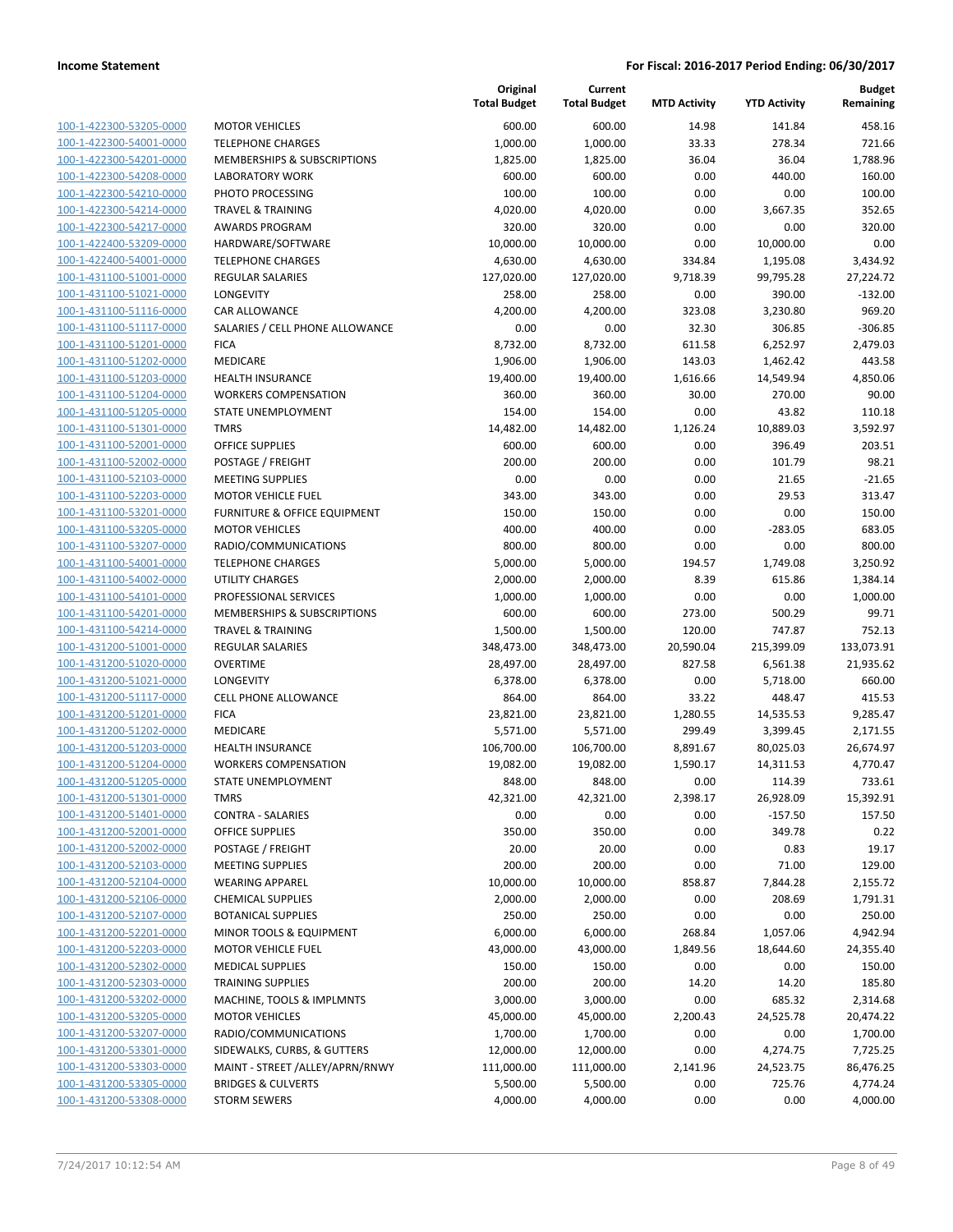| 100-1-431200-54001-0000        |
|--------------------------------|
| 100-1-431200-54002-0000        |
| 100-1-431200-54201-0000        |
| <u>100-1-431200-54214-0000</u> |
| 100-1-431600-51001-0000        |
| 100-1-431600-51020-0000        |
| 100-1-431600-51021-0000        |
| 100-1-431600-51101-0000        |
| 100-1-431600-51201-0000        |
| 100-1-431600-51202-0000        |
| 100-1-431600-51203-0000        |
| 100-1-431600-51204-0000        |
| 100-1-431600-51205-0000        |
| 100-1-431600-51301-0000        |
| 100-1-431600-52001-0000        |
| 100-1-431600-52104-0000        |
| 100-1-431600-52106-0000        |
| 100-1-431600-52201-0000        |
| 100-1-431600-52203-0000        |
|                                |
| 100-1-431600-53202-0000        |
| 100-1-431600-53205-0000        |
| 100-1-431600-53207-0000        |
| 100-1-431600-53303-0000        |
| 100-1-431600-54001-0000        |
| 100-1-431600-54002-0000        |
| 100-1-431600-54214-0000        |
| 100-1-431700-51001-0000        |
| 100-1-431700-51020-0000        |
| 100-1-431700-51021-0000        |
| 100-1-431700-51117-0000        |
| 100-1-431700-51201-0000        |
| 100-1-431700-51202-0000        |
| 100-1-431700-51203-0000        |
| 100-1-431700-51204-0000        |
| 100-1-431700-51205-0000        |
| 100-1-431700-51301-0000        |
| 100-1-431700-52001-0000        |
| 100-1-431700-52002-0000        |
|                                |
| 100-1-431700-52104-0000        |
| 100-1-431700-52201-0000        |
| 100-1-431700-52203-0000        |
| 100-1-431700-52303-0000        |
| 100-1-431700-53201-0000        |
| 100-1-431700-53205-0000        |
| 100-1-431700-53207-0000        |
| 100-1-431700-54001-0000        |
| 100-1-431700-54002-0000        |
| 100-1-431700-54201-0000        |
| 100-1-431700-54212-0000        |
| <u>100-1-431700-54214-0000</u> |
| 100-1-431700-54410-0000        |
| 100-1-441100-51001-0000        |
| 100-1-441100-51020-0000        |
| <u>100-1-441100-51021-0000</u> |
| <u>100-1-441100-51102-0000</u> |
| 100-1-441100-51201-0000        |
| 100-1-441100-51202-0000        |
| 100-1-441100-51203-0000        |
|                                |
| 100-1-441100-51204-0000        |
|                                |

|                                                    |                                                    | Original<br><b>Total Budget</b> | Current<br><b>Total Budget</b> | <b>MTD Activity</b> | <b>YTD Activity</b>  | Budget<br>Remaining |
|----------------------------------------------------|----------------------------------------------------|---------------------------------|--------------------------------|---------------------|----------------------|---------------------|
| 100-1-431200-54001-0000                            | <b>TELEPHONE CHARGES</b>                           | 1,975.00                        | 1,975.00                       | 177.79              | 1,651.14             | 323.86              |
| 100-1-431200-54002-0000                            | <b>UTILITY CHARGES</b>                             | 8,700.00                        | 8,700.00                       | 297.12              | 4,077.76             | 4,622.24            |
| 100-1-431200-54201-0000                            | MEMBERSHIPS & SUBSCRIPTIONS                        | 300.00                          | 300.00                         | 0.00                | 0.00                 | 300.00              |
| 100-1-431200-54214-0000                            | <b>TRAVEL &amp; TRAINING</b>                       | 100.00                          | 100.00                         | 0.00                | 40.00                | 60.00               |
| 100-1-431600-51001-0000                            | REGULAR SALARIES                                   | 67,488.00                       | 67,488.00                      | 5,118.51            | 51,791.03            | 15,696.97           |
| 100-1-431600-51020-0000                            | <b>OVERTIME</b>                                    | 2,440.00                        | 2,440.00                       | 978.97              | 2,218.00             | 222.00              |
| 100-1-431600-51021-0000                            | LONGEVITY                                          | 2,040.00                        | 2,040.00                       | 0.00                | 2,028.00             | 12.00               |
| 100-1-431600-51101-0000                            | <b>CERTIFICATION PAY</b>                           | 600.00                          | 600.00                         | 46.16               | 461.60               | 138.40              |
| 100-1-431600-51201-0000                            | <b>FICA</b>                                        | 4,499.00                        | 4,499.00                       | 373.66              | 3,436.57             | 1,062.43            |
| 100-1-431600-51202-0000                            | MEDICARE                                           | 1,052.00                        | 1,052.00                       | 87.38               | 803.71               | 248.29              |
| 100-1-431600-51203-0000                            | <b>HEALTH INSURANCE</b>                            | 19,400.00                       | 19,400.00                      | 1,616.66            | 14,549.94            | 4,850.06            |
| 100-1-431600-51204-0000                            | <b>WORKERS COMPENSATION</b>                        | 4,650.00                        | 4,650.00                       | 387.50              | 3,487.50             | 1,162.50            |
| 100-1-431600-51205-0000                            | STATE UNEMPLOYMENT                                 | 154.00                          | 154.00                         | 0.00                | 26.59                | 127.41              |
| 100-1-431600-51301-0000                            | <b>TMRS</b>                                        | 7,993.00                        | 7,993.00                       | 686.87              | 6,221.47             | 1,771.53            |
| 100-1-431600-52001-0000                            | <b>OFFICE SUPPLIES</b>                             | 200.00                          | 200.00                         | 0.00                | 159.96               | 40.04               |
| 100-1-431600-52104-0000                            | <b>WEARING APPAREL</b>                             | 1,800.00                        | 1,800.00                       | 240.85              | 1,621.56             | 178.44              |
| 100-1-431600-52106-0000                            | <b>CHEMICAL SUPPLIES</b>                           | 300.00                          | 300.00                         | 0.00                | 0.00                 | 300.00              |
| 100-1-431600-52201-0000                            | MINOR TOOLS & EQUIPMENT                            | 2,000.00                        | 2,000.00                       | 58.69               | 810.97               | 1,189.03            |
| 100-1-431600-52203-0000                            | <b>MOTOR VEHICLE FUEL</b>                          | 5,400.00                        | 5,400.00                       | 236.03              | 2,589.42             | 2,810.58            |
| 100-1-431600-53202-0000                            | MACHINE, TOOLS & IMPLMNTS                          | 400.00                          | 400.00                         | 0.00                | 0.00                 | 400.00              |
| 100-1-431600-53205-0000                            | <b>MOTOR VEHICLES</b>                              | 2,628.00                        | 2,628.00                       | 420.60              | 1,118.27             | 1,509.73            |
| 100-1-431600-53207-0000                            | RADIO/COMMUNICATIONS                               | 500.00                          | 500.00                         | 0.00                | 0.00                 | 500.00              |
| 100-1-431600-53303-0000<br>100-1-431600-54001-0000 | MAINT - STREET /ALLEY/APRN/RNWY                    | 22,000.00                       | 22,000.00                      | 950.75              | 10,063.32            | 11,936.68           |
| 100-1-431600-54002-0000                            | <b>TELEPHONE CHARGES</b><br><b>UTILITY CHARGES</b> | 1,350.00<br>323,436.00          | 1,350.00<br>323,436.00         | 82.68<br>25,892.11  | 707.86<br>224,854.19 | 642.14<br>98,581.81 |
| 100-1-431600-54214-0000                            | <b>TRAVEL &amp; TRAINING</b>                       | 100.00                          | 100.00                         | 56.80               | 96.80                | 3.20                |
| 100-1-431700-51001-0000                            | <b>REGULAR SALARIES</b>                            | 104,022.00                      | 104,022.00                     | 11,012.64           | 104,025.82           | $-3.82$             |
| 100-1-431700-51020-0000                            | <b>OVERTIME</b>                                    | 323.00                          | 323.00                         | 398.67              | 398.67               | $-75.67$            |
| 100-1-431700-51021-0000                            | LONGEVITY                                          | 1,386.00                        | 1,386.00                       | 0.00                | 1,374.00             | 12.00               |
| 100-1-431700-51117-0000                            | <b>CELL PHONE ALLOWANCE</b>                        | 432.00                          | 432.00                         | 65.52               | 588.76               | $-156.76$           |
| 100-1-431700-51201-0000                            | <b>FICA</b>                                        | 6,582.00                        | 6,582.00                       | 692.22              | 6,255.36             | 326.64              |
| 100-1-431700-51202-0000                            | MEDICARE                                           | 1,539.00                        | 1,539.00                       | 161.89              | 1,462.98             | 76.02               |
| 100-1-431700-51203-0000                            | <b>HEALTH INSURANCE</b>                            | 19,400.00                       | 19,400.00                      | 1,616.66            | 14,549.94            | 4,850.06            |
| 100-1-431700-51204-0000                            | <b>WORKERS COMPENSATION</b>                        | 658.00                          | 658.00                         | 54.83               | 493.47               | 164.53              |
| 100-1-431700-51205-0000                            | STATE UNEMPLOYMENT                                 | 154.00                          | 154.00                         | 0.00                | 46.72                | 107.28              |
| 100-1-431700-51301-0000                            | <b>TMRS</b>                                        | 11,694.00                       | 11,694.00                      | 1,283.12            | 11,767.84            | $-73.84$            |
| 100-1-431700-52001-0000                            | <b>OFFICE SUPPLIES</b>                             | 800.00                          | 1,893.00                       | 1,767.95            | 1,892.88             | 0.12                |
| 100-1-431700-52002-0000                            | POSTAGE / FREIGHT                                  | 100.00                          | 100.00                         | 0.00                | 78.16                | 21.84               |
| 100-1-431700-52104-0000                            | <b>WEARING APPAREL</b>                             | 800.00                          | 800.00                         | 0.00                | 683.59               | 116.41              |
| 100-1-431700-52201-0000                            | MINOR TOOLS & EQUIPMENT                            | 500.00                          | 500.00                         | 0.00                | 245.50               | 254.50              |
| 100-1-431700-52203-0000                            | <b>MOTOR VEHICLE FUEL</b>                          | 3,240.00                        | 3,240.00                       | 276.30              | 1,765.09             | 1,474.91            |
| 100-1-431700-52303-0000                            | <b>TRAINING SUPPLIES</b>                           | 100.00                          | 100.00                         | 0.00                | 274.55               | $-174.55$           |
| 100-1-431700-53201-0000                            | FURNITURE & OFFICE EQUIPMENT                       | 800.00                          | 0.00                           | 0.00                | 0.00                 | 0.00                |
| 100-1-431700-53205-0000                            | <b>MOTOR VEHICLES</b>                              | 1,100.00                        | 1,100.00                       | 304.92              | 314.92               | 785.08              |
| 100-1-431700-53207-0000                            | RADIO/COMMUNICATIONS                               | 100.00                          | 100.00                         | 0.00                | 0.00                 | 100.00              |
| 100-1-431700-54001-0000                            | <b>TELEPHONE CHARGES</b>                           | 1,440.00                        | 1,440.00                       | 121.41              | 996.58               | 443.42              |
| 100-1-431700-54002-0000                            | <b>UTILITY CHARGES</b>                             | 1,000.00                        | 1,000.00                       | 8.39                | 615.86               | 384.14              |
| 100-1-431700-54201-0000                            | <b>MEMBERSHIPS &amp; SUBSCRIPTIONS</b>             | 600.00                          | 600.00                         | 0.00                | 224.00               | 376.00              |
| 100-1-431700-54212-0000                            | PRINTING                                           | 200.00                          | 24.00                          | 0.00                | 24.00                | 0.00                |
| 100-1-431700-54214-0000                            | <b>TRAVEL &amp; TRAINING</b>                       | 1,300.00                        | 1,183.00                       | 0.00                | 111.00               | 1,072.00            |
| 100-1-431700-54410-0000                            | PERMITS/FEES                                       | 200.00                          | 200.00                         | 0.00                | 0.00                 | 200.00              |
| 100-1-441100-51001-0000                            | <b>REGULAR SALARIES</b>                            | 59,575.00                       | 59,575.00                      | 4,581.92            | 45,790.82            | 13,784.18           |
| 100-1-441100-51020-0000                            | <b>OVERTIME</b>                                    | 1,011.00                        | 1,011.00                       | 0.00                | 295.49               | 715.51              |
| 100-1-441100-51021-0000                            | LONGEVITY                                          | 474.00                          | 474.00                         | 0.00                | 462.00               | 12.00               |
| 100-1-441100-51102-0000                            | <b>BILINGUAL PAY</b>                               | 1,200.00                        | 1,200.00                       | 92.32               | 923.20               | 276.80              |
| 100-1-441100-51201-0000                            | <b>FICA</b>                                        | 3,860.00                        | 3,860.00                       | 279.52              | 2,759.74             | 1,100.26            |
| 100-1-441100-51202-0000                            | MEDICARE                                           | 903.00                          | 903.00                         | 65.37               | 645.37               | 257.63              |
| 100-1-441100-51203-0000                            | <b>HEALTH INSURANCE</b>                            | 19,400.00                       | 19,400.00                      | 1,616.66            | 14,549.94            | 4,850.06            |
| 100-1-441100-51204-0000                            | <b>WORKERS COMPENSATION</b>                        | 170.00                          | 170.00                         | 14.17               | 127.53               | 42.47               |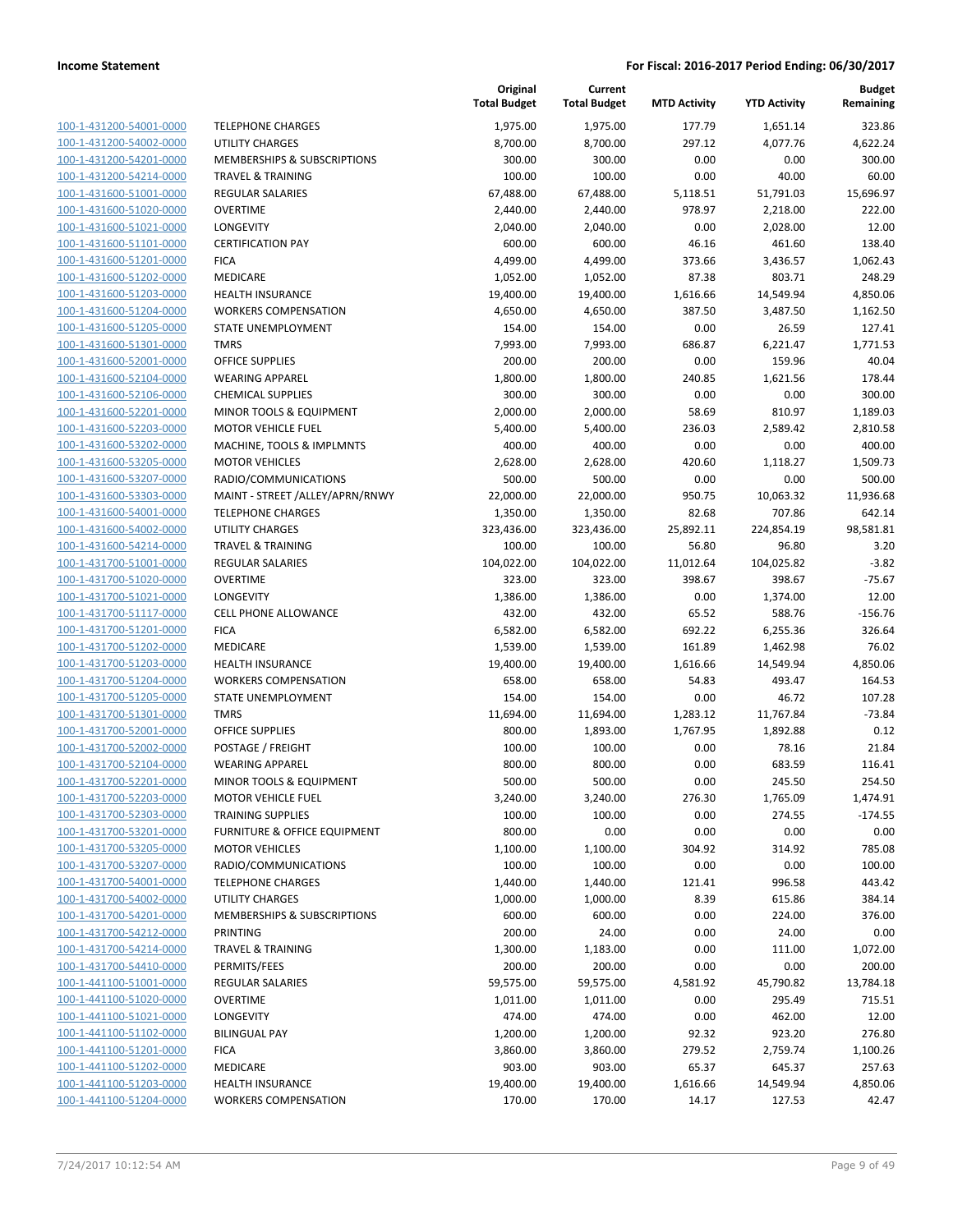[100-1-441100-51205-0000](Show%20Account) [100-1-441100-51301-0000](Show%20Account) [100-1-441100-52001-0000](Show%20Account) [100-1-441100-52002-0000](Show%20Account) [100-1-441100-52005-0000](Show%20Account) PRINTED MATERIALS 285.00 285.00 0.00 223.68 61.32 [100-1-441100-53207-0000](Show%20Account) [100-1-441100-54001-0000](Show%20Account) [100-1-441100-54002-0000](Show%20Account) [100-1-441200-51001-0000](Show%20Account) [100-1-441200-51021-0000](Show%20Account) [100-1-441200-51101-0000](Show%20Account) [100-1-441200-51117-0000](Show%20Account) [100-1-441200-51201-0000](Show%20Account) [100-1-441200-51202-0000](Show%20Account) [100-1-441200-51203-0000](Show%20Account) [100-1-441200-51204-0000](Show%20Account) [100-1-441200-51205-0000](Show%20Account) [100-1-441200-51301-0000](Show%20Account) [100-1-441200-52102-0000](Show%20Account) [100-1-441200-52104-0000](Show%20Account) [100-1-441200-54201-0000](Show%20Account) [100-1-441200-54214-0000](Show%20Account) [100-1-441300-51001-0000](Show%20Account) [100-1-441300-51021-0000](Show%20Account) [100-1-441300-51101-0000](Show%20Account) [100-1-441300-51117-0000](Show%20Account) [100-1-441300-51201-0000](Show%20Account) [100-1-441300-51202-0000](Show%20Account) [100-1-441300-51203-0000](Show%20Account) [100-1-441300-51204-0000](Show%20Account) [100-1-441300-51205-0000](Show%20Account) [100-1-441300-51301-0000](Show%20Account) [100-1-441300-52002-0000](Show%20Account) [100-1-441300-52005-0000](Show%20Account) PRINTED MATERIALS 400.00 400.00 0.00 312.55 87.45 [100-1-441300-52102-0000](Show%20Account) [100-1-441300-52104-0000](Show%20Account) [100-1-441300-52201-0000](Show%20Account) [100-1-441300-52203-0000](Show%20Account) [100-1-441300-53205-0000](Show%20Account) [100-1-441300-53207-0000](Show%20Account) [100-1-441300-54001-0000](Show%20Account) [100-1-441300-54002-0000](Show%20Account) [100-1-441300-54201-0000](Show%20Account) [100-1-441300-54212-0000](Show%20Account) [100-1-441300-54214-0000](Show%20Account) [100-1-441300-54410-0000](Show%20Account) [100-1-443200-51001-0000](Show%20Account) [100-1-443200-51020-0000](Show%20Account) [100-1-443200-51021-0000](Show%20Account) [100-1-443200-51117-0000](Show%20Account) [100-1-443200-51201-0000](Show%20Account) [100-1-443200-51202-0000](Show%20Account) MEDICARE 2,167.00 2,167.00 165.45 1,556.51 610.49 [100-1-443200-51203-0000](Show%20Account) [100-1-443200-51204-0000](Show%20Account) [100-1-443200-51205-0000](Show%20Account) [100-1-443200-51301-0000](Show%20Account) [100-1-443200-52001-0000](Show%20Account) [100-1-443200-52002-0000](Show%20Account) [100-1-443200-52101-0000](Show%20Account)

|                              | Original<br><b>Total Budget</b> | Current<br><b>Total Budget</b> | <b>MTD Activity</b> | <b>YTD Activity</b> | <b>Budget</b><br>Remaining |
|------------------------------|---------------------------------|--------------------------------|---------------------|---------------------|----------------------------|
| STATE UNEMPLOYMENT           | 154.00                          | 154.00                         | 0.00                | 25.66               | 128.34                     |
| <b>TMRS</b>                  | 6,858.00                        | 6,858.00                       | 522.58              | 5,236.67            | 1,621.33                   |
| <b>OFFICE SUPPLIES</b>       | 2,680.00                        | 2,680.00                       | 1,706.19            | 2,388.55            | 291.45                     |
| POSTAGE / FREIGHT            | 500.00                          | 500.00                         | 0.00                | 550.78              | $-50.78$                   |
| PRINTED MATERIALS            | 285.00                          | 285.00                         | 0.00                | 223.68              | 61.32                      |
| RADIO/COMMUNICATIONS         | 228.00                          | 228.00                         | 0.00                | 0.00                | 228.00                     |
| <b>TELEPHONE CHARGES</b>     | 1,208.00                        | 1,208.00                       | 112.83              | 1,583.26            | $-375.26$                  |
| <b>UTILITY CHARGES</b>       | 1,000.00                        | 1,000.00                       | 8.39                | 615.88              | 384.12                     |
| <b>REGULAR SALARIES</b>      |                                 | 41,838.00                      | 3,218.07            |                     |                            |
| LONGEVITY                    | 41,838.00                       |                                | 0.00                | 32,149.25<br>150.00 | 9,688.75                   |
| <b>CERTIFICATION PAY</b>     | 150.00                          | 150.00                         | 0.00                | 0.00                | 0.00<br>1,200.00           |
|                              | 1,200.00                        | 1,200.00                       |                     |                     |                            |
| <b>CELL PHONE ALLOWANCE</b>  | 432.00                          | 432.00                         | 0.00                | 0.00                | 432.00                     |
| <b>FICA</b>                  | 2,704.00                        | 2,704.00                       | 188.29              | 1,867.79            | 836.21                     |
| <b>MEDICARE</b>              | 632.00                          | 632.00                         | 44.03               | 436.76              | 195.24                     |
| <b>HEALTH INSURANCE</b>      | 9,700.00                        | 9,700.00                       | 808.33              | 7,274.97            | 2,425.03                   |
| <b>WORKERS COMPENSATION</b>  | 271.00                          | 271.00                         | 22.58               | 203.22              | 67.78                      |
| STATE UNEMPLOYMENT           | 77.00                           | 77.00                          | 0.00                | 14.85               | 62.15                      |
| <b>TMRS</b>                  | 4,805.00                        | 4,805.00                       | 359.78              | 3,564.40            | 1,240.60                   |
| <b>BOOKS / REF SUPPLIES</b>  | 500.00                          | 500.00                         | 0.00                | 0.00                | 500.00                     |
| <b>WEARING APPAREL</b>       | 500.04                          | 500.04                         | 0.00                | 0.00                | 500.04                     |
| MEMBERSHIPS & SUBSCRIPTIONS  | 250.00                          | 250.00                         | 0.00                | 0.00                | 250.00                     |
| <b>TRAVEL &amp; TRAINING</b> | 500.00                          | 500.00                         | 0.00                | 726.00              | $-226.00$                  |
| <b>REGULAR SALARIES</b>      | 243,157.00                      | 243,157.00                     | 18,988.94           | 190,036.78          | 53,120.22                  |
| <b>LONGEVITY</b>             | 1,590.00                        | 1,590.00                       | 0.00                | 1,782.00            | $-192.00$                  |
| <b>CERTIFICATION PAY</b>     | 1,800.00                        | 1,800.00                       | 138.46              | 1,384.60            | 415.40                     |
| <b>CELL PHONE ALLOWANCE</b>  | 1,824.00                        | 1,824.00                       | 98.74               | 987.40              | 836.60                     |
| <b>FICA</b>                  | 15,399.00                       | 15,399.00                      | 1,180.62            | 11,889.19           | 3,509.81                   |
| <b>MEDICARE</b>              | 3,601.00                        | 3,601.00                       | 276.11              | 2,780.53            | 820.47                     |
| <b>HEALTH INSURANCE</b>      | 48,500.00                       | 48,500.00                      | 4,041.67            | 36,375.03           | 12,124.97                  |
| <b>WORKERS COMPENSATION</b>  | 1,591.00                        | 1,591.00                       | 132.58              | 1,193.22            | 397.78                     |
| STATE UNEMPLOYMENT           | 385.00                          | 385.00                         | 0.00                | 76.85               | 308.15                     |
| <b>TMRS</b>                  | 27,358.00                       | 27,358.00                      | 2,149.51            | 21,511.69           | 5,846.31                   |
| POSTAGE / FREIGHT            | 6,000.00                        | 6,000.00                       | 0.00                | 1,688.06            | 4,311.94                   |
| PRINTED MATERIALS            | 400.00                          | 400.00                         | 0.00                | 312.55              | 87.45                      |
| <b>BOOKS / REF SUPPLIES</b>  | 1,500.00                        | 1,500.00                       | 0.00                | 182.29              | 1,317.71                   |
| <b>WEARING APPAREL</b>       | 2,400.00                        | 2,400.00                       | 0.00                | 99.99               | 2,300.01                   |
| MINOR TOOLS & EQUIPMENT      | 500.00                          | 500.00                         | 0.00                | 351.00              | 149.00                     |
| <b>MOTOR VEHICLE FUEL</b>    | 4,245.00                        | 4,245.00                       | 350.88              | 2,705.73            | 1,539.27                   |
| <b>MOTOR VEHICLES</b>        | 2,500.00                        | 2,500.00                       | 0.00                | 508.21              | 1,991.79                   |
| RADIO/COMMUNICATIONS         | 114.00                          | 114.00                         | 0.00                | 0.00                | 114.00                     |
| <b>TELEPHONE CHARGES</b>     | 7,200.00                        | 7,200.00                       | 393.74              | 3,184.99            | 4,015.01                   |
| UTILITY CHARGES              | 1,000.00                        | 1,000.00                       | 8.39                | 615.88              | 384.12                     |
| MEMBERSHIPS & SUBSCRIPTIONS  | 750.00                          | 750.00                         | 0.00                | 50.00               | 700.00                     |
| PRINTING                     | 24.00                           | 24.00                          | 0.00                | 0.00                | 24.00                      |
| <b>TRAVEL &amp; TRAINING</b> | 4,600.00                        | 4,600.00                       | 0.00                | 2,485.56            | 2,114.44                   |
| PERMITS/FEES                 | 15,600.00                       | 15,600.00                      | 370.00              | 1,995.00            | 13,605.00                  |
| REGULAR SALARIES             | 138,053.00                      | 138,053.00                     | 11,265.97           | 107,658.19          | 30,394.81                  |
| <b>OVERTIME</b>              | 5,999.00                        | 5,999.00                       | 764.29              | 6,156.43            | $-157.43$                  |
| <b>LONGEVITY</b>             | 4,980.00                        | 4,980.00                       | 0.00                | 4,956.00            | 24.00                      |
| <b>CELL PHONE ALLOWANCE</b>  | 432.00                          | 432.00                         | 33.22               | 332.20              | 99.80                      |
| <b>FICA</b>                  | 9,267.00                        | 9,267.00                       | 707.44              | 6,655.30            | 2,611.70                   |
| MEDICARE                     | 2,167.00                        | 2,167.00                       | 165.45              | 1,556.51            | 610.49                     |
| <b>HEALTH INSURANCE</b>      | 38,800.00                       | 38,800.00                      | 3,233.33            | 29,099.97           | 9,700.03                   |
| <b>WORKERS COMPENSATION</b>  | 4,689.00                        | 4,689.00                       | 390.75              | 3,516.75            | 1,172.25                   |
| STATE UNEMPLOYMENT           | 308.00                          | 308.00                         | 0.00                | 55.51               | 252.49                     |
| <b>TMRS</b>                  | 16,463.00                       | 16,463.00                      | 1,348.68            |                     |                            |
|                              |                                 |                                |                     | 13,121.78           | 3,341.22                   |
| OFFICE SUPPLIES              | 1,100.00                        | 1,100.00                       | 0.00                | 697.81              | 402.19                     |
| POSTAGE / FREIGHT            | 20.00                           | 20.00                          | 0.00                | 24.16               | $-4.16$                    |
| <b>JANITORIAL SUPPLIES</b>   | 1,000.00                        | 1,000.00                       | 211.40              | 1,386.26            | $-386.26$                  |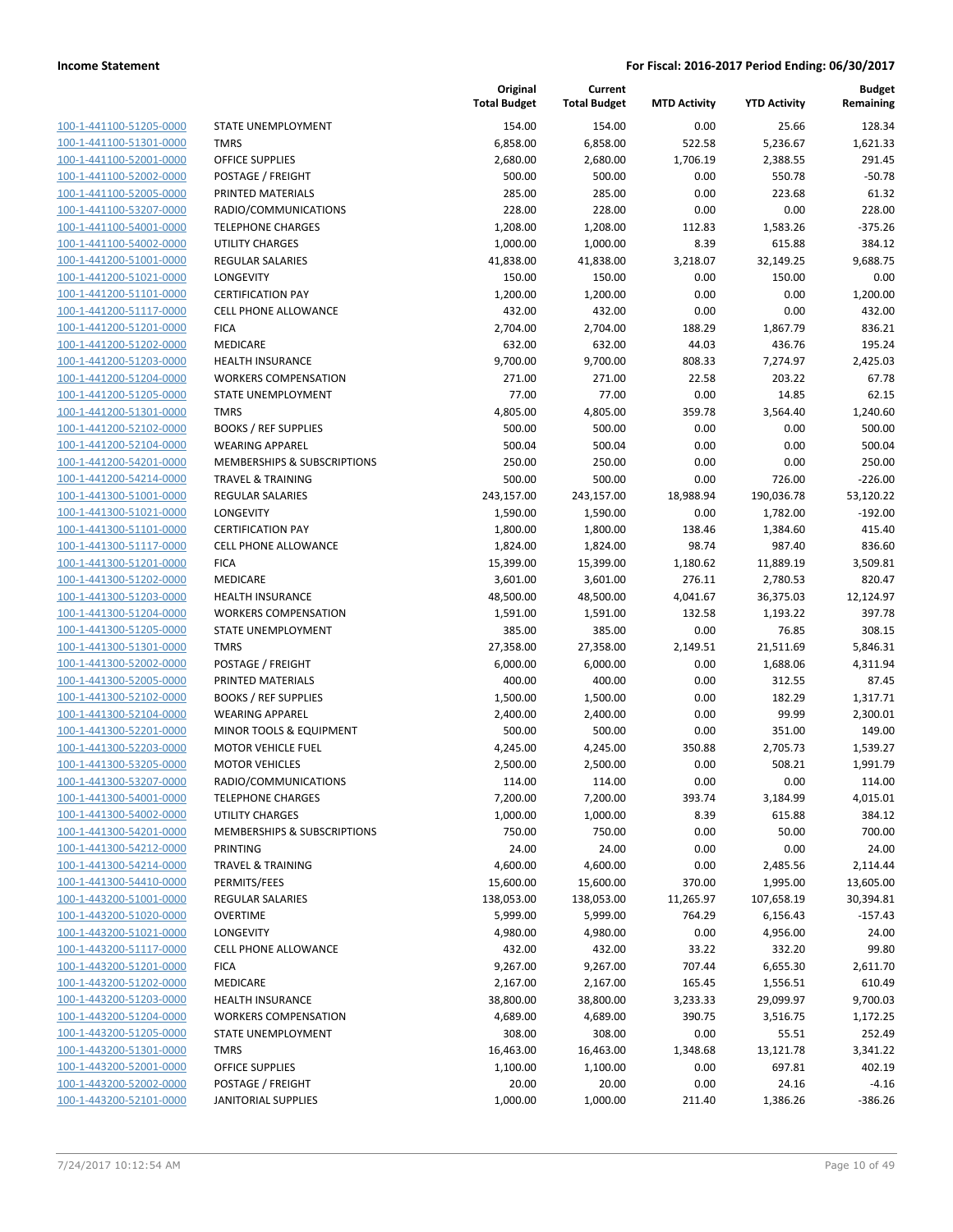| 100-1-443200-52104-0000        |
|--------------------------------|
| 100-1-443200-52106-0000        |
| 100-1-443200-52108-0000        |
| <u>100-1-443200-52201-0000</u> |
| 100-1-443200-52203-0000        |
| 100-1-443200-53202-0000        |
| 100-1-443200-53205-0000        |
| 100-1-443200-53207-0000        |
| <u>100-1-443200-54001-0000</u> |
| 100-1-443200-54002-0000        |
| 100-1-443200-54107-0000        |
| 100-1-443200-54108-0000        |
| 100-1-443200-54201-0000        |
| <u>100-1-443200-54214-0000</u> |
| 100-1-451100-51001-0000        |
| 100-1-451100-51020-0000        |
| 100-1-451100-51021-0000        |
| 100-1-451100-51101-0000        |
|                                |
| <u>100-1-451100-51116-0000</u> |
| 100-1-451100-51117-0000        |
| 100-1-451100-51201-0000        |
| 100-1-451100-51202-0000        |
| 100-1-451100-51203-0000        |
| <u>100-1-451100-51204-0000</u> |
| 100-1-451100-51205-0000        |
| 100-1-451100-51301-0000        |
| 100-1-451100-51401-0000        |
| 100-1-451100-52001-0000        |
| <u>100-1-451100-52002-0000</u> |
| 100-1-451100-52101-0000        |
| 100-1-451100-52104-0000        |
| 100-1-451100-52106-0000        |
| 100-1-451100-52107-0000        |
| <u>100-1-451100-52201-0000</u> |
| 100-1-451100-52203-0000        |
| 100-1-451100-52401-0000        |
| 100-1-451100-53202-0000        |
|                                |
| 100-1-451100-53205-0000        |
| 100-1-451100-53207-0000        |
| 100-1-451100-53402-0000        |
| 100-1-451100-53707-0000        |
| 100-1-451100-53708-0000        |
| <u>100-1-451100-53709-0000</u> |
| <u>100-1-451100-53710-0000</u> |
| 100-1-451100-54001-0000        |
| 100-1-451100-54002-0000        |
| 100-1-451100-54201-0000        |
| 100-1-451100-54211-0000        |
| <u>100-1-451100-54214-0000</u> |
| 100-1-451100-54301-0000        |
| 100-1-451100-54409-0000        |
| 100-1-455100-51001-0000        |
| 100-1-455100-51020-0000        |
| <u>100-1-455100-51021-0000</u> |
|                                |
| <u>100-1-455100-51116-0000</u> |
| 100-1-455100-51117-0000        |
| 100-1-455100-51201-0000        |
| <u>100-1-455100-51202-0000</u> |
| <u>100-1-455100-51203-0000</u> |
|                                |

|                         |                              | Original<br><b>Total Budget</b> | Current<br><b>Total Budget</b> | <b>MTD Activity</b> | <b>YTD Activity</b> | <b>Budget</b><br>Remaining |
|-------------------------|------------------------------|---------------------------------|--------------------------------|---------------------|---------------------|----------------------------|
| 100-1-443200-52104-0000 | <b>WEARING APPAREL</b>       | 1,870.00                        | 1,870.00                       | 0.00                | 653.94              | 1,216.06                   |
| 100-1-443200-52106-0000 | <b>CHEMICAL SUPPLIES</b>     | 11,640.00                       | 11,640.00                      | 492.58              | 15,437.07           | $-3,797.07$                |
| 100-1-443200-52108-0000 | <b>MENAGERIE SUPPLIES</b>    | 7,500.00                        | 7,500.00                       | 432.31              | 4,728.72            | 2,771.28                   |
| 100-1-443200-52201-0000 | MINOR TOOLS & EQUIPMENT      | 1,000.00                        | 1,000.00                       | 52.88               | 854.17              | 145.83                     |
| 100-1-443200-52203-0000 | <b>MOTOR VEHICLE FUEL</b>    | 8,000.00                        | 8,000.00                       | 326.74              | 3,043.23            | 4,956.77                   |
| 100-1-443200-53202-0000 | MACHINE, TOOLS & IMPLMNTS    | 1,500.00                        | 1,500.00                       | 0.00                | 0.00                | 1,500.00                   |
| 100-1-443200-53205-0000 | <b>MOTOR VEHICLES</b>        | 2,500.00                        | 2,500.00                       | 6.89                | 303.53              | 2,196.47                   |
| 100-1-443200-53207-0000 | RADIO/COMMUNICATIONS         | 300.00                          | 300.00                         | 0.00                | 0.00                | 300.00                     |
| 100-1-443200-54001-0000 | <b>TELEPHONE CHARGES</b>     | 2,400.00                        | 2,400.00                       | 180.74              | 1,501.59            | 898.41                     |
| 100-1-443200-54002-0000 | <b>UTILITY CHARGES</b>       | 30,000.00                       | 30,000.00                      | 2,803.57            | 22,535.53           | 7,464.47                   |
| 100-1-443200-54107-0000 | MEDICAL                      | 3,000.00                        | 3,000.00                       | 644.06              | 1,148.06            | 1,851.94                   |
| 100-1-443200-54108-0000 | <b>VETERINARY SERVICES</b>   | $-6,000.00$                     | $-6,000.00$                    | $-1,484.00$         | 1,170.00            | $-7,170.00$                |
| 100-1-443200-54201-0000 | MEMBERSHIPS & SUBSCRIPTIONS  | 200.00                          | 200.00                         | 0.00                | 0.00                | 200.00                     |
| 100-1-443200-54214-0000 | <b>TRAVEL &amp; TRAINING</b> | 600.00                          | 600.00                         | 0.00                | 198.00              | 402.00                     |
| 100-1-451100-51001-0000 | REGULAR SALARIES             | 518,209.00                      | 518,209.00                     | 39,899.35           | 360,090.56          | 158,118.44                 |
| 100-1-451100-51020-0000 | <b>OVERTIME</b>              | 15,011.00                       | 16,901.00                      | 1,915.48            | 15,960.12           | 940.88                     |
| 100-1-451100-51021-0000 | LONGEVITY                    | 6,210.00                        | 6,210.00                       | 0.00                | 5,790.00            | 420.00                     |
| 100-1-451100-51101-0000 | <b>CERTIFICATION PAY</b>     | 3,600.00                        | 3,600.00                       | 230.78              | 2,169.34            | 1,430.66                   |
| 100-1-451100-51116-0000 | <b>CAR ALLOWANCE</b>         | 2,400.00                        | 2,400.00                       | 184.62              | 1,846.20            | 553.80                     |
| 100-1-451100-51117-0000 | CELL PHONE ALLOWANCE         | 1,632.00                        | 1,632.00                       | 148.62              | 1,379.96            | 252.04                     |
| 100-1-451100-51201-0000 | <b>FICA</b>                  | 33,918.00                       | 33,918.00                      | 2,579.57            | 23,672.68           | 10,245.32                  |
| 100-1-451100-51202-0000 | MEDICARE                     | 7,932.00                        | 7,932.00                       | 603.29              | 5,536.35            | 2,395.65                   |
| 100-1-451100-51203-0000 | <b>HEALTH INSURANCE</b>      | 126,100.00                      | 126,100.00                     | 10,508.33           | 94,574.97           | 31,525.03                  |
| 100-1-451100-51204-0000 | <b>WORKERS COMPENSATION</b>  | 12,898.00                       | 12,898.00                      | 1,074.83            | 9,673.47            | 3,224.53                   |
| 100-1-451100-51205-0000 | STATE UNEMPLOYMENT           | 1,617.00                        | 1,617.00                       | 11.11               | 248.47              | 1,368.53                   |
| 100-1-451100-51301-0000 | <b>TMRS</b>                  | 55,320.00                       | 55,320.00                      | 4,009.09            | 39,765.00           | 15,555.00                  |
| 100-1-451100-51401-0000 | <b>CONTRA - SALARIES</b>     | 0.00                            | 0.00                           | 0.00                | $-65.00$            | 65.00                      |
| 100-1-451100-52001-0000 | <b>OFFICE SUPPLIES</b>       | 500.00                          | 500.00                         | 4.99                | 468.56              | 31.44                      |
| 100-1-451100-52002-0000 | POSTAGE / FREIGHT            | 150.00                          | 960.00                         | 0.00                | 958.66              | 1.34                       |
| 100-1-451100-52101-0000 | <b>JANITORIAL SUPPLIES</b>   | 6,000.00                        | 8,000.00                       | 996.84              | 6,556.71            | 1,443.29                   |
| 100-1-451100-52104-0000 | <b>WEARING APPAREL</b>       | 9,850.00                        | 9,850.00                       | 871.65              | 10,378.88           | $-528.88$                  |
| 100-1-451100-52106-0000 | <b>CHEMICAL SUPPLIES</b>     | 10,000.00                       | 10,000.00                      | 169.06              | 169.06              | 9,830.94                   |
| 100-1-451100-52107-0000 | <b>BOTANICAL SUPPLIES</b>    | 12,000.00                       | 9,990.00                       | 549.47              | 6,726.49            | 3,263.51                   |
| 100-1-451100-52201-0000 | MINOR TOOLS & EQUIPMENT      | 11,750.00                       | 11,750.00                      | 4,171.82            | 10,043.88           | 1,706.12                   |
| 100-1-451100-52203-0000 | <b>MOTOR VEHICLE FUEL</b>    | 40,000.00                       | 36,000.00                      | 2,572.48            | 12,269.54           | 23,730.46                  |
| 100-1-451100-52401-0000 | RECREATIONAL SUPPLIES        | 2,000.00                        | 2,000.00                       | 14.70               | 1,887.80            | 112.20                     |
| 100-1-451100-53202-0000 | MACHINE, TOOLS & IMPLMNTS    | 4,985.00                        | 6,985.00                       | 0.00                | 5,128.34            | 1,856.66                   |
| 100-1-451100-53205-0000 | <b>MOTOR VEHICLES</b>        | 18,000.00                       | 14,000.00                      | 822.61              | 7,946.92            | 6,053.08                   |
| 100-1-451100-53207-0000 | RADIO/COMMUNICATIONS         | 1,210.00                        | 1,320.00                       | 0.00                | 0.00                | 1,320.00                   |
| 100-1-451100-53402-0000 | <b>BUILDING MAINTENANCE</b>  | 850.00                          | 850.00                         | 0.00                | 370.97              | 479.03                     |
| 100-1-451100-53707-0000 | <b>MAINT - GROUNDS</b>       | 12,000.00                       | 12,000.00                      | 272.70              | 11,173.67           | 826.33                     |
| 100-1-451100-53708-0000 | <b>ATHLETIC FIELDS</b>       | 14,500.00                       | 16,510.00                      | 2,740.38            | 14,396.06           | 2,113.94                   |
| 100-1-451100-53709-0000 | <b>SWIMMING POOL</b>         | 2,000.00                        | 2,000.00                       | 255.27              | 255.27              | 1,744.73                   |
| 100-1-451100-53710-0000 | PARK IMPROVEMENTS            | 5,500.00                        | 6,690.00                       | 1,207.73            | 6,406.83            | 283.17                     |
| 100-1-451100-54001-0000 | <b>TELEPHONE CHARGES</b>     | 7,500.00                        | 7,500.00                       | 517.09              | 2,781.59            | 4,718.41                   |
| 100-1-451100-54002-0000 | <b>UTILITY CHARGES</b>       | 151,966.30                      | 151,966.30                     | 18,078.91           | 115,432.57          | 36,533.73                  |
| 100-1-451100-54201-0000 | MEMBERSHIPS & SUBSCRIPTIONS  | 1,507.29                        | 1,507.29                       | 182.29              | 831.46              | 675.83                     |
| 100-1-451100-54211-0000 | ADVERTISING                  | 4,000.00                        | 4,000.00                       | 442.27              | 1,817.74            | 2,182.26                   |
| 100-1-451100-54214-0000 | <b>TRAVEL &amp; TRAINING</b> | 2,500.00                        | 2,500.00                       | 0.00                | 917.81              | 1,582.19                   |
| 100-1-451100-54301-0000 | <b>SPECIAL EVENTS</b>        | 31,000.00                       | 31,000.00                      | 0.00                | 30,736.62           | 263.38                     |
| 100-1-451100-54409-0000 | <b>CEMETERY MAINTENANCE</b>  | 72,000.00                       | 72,000.00                      | 5,500.00            | 49,500.00           | 22,500.00                  |
| 100-1-455100-51001-0000 | <b>REGULAR SALARIES</b>      | 306,594.00                      | 306,594.00                     | 24,336.34           | 233,566.41          | 73,027.59                  |
| 100-1-455100-51020-0000 | <b>OVERTIME</b>              | 0.00                            | 0.00                           | 74.73               | 120.68              | $-120.68$                  |
| 100-1-455100-51021-0000 | LONGEVITY                    | 3,204.00                        | 3,204.00                       | 0.00                | 1,968.00            | 1,236.00                   |
| 100-1-455100-51116-0000 | CAR ALLOWANCE                | 3,600.00                        | 3,600.00                       | 0.00                | 1,107.68            | 2,492.32                   |
| 100-1-455100-51117-0000 | <b>CELL PHONE ALLOWANCE</b>  | 432.00                          | 432.00                         | 32.30               | 310.53              | 121.47                     |
| 100-1-455100-51201-0000 | <b>FICA</b>                  | 19,457.00                       | 19,457.00                      | 1,487.50            | 14,341.31           | 5,115.69                   |
| 100-1-455100-51202-0000 | MEDICARE                     | 4,551.00                        | 4,551.00                       | 347.89              | 3,354.01            | 1,196.99                   |
| 100-1-455100-51203-0000 | <b>HEALTH INSURANCE</b>      | 38,800.00                       | 38,800.00                      | 3,233.33            | 29,099.97           | 9,700.03                   |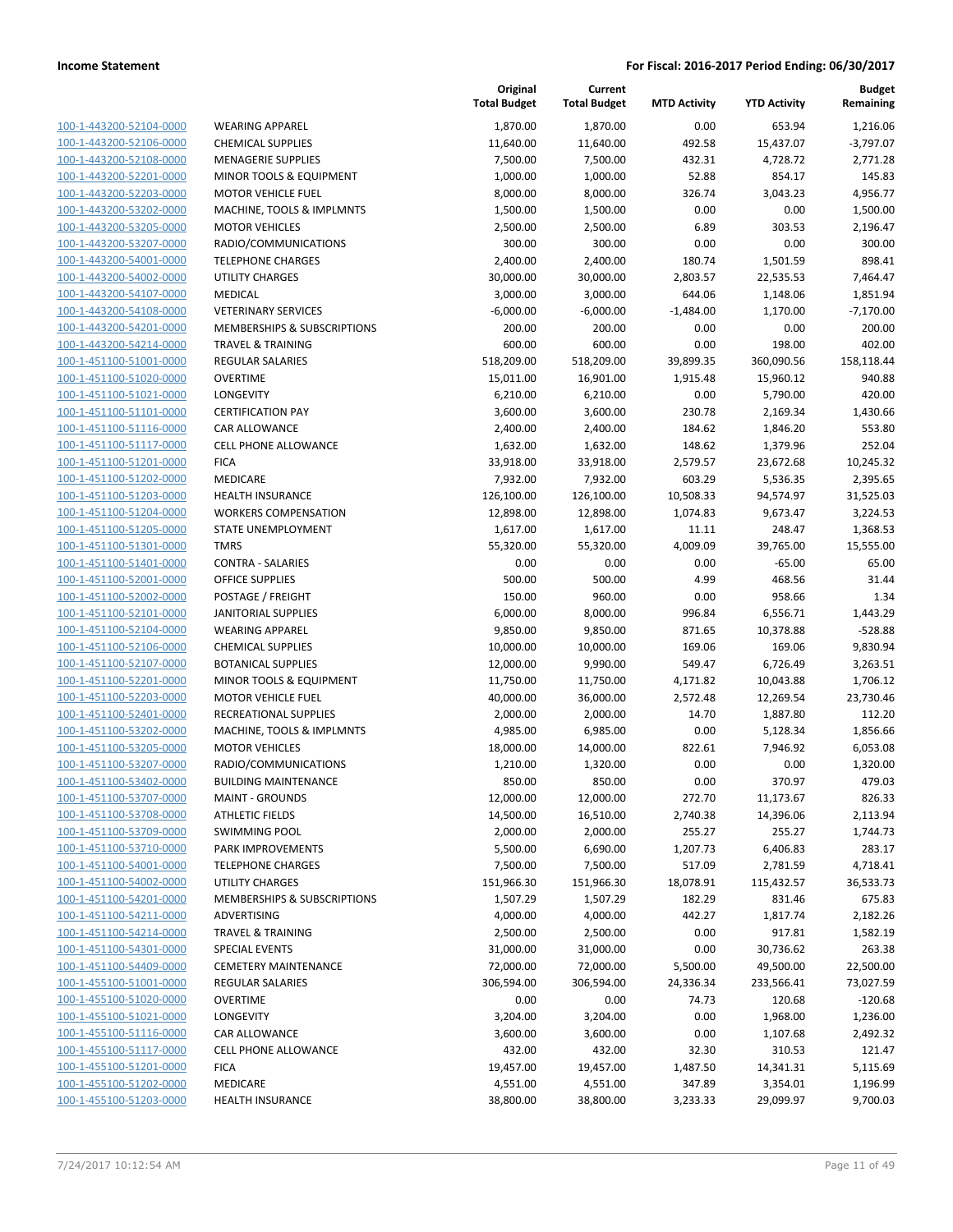[100-1-455100-51204-0000](Show%20Account) [100-1-455100-51205-0000](Show%20Account) [100-1-455100-51301-0000](Show%20Account) [100-1-455100-51401-0000](Show%20Account) [100-1-455100-52001-0000](Show%20Account) [100-1-455100-52002-0000](Show%20Account) [100-1-455100-52004-0000](Show%20Account) [100-1-455100-52005-0000](Show%20Account) [100-1-455100-52402-0000](Show%20Account) [100-1-455100-53201-0000](Show%20Account) [100-1-455100-54001-0000](Show%20Account) [100-1-455100-54002-0000](Show%20Account) [100-1-455100-54201-0000](Show%20Account) [100-1-455100-54202-0000](Show%20Account) [100-1-455100-54214-0000](Show%20Account) [100-1-455100-55203-0000](Show%20Account) [100-1-455100-55211-0000](Show%20Account) [100-1-456100-51001-0000](Show%20Account) [100-1-456100-51021-0000](Show%20Account) [100-1-456100-51116-0000](Show%20Account) [100-1-456100-51117-0000](Show%20Account) [100-1-456100-51201-0000](Show%20Account) FICA 3,676.00 3,676.00 260.30 2,534.29 1,141.71 [100-1-456100-51202-0000](Show%20Account) [100-1-456100-51203-0000](Show%20Account) [100-1-456100-51204-0000](Show%20Account) [100-1-456100-51205-0000](Show%20Account) [100-1-456100-51301-0000](Show%20Account) [100-1-456100-52001-0000](Show%20Account) [100-1-456100-52002-0000](Show%20Account) [100-1-456100-52005-0000](Show%20Account) [100-1-456100-52103-0000](Show%20Account) [100-1-456100-53402-0000](Show%20Account) [100-1-456100-54001-0000](Show%20Account) [100-1-456100-54201-0000](Show%20Account) [100-1-456100-54205-0000](Show%20Account) [100-1-456100-54214-0000](Show%20Account) [100-1-456100-54301-0000](Show%20Account) [100-1-480000-52003-0000](Show%20Account) [100-1-480000-52006-0000](Show%20Account) [100-1-480000-54002-0000](Show%20Account) [100-1-480000-54105-0000](Show%20Account) [100-1-480000-54201-0000](Show%20Account) [100-1-480000-54904-0000](Show%20Account) [100-1-480000-54905-0000](Show%20Account) [100-1-480000-54906-0000](Show%20Account) [100-1-480000-56309-0000](Show%20Account) [100-1-480000-57005-0000](Show%20Account) [100-1-480000-57006-0000](Show%20Account) [100-1-480000-57007-0000](Show%20Account) [100-1-480000-57008-0000](Show%20Account) [100-1-480000-57015-0000](Show%20Account) [100-1-491000-58040-0000](Show%20Account) [100-1-491000-58204-0000](Show%20Account) [100-1-495000-58702-0000](Show%20Account) [100-1-495000-58703-0000](Show%20Account) [100-1-495000-58704-0000](Show%20Account) [100-1-495000-58705-0000](Show%20Account) [100-1-495000-58706-0000](Show%20Account) [100-1-495000-58712-0000](Show%20Account)

|                                          | Original<br><b>Total Budget</b> | Current<br><b>Total Budget</b> | <b>MTD Activity</b> | <b>YTD Activity</b> | <b>Budget</b><br>Remaining |
|------------------------------------------|---------------------------------|--------------------------------|---------------------|---------------------|----------------------------|
| <b>WORKERS COMPENSATION</b>              | 892.00                          | 892.00                         | 74.33               | 668.97              | 223.03                     |
| STATE UNEMPLOYMENT                       | 846.00                          | 846.00                         | 7.64                | 157.38              | 688.62                     |
| <b>TMRS</b>                              | 26,950.00                       | 26,950.00                      | 2,026.95            | 19,841.71           | 7,108.29                   |
| <b>CONTRA - SALARIES</b>                 | 0.00                            | 0.00                           | $-984.81$           | $-1,226.78$         | 1,226.78                   |
| <b>OFFICE SUPPLIES</b>                   | 2,710.00                        | 2,710.00                       | 268.05              | 2,340.03            | 369.97                     |
| POSTAGE / FREIGHT                        | 425.00                          | 425.00                         | 0.00                | 71.51               | 353.49                     |
| <b>COMPUTER SUPPLIES</b>                 | 600.00                          | 600.00                         | 0.00                | 0.00                | 600.00                     |
| PRINTED MATERIALS                        | 0.00                            | 0.00                           | 0.00                | 96.00               | $-96.00$                   |
| <b>BASIC PROGRAM EXPENSE</b>             | 2,075.00                        | 2,075.00                       | 105.35              | 1,723.23            | 351.77                     |
| <b>FURNITURE &amp; OFFICE EQUIPMENT</b>  | 600.00                          | 600.00                         | 0.00                | 117.84              | 482.16                     |
| <b>TELEPHONE CHARGES</b>                 | 5,211.00                        | 5,211.00                       | 533.62              | 3,625.88            | 1,585.12                   |
| <b>UTILITY CHARGES</b>                   | 45,387.00                       | 45,387.00                      | 4,656.51            | 31,980.08           | 13,406.92                  |
| MEMBERSHIPS & SUBSCRIPTIONS              | 14,345.00                       | 14,345.00                      | 0.00                | 13,536.72           | 808.28                     |
| <b>LIBRARY PERIODICALS</b>               | 2,507.78                        | 2,507.78                       | 0.00                | 2,507.78            | 0.00                       |
| <b>TRAVEL &amp; TRAINING</b>             | 2,000.00                        | 2,000.00                       | 0.00                | 2,202.92            | $-202.92$                  |
| <b>FURNITURE/OFFICE EQUIP</b>            | 500.00                          | 500.00                         | 0.00                | 372.98              | 127.02                     |
| <b>BOOKS</b>                             | 45,354.75                       | 45,354.75                      | 9,742.45            | 27,491.01           | 17,863.74                  |
| <b>REGULAR SALARIES</b>                  | 54,037.00                       | 54,037.00                      | 4,156.33            | 41,522.41           | 12,514.59                  |
| LONGEVITY                                | 1,224.00                        | 1,224.00                       | 0.00                | 1,218.00            | 6.00                       |
| <b>CAR ALLOWANCE</b>                     | 3,600.00                        | 3,600.00                       | 276.92              | 2,769.20            | 830.80                     |
| <b>CELL PHONE ALLOWANCE</b>              | 432.00                          | 432.00                         | 33.22               | 332.20              | 99.80                      |
| <b>FICA</b>                              | 3,676.00                        | 3,676.00                       | 260.30              | 2,534.29            | 1,141.71                   |
| <b>MEDICARE</b>                          | 860.00                          | 860.00                         | 60.88               | 592.76              | 267.24                     |
| <b>HEALTH INSURANCE</b>                  | 9,700.00                        | 9,700.00                       | 808.33              | 7,274.97            | 2,425.03                   |
| <b>WORKERS COMPENSATION</b>              | 162.00                          | 162.00                         | 13.50               | 121.50              | 40.50                      |
| STATE UNEMPLOYMENT                       | 77.00                           | 77.00                          | 0.00                | 16.51               | 60.49                      |
| <b>TMRS</b>                              | 6,531.00                        | 6,531.00                       | 499.36              | 5,053.76            | 1,477.24                   |
| <b>OFFICE SUPPLIES</b>                   | 100.00                          | 100.00                         | 0.00                | 43.77               | 56.23                      |
| POSTAGE / FREIGHT                        | 150.00                          | 150.00                         | 0.00                | 167.37              | $-17.37$                   |
| PRINTED MATERIALS                        | 750.00                          | 750.00                         | 0.00                | 66.77               | 683.23                     |
| <b>MEETING SUPPLIES</b>                  | 50.00                           | 50.00                          | 0.00                | 0.00                | 50.00                      |
| MAINTENANCE OF BUILDINGS                 | 0.00                            | 0.00                           | 0.00                | 10.48               | $-10.48$                   |
| <b>TELEPHONE CHARGES</b>                 | 300.00                          | 300.00                         | 38.54               | 318.53              | $-18.53$                   |
| MEMBERSHIPS & SUBSCRIPTIONS              | 1,180.00                        | 1,180.00                       | 0.00                | 850.00              | 330.00                     |
| <b>BUSINESS MEALS</b>                    | 50.00                           | 50.00                          | 0.00                | 0.00                | 50.00                      |
| <b>TRAVEL &amp; TRAINING</b>             | 900.00                          | 900.00                         | 0.00                | 52.28               | 847.72                     |
| <b>SPECIAL EVENTS</b>                    | 7,000.00                        | 7,000.00                       | 379.67              | 5,231.30            | 1,768.70                   |
| <b>COPIER CHARGES</b>                    | 65,000.00                       | 65,000.00                      | 2,928.88            | 49,799.50           | 15,200.50                  |
| <b>COPIER PAPER</b>                      | 5,000.00                        | 5,000.00                       | 0.00                | 3,587.84            | 1,412.16                   |
| UTILITY CHARGES                          | 552.00                          | 552.00                         | 45.21               | 407.53              | 144.47                     |
| <b>MARKETING</b>                         | 7,950.00                        | 7,950.00                       | 0.00                | 250.00              | 7,700.00                   |
| MEMBERSHIPS & SUBSCRIPTIONS              | 8,601.00                        | 8,601.00                       | 0.00                | 4,692.49            | 3,908.51                   |
| POSTAGE METER RENTAL                     | 0.00                            | 0.00                           | 1,122.00            | $-412.00$           | 412.00                     |
| MAIL MACHINE LEASE INT                   | 247.00                          | 247.00                         | 273.54              | 547.08              | $-300.08$                  |
| MAIL MACHINE LEASE PRINC                 | 2,261.00                        | 2,261.00                       | 980.46              | 1,960.92            | 300.08                     |
| PAYOUT ARRANGEMENT LOCAL SALES TAX       | 363,095.60                      | 363,095.60                     | 14,841.30           | 180,567.44          | 182,528.16                 |
| <b>ACCRUED VAC &amp; SICK PAY</b>        | 160,000.00                      | 160,000.00                     | 0.00                | 110,465.71          | 49,534.29                  |
| SALARY ADJUSTMENTS                       | 23,000.00                       | 23,000.00                      | 0.00                | 0.00                | 23,000.00                  |
| <b>COMMUNITY SERVICES</b>                | 43,600.00                       | 43,600.00                      | 9,300.00            | 9,300.00            | 34,300.00                  |
| <b>BANK CHARGES</b>                      | 20,000.00                       | 20,000.00                      | 1,116.30            | 9,566.63            | 10,433.37                  |
| <b>CONTINGENCY EXPENSE</b>               | 150,000.00                      | 150,000.00                     | 0.00                | 0.00                | 150,000.00                 |
| <b>XFR - GENERAL CIP</b>                 | 2,055,000.00                    | 2,055,000.00                   | 171,250.00          | 1,541,250.00        | 513,750.00                 |
| XFR - VEHICLE/EQUIP RPLCMNT              | 313,593.00                      | 313,593.00                     | 444,257.25          | 235,195.25          | 78,397.75                  |
| CA - GEN GOV TO CENTRAL SERVICE FUND     | 4,171.00                        | 4,171.00                       | 347.58              | 3,128.22            | 1,042.78                   |
| CA - PUBLIC WORKS TO CENTRAL SERVICE FU  | 82,772.00                       | 82,772.00                      | 6,897.67            | 62,079.03           | 20,692.97                  |
| CA - PUBLIC SAFETY TO CENTRAL SERVICE FU | 207,390.00                      | 207,390.00                     | 17,282.50           | 155,542.50          | 51,847.50                  |
| CA - COM DEV TO CENTRAL SERVICE FUND     | 38,244.00                       | 38,244.00                      | 3,187.00            | 28,683.00           | 9,561.00                   |
| CA - PARKS & REC TO CENTRAL SERVICE FUND | 174,594.00                      | 174,594.00                     | 14,549.50           | 130,945.50          | 43,648.50                  |
| CA - GEN GOV TO INSURANCE FUND           | 2,593.00                        | 2,593.00                       | 216.08              | 1,944.72            | 648.28                     |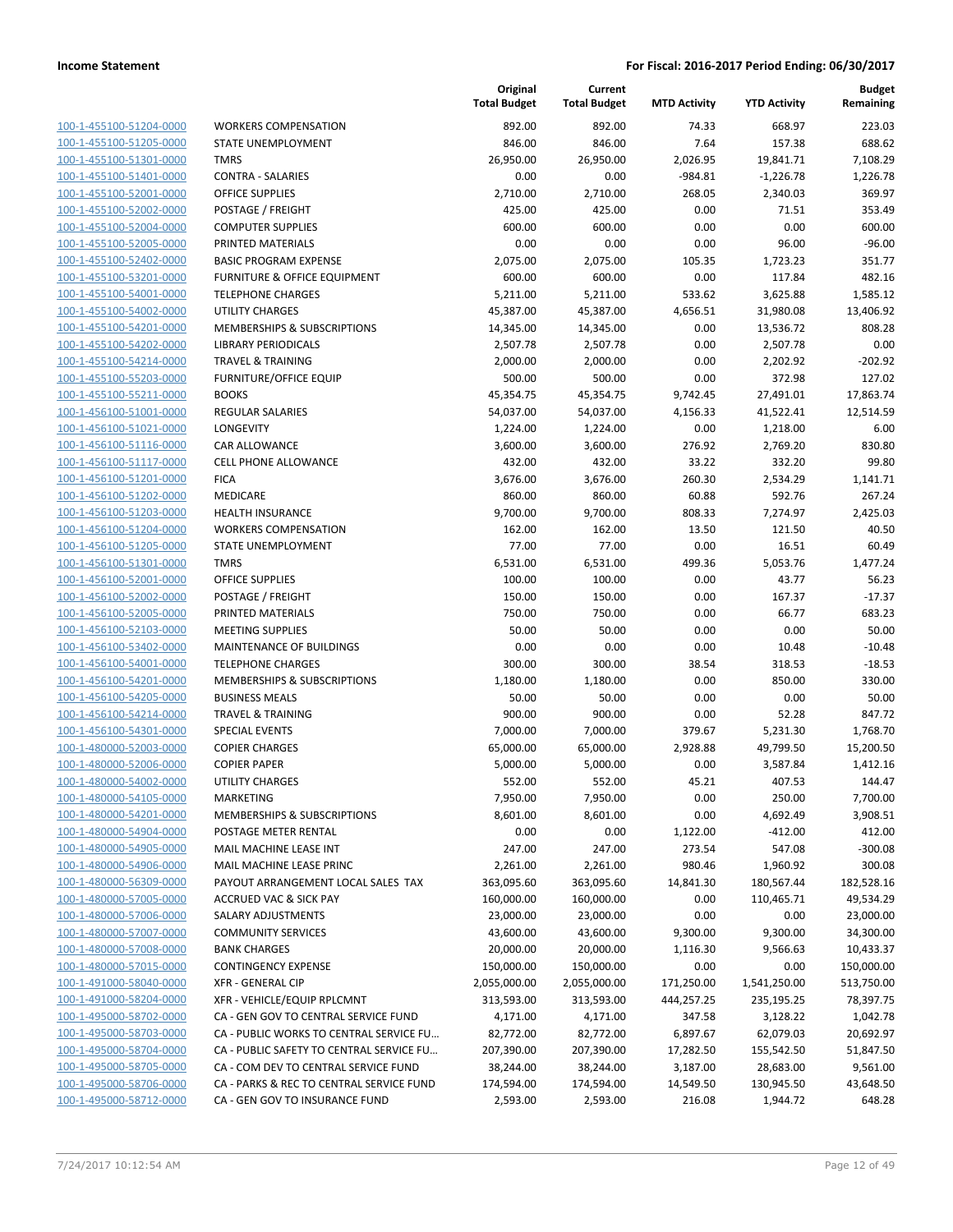|                                                    |                                                                       | Original            | Current             |                     |                     | <b>Budget</b>        |
|----------------------------------------------------|-----------------------------------------------------------------------|---------------------|---------------------|---------------------|---------------------|----------------------|
|                                                    |                                                                       | <b>Total Budget</b> | <b>Total Budget</b> | <b>MTD Activity</b> | <b>YTD Activity</b> | Remaining            |
| 100-1-495000-58713-0000                            | CA - PUBLIC WORKS TO INSURANCE FUND                                   | 24,239.00           | 24,239.00           | 2,019.92            | 18,179.28           | 6,059.72             |
| 100-1-495000-58714-0000                            | CA - PUBLIC SAFETY TO INSURANCE FUND                                  | 115,537.00          | 115,537.00          | 9,628.08            | 86,652.72           | 28,884.28            |
| 100-1-495000-58715-0000                            | CA - COM DEV TO INSURANCE FUND                                        | 10,387.00           | 10,387.00           | 865.58              | 7,790.22            | 2,596.78             |
| 100-1-495000-58716-0000                            | CA - PARKS & REC TO INSURANCE FUND                                    | 33,236.00           | 33,236.00           | 2,769.67            | 24,927.03           | 8,308.97             |
| 100-1-495000-58722-0000                            | CA - GEN GOVERNMENT TO MIS FUND                                       | 51,261.00           | 51,261.00           | 4,271.75            | 38,445.75           | 12,815.25            |
| 100-1-495000-58723-0000                            | CA - PUBLIC WORKS TO MIS FUND                                         | 21,038.00           | 21,038.00           | 1,753.17            | 15,778.53           | 5,259.47             |
| 100-1-495000-58724-0000                            | CA - PUBLIC SAFETY TO MIS FUND                                        | 232,871.00          | 232,871.00          | 19,405.92           | 174,653.28          | 58,217.72            |
| 100-1-495000-58725-0000                            | CA - COM DEV TO MIS FUND                                              | 73,574.00           | 73,574.00           | 6,131.17            | 55,180.53           | 18,393.47            |
| 100-1-495000-58726-0000                            | CA - PARKS & REC TO MIS FUND                                          | 103,144.00          | 103,144.00          | 8,595.33            | 77,357.97           | 25,786.03            |
|                                                    | <b>Expense Total:</b>                                                 | 23,436,084.83       | 23,436,084.83       | 2,246,333.78        | 16,804,523.80       | 6,631,561.03         |
|                                                    | Fund: 100 - GENERAL FUND Surplus (Deficit):                           | -1,090,704.58       | -1,090,704.58       | -684,160.01         | -58,333.48          | -1,032,371.10        |
| Fund: 101 - MUNICIPAL COURT BUILDING SECURITY FEES |                                                                       |                     |                     |                     |                     |                      |
| Revenue                                            |                                                                       |                     |                     |                     |                     |                      |
| 101-1-318001-44101-0000                            | MUNICIPAL COURT COST/FEES                                             | 0.00                | 0.00                | 753.51              | 7,045.75            | $-7,045.75$          |
| 101-1-319001-45401-0000                            | <b>INTEREST REVENUES</b>                                              | 0.00                | 0.00                | $-5.68$             | 43.77               | $-43.77$             |
|                                                    | <b>Revenue Total:</b>                                                 | 0.00                | 0.00                | 747.83              | 7,089.52            | $-7,089.52$          |
| <b>Expense</b>                                     |                                                                       |                     |                     |                     |                     |                      |
| 101-1-480000-57008-0000                            | <b>BANK CHARGES</b>                                                   | 0.00                | 0.00                | 1.94                | 21.62               | -21.62               |
|                                                    | <b>Expense Total:</b>                                                 | 0.00                | 0.00                | 1.94                | 21.62               | $-21.62$             |
|                                                    | Fund: 101 - MUNICIPAL COURT BUILDING SECURITY FEES Surplus (Deficit): | 0.00                | 0.00                | 745.89              | 7.067.90            | $-7,067.90$          |
| Fund: 102 - MUNICIPAL COURT TECH FUND              |                                                                       |                     |                     |                     |                     |                      |
| Revenue                                            |                                                                       |                     |                     |                     |                     |                      |
| 102-1-318001-44101-0000                            | MUNICIPAL COURT COST/FEES                                             | 0.00                | 0.00                | 1,004.63            | 9.395.38            | $-9,395.38$          |
| 102-1-319001-45401-0000                            | <b>INTEREST REVENUES</b>                                              | 0.00                | 0.00                | $-2.35$             | 18.74               | $-18.74$             |
|                                                    | <b>Revenue Total:</b>                                                 | 0.00                | 0.00                | 1,002.28            | 9,414.12            | $-9,414.12$          |
| <b>Expense</b>                                     |                                                                       |                     |                     |                     |                     |                      |
| 102-1-480000-57008-0000                            | <b>BANK CHARGES</b>                                                   | 0.00                | 0.00                | 0.79                | 7.03                | $-7.03$              |
|                                                    | <b>Expense Total:</b>                                                 | 0.00                | 0.00                | 0.79                | 7.03                | -7.03                |
|                                                    | Fund: 102 - MUNICIPAL COURT TECH FUND Surplus (Deficit):              | 0.00                | 0.00                | 1,001.49            | 9,407.09            | $-9,407.09$          |
| Fund: 103 - MUNICIPAL COURT CHILD SAFETY FUND      |                                                                       |                     |                     |                     |                     |                      |
| Revenue                                            |                                                                       |                     |                     |                     |                     |                      |
| 103-1-318001-44101-0000                            | MUNICIPAL COURT COST/FEES                                             | 4,200.00            | 4,200.00            | 46.73               | 1,523.66            | 2,676.34             |
| 103-1-318001-44110-0000                            | OPTIONAL COUNTY FEE - CHILD SAFETY                                    | 25,500.00           | 25,500.00           | 0.00                | 12,964.49           | 12,535.51            |
| 103-1-319001-45401-0000                            | <b>INTEREST REVENUES</b>                                              | 60.00               | 60.00               | $-1.39$             | 11.54               | 48.46                |
|                                                    | <b>Revenue Total:</b>                                                 | 29,760.00           | 29,760.00           | 45.34               | 14,499.69           | 15,260.31            |
| <b>Expense</b>                                     |                                                                       |                     |                     |                     |                     |                      |
| 103-1-480000-57007-0000                            | <b>COMMUNITY SERVICES</b>                                             | 27,000.00           | 27,000.00           | 0.00                | 12,964.49           | 14,035.51            |
| 103-1-480000-57008-0000                            | <b>BANK CHARGES</b>                                                   | 20.00               | 20.00               | 0.47                | 5.68                | 14.32                |
|                                                    | <b>Expense Total:</b>                                                 | 27,020.00           | 27,020.00           | 0.47                | 12,970.17           | 14,049.83            |
|                                                    | Fund: 103 - MUNICIPAL COURT CHILD SAFETY FUND Surplus (Deficit):      | 2,740.00            | 2,740.00            | 44.87               | 1,529.52            | 1,210.48             |
|                                                    |                                                                       |                     |                     |                     |                     |                      |
| Fund: 110 - EXCHANGE BUILDING FUND                 |                                                                       |                     |                     |                     |                     |                      |
| Revenue                                            |                                                                       |                     |                     |                     |                     |                      |
| 110-1-319001-45401-0000                            | <b>INTEREST REVENUES</b><br><b>Revenue Total:</b>                     | 0.00<br>0.00        | 0.00<br>0.00        | 0.00<br>0.00        | 12.61<br>12.61      | $-12.61$<br>$-12.61$ |
|                                                    |                                                                       |                     |                     |                     |                     |                      |
| <b>Expense</b>                                     |                                                                       |                     |                     |                     |                     |                      |
| 110-1-463100-54001-0000                            | <b>TELEPHONE CHARGES</b>                                              | 0.00                | 0.00                | $-0.77$             | 0.00                | 0.00                 |
| 110-1-480000-57008-0000                            | <b>BANK CHARGES</b>                                                   | 0.00                | 0.00                | $-4.45$             | 0.00                | 0.00                 |
|                                                    | <b>Expense Total:</b>                                                 | 0.00                | 0.00                | $-5.22$             | 0.00                | 0.00                 |
|                                                    | Fund: 110 - EXCHANGE BUILDING FUND Surplus (Deficit):                 | 0.00                | 0.00                | 5.22                | 12.61               | $-12.61$             |
| Fund: 111 - RECREATION ACTIVITIES FUND             |                                                                       |                     |                     |                     |                     |                      |
| Revenue<br>111-1-319010-45306-0000                 | PARK CONCESSIONS                                                      | 60,000.00           | 60,000.00           | 3,831.73            | 28,810.89           | 31,189.11            |
| 111-1-319011-44507-0000                            | <b>ADULT RECREATION FEES</b>                                          | 42,000.00           | 42,000.00           | 4,468.40            | 12,872.44           | 29,127.56            |
| 111-1-319011-44508-0000                            | YOUTH RECREATION FEES                                                 | 96,855.00           | 96,855.00           | 3,510.71            | 59,862.94           | 36,992.06            |
| 111-1-319012-44509-0000                            | SPECIAL EVENT FUNDING                                                 | 46,410.00           | 46,410.00           | 18,375.00           | 44,260.00           | 2,150.00             |
|                                                    |                                                                       |                     |                     |                     |                     |                      |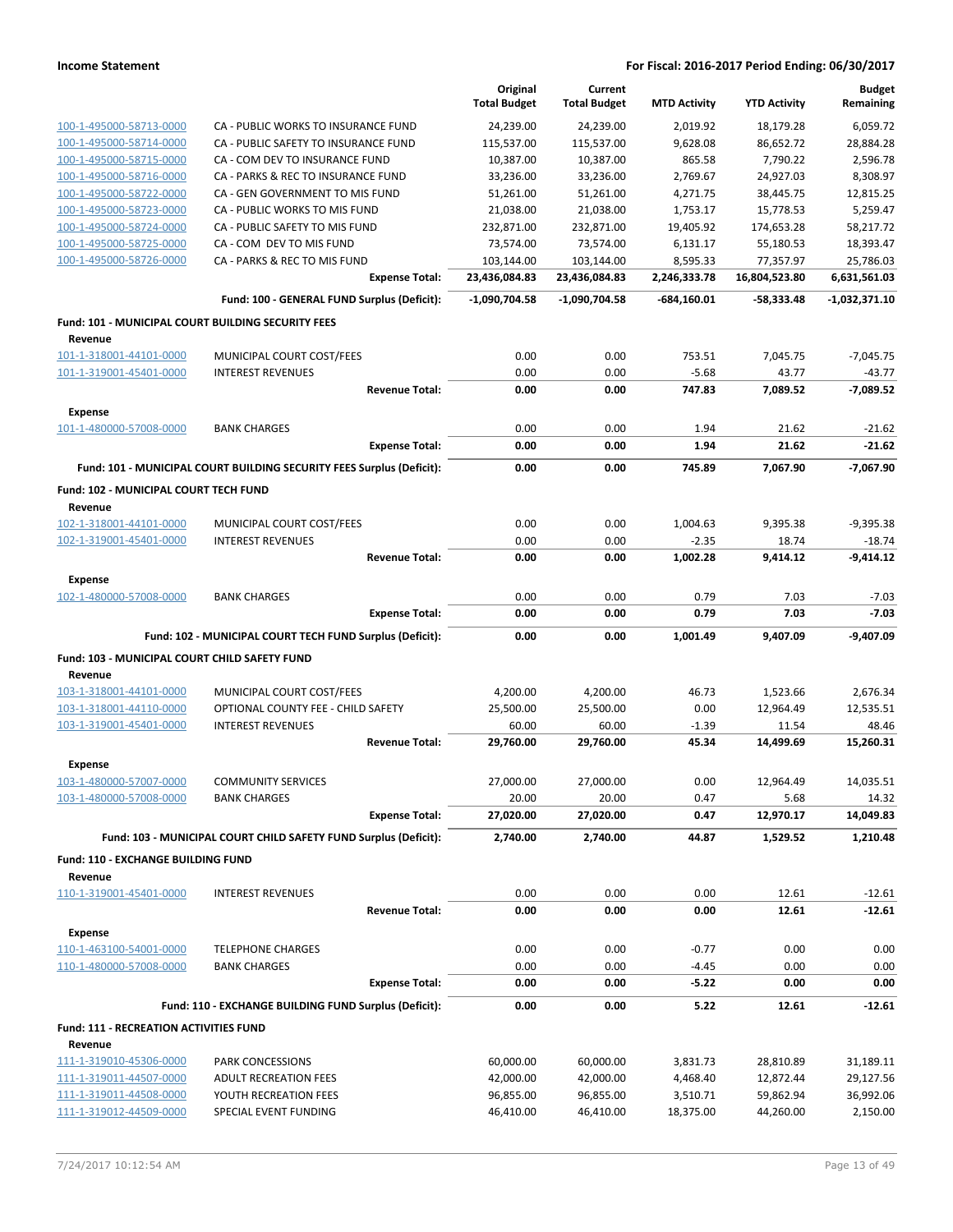|                                                    |                                                           | Original<br><b>Total Budget</b> | Current                |                       | <b>YTD Activity</b>    | <b>Budget</b><br>Remaining |
|----------------------------------------------------|-----------------------------------------------------------|---------------------------------|------------------------|-----------------------|------------------------|----------------------------|
|                                                    |                                                           |                                 | <b>Total Budget</b>    | <b>MTD Activity</b>   |                        |                            |
| 111-1-319012-45504-0000                            | PARKS & RECREATION / FIELD RENTALS                        | 16,000.00                       | 16,000.00              | 80.89                 | 7,948.86               | 8,051.14                   |
|                                                    | <b>Revenue Total:</b>                                     | 261,265.00                      | 261,265.00             | 30,266.73             | 153,755.13             | 107,509.87                 |
| <b>Expense</b>                                     |                                                           |                                 |                        |                       |                        |                            |
| 111-1-451200-52001-0000                            | <b>OFFICE SUPPLIES</b>                                    | 500.00                          | 500.00                 | 0.00                  | 322.38                 | 177.62                     |
| 111-1-451200-52101-0000                            | <b>JANITORIAL SUPPLIES</b>                                | 1,500.00                        | 1,500.00               | 443.42                | 1,214.71               | 285.29                     |
| 111-1-451200-52401-0000                            | RECREATIONAL SUPPLIES                                     | 75,790.00                       | 75,790.00              | 18,972.23             | 49,454.31              | 26,335.69                  |
| 111-1-451200-52403-0000<br>111-1-451200-54301-0000 | <b>RESALE ITEMS</b><br>SPECIAL EVENTS                     | 38,000.00<br>46,410.00          | 38,000.00<br>46,410.00 | 3,098.95<br>24,636.00 | 19,485.06<br>51,048.88 | 18,514.94<br>$-4,638.88$   |
| 111-1-451200-54302-0000                            | <b>TEAM REGISTRATION</b>                                  | 6,000.00                        | 6,000.00               | 0.00                  | 2,499.00               | 3,501.00                   |
| 111-1-451200-54303-0000                            | OFFICALS/INSTRUCTORS                                      | 59,440.00                       | 59,440.00              | 3,099.00              | 24,748.90              | 34,691.10                  |
| 111-1-451200-54304-0000                            | <b>CONCESSION STD WRKR CONTR</b>                          | 15,000.00                       | 15,000.00              | 2,291.78              | 8,697.22               | 6,302.78                   |
| 111-1-480000-52003-0000                            | <b>COPIER CHARGES</b>                                     | 2,050.00                        | 2,050.00               | 63.95                 | 1,677.03               | 372.97                     |
| 111-1-480000-57008-0000                            | <b>BANK CHARGES</b>                                       | 1,500.00                        | 1,500.00               | 1,497.95              | 1,497.95               | 2.05                       |
| 111-1-495000-58501-0000                            | CA - GENERAL FUND                                         | 6,157.00                        | 6,157.00               | 513.08                | 4,617.72               | 1,539.28                   |
| 111-1-495000-58701-0000                            | CA - CENTRAL SERVICE FUND                                 | 386.00                          | 386.00                 | 32.17                 | 289.53                 | 96.47                      |
| 111-1-495000-58710-0000                            | CA - INSURANCE FUND                                       | 270.00                          | 270.00                 | 22.50                 | 202.50                 | 67.50                      |
| 111-1-495000-58720-0000                            | CA - MIS FUN                                              | 1,264.00                        | 1,264.00               | 105.33                | 947.97                 | 316.03                     |
|                                                    | <b>Expense Total:</b>                                     | 254,267.00                      | 254,267.00             | 54,776.36             | 166,703.16             | 87,563.84                  |
|                                                    | Fund: 111 - RECREATION ACTIVITIES FUND Surplus (Deficit): | 6,998.00                        | 6,998.00               | $-24,509.63$          | $-12,948.03$           | 19,946.03                  |
| <b>Fund: 112 - GUN RANGE FUND</b>                  |                                                           |                                 |                        |                       |                        |                            |
| Revenue                                            |                                                           |                                 |                        |                       |                        |                            |
| 112-1-319001-45401-0000                            | <b>INTEREST REVENUES</b>                                  | 120.00                          | 120.00                 | $-3.48$               | 26.17                  | 93.83                      |
| 112-1-319001-45601-0000                            | MISCELLANEOUS REVENUES                                    | 5,004.00                        | 5,004.00               | 60.00                 | 2,910.00               | 2,094.00                   |
|                                                    | <b>Revenue Total:</b>                                     | 5,124.00                        | 5,124.00               | 56.52                 | 2,936.17               | 2,187.83                   |
|                                                    |                                                           |                                 |                        |                       |                        |                            |
| <b>Expense</b>                                     |                                                           |                                 |                        |                       |                        |                            |
| 112-1-421700-54501-0000                            | <b>SPECIAL SERVICES</b>                                   | 1,000.00                        | 1,000.00               | 70.00                 | 620.00                 | 380.00                     |
| 112-1-480000-57008-0000                            | <b>BANK CHARGES</b><br><b>Expense Total:</b>              | 40.00<br>1,040.00               | 40.00<br>1,040.00      | 1.18<br>71.18         | 13.63<br>633.63        | 26.37<br>406.37            |
|                                                    |                                                           |                                 |                        |                       |                        |                            |
|                                                    | Fund: 112 - GUN RANGE FUND Surplus (Deficit):             | 4,084.00                        | 4,084.00               | $-14.66$              | 2,302.54               | 1,781.46                   |
| Fund: 113 - HOTEL / MOTEL OCCUPANCY TAX FUND       |                                                           |                                 |                        |                       |                        |                            |
| Revenue                                            |                                                           |                                 |                        |                       |                        |                            |
| 113-1-313005-41402-0000                            | HOTEL/MOTEL OCCUPANCY TAX                                 | 540,000.00                      | 540,000.00             | 55,663.91             | 448,065.70             | 91,934.30                  |
| 113-1-319001-45401-0000                            | <b>INTEREST REVENUES</b>                                  | 1,200.00                        | 1,200.00               | $-61.27$              | 477.70                 | 722.30                     |
|                                                    | <b>Revenue Total:</b>                                     | 541,200.00                      | 541,200.00             | 55,602.64             | 448,543.40             | 92,656.60                  |
| <b>Expense</b>                                     |                                                           |                                 |                        |                       |                        |                            |
| 113-1-458100-51001-0000                            | <b>REGULAR</b>                                            | 35,303.00                       | 35,303.00              | 2,721.60              | 26,765.20              | 8,537.80                   |
| 113-1-458100-51020-0000                            | <b>OVERTIME</b>                                           | 715.00                          | 715.00                 | 0.00                  | 243.18                 | 471.82                     |
| 113-1-458100-51021-0000                            | LONGEVITY                                                 | 120.00                          | 120.00                 | 0.00                  | 48.00                  | 72.00                      |
| 113-1-458100-51116-0000                            | <b>CAR ALLOWANCE</b>                                      | 1,200.00                        | 1,200.00               | 92.30                 | 923.06                 | 276.94                     |
| 113-1-458100-51117-0000                            | <b>CELL PHONE ALLOWANCE</b>                               | 348.00                          | 348.00                 | 16.14                 | 161.40                 | 186.60                     |
| 113-1-458100-51201-0000                            | <b>FICA</b>                                               | 2,337.00                        | 2,337.00               | 169.74                | 1,687.47               | 649.53                     |
| 113-1-458100-51202-0000                            | MEDICARE                                                  | 546.00                          | 546.00                 | 39.70                 | 394.63                 | 151.37                     |
| 113-1-458100-51203-0000                            | <b>HEALTH INSURANCE</b><br><b>WORKERS COMPENSATION</b>    | 9,700.00                        | 9,700.00               | 808.33                | 7,274.97               | 2,425.03                   |
| 113-1-458100-51204-0000<br>113-1-458100-51205-0000 | UNEMPLOYMENT                                              | 658.00<br>77.00                 | 658.00<br>77.00        | 54.83<br>0.00         | 493.47<br>13.50        | 164.53<br>63.50            |
| 113-1-458100-51301-0000                            | <b>TMRS</b>                                               | 4,151.00                        | 4,151.00               | 306.06                | 3,004.24               | 1,146.76                   |
| 113-1-458100-52001-0000                            | OFFICE SUPPLIES                                           | 500.00                          | 500.00                 | 0.00                  | 14.25                  | 485.75                     |
| 113-1-458100-52002-0000                            | POSTAGE / FREIGHT                                         | 1,200.00                        | 1,200.00               | 21.80                 | 21.80                  | 1,178.20                   |
| 113-1-458100-54101-0000                            | PROFESSIONAL SERVICES                                     | 18,000.00                       | 18,000.00              | 200.00                | 4,750.00               | 13,250.00                  |
| 113-1-458100-54105-0000                            | <b>MARKETING</b>                                          | 23,200.00                       | 23,200.00              | 0.00                  | 3,844.22               | 19,355.78                  |
| 113-1-458100-54106-0000                            | ATTORNEY FEES                                             | 500.00                          | 500.00                 | 0.00                  | 0.00                   | 500.00                     |
| 113-1-458100-54201-0000                            | MEMBERSHIPS & SUBSCRIPTIONS                               | 1,400.00                        | 1,400.00               | 0.00                  | 225.00                 | 1,175.00                   |
| 113-1-458100-54211-0000                            | ADVERTISING                                               | 50,000.00                       | 50,000.00              | 4,643.87              | 38,890.78              | 11,109.22                  |
| 113-1-458100-54212-0000                            | <b>PRINTING</b>                                           | 7,200.00                        | 7,200.00               | 0.00                  | 0.00                   | 7,200.00                   |
| 113-1-458100-54214-0000                            | TRAVEL/TRAINING EXPENSE                                   | 3,000.00                        | 3,000.00               | 113.87                | 548.55                 | 2,451.45                   |
| 113-1-458100-54301-0000                            | SPECIAL EVENTS                                            | 13,500.00                       | 13,500.00              | 0.00                  | 35,612.40              | $-22,112.40$               |
| 113-1-458100-54523-0000                            | PROPOSED EVENTS                                           | 75,000.00                       | 75,000.00              | 0.00                  | 59,000.00              | 16,000.00                  |
|                                                    |                                                           |                                 |                        |                       |                        |                            |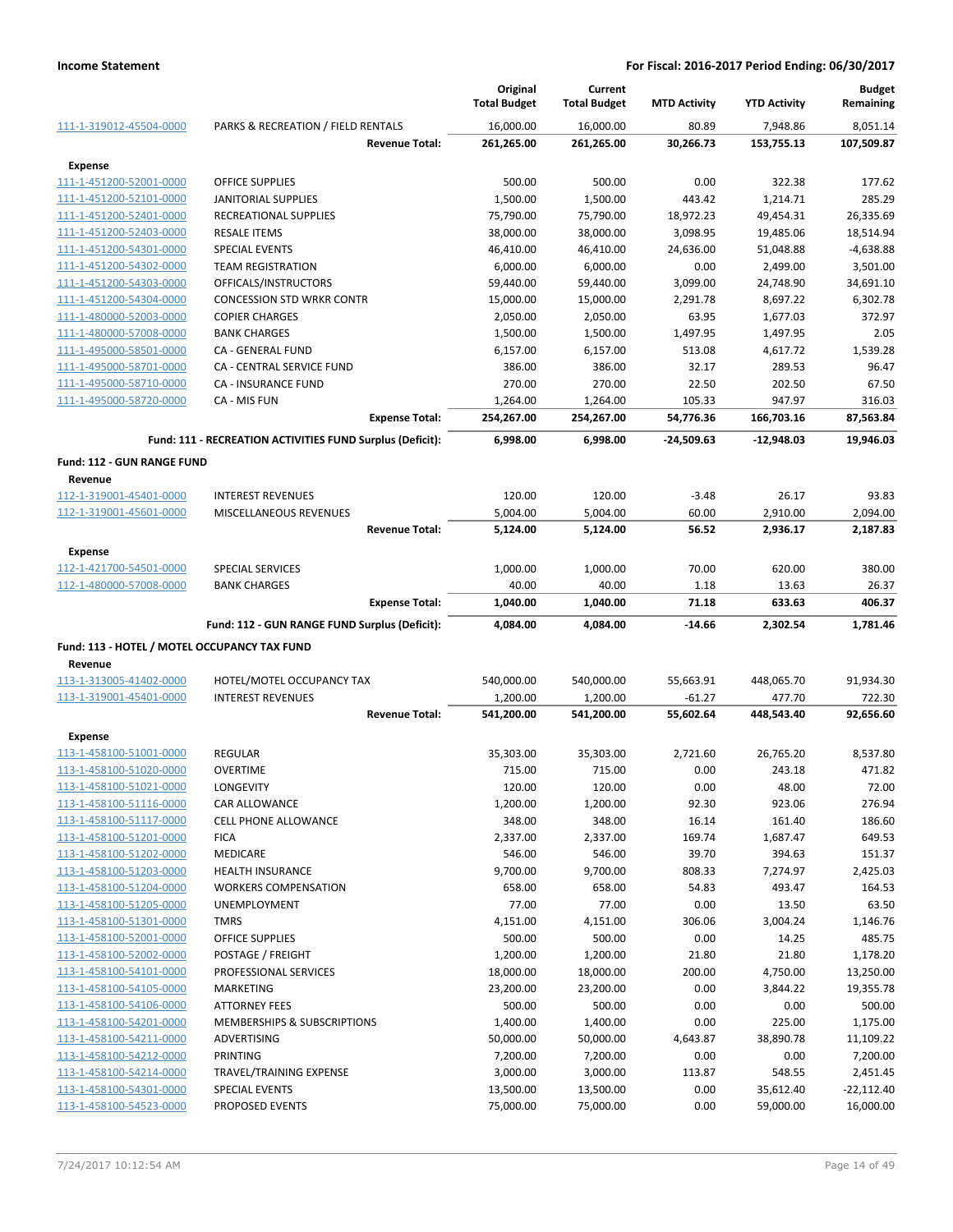|                                          |                                                                 | Original<br><b>Total Budget</b> | Current<br><b>Total Budget</b> | <b>MTD Activity</b> | <b>YTD Activity</b> | <b>Budget</b><br>Remaining |
|------------------------------------------|-----------------------------------------------------------------|---------------------------------|--------------------------------|---------------------|---------------------|----------------------------|
| 113-1-458100-54525-0000                  | <b>SPORTS TOURNAMENTS</b>                                       | 25,000.00                       | 25,000.00                      | 7,803.15            | 11,758.15           | 13,241.85                  |
| 113-1-480000-57008-0000                  | <b>BANK CHARGES</b>                                             | 550.00                          | 550.00                         | 21.29               | 232.67              | 317.33                     |
| 113-1-491000-58001-0000                  | <b>XFR - GENERAL FUND</b>                                       | 90,000.00                       | 90,000.00                      | 7,500.00            | 67,500.00           | 22,500.00                  |
| 113-1-491000-58014-0000                  | <b>XFR - VENUE MGMT FUND</b>                                    | 26,000.00                       | 26,000.00                      | 2,166.67            | 19,500.03           | 6,499.97                   |
| 113-1-491000-58035-0000                  | XFR - DEBT SERVICE FUND                                         | 35,000.00                       | 35,000.00                      | 2,916.67            | 26,250.03           | 8,749.97                   |
| 113-1-491000-58101-0000                  | TRANSFER TO UTILITY FUND                                        | 45,000.00                       | 45,000.00                      | 3,750.00            | 33,750.00           | 11,250.00                  |
|                                          | <b>Expense Total:</b>                                           | 470,205.00                      | 470,205.00                     | 33,346.02           | 342,907.00          | 127,298.00                 |
|                                          | Fund: 113 - HOTEL / MOTEL OCCUPANCY TAX FUND Surplus (Deficit): | 70,995.00                       | 70,995.00                      | 22,256.62           | 105,636.40          | $-34,641.40$               |
| <b>Fund: 114 - VENUE MANAGEMENT FUND</b> |                                                                 |                                 |                                |                     |                     |                            |
| Revenue                                  |                                                                 |                                 |                                |                     |                     |                            |
| 114-1-319001-45604-0000                  | OTHER REVENUE / OVER/SHORT                                      | 0.00                            | 0.00                           | 0.00                | 380.00              | $-380.00$                  |
| 114-1-319010-45306-0000                  | <b>CONCESSIONS</b>                                              | 1,800.00                        | 1,800.00                       | 0.00                | 0.00                | 1,800.00                   |
| 114-1-319030-45506-0000                  | <b>AUDITORIUM RENTALS</b>                                       | 24,000.00                       | 24,000.00                      | 2,600.00            | 15,122.04           | 8,877.96                   |
| 114-1-319031-45505-0000                  | <b>CIVIC CENTER RENTALS</b>                                     | 40,643.00                       | 40,643.00                      | 5,000.00            | 31,595.00           | 9,048.00                   |
| 114-1-319032-44509-0000                  | SPECIAL EVENTS/SPONSORS                                         | 60,000.00                       | 60,000.00                      | 0.00                | 17,201.50           | 42,798.50                  |
| 114-1-319033-45307-0000                  | <b>TICKET SALES</b>                                             | 100,000.00                      | 100,000.00                     | 0.00                | 38,467.00           | 61,533.00                  |
| 114-1-323001-46008-0000                  | <b>XFR - TOURISM FUND</b>                                       | 26,000.00                       | 26,000.00                      | 2,166.67            | 19,500.03           | 6,499.97                   |
|                                          | <b>Revenue Total:</b>                                           | 252,443.00                      | 252,443.00                     | 9,766.67            | 122,265.57          | 130,177.43                 |
| <b>Expense</b>                           |                                                                 |                                 |                                |                     |                     |                            |
| 114-1-457100-51001-0000                  | <b>REGULAR SALARIES</b>                                         | 22,669.00                       | 22,669.00                      | 2,147.84            | 19,523.16           | 3,145.84                   |
| 114-1-457100-51020-0000                  | <b>OVERTIME</b>                                                 | 0.00                            | 0.00                           | 0.00                | 579.98              | $-579.98$                  |
| 114-1-457100-51021-0000                  | LONGEVITY                                                       | 51.00                           | 51.00                          | 0.00                | 48.00               | 3.00                       |
| 114-1-457100-51101-0000                  | <b>CERTIFICATION PAY</b>                                        | 0.00                            | 0.00                           | 0.00                | 23.08               | $-23.08$                   |
| 114-1-457100-51116-0000                  | CAR ALLOWANCE                                                   | 1,200.00                        | 1,200.00                       | 92.32               | 923.14              | 276.86                     |
| 114-1-457100-51117-0000                  | <b>CELL PHONE ALLOWANCE</b>                                     | 348.00                          | 348.00                         | 16.16               | 177.75              | 170.25                     |
| 114-1-457100-51201-0000                  | <b>FICA</b>                                                     | 1,505.00                        | 1,505.00                       | 141.73              | 1,365.05            | 139.95                     |
| 114-1-457100-51202-0000                  | <b>MEDICARE</b>                                                 | 352.00                          | 352.00                         | 33.14               | 319.21              | 32.79                      |
| 114-1-457100-51203-0000                  | <b>HEALTH INSURANCE</b>                                         | 4,850.00                        | 4,850.00                       | 404.17              | 3,637.53            | 1,212.47                   |
| 114-1-457100-51204-0000                  | <b>WORKERS COMPENSATION</b>                                     | 621.00                          | 621.00                         | 51.75               | 465.75              | 155.25                     |
| 114-1-457100-51205-0000                  | STATE UNEMPLOYMENT                                              | 39.00                           | 39.00                          | 0.00                | 9.14                | 29.86                      |
| 114-1-457100-51301-0000                  | <b>TMRS</b>                                                     | 2,673.00                        | 2,673.00                       | 255.97              | 2,430.28            | 242.72                     |
| 114-1-457100-51401-0000                  | <b>CONTRA - SALARIES</b>                                        | 0.00                            | 0.00                           | $-347.99$           | $-1,687.85$         | 1,687.85                   |
| 114-1-457100-52001-0000                  | <b>OFFICE SUPPLIES</b>                                          | 500.00                          | 500.00                         | 0.00                | 126.44              | 373.56                     |
| 114-1-457100-52002-0000                  | POSTAGE / FREIGHT                                               | 150.00                          | 150.00                         | 0.00                | 274.52              | $-124.52$                  |
| 114-1-457100-52201-0000                  | MINOR TOOLS & EQUIPMENT                                         | 2,500.00                        | 2,500.00                       | 0.00                | 759.45              | 1,740.55                   |
| 114-1-457100-52403-0000                  | <b>RESALE ITEMS</b>                                             | 1,500.00                        | 1,500.00                       | 0.00                | 22.70               | 1,477.30                   |
| 114-1-457100-53702-0000                  | <b>AUDTIORIUM MAINTENANCE</b>                                   | 7,000.00                        | 7,000.00                       | 78.22               | 7,003.71            | $-3.71$                    |
| 114-1-457100-53704-0000                  | <b>CIVIC CENTER</b>                                             | 7,760.00                        | 7,760.00                       | 884.75              | 14,809.77           | $-7.049.77$                |
| 114-1-457100-54001-0000                  | TELEPHONE CHARGES                                               | 100.00                          | 100.00                         | 0.00                | 0.00                | 100.00                     |
| 114-1-457100-54005-0000                  | CIVIC CENTER UTILITY CHARGES                                    | 24,500.00                       | 24,500.00                      | 2,091.35            | 16,755.22           | 7,744.78                   |
| 114-1-457100-54105-0000                  | MARKETING                                                       | 10,000.00                       | 10,000.00                      | 4,377.78            | 3,578.94            | 6,421.06                   |
| 114-1-457100-54106-0000                  | <b>ATTORNEY FEES</b>                                            | 1,000.00                        | 1,000.00                       | 0.00                | 0.00                | 1,000.00                   |
| 114-1-457100-54201-0000                  | MEMBERSHIPS & SUBSCRIPTIONS                                     | 2,000.00                        | 2,000.00                       | 0.00                | 1,135.00            | 865.00                     |
| 114-1-457100-54205-0000                  | <b>BUSINESS MEALS</b>                                           | 250.00                          | 250.00                         | 20.00               | 57.70               | 192.30                     |
| 114-1-457100-54211-0000                  | ADVERTISING                                                     | 19,000.00                       | 19,000.00                      | 1,306.25            | 8,688.58            | 10,311.42                  |
| 114-1-457100-54214-0000                  | <b>TRAVEL &amp; TRAINING</b>                                    | 1,000.00                        | 1,000.00                       | 0.00                | 0.00                | 1,000.00                   |
| 114-1-457100-54301-0000                  | <b>SPECIAL EVENTS</b>                                           | 100,000.00                      | 100,000.00                     | 223.74              | 53,204.68           | 46,795.32                  |
| 114-1-480000-52003-0000                  | <b>COPIER CHARGES</b>                                           | 2,150.00                        | 2,150.00                       | 63.95               | 2,381.14            | $-231.14$                  |
| 114-1-480000-57008-0000                  | <b>BANK CHARGES</b>                                             | 800.00                          | 800.00                         | 44.34               | 1,589.58            | $-789.58$                  |
| 114-1-495000-58501-0000                  | CA - GENERAL FUND                                               | 6,459.00                        | 6,459.00                       | 538.25              | 4,844.25            | 1,614.75                   |
| 114-1-495000-58701-0000                  | CA - CENTRAL SERVICE FUND                                       | 23,621.00                       | 23,621.00                      | 1,968.42            | 17,715.78           | 5,905.22                   |
| 114-1-495000-58710-0000                  | <b>CA - INSURANCE FUND</b>                                      | 397.00                          | 397.00                         | 33.08               | 297.72              | 99.28                      |
| 114-1-495000-58720-0000                  | CA - MIS FUN                                                    | 1,582.00                        | 1,582.00                       | 131.83              | 1,186.47            | 395.53                     |
|                                          | <b>Expense Total:</b>                                           | 246,577.00                      | 246,577.00                     | 14,557.05           | 162,245.87          | 84,331.13                  |
|                                          | Fund: 114 - VENUE MANAGEMENT FUND Surplus (Deficit):            | 5,866.00                        | 5,866.00                       | $-4,790.38$         | -39,980.30          | 45,846.30                  |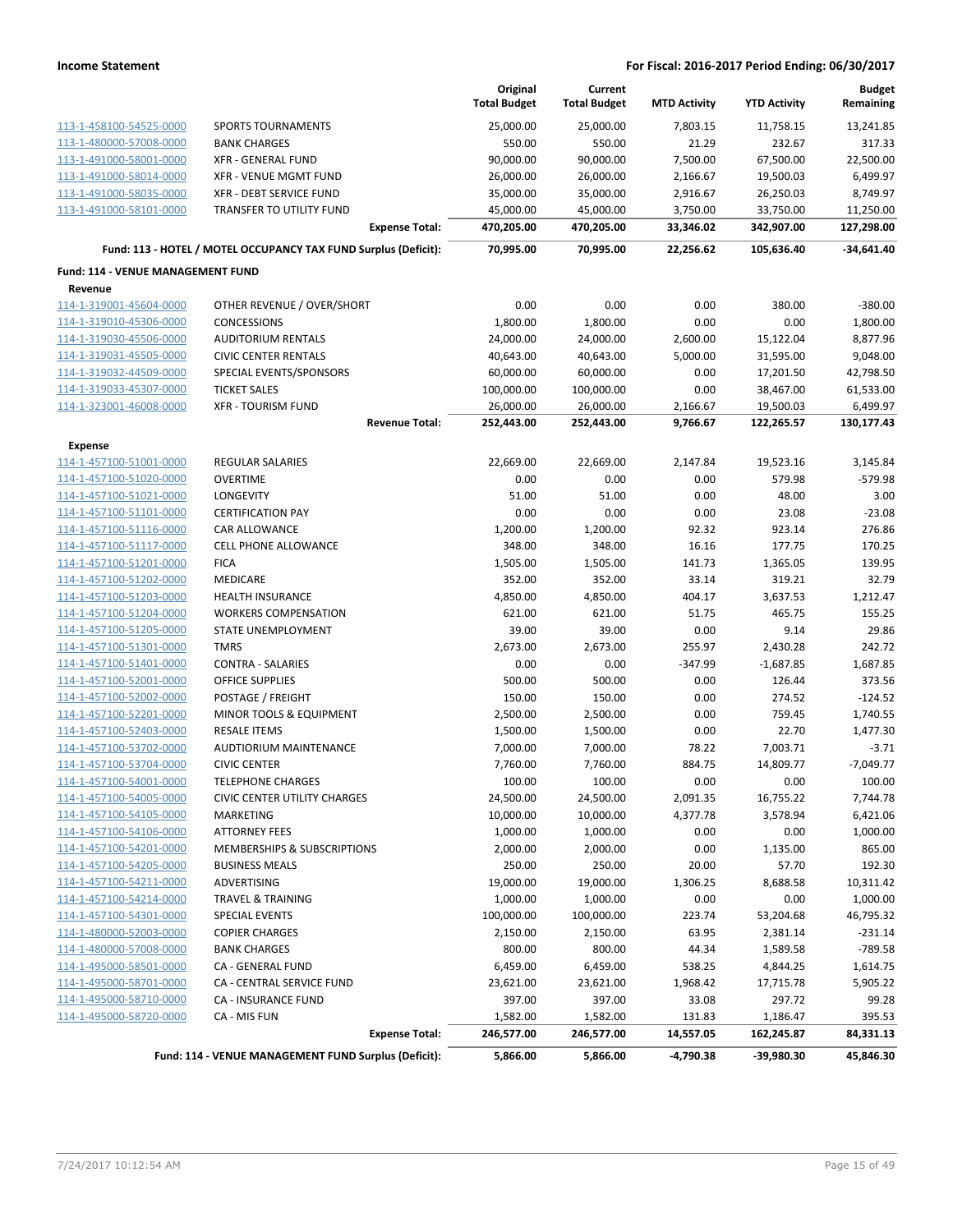| <b>Income Statement</b>                            |                                                                           |                       | For Fiscal: 2016-2017 Period Ending: 06/30/2017 |                                |                     |                            |                            |  |
|----------------------------------------------------|---------------------------------------------------------------------------|-----------------------|-------------------------------------------------|--------------------------------|---------------------|----------------------------|----------------------------|--|
|                                                    |                                                                           |                       | Original<br><b>Total Budget</b>                 | Current<br><b>Total Budget</b> | <b>MTD Activity</b> | <b>YTD Activity</b>        | <b>Budget</b><br>Remaining |  |
| Fund: 116 - ROADWAY IMPACT FEE 1<br>Revenue        |                                                                           |                       |                                                 |                                |                     |                            |                            |  |
| 116-1-319001-45401-0000                            | <b>INTEREST REVENUES</b>                                                  |                       | 0.00                                            | 0.00                           | $-1.60$             | 12.11                      | $-12.11$                   |  |
|                                                    |                                                                           | <b>Revenue Total:</b> | 0.00                                            | 0.00                           | $-1.60$             | 12.11                      | $-12.11$                   |  |
| <b>Expense</b>                                     |                                                                           |                       |                                                 |                                |                     |                            |                            |  |
| 116-1-480000-57008-0000                            | <b>BANK CHARGES</b>                                                       |                       | 0.00                                            | 0.00                           | 0.55                | 6.33                       | $-6.33$                    |  |
|                                                    |                                                                           | <b>Expense Total:</b> | 0.00                                            | 0.00                           | 0.55                | 6.33                       | $-6.33$                    |  |
|                                                    | Fund: 116 - ROADWAY IMPACT FEE 1 Surplus (Deficit):                       |                       | 0.00                                            | 0.00                           | $-2.15$             | 5.78                       | $-5.78$                    |  |
| Fund: 117 - ROADWAY IMPACT FEE 2<br>Revenue        |                                                                           |                       |                                                 |                                |                     |                            |                            |  |
| 117-1-319001-45401-0000                            | <b>INTEREST REVENUES</b>                                                  |                       | 0.00                                            | 0.00                           | $-0.01$             | 0.06                       | $-0.06$                    |  |
|                                                    |                                                                           | <b>Revenue Total:</b> | 0.00                                            | 0.00                           | $-0.01$             | 0.06                       | $-0.06$                    |  |
|                                                    | Fund: 117 - ROADWAY IMPACT FEE 2 Total:                                   |                       | 0.00                                            | 0.00                           | $-0.01$             | 0.06                       | $-0.06$                    |  |
| Fund: 118 - ROADWAY IMPACT FEE 3<br>Revenue        |                                                                           |                       |                                                 |                                |                     |                            |                            |  |
| 118-1-319001-45401-0000                            | <b>INTEREST REVENUES</b>                                                  |                       | 0.00                                            | 0.00                           | $-0.01$             | 0.11                       | $-0.11$                    |  |
|                                                    |                                                                           | <b>Revenue Total:</b> | 0.00                                            | 0.00                           | $-0.01$             | 0.11                       | $-0.11$                    |  |
| <b>Expense</b>                                     |                                                                           |                       |                                                 |                                |                     |                            |                            |  |
| 118-1-480000-57008-0000                            | <b>BANK CHARGES</b>                                                       |                       | 0.00                                            | 0.00                           | 0.00                | 0.03                       | $-0.03$                    |  |
|                                                    |                                                                           | <b>Expense Total:</b> | 0.00                                            | 0.00                           | 0.00                | 0.03                       | $-0.03$                    |  |
|                                                    | Fund: 118 - ROADWAY IMPACT FEE 3 Surplus (Deficit):                       |                       | 0.00                                            | 0.00                           | $-0.01$             | 0.08                       | $-0.08$                    |  |
|                                                    | <b>Fund: 123 - PTRAIN - POLICE REIMBURSEMENT GRANTS &amp; CONT EDUCAT</b> |                       |                                                 |                                |                     |                            |                            |  |
| Revenue                                            |                                                                           |                       |                                                 |                                |                     |                            |                            |  |
| 123-1-310001-43104-0000                            | <b>GRANTS / LEOSE</b>                                                     |                       | 0.00                                            | 0.00                           | 0.00                | 4,674.10                   | $-4,674.10$                |  |
| 123-1-319001-45401-0000                            | <b>INTEREST REVENUES</b>                                                  |                       | 0.00                                            | 0.00                           | $-1.19$             | 9.65                       | $-9.65$                    |  |
|                                                    |                                                                           | <b>Revenue Total:</b> | 0.00                                            | 0.00                           | $-1.19$             | 4,683.75                   | -4,683.75                  |  |
| <b>Expense</b>                                     |                                                                           |                       |                                                 |                                |                     |                            |                            |  |
| 123-1-421100-54214-0000<br>123-1-421210-54214-0000 | <b>TRAVEL &amp; TRAINING</b><br><b>TRAVEL &amp; TRAINING</b>              |                       | 0.00<br>0.00                                    | 0.00<br>0.00                   | 0.00<br>0.00        | 30.00<br>329.00            | $-30.00$<br>$-329.00$      |  |
| 123-1-421230-54214-0000                            | TRAVEL & TRAINING                                                         |                       | 0.00                                            | 0.00                           | 150.00              | 745.00                     | $-745.00$                  |  |
| 123-1-421240-54214-0000                            | <b>TRAVEL &amp; TRAINING</b>                                              |                       | 0.00                                            | 0.00                           | 0.00                | 592.70                     | $-592.70$                  |  |
| 123-1-480000-57008-0000                            | <b>BANK CHARGES</b>                                                       |                       | 0.00                                            | 0.00                           | 0.41                | 3.82                       | $-3.82$                    |  |
|                                                    |                                                                           | <b>Expense Total:</b> | 0.00                                            | 0.00                           | 150.41              | 1,700.52                   | $-1,700.52$                |  |
|                                                    | Fund: 123 - PTRAIN - POLICE REIMBURSEMENT GRANTS & CONT EDUCAT Sur        |                       | 0.00                                            | 0.00                           | $-151.60$           | 2,983.23                   | $-2,983.23$                |  |
| Fund: 126 - TIFMAS MOBILIZATION<br><b>Expense</b>  |                                                                           |                       |                                                 |                                |                     |                            |                            |  |
| 126-1-422200-52001-0000                            | <b>OFFICE SUPPLIES</b>                                                    |                       | 0.00                                            | 0.00                           | 0.00                | 99.99                      | $-99.99$                   |  |
|                                                    |                                                                           | <b>Expense Total:</b> | 0.00                                            | 0.00                           | 0.00                | 99.99                      | -99.99                     |  |
|                                                    | Fund: 126 - TIFMAS MOBILIZATION Total:                                    |                       | 0.00                                            | 0.00                           | 0.00                | 99.99                      | -99.99                     |  |
| Fund: 140 - DEBT SERVICE FUND                      |                                                                           |                       |                                                 |                                |                     |                            |                            |  |
| Revenue                                            |                                                                           |                       |                                                 |                                |                     |                            |                            |  |
| 140-1-311001-41101-0000                            | <b>REAL PROPERTY TAXES</b>                                                |                       | 4,398,433.00                                    | 4,398,433.00                   | 10,204.86           | 4,378,559.16               | 19,873.84                  |  |
| 140-1-311002-41102-0000                            | <b>DELINQUENT TAXES</b>                                                   |                       | 40,000.00                                       | 40,000.00                      | 1,874.92            | 35,319.11<br>1,627.05      | 4,680.89                   |  |
| 140-1-319001-45401-0000<br>140-1-319001-45601-0000 | <b>INTEREST REVENUES</b><br>MISCELLANEOUS REVENUES                        |                       | 6,829.00<br>3,000.00                            | 6,829.00<br>3,000.00           | $-108.38$<br>0.00   | 3,619.57                   | 5,201.95<br>$-619.57$      |  |
| 140-1-323001-46008-0000                            | <b>XFR - TOURISM FUND</b>                                                 |                       | 35,000.00                                       | 35,000.00                      | 2,916.67            | 26,250.03                  | 8,749.97                   |  |
| 140-1-323001-46100-0000                            | <b>XFR - UTILITY FUND</b>                                                 |                       | 1,580,613.00                                    | 1,580,613.00                   | 131,717.75          | 1,185,459.75               | 395,153.25                 |  |
| 140-1-323001-46107-0000                            | <b>XFR - AIRPORT FUND</b>                                                 |                       | 52,000.00                                       | 52,000.00                      | 4,333.33            | 38,999.97                  | 13,000.03                  |  |
|                                                    |                                                                           | <b>Revenue Total:</b> | 6,115,875.00                                    | 6,115,875.00                   | 150,939.15          | 5,669,834.64               | 446,040.36                 |  |
| <b>Expense</b>                                     |                                                                           |                       |                                                 |                                |                     |                            |                            |  |
| 140-1-471100-56105-0000                            | 2010 CO - PRINCIPAL                                                       |                       | 150,000.00                                      | 150,000.00                     | 0.00                | 150,000.00                 | 0.00                       |  |
| 140-1-471100-56106-0000                            | 2013 CO PRINCIPAL                                                         |                       | 230,000.00                                      | 230,000.00                     | 0.00                | 230,000.00                 | 0.00                       |  |
| 140-1-471100-56304-0000                            | 2006 GO REFUNDING PRINC                                                   |                       | 1,595,000.00                                    | 1,595,000.00                   | 0.00                | 1,595,000.00               | 0.00                       |  |
| 140-1-471100-56306-0000<br>140-1-471100-56308-0000 | 2010 GO REFUND PRINCIPAL<br>2011 GO REFUND PRINCIPAL                      |                       | 595,000.00<br>1,045,000.00                      | 595,000.00<br>1,045,000.00     | 0.00<br>0.00        | 595,000.00<br>1,045,000.00 | 0.00<br>0.00               |  |
|                                                    |                                                                           |                       |                                                 |                                |                     |                            |                            |  |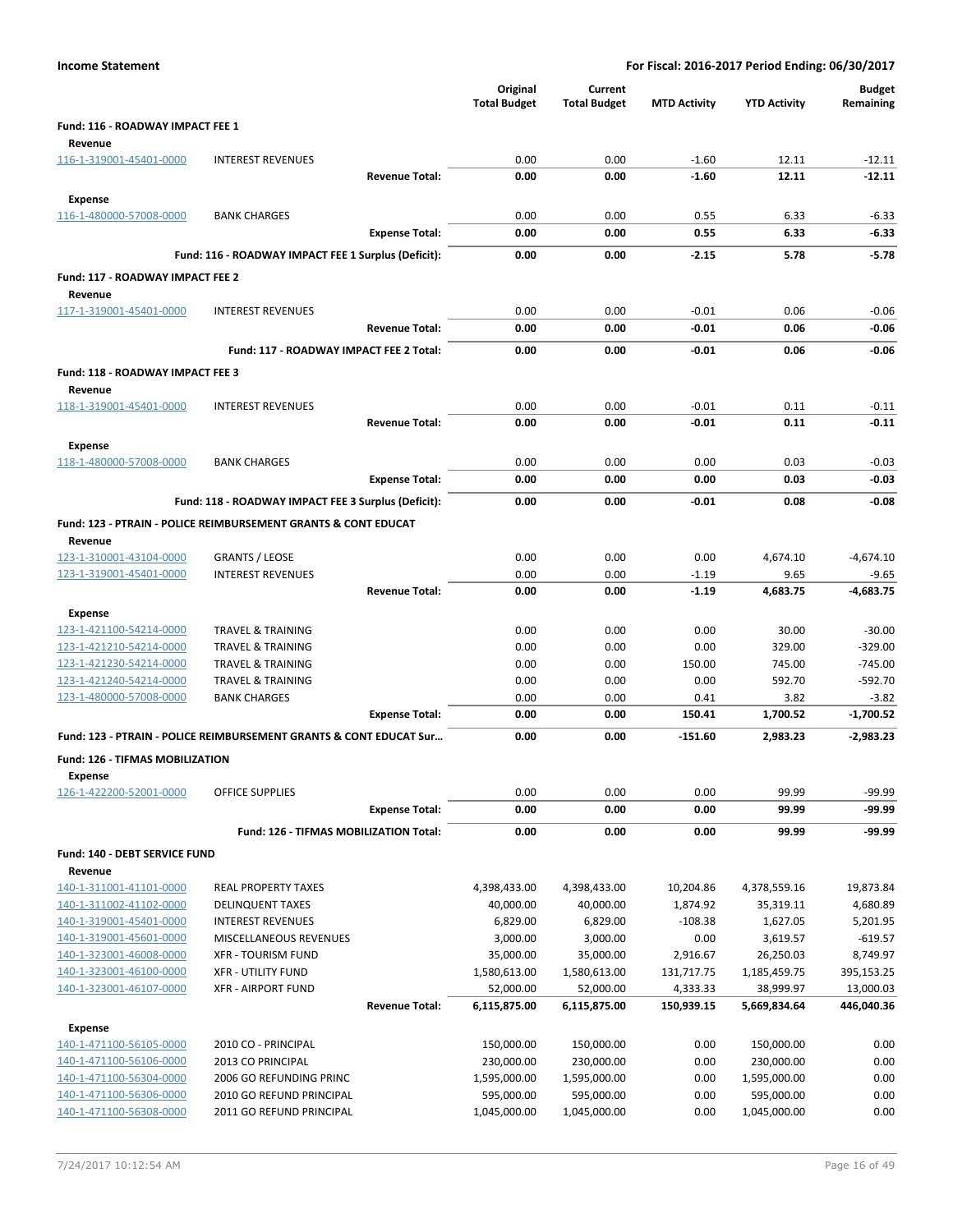|                                                    |                                                                 | Original              | Current             |                     |                     | <b>Budget</b>          |
|----------------------------------------------------|-----------------------------------------------------------------|-----------------------|---------------------|---------------------|---------------------|------------------------|
|                                                    |                                                                 | <b>Total Budget</b>   | <b>Total Budget</b> | <b>MTD Activity</b> | <b>YTD Activity</b> | Remaining              |
| 140-1-471100-56310-0000                            | 2014 GO REFUND PRINCIPAL                                        | 176,000.00            | 176,000.00          | 0.00                | 176,000.00          | 0.00                   |
| 140-1-471100-56311-0000                            | 2014 GENERAL OBLIGATIONS PRINCIPAL                              | 290,000.00            | 290,000.00          | 0.00                | 290,000.00          | 0.00                   |
| 140-1-471100-56312-0000                            | <b>2015 GENERAL OBLIGATIONS PRINCIPAL</b>                       | 438,000.00            | 438,000.00          | 0.00                | 438,000.00          | 0.00                   |
| 140-1-471200-56205-0000                            | 2010 CO - INTEREST                                              | 191,788.00            | 191,788.00          | 0.00                | 97,018.75           | 94,769.25              |
| 140-1-471200-56206-0000                            | 2013 CO INTEREST                                                | 30,349.00             | 30,349.00           | 0.00                | 16,198.00           | 14,151.00              |
| 140-1-471200-56404-0000                            | 2006 GO REFUNDING INT                                           | 522,375.00            | 522,375.00          | 0.00                | 281,125.00          | 241,250.00             |
| 140-1-471200-56406-0000                            | 2010 GO REFUND INTEREST                                         | 348,848.00            | 348,848.00          | 0.00                | 180,373.75          | 168,474.25             |
| 140-1-471200-56408-0000                            | 2011 GO REFUND INTEREST                                         | 139,758.00            | 139,758.00          | 0.00                | 73,797.50           | 65,960.50              |
| 140-1-471200-56409-0000                            | 2014 GENERAL OBLIGATIONS - INTEREST                             | 117,392.00            | 117,392.00          | 0.00                | 60,530.25           | 56,861.75              |
| 140-1-471200-56410-0000                            | 2015 GO - INTEREST                                              | 164,256.00            | 164,256.00          | 0.00                | 84,712.20           | 79,543.80              |
| 140-1-471200-56411-0000                            | 2014 GO REFUND INTEREST                                         | 32,280.00             | 32,280.00           | 0.00                | 17,020.00           | 15,260.00              |
| 140-1-475100-56002-0000                            | <b>AGENT FEE</b>                                                | 1,200.00              | 1,200.00            | 0.00                | 1,500.00            | $-300.00$              |
| 140-1-475100-56003-0000<br>140-1-475100-56005-0000 | <b>ISSUANCE COSTS</b><br>ARBITRAGE                              | 0.00                  | 0.00<br>12,500.00   | 0.00                | 22,915.00           | $-22,915.00$<br>750.00 |
| 140-1-480000-57008-0000                            | <b>BANK CHARGES</b>                                             | 12,500.00<br>1,900.00 | 1,900.00            | 0.00<br>32.78       | 11,750.00<br>630.40 | 1,269.60               |
|                                                    | <b>Expense Total:</b>                                           | 6,081,646.00          | 6,081,646.00        | 32.78               | 5,366,570.85        | 715,075.15             |
|                                                    | Fund: 140 - DEBT SERVICE FUND Surplus (Deficit):                | 34,229.00             | 34,229.00           | 150,906.37          | 303,263.79          | -269,034.79            |
| Fund: 160 - GENERAL CAPITAL IMPROVEMENT FUND       |                                                                 |                       |                     |                     |                     |                        |
| Revenue                                            |                                                                 |                       |                     |                     |                     |                        |
| 160-1-310002-45321-0000                            | SALE OF EXCHANGE BLDG                                           | 0.00                  | 0.00                | 0.00                | $-2,499,837.00$     | 2,499,837.00           |
| 160-1-310002-45608-0000                            | PROJ REIMBURSEMENTS                                             | 0.00                  | 0.00                | 0.00                | 4,000.00            | $-4,000.00$            |
| 160-1-310002-45611-0000                            | <b>DONATIONS FOR PROJECTS</b>                                   | 0.00                  | 0.00                | 0.00                | 28,817.00           | $-28,817.00$           |
| 160-1-314004-41808-0000                            | FRANCHISE FEES/CABLE-SICFA                                      | 22,400.00             | 22,400.00           | 0.00                | 12,362.88           | 10,037.12              |
| 160-1-319001-45401-0000                            | <b>INTEREST REVENUES</b>                                        | 13,000.00             | 13,000.00           | 1,554.88            | 11,312.99           | 1,687.01               |
| 160-1-323001-46001-0000                            | <b>XFR - GENERAL FUND</b>                                       | 2,055,000.00          | 2,055,000.00        | 171,250.00          | 1,541,250.00        | 513,750.00             |
|                                                    | <b>Revenue Total:</b>                                           | 2,090,400.00          | 2,090,400.00        | 172,804.88          | -902,094.13         | 2,992,494.13           |
| <b>Expense</b>                                     |                                                                 |                       |                     |                     |                     |                        |
| 160-1-421210-55201-0000                            | <b>EQUIPMENT PURCHASES</b>                                      | 0.00                  | 0.00                | 0.00                | 393.00              | $-393.00$              |
| 160-1-422200-55201-0000                            | <b>EQUIPMENT PURCHASES</b>                                      | 0.00                  | 100,000.00          | 0.00                | 93,579.00           | 6,421.00               |
| 160-1-431200-53304-0000                            | STREET IMPROV PROGRAM                                           | 1,600,000.00          | 1,957,382.69        | 0.00                | 749,592.57          | 1,207,790.12           |
| 160-1-451100-55012-0000                            | <b>CWIP / CONSTRUCTION</b>                                      | 140,000.00            | 140,000.00          | $-1,908.80$         | 0.00                | 140,000.00             |
| 160-1-455100-55003-0000                            | <b>BUILDING IMPROVEMENTS</b>                                    | 0.00                  | 0.00                | 0.00                | 10,620.00           | $-10,620.00$           |
| 160-1-456100-55204-0000                            | <b>OLD TOWN GREENVILLE</b>                                      | 15,000.00             | 15,000.00           | 0.00                | 0.00                | 15,000.00              |
| 160-1-457100-54301-0000                            | <b>SPECIAL EVENTS</b>                                           | 0.00                  | 0.00                | 0.00                | 3,295.34            | $-3,295.34$            |
| 160-1-457100-55203-0000                            | <b>FURNITURE/OFFICE EQUIP</b>                                   | 0.00                  | 0.00                | 0.00                | 56,000.00           | $-56,000.00$           |
| 160-1-480000-55002-0000                            | <b>IMPROVEMENTS</b>                                             | 0.00                  | 0.00                | 0.00                | 61,117.74           | $-61, 117.74$          |
| 160-1-480000-55007-0000                            | CWIP / ENG/ARCHITECTS/MGMT                                      | 0.00                  | 77,250.00           | 1,908.80            | 23,375.00           | 53,875.00              |
| 160-1-480000-55011-0000                            | CWIP / CONSTRUCTION TESTING                                     | 0.00                  | 0.00                | 0.00                | 8,479.50            | $-8,479.50$            |
| 160-1-480000-55012-0000                            | <b>CWIP / CONSTRUCTION</b>                                      | 0.00                  | 849,991.32          | 201,710.73          | 1,949,103.42        | $-1,099,112.10$        |
| 160-1-480000-55201-0000                            | <b>EQUIPMENT PURCHASES</b>                                      | 0.00                  | 0.00                | 720.00              | 54,898.49           | -54,898.49             |
| 160-1-480000-55203-0000                            | <b>FURNITURE/OFFICE EQUIP</b>                                   | 0.00                  | 0.00                | 751.88              | 12,951.88           | $-12,951.88$           |
| 160-1-480000-57008-0000                            | <b>BANK CHARGES</b>                                             | 6,300.00              | 6,300.00            | 0.00                | 861.09              | 5,438.91               |
|                                                    | <b>Expense Total:</b>                                           | 1,761,300.00          | 3,145,924.01        | 203,182.61          | 3,024,267.03        | 121,656.98             |
|                                                    | Fund: 160 - GENERAL CAPITAL IMPROVEMENT FUND Surplus (Deficit): | 329,100.00            | $-1,055,524.01$     | -30,377.73          | -3,926,361.16       | 2,870,837.15           |
| Fund: 161 - STREET CONSTRUCTION FUND               |                                                                 |                       |                     |                     |                     |                        |
| Revenue                                            |                                                                 |                       |                     |                     |                     |                        |
| 161-1-319001-45401-0000                            | <b>INTEREST REVENUES</b>                                        | 0.00                  | 0.00                | $-102.75$           | 779.80              | $-779.80$              |
|                                                    | <b>Revenue Total:</b>                                           | 0.00                  | 0.00                | $-102.75$           | 779.80              | -779.80                |
| <b>Expense</b>                                     |                                                                 |                       |                     |                     |                     |                        |
| 161-1-480000-57008-0000                            | <b>BANK CHARGES</b>                                             | 0.00                  | 0.00                | 35.27               | 256.73              | -256.73                |
|                                                    | <b>Expense Total:</b>                                           | 0.00                  | 0.00                | 35.27               | 256.73              | $-256.73$              |
|                                                    | Fund: 161 - STREET CONSTRUCTION FUND Surplus (Deficit):         | 0.00                  | 0.00                | -138.02             | 523.07              | -523.07                |
| Fund: 164 - 2013 CO CAPITAL FUND                   |                                                                 |                       |                     |                     |                     |                        |
| Revenue                                            |                                                                 |                       |                     |                     |                     |                        |
| 164-1-319001-45401-0000                            | <b>INTEREST REVENUES</b>                                        | 0.00                  | 0.00                | $-2.46$             | 116.94              | $-116.94$              |
|                                                    | <b>Revenue Total:</b>                                           | 0.00                  | 0.00                | $-2.46$             | 116.94              | $-116.94$              |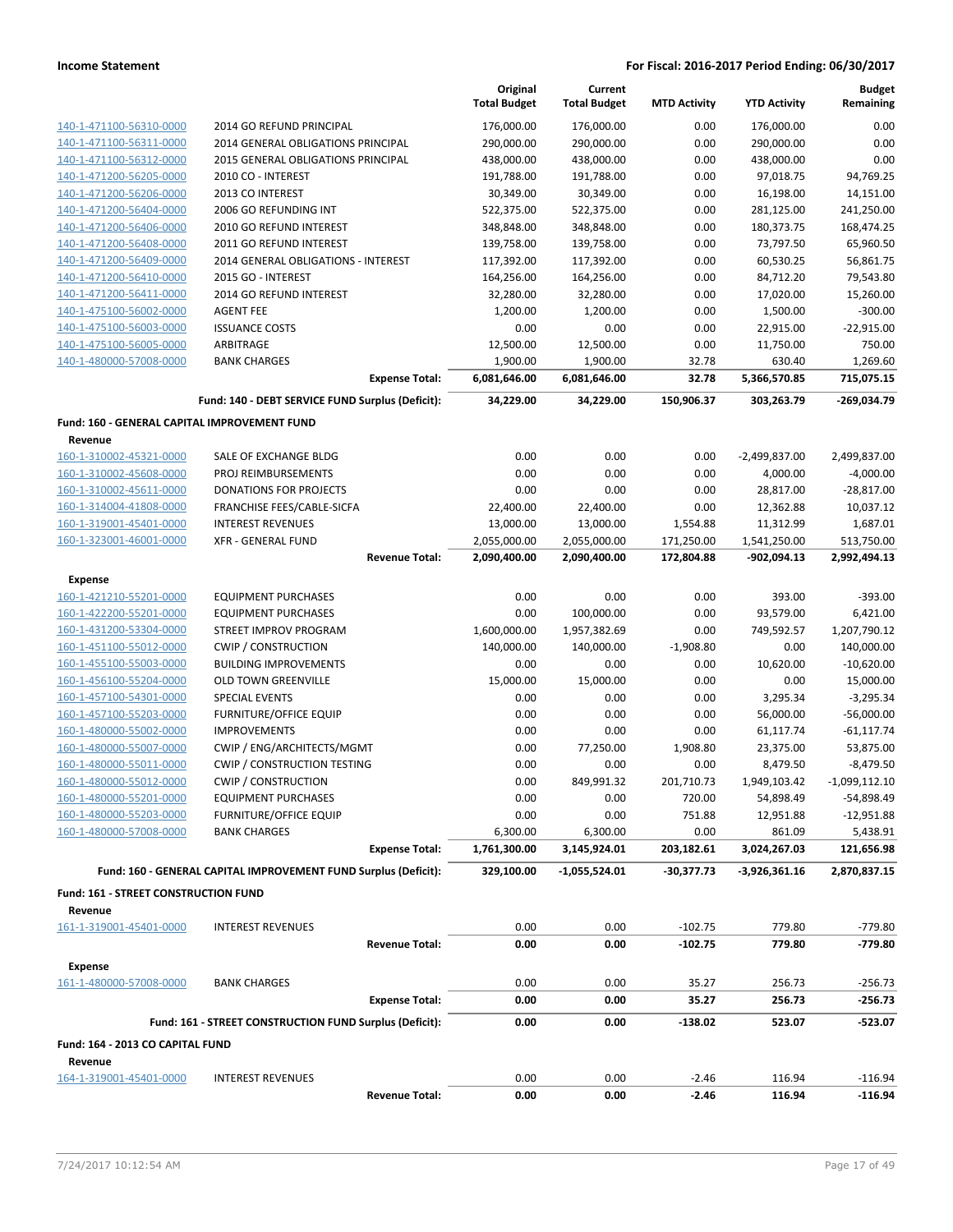|                                                    |                                                                      | Original<br><b>Total Budget</b> | Current<br><b>Total Budget</b> | <b>MTD Activity</b> | <b>YTD Activity</b> | <b>Budget</b><br>Remaining |
|----------------------------------------------------|----------------------------------------------------------------------|---------------------------------|--------------------------------|---------------------|---------------------|----------------------------|
| <b>Expense</b>                                     |                                                                      |                                 |                                |                     |                     |                            |
| 164-1-480000-57008-0000                            | <b>BANK CHARGES</b><br><b>Expense Total:</b>                         | 0.00<br>0.00                    | 0.00<br>0.00                   | 1.33<br>1.33        | 3.45<br>3.45        | $-3.45$<br>$-3.45$         |
|                                                    | Fund: 164 - 2013 CO CAPITAL FUND Surplus (Deficit):                  | 0.00                            | 0.00                           | $-3.79$             | 113.49              | $-113.49$                  |
| Fund: 165 - 2014 GO FUND                           |                                                                      |                                 |                                |                     |                     |                            |
| Revenue                                            |                                                                      |                                 |                                |                     |                     |                            |
| 165-1-319001-45401-0000                            | <b>INTEREST REVENUES</b>                                             | 0.00                            | 0.00                           | 1,911.67            | 32,119.46           | $-32,119.46$               |
|                                                    | <b>Revenue Total:</b>                                                | 0.00                            | 0.00                           | 1,911.67            | 32,119.46           | $-32,119.46$               |
| <b>Expense</b>                                     |                                                                      |                                 |                                |                     |                     |                            |
| 165-1-431200-55007-0000                            | ENG/ARCHITECTS/MGMT                                                  | 0.00                            | 20,000.00                      | 5,270.50            | 59,381.50           | $-39,381.50$               |
| 165-1-431200-55011-0000                            | <b>CONSTRUCTION TESTING</b>                                          | 0.00                            | 0.00                           | 0.00                | 13,650.00           | $-13,650.00$               |
| 165-1-431200-55012-0000                            | <b>CONSTRUCTION</b>                                                  | 0.00                            | 0.00                           | 0.00                | 2,146,090.03        | $-2,146,090.03$            |
| 165-1-480000-57008-0000                            | <b>BANK CHARGES</b>                                                  | 0.00                            | 0.00                           | 0.00                | 47.11               | $-47.11$                   |
|                                                    | <b>Expense Total:</b>                                                | 0.00                            | 20,000.00                      | 5,270.50            | 2,219,168.64        | $-2,199,168.64$            |
|                                                    | Fund: 165 - 2014 GO FUND Surplus (Deficit):                          | 0.00                            | -20,000.00                     | $-3,358.83$         | $-2,187,049.18$     | 2,167,049.18               |
|                                                    | Fund: 170 - LAW ENFORCEMENT GRANT - CAPITAL PURCHASES                |                                 |                                |                     |                     |                            |
| Revenue                                            |                                                                      |                                 |                                |                     |                     |                            |
| 170-1-310001-43100-0000                            | <b>GRANT REVENUE</b>                                                 | 0.00                            | 30,000.00                      | 30,000.00           | 30,000.00           | 0.00                       |
|                                                    | <b>Revenue Total:</b>                                                | 0.00                            | 30,000.00                      | 30,000.00           | 30,000.00           | 0.00                       |
| <b>Expense</b>                                     |                                                                      |                                 |                                |                     |                     |                            |
| 170-1-421600-55201-0000                            | <b>EQUIPMENT PURCHASES</b>                                           | 0.00                            | 30,000.00                      | 0.00                | 30,000.00           | 0.00                       |
|                                                    | <b>Expense Total:</b>                                                | 0.00                            | 30,000.00                      | 0.00                | 30,000.00           | 0.00                       |
|                                                    | Fund: 170 - LAW ENFORCEMENT GRANT - CAPITAL PURCHASES Surplus (Defic | 0.00                            | 0.00                           | 30,000.00           | 0.00                | 0.00                       |
| Fund: 171 - MAIN STREET SPECIAL REVENUE<br>Revenue |                                                                      |                                 |                                |                     |                     |                            |
| 171-1-310001-43104-0000                            | <b>GRANT REVENUE - OTHER</b>                                         | 0.00                            | 25,000.00                      | 0.00                | 25,000.00           | 0.00                       |
|                                                    | <b>Revenue Total:</b>                                                | 0.00                            | 25,000.00                      | 0.00                | 25,000.00           | 0.00                       |
| Expense                                            |                                                                      |                                 |                                |                     |                     |                            |
| 171-1-456100-54501-0000                            | <b>SPECIAL SERVICES</b>                                              | 0.00                            | 25,000.00                      | 8,875.00            | 13,875.00           | 11,125.00                  |
|                                                    | <b>Expense Total:</b>                                                | 0.00                            | 25,000.00                      | 8,875.00            | 13,875.00           | 11,125.00                  |
|                                                    | Fund: 171 - MAIN STREET SPECIAL REVENUE Surplus (Deficit):           | 0.00                            | 0.00                           | $-8,875.00$         | 11,125.00           | -11,125.00                 |
| <b>Fund: 172 - MINOR GRANTS FUND</b><br>Revenue    |                                                                      |                                 |                                |                     |                     |                            |
| 172-1-310001-43105-0000                            | MISCELLANEOUS / GRANTS                                               | 0.00                            | 25,000.00                      | 0.00                | 24,889.67           | 110.33                     |
| 172-1-310001-43108-0000                            | <b>GRANTS / LIBRARY GRANT</b>                                        | 0.00                            | 0.00                           | 0.00                | 11,330.25           | $-11,330.25$               |
| 172-1-310002-45611-0000                            | <b>DONATIONS</b>                                                     | 0.00                            | 0.00                           | 15,000.00           | 15,000.00           | $-15,000.00$               |
|                                                    | <b>Revenue Total:</b>                                                | 0.00                            | 25,000.00                      | 15,000.00           | 51,219.92           | -26,219.92                 |
| <b>Expense</b>                                     |                                                                      |                                 |                                |                     |                     |                            |
| 172-1-421240-55207-0000                            | RADIO COMMUNICATION EQUIP                                            | 0.00                            | 25,000.00                      | 0.00                | 24,889.67           | 110.33                     |
| 172-1-455100-51011-0000                            | PART TIME TEMPORARY                                                  | 0.00                            | 0.00                           | 984.81              | 1,226.78            | $-1,226.78$                |
| 172-1-455100-52402-0000                            | <b>BASIC PROGRAM EXPENSE</b>                                         | 0.00                            | 0.00                           | 5,506.16            | 16,231.30           | $-16,231.30$               |
| 172-1-455100-54201-0000                            | MEMBERSHIPS & SUBSCRIPTIONS                                          | 0.00                            | 0.00                           | 0.00                | 572.25              | $-572.25$                  |
| 172-1-455100-55211-0000                            | DEPARTMENTAL CAPITAL / BOOKS                                         | 0.00                            | 0.00                           | 654.36              | 2,000.77            | $-2,000.77$                |
|                                                    | <b>Expense Total:</b>                                                | 0.00                            | 25,000.00                      | 7,145.33            | 44,920.77           | -19,920.77                 |
|                                                    | Fund: 172 - MINOR GRANTS FUND Surplus (Deficit):                     | 0.00                            | 0.00                           | 7,854.67            | 6,299.15            | $-6,299.15$                |
| Fund: 174 - FEMA GRANT<br>Revenue                  |                                                                      |                                 |                                |                     |                     |                            |
| 174-1-310001-43107-0000                            | <b>GRANTS / FEMA GRANT REVENUE</b>                                   | 0.00                            | 0.00                           | 0.00                | 182,810.00          | $-182,810.00$              |
|                                                    | <b>Revenue Total:</b>                                                | 0.00                            | 0.00                           | 0.00                | 182,810.00          | $-182,810.00$              |
| <b>Expense</b>                                     |                                                                      |                                 |                                |                     |                     |                            |
| 174-1-422200-55201-0000                            | <b>EQUIPMENT PURCHASES</b>                                           | 0.00                            | 0.00                           | 0.00                | 182,740.00          | $-182,740.00$              |
|                                                    | <b>Expense Total:</b>                                                | 0.00                            | 0.00                           | 0.00                | 182,740.00          | $-182,740.00$              |
|                                                    | Fund: 174 - FEMA GRANT Surplus (Deficit):                            | 0.00                            | 0.00                           | 0.00                | 70.00               | $-70.00$                   |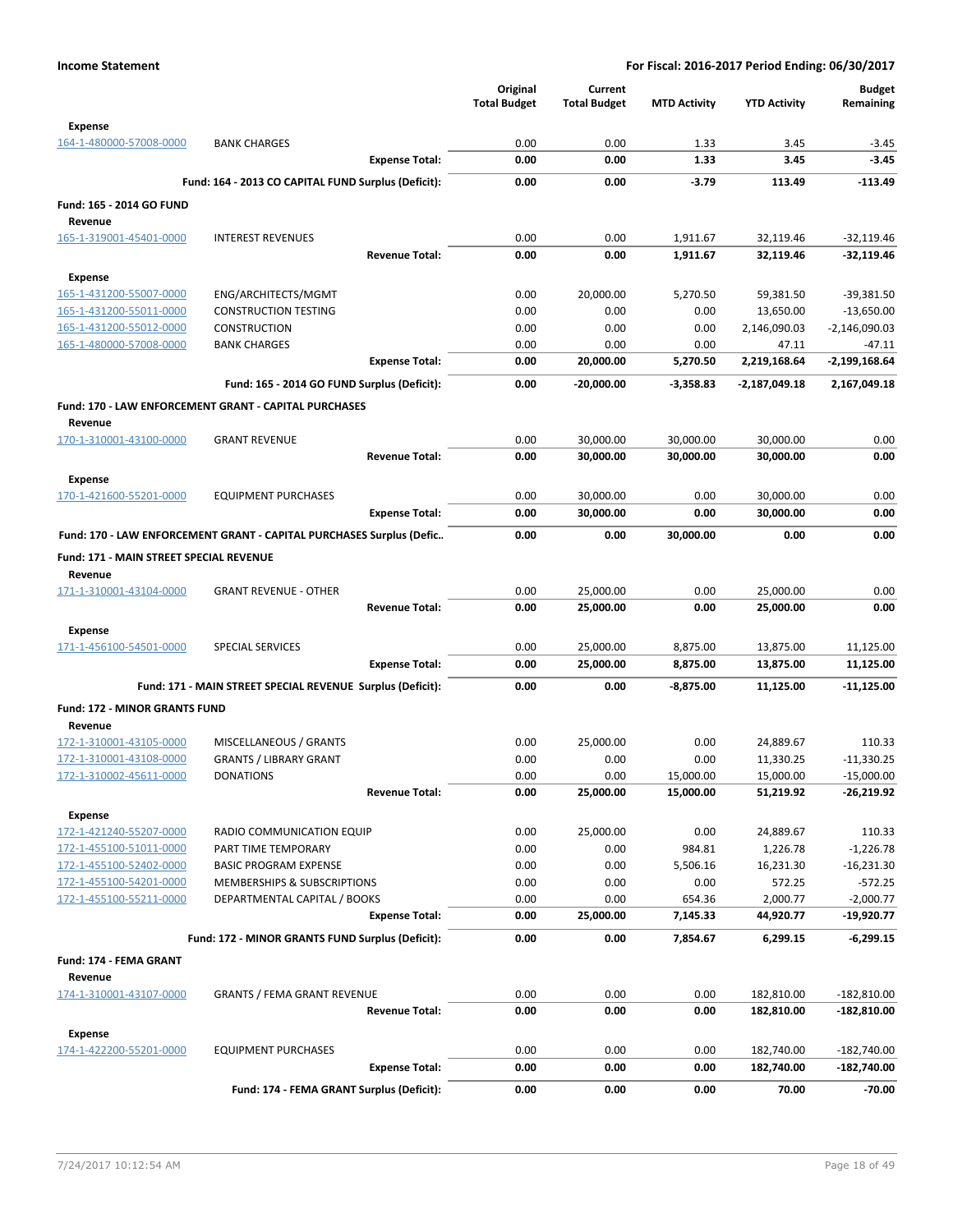| <b>Income Statement</b>                               |                                                               | For Fiscal: 2016-2017 Period Ending: 06/30/2017 |                                |                     |                                |                            |
|-------------------------------------------------------|---------------------------------------------------------------|-------------------------------------------------|--------------------------------|---------------------|--------------------------------|----------------------------|
|                                                       |                                                               | Original<br><b>Total Budget</b>                 | Current<br><b>Total Budget</b> | <b>MTD Activity</b> | <b>YTD Activity</b>            | <b>Budget</b><br>Remaining |
| Fund: 175 - JUSTICE ASSISTANCE GRANT - JAG<br>Revenue |                                                               |                                                 |                                |                     |                                |                            |
| 175-1-310001-43102-0000                               | <b>GRANTS / GRANT REVENUE</b>                                 | 0.00                                            | 0.00                           | 0.00                | 6,165.00                       | $-6,165.00$                |
|                                                       | <b>Revenue Total:</b>                                         | 0.00                                            | 0.00                           | 0.00                | 6,165.00                       | -6,165.00                  |
|                                                       |                                                               |                                                 |                                |                     |                                |                            |
| <b>Expense</b><br>175-1-421230-55201-0000             | <b>EQUIPMENT PURCHASES</b>                                    | 0.00                                            | 0.00                           | 0.00                | 6,165.00                       | $-6,165.00$                |
|                                                       | <b>Expense Total:</b>                                         | 0.00                                            | 0.00                           | 0.00                | 6,165.00                       | $-6,165.00$                |
|                                                       |                                                               |                                                 |                                |                     |                                |                            |
|                                                       | Fund: 175 - JUSTICE ASSISTANCE GRANT - JAG Surplus (Deficit): | 0.00                                            | 0.00                           | 0.00                | 0.00                           | 0.00                       |
| Fund: 190 - FIXED ASSETS                              |                                                               |                                                 |                                |                     |                                |                            |
| <b>Expense</b>                                        |                                                               |                                                 |                                |                     |                                |                            |
| 190-1-460000-57001-0000                               | <b>DEPRECIATION EXPENSE</b>                                   | 0.00<br>0.00                                    | 0.00<br>0.00                   | 0.00<br>0.00        | $-134,526.72$<br>$-134,526.72$ | 134,526.72                 |
|                                                       | <b>Expense Total:</b>                                         |                                                 |                                |                     |                                | 134,526.72                 |
|                                                       | Fund: 190 - FIXED ASSETS Total:                               | 0.00                                            | 0.00                           | 0.00                | -134,526.72                    | 134,526.72                 |
| Fund: 200 - WATER / WASTEWATER FUND                   |                                                               |                                                 |                                |                     |                                |                            |
| Revenue                                               |                                                               |                                                 |                                |                     |                                |                            |
| 200-2-318003-44302-0000                               | WATER REVENUES / SERVICE CHARGES                              | 62,000.00                                       | 62,000.00                      | 4,615.01            | 49,345.79                      | 12,654.21                  |
| 200-2-318003-44303-0000                               | <b>METER TESTING CHARGES</b>                                  | 0.00                                            | 0.00                           | 2.03                | 2.03                           | $-2.03$                    |
| 200-2-318003-44304-0000                               | <b>NEW SERVICES - WATER</b>                                   | 20,000.00                                       | 20,000.00                      | 4,100.00            | 18,200.00                      | 1,800.00                   |
| 200-2-318003-44305-0000<br>200-2-318003-44306-0000    | LATE CHARGES - WATER<br>WATER REVENUES / WATER REREAD         | 50,000.00<br>0.00                               | 50,000.00<br>0.00              | 3,384.19<br>0.00    | 30,602.61<br>15.00             | 19,397.39<br>$-15.00$      |
| 200-2-318003-44312-0000                               | <b>METER TAMPERING</b>                                        | 3,000.00                                        | 3,000.00                       | 500.00              | 5,250.00                       | $-2,250.00$                |
| 200-2-318003-45103-0000                               | <b>GEUS RAW WATER CONSUMPTN</b>                               | 131,216.00                                      | 131,216.00                     | 0.00                | 85,115.77                      | 46,100.23                  |
| 200-2-318003-45120-0000                               | OTHER RAW WATER SALES                                         | 25,000.00                                       | 25,000.00                      | 0.00                | 0.00                           | 25,000.00                  |
| 200-2-318004-42303-0000                               | <b>WASTE HAULER PERMITS</b>                                   | 2,600.00                                        | 2,600.00                       | 200.00              | 1,700.00                       | 900.00                     |
| 200-2-318004-44307-0000                               | NEW SERVICES - SEWER                                          | 3,800.00                                        | 3,800.00                       | 3,800.00            | 10,000.00                      | $-6,200.00$                |
| 200-2-318004-44309-0000                               | SEWER REVENUES / SERVICE CHARGES                              | 58,404.00                                       | 58,404.00                      | 4,175.22            | 40,144.85                      | 18,259.15                  |
| 200-2-318004-44310-0000                               | LATE CHARGES - SEWER                                          | 52,692.00                                       | 52,692.00                      | 3,152.53            | 29,260.84                      | 23,431.16                  |
| 200-2-318004-45106-0000                               | L-3 COMM COD DISCHARGE                                        | 126,360.00                                      | 126,360.00                     | 10,530.00           | 94,770.00                      | 31,590.00                  |
| 200-2-318004-45201-0000                               | SEWER REV/ SEWER HAULER FEES                                  | 437,906.00                                      | 437,906.00                     | 44,130.00           | 297,379.50                     | 140,526.50                 |
| 200-2-319003-45101-0000                               | WATER REVENUES / METERED SALES                                | 6,081,744.00                                    | 6,081,744.00                   | 533,147.73          | 4,482,698.96                   | 1,599,045.04               |
| 200-2-319004-45104-0000                               | SEWER COLLECTION FEES                                         | 5,500,000.00                                    | 5,500,000.00                   | 461,550.76          | 3,994,297.77                   | 1,505,702.23               |
| 200-2-319004-45105-0000                               | SEWER REVENUES / EPA REVENUE                                  | 0.00                                            | 0.00                           | 33.01               | 303.69                         | $-303.69$                  |
| 200-2-320003-45305-0000<br>200-2-320003-45401-0000    | <b>AUCTION PROCEEDS</b><br><b>INTEREST REVENUES</b>           | 0.00<br>25,000.00                               | 0.00<br>25,000.00              | 0.00<br>$-482.39$   | 7,346.87<br>3,456.32           | $-7,346.87$<br>21,543.68   |
| 200-2-320003-45601-0000                               | <b>MISCELLANEOUS REVENUES</b>                                 | 3,500.00                                        | 3,500.00                       | 0.00                | 259.98                         | 3,240.02                   |
| 200-2-323001-58013-0000                               | <b>XFR - TOURISM FUND</b>                                     | 45,000.00                                       | 45,000.00                      | 3,750.00            | 33,750.00                      | 11,250.00                  |
|                                                       | <b>Revenue Total:</b>                                         | 12,628,222.00                                   | 12,628,222.00                  | 1,076,588.09        | 9,183,899.98                   | 3,444,322.02               |
| <b>Expense</b>                                        |                                                               |                                                 |                                |                     |                                |                            |
| 200-2-436100-51001-0000                               | <b>REGULAR SALARIES</b>                                       | 70,416.00                                       | 70,416.00                      | 2,314.08            | 26,515.51                      | 43,900.49                  |
| 200-2-436100-51020-0000                               | <b>OVERTIME</b>                                               | 285.00                                          | 285.00                         | 0.00                | 0.00                           | 285.00                     |
| 200-2-436100-51021-0000                               | <b>LONGEVITY</b>                                              | 816.00                                          | 816.00                         | 0.00                | 606.00                         | 210.00                     |
| 200-2-436100-51101-0000                               | <b>CERTIFICATION PAY</b>                                      | 600.00                                          | 600.00                         | 0.00                | 0.00                           | 600.00                     |
| 200-2-436100-51117-0000                               | <b>CELL PHONE ALLOWANCE</b>                                   | 432.00                                          | 432.00                         | 0.00                | 33.22                          | 398.78                     |
| 200-2-436100-51201-0000                               | <b>FICA</b>                                                   | 4,498.00                                        | 4,498.00                       | 141.37              | 1,660.45                       | 2,837.55                   |
| 200-2-436100-51202-0000                               | MEDICARE                                                      | 1,052.00                                        | 1,052.00                       | 33.07               | 388.40                         | 663.60                     |
| 200-2-436100-51203-0000                               | <b>HEALTH INSURANCE</b>                                       | 19,400.00                                       | 19,400.00                      | 1,616.66            | 14,549.94                      | 4,850.06                   |
| 200-2-436100-51204-0000                               | <b>WORKERS COMPENSATION</b>                                   | 344.00                                          | 344.00                         | 28.67               | 258.03                         | 85.97                      |
| 200-2-436100-51205-0000                               | <b>STATE UNEMPLOYMENT</b>                                     | 154.00                                          | 154.00                         | 0.00                | 12.78                          | 141.22                     |
| 200-2-436100-51301-0000<br>200-2-436100-52001-0000    | <b>TMRS</b><br>OFFICE SUPPLIES                                | 7,991.00<br>500.00                              | 7,991.00<br>500.00             | 258.72<br>0.00      | 2,976.45<br>295.17             | 5,014.55<br>204.83         |
| 200-2-436100-52002-0000                               | POSTAGE / FREIGHT                                             | 7,500.00                                        | 7,500.00                       | 0.00                | 4,712.49                       | 2,787.51                   |
| 200-2-436100-52305-0000                               | PUBLIC EDUCATION                                              | 3,400.00                                        | 3,400.00                       | 0.00                | 2,619.00                       | 781.00                     |
| 200-2-436100-53402-0000                               | <b>BUILDING MAINTENANCE</b>                                   | 500.00                                          | 500.00                         | 0.00                | 1,322.79                       | $-822.79$                  |
| 200-2-436100-54001-0000                               | <b>TELEPHONE CHARGES</b>                                      | 4,000.08                                        | 4,000.08                       | 84.38               | 704.47                         | 3,295.61                   |
| 200-2-436100-54002-0000                               | UTILITY CHARGES                                               | 26,821.00                                       | 26,821.00                      | 1,827.67            | 16,395.90                      | 10,425.10                  |
| 200-2-436100-54101-0000                               | PROFESSIONAL SERVICES                                         | 2,000.00                                        | 2,000.00                       | 0.00                | 0.00                           | 2,000.00                   |
| 200-2-436100-54106-0000                               | <b>ATTORNEY FEES</b>                                          | 3,400.00                                        | 3,400.00                       | 0.00                | 0.00                           | 3,400.00                   |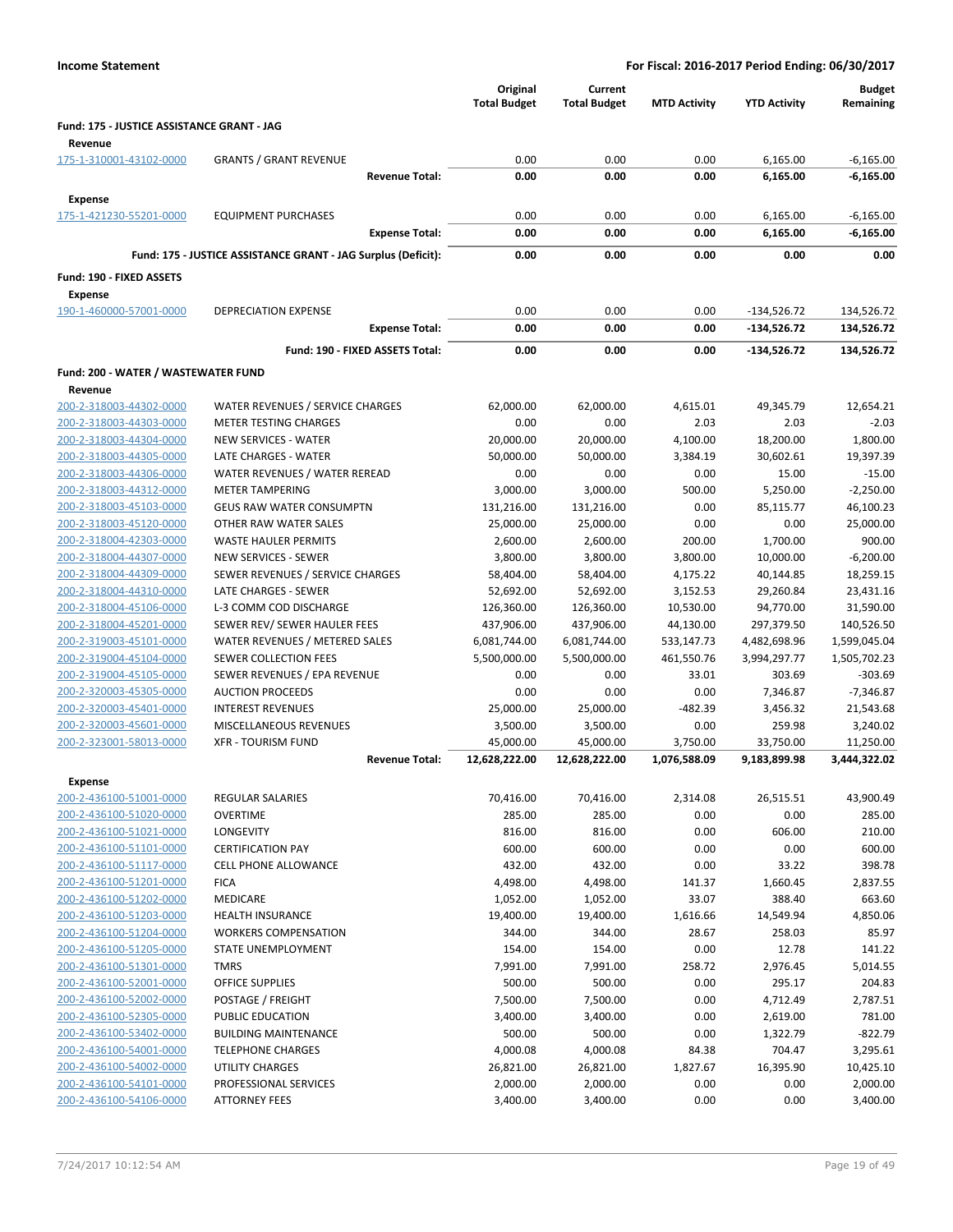| 200-2-436100-54201-0000        |
|--------------------------------|
| 200-2-436100-54214-0000        |
| 200-2-436200-51001-0000        |
| 200-2-436200-51020-0000        |
| 200-2-436200-51021-0000        |
| 200-2-436200-51101-0000        |
| 200-2-436200-51117-0000        |
| 200-2-436200-51201-0000        |
| 200-2-436200-51202-0000        |
| 200-2-436200-51203-0000        |
| 200-2-436200-51204-0000        |
| 200-2-436200-51205-0000        |
| 200-2-436200-51301-0000        |
| 200-2-436200-52001-0000        |
| 200-2-436200-52002-0000        |
| 200-2-436200-52101-0000        |
| 200-2-436200-52104-0000        |
| 200-2-436200-52105-0000        |
| 200-2-436200-52106-0000        |
| 200-2-436200-52201-0000        |
| 200-2-436200-52202-0000        |
| 200-2-436200-52203-0000        |
| 200-2-436200-52301-0000        |
| 200-2-436200-53201-0000        |
| 200-2-436200-53202-0000        |
| 200-2-436200-53203-0000        |
| 200-2-436200-53205-0000        |
| 200-2-436200-53207-0000        |
| 200-2-436200-53310-0000        |
| 200-2-436200-53312-0000        |
| 200-2-436200-53402-0000        |
| 200-2-436200-53403-0000        |
| 200-2-436200-53404-0000        |
| 200-2-436200-53605-0000        |
| 200-2-436200-53606-0000        |
| <u>200-2-436200-54001-0000</u> |
| 200-2-436200-54002-0000        |
| 200-2-436200-54201-0000        |
| 200-2-436200-54208-0000        |
| 200-2-436200-54212-0000        |
| 200-2-436200-54214-0000        |
| <u>200-2-436200-54219-0000</u> |
| 200-2-436200-54410-0000        |
| 200-2-436300-51001-0000        |
| <u>200-2-436300-51020-0000</u> |
| <u>200-2-436300-51021-0000</u> |
| <u>200-2-436300-51101-0000</u> |
| 200-2-436300-51117-0000        |
| 200-2-436300-51201-0000        |
| <u>200-2-436300-51202-0000</u> |
| <u>200-2-436300-51203-0000</u> |
| <u>200-2-436300-51204-0000</u> |
| 200-2-436300-51205-0000        |
| 200-2-436300-51301-0000        |
| <u>200-2-436300-51401-0000</u> |
| <u>200-2-436300-52001-0000</u> |
| <u>200-2-436300-52002-0000</u> |
| 200-2-436300-52005-0000        |
| 200-2-436300-52101-0000        |
|                                |

| <b>MEMBERSHIPS &amp; SUBSCRIPTIONS</b>  |
|-----------------------------------------|
| <b>TRAVEL &amp; TRAINING</b>            |
| <b>REGULAR SALARIES</b>                 |
| <b>OVERTIME</b>                         |
| <b>LONGEVITY</b>                        |
| <b>CERTIFICATION PAY</b>                |
| <b>CELL PHONE ALLOWANCE</b>             |
| <b>FICA</b>                             |
| <b>MEDICARE</b>                         |
| <b>HEALTH INSURANCE</b>                 |
| <b>WORKERS COMPENSATION</b>             |
| <b>STATE UNEMPLOYMENT</b>               |
| <b>TMRS</b>                             |
| OFFICE SUPPLIES                         |
| POSTAGE / FREIGHT                       |
| <b>JANITORIAL SUPPLIES</b>              |
| <b>WEARING APPAREL</b>                  |
| <b>LABORATORY</b>                       |
| <b>CHEMICAL SUPPLIES</b>                |
| MINOR TOOLS & EQUIPMENT                 |
| <b>MECHANICAL SUPPLIES</b>              |
| <b>MOTOR VEHICLE FUEL</b>               |
| <b>SAFETY SUPPLIES</b>                  |
| <b>FURNITURE &amp; OFFICE EQUIPMENT</b> |
| MACHINE, TOOLS & IMPLMNTS               |
| <b>INSTRUMENTS &amp; APPARATUS</b>      |
| <b>MOTOR VEHICLES</b>                   |
| RADIO/COMMUNICATIONS                    |
| RESVRS/STRG TANKS/ST PIPE               |
| WATER LINE EASEMENTS                    |
| <b>BUILDING MAINTENANCE</b>             |
| <b>HEATING &amp; COOLING SYSTEMS</b>    |
| STRUCTURES / EXTERIOR STRUCTURES        |
| STRUCTURES / FILTRATION PLANT           |
| <b>MAINT - GROUNDS</b>                  |
| <b>TELEPHONE CHARGES</b>                |
| <b>UTILITY CHARGES</b>                  |
| MEMBERSHIPS & SUBSCRIPTIONS             |
| <b>LABORATORY WORK</b>                  |
| PRINTING                                |
| <b>TRAVEL &amp; TRAINING</b>            |
| <b>SABINE RIVER AUTHORITY</b>           |
| PERMITS/FEES                            |
| <b>REGULAR SALARIES</b>                 |
| <b>OVERTIME</b>                         |
| <b>LONGEVITY</b>                        |
| <b>CERTIFICATION PAY</b>                |
| <b>CELL PHONE ALLOWANCE</b>             |
| <b>FICA</b>                             |
| MEDICARE                                |
| <b>HEALTH INSURANCE</b>                 |
| <b>WORKERS COMPENSATION</b>             |
| <b>STATE UNEMPLOYMENT</b>               |
| <b>TMRS</b>                             |
| CONTRA - SALARIES                       |
| <b>OFFICE SUPPLIES</b>                  |
| POSTAGE / FREIGHT                       |
| PRINTED MATERIALS                       |
| <b>JANITORIAL SUPPLIES</b>              |

|                         |                                         | Original<br><b>Total Budget</b> | Current<br><b>Total Budget</b> | <b>MTD Activity</b>   | <b>YTD Activity</b>    | <b>Budget</b><br>Remaining |
|-------------------------|-----------------------------------------|---------------------------------|--------------------------------|-----------------------|------------------------|----------------------------|
| 200-2-436100-54201-0000 | MEMBERSHIPS & SUBSCRIPTIONS             | 350.00                          | 350.00                         | 0.00                  | 0.00                   | 350.00                     |
| 200-2-436100-54214-0000 | <b>TRAVEL &amp; TRAINING</b>            | 500.00                          | 500.00                         | 0.00                  | 0.00                   | 500.00                     |
| 200-2-436200-51001-0000 | REGULAR SALARIES                        | 308,221.00                      | 308,221.00                     | 21,319.36             | 232,464.63             | 75,756.37                  |
| 200-2-436200-51020-0000 | <b>OVERTIME</b>                         | 13,500.00                       | 13,500.00                      | 1,622.77              | 14,358.28              | $-858.28$                  |
| 200-2-436200-51021-0000 | <b>LONGEVITY</b>                        | 3,678.00                        | 3,678.00                       | 0.00                  | 4,038.00               | $-360.00$                  |
| 200-2-436200-51101-0000 | <b>CERTIFICATION PAY</b>                | 3,000.00                        | 3,000.00                       | 230.78                | 2,377.04               | 622.96                     |
| 200-2-436200-51117-0000 | <b>CELL PHONE ALLOWANCE</b>             | 432.00                          | 432.00                         | 33.22                 | 332.20                 | 99.80                      |
| 200-2-436200-51201-0000 | <b>FICA</b>                             | 20,847.00                       | 20,847.00                      | 1,386.03              | 15,903.88              | 4,943.12                   |
| 200-2-436200-51202-0000 | MEDICARE                                | 4,876.00                        | 4,876.00                       | 324.15                | 3,719.45               | 1,156.55                   |
| 200-2-436200-51203-0000 | <b>HEALTH INSURANCE</b>                 | 77,600.00                       | 77,600.00                      | 6,466.67              | 58,200.03              | 19,399.97                  |
| 200-2-436200-51204-0000 | <b>WORKERS COMPENSATION</b>             | 11,081.00                       | 11,081.00                      | 923.42                | 8,310.78               | 2,770.22                   |
| 200-2-436200-51205-0000 | STATE UNEMPLOYMENT                      | 681.00                          | 681.00                         | 0.82                  | 119.48                 | 561.52                     |
| 200-2-436200-51301-0000 | <b>TMRS</b>                             | 36,206.00                       | 36,206.00                      | 2,501.78              | 29,476.11              | 6,729.89                   |
| 200-2-436200-52001-0000 | <b>OFFICE SUPPLIES</b>                  | 450.00                          | 450.00                         | 0.00                  | 516.79                 | $-66.79$                   |
| 200-2-436200-52002-0000 | POSTAGE / FREIGHT                       | 2,300.00                        | 2,300.00                       | 2,215.57              | 2,265.44               | 34.56                      |
| 200-2-436200-52101-0000 | <b>JANITORIAL SUPPLIES</b>              | 2,000.00                        | 2,000.00                       | 706.50                | 2,299.57               | $-299.57$                  |
| 200-2-436200-52104-0000 | <b>WEARING APPAREL</b>                  | 4,847.00                        | 4,847.00                       | 690.33                | 4,337.97               | 509.03                     |
| 200-2-436200-52105-0000 | <b>LABORATORY</b>                       | 14,433.00                       | 14,433.00                      | 214.86                | 9,372.42               | 5,060.58                   |
| 200-2-436200-52106-0000 | <b>CHEMICAL SUPPLIES</b>                | 296,400.00                      | 296,400.00                     | 13,580.06             | 163,664.20             | 132,735.80                 |
| 200-2-436200-52201-0000 | MINOR TOOLS & EQUIPMENT                 | 1,470.00                        | 1,470.00                       | 0.00                  | 2,015.69               | $-545.69$                  |
| 200-2-436200-52202-0000 | <b>MECHANICAL SUPPLIES</b>              | 1,486.00                        | 1,486.00                       | 0.00                  | 2,101.32               | $-615.32$                  |
| 200-2-436200-52203-0000 | <b>MOTOR VEHICLE FUEL</b>               | 7,500.00                        | 7,500.00                       | 476.93                | 3,180.52               | 4,319.48                   |
| 200-2-436200-52301-0000 | <b>SAFETY SUPPLIES</b>                  | 1,500.00                        | 1,500.00                       | 59.19                 | 287.21                 | 1,212.79                   |
| 200-2-436200-53201-0000 | <b>FURNITURE &amp; OFFICE EQUIPMENT</b> | 250.00                          | 250.00                         | 132.99                | 132.99                 | 117.01                     |
| 200-2-436200-53202-0000 | MACHINE, TOOLS & IMPLMNTS               | 2,130.00                        | 2,130.00                       | 0.00                  | 424.15                 | 1,705.85                   |
| 200-2-436200-53203-0000 | <b>INSTRUMENTS &amp; APPARATUS</b>      | 3,725.00                        | 3,725.00                       | 0.00                  | 2,654.99               | 1,070.01                   |
| 200-2-436200-53205-0000 | <b>MOTOR VEHICLES</b>                   | 3,200.00                        | 3,200.00                       | 53.03                 | 469.59                 | 2,730.41                   |
| 200-2-436200-53207-0000 | RADIO/COMMUNICATIONS                    | 900.00                          | 900.00                         | 0.00                  | 0.00                   | 900.00                     |
| 200-2-436200-53310-0000 | RESVRS/STRG TANKS/ST PIPE               | 20,070.00                       | 20,070.00                      | 0.00                  | 1,745.31               | 18,324.69                  |
| 200-2-436200-53312-0000 | <b>WATER LINE EASEMENTS</b>             | 50,000.00                       | 50,000.00                      | 0.00                  | 0.00                   | 50,000.00                  |
| 200-2-436200-53402-0000 | <b>BUILDING MAINTENANCE</b>             | 1,400.00                        | 1,400.00                       | 34.95                 | 818.91                 | 581.09                     |
| 200-2-436200-53403-0000 | <b>HEATING &amp; COOLING SYSTEMS</b>    | 3,500.00                        | 3,500.00                       | 0.00                  | 0.00                   | 3,500.00                   |
| 200-2-436200-53404-0000 | STRUCTURES / EXTERIOR STRUCTURES        | 430.00                          | 430.00                         | 13.00                 | 13.00                  | 417.00                     |
| 200-2-436200-53605-0000 | STRUCTURES / FILTRATION PLANT           | 35,950.00                       | 35,950.00                      | 2,378.81              | 25,291.93              | 10,658.07                  |
| 200-2-436200-53606-0000 | <b>MAINT - GROUNDS</b>                  | 300.00                          | 300.00                         | 0.00                  | 0.00                   | 300.00                     |
| 200-2-436200-54001-0000 | <b>TELEPHONE CHARGES</b>                | 13,800.00                       | 13,800.00                      | 1,199.17              | 10,611.44              | 3,188.56                   |
| 200-2-436200-54002-0000 | <b>UTILITY CHARGES</b>                  | 360,000.00                      | 360,000.00                     | 19,582.77             | 227,973.06             | 132,026.94                 |
| 200-2-436200-54201-0000 | MEMBERSHIPS & SUBSCRIPTIONS             | 1,720.00                        | 1,720.00                       | 0.00                  | 402.00                 | 1,318.00                   |
| 200-2-436200-54208-0000 | <b>LABORATORY WORK</b>                  | 20,232.00                       | 20,232.00                      | 1,161.65              | 12,688.77              | 7,543.23                   |
| 200-2-436200-54212-0000 | PRINTING                                | 800.00                          | 800.00                         | 0.00                  | 24.00                  | 776.00                     |
| 200-2-436200-54214-0000 | <b>TRAVEL &amp; TRAINING</b>            | 5,288.00                        | 5,288.00                       | 235.00                | 1,100.00               | 4,188.00                   |
| 200-2-436200-54219-0000 | SABINE RIVER AUTHORITY                  | 1,011,606.00                    | 1,011,606.00                   | 85,350.13             | 670,208.39             | 341,397.61                 |
| 200-2-436200-54410-0000 | PERMITS/FEES                            | 22,000.00                       | 22,000.00                      | 0.00                  | 23,289.70              | $-1,289.70$                |
| 200-2-436300-51001-0000 | <b>REGULAR SALARIES</b>                 | 418,692.00                      | 418,692.00                     | 29,419.65             | 274,192.87             | 144,499.13                 |
| 200-2-436300-51020-0000 | <b>OVERTIME</b>                         | 50,045.00                       | 50,045.00                      | 4,086.08              | 31,152.31              | 18,892.69                  |
| 200-2-436300-51021-0000 | LONGEVITY                               | 7,806.00                        | 7,806.00                       | 0.00                  | 5,097.00               | 2,709.00                   |
| 200-2-436300-51101-0000 | <b>CERTIFICATION PAY</b>                | 900.00                          | 900.00                         | 46.16                 | 600.08                 | 299.92                     |
| 200-2-436300-51117-0000 | <b>CELL PHONE ALLOWANCE</b>             | 216.00                          | 216.00                         | 16.62                 | 157.88                 | 58.12                      |
| 200-2-436300-51201-0000 | <b>FICA</b>                             | 29,615.00                       | 29,615.00                      | 2,036.05              | 18,952.69              | 10,662.31                  |
| 200-2-436300-51202-0000 | MEDICARE                                | 6,926.00                        | 6,926.00                       | 476.17                | 4,432.48               | 2,493.52                   |
| 200-2-436300-51203-0000 | <b>HEALTH INSURANCE</b>                 | 121,250.00                      | 121,250.00                     | 10,104.17             | 90,937.53              | 30,312.47                  |
| 200-2-436300-51204-0000 | <b>WORKERS COMPENSATION</b>             | 15,548.00                       | 15,548.00                      | 1,295.67              | 11,661.03              | 3,886.97                   |
| 200-2-436300-51205-0000 | STATE UNEMPLOYMENT                      |                                 |                                |                       |                        |                            |
| 200-2-436300-51301-0000 | <b>TMRS</b>                             | 991.00                          | 991.00                         | 5.04                  | 190.17                 | 800.83                     |
| 200-2-436300-51401-0000 | <b>CONTRA - SALARIES</b>                | 51,914.00<br>0.00               | 51,914.00<br>0.00              | 3,696.48<br>$-665.11$ | 34,569.72<br>$-696.96$ | 17,344.28<br>696.96        |
|                         |                                         |                                 |                                |                       |                        |                            |
| 200-2-436300-52001-0000 | <b>OFFICE SUPPLIES</b>                  | 300.00                          | 300.00                         | 0.00                  | 134.70                 | 165.30                     |
| 200-2-436300-52002-0000 | POSTAGE / FREIGHT                       | 50.00                           | 50.00                          | 0.00                  | 0.00                   | 50.00                      |
| 200-2-436300-52005-0000 | PRINTED MATERIALS                       | 100.00                          | 100.00                         | 0.00                  | 0.00                   | 100.00                     |
| 200-2-436300-52101-0000 | <b>JANITORIAL SUPPLIES</b>              | 100.00                          | 100.00                         | 0.00                  | 0.00                   | 100.00                     |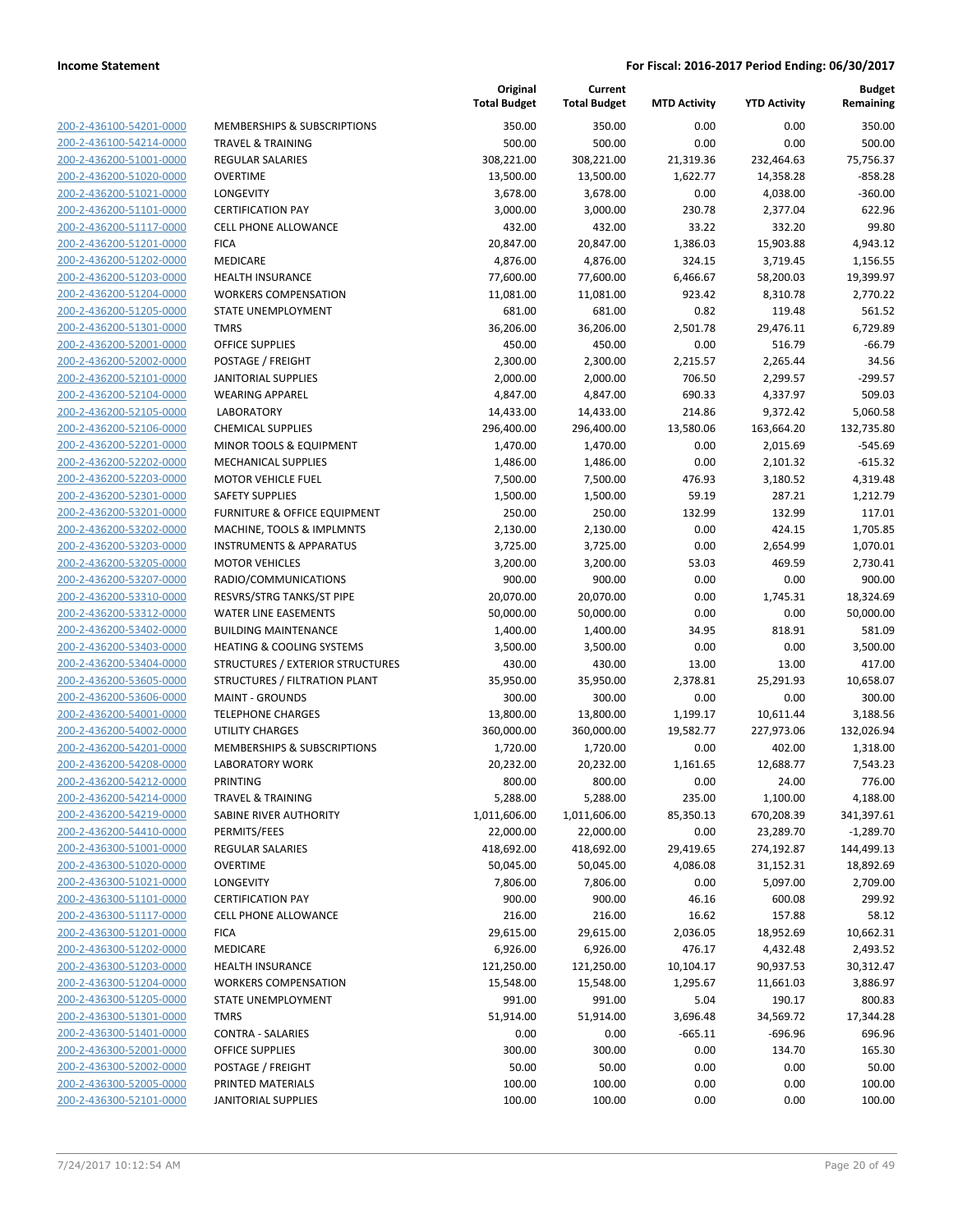| 200-2-436300-52103-0000        |
|--------------------------------|
| 200-2-436300-52104-0000        |
| 200-2-436300-52106-0000        |
| 200-2-436300-52201-0000        |
| 200-2-436300-52203-0000        |
| 200-2-436300-52303-0000        |
| 200-2-436300-53201-0000        |
| 200-2-436300-53202-0000        |
| 200-2-436300-53205-0000        |
| 200-2-436300-53207-0000        |
| <u>200-2-436300-53210-0000</u> |
| 200-2-436300-53211-0000        |
| 200-2-436300-53306-0000        |
| 200-2-436300-54001-0000        |
|                                |
| 200-2-436300-54214-0000        |
| 200-2-436300-55201-0000        |
| 200-2-437200-51001-0000        |
| 200-2-437200-51020-0000        |
| 200-2-437200-51021-0000        |
| 200-2-437200-51101-0000        |
| 200-2-437200-51117-0000        |
| 200-2-437200-51201-0000        |
| 200-2-437200-51202-0000        |
| 200-2-437200-51203-0000        |
| 200-2-437200-51204-0000        |
| 200-2-437200-51205-0000        |
| 200-2-437200-51301-0000        |
| 200-2-437200-51401-0000        |
| 200-2-437200-52001-0000        |
|                                |
| 200-2-437200-52103-0000        |
| 200-2-437200-52104-0000        |
| 200-2-437200-52106-0000        |
| 200-2-437200-52107-0000        |
| 200-2-437200-52201-0000        |
| 200-2-437200-52203-0000        |
| 200-2-437200-52303-0000        |
| 200-2-437200-53202-0000        |
| 200-2-437200-53205-0000        |
| 200-2-437200-53207-0000        |
| 200-2-437200-53309-0000        |
| 200-2-437200-53311-0000        |
| 200-2-437200-54001-0000        |
| 200-2-437200-54002-0000        |
| 200-2-437200-54214-0000        |
|                                |
| 200-2-437300-51001-0000        |
| <u>200-2-437300-51020-0000</u> |
| 200-2-437300-51021-0000        |
| 200-2-437300-51101-0000        |
| <u>200-2-437300-51117-0000</u> |
| <u>200-2-437300-51201-0000</u> |
| 200-2-437300-51202-0000        |
| 200-2-437300-51203-0000        |
| 200-2-437300-51204-0000        |
| 200-2-437300-51205-0000        |
| <u>200-2-437300-51301-0000</u> |
| <u>200-2-437300-52001-0000</u> |
| 200-2-437300-52002-0000        |
| 200-2-437300-52005-0000        |
| 200-2-437300-52101-0000        |
|                                |

|                                                    |                                                   | Original<br><b>Total Budget</b> | Current<br><b>Total Budget</b> | <b>MTD Activity</b> | <b>YTD Activity</b> | <b>Budget</b><br>Remaining |
|----------------------------------------------------|---------------------------------------------------|---------------------------------|--------------------------------|---------------------|---------------------|----------------------------|
| 200-2-436300-52103-0000                            | <b>MEETING SUPPLIES</b>                           | 100.00                          | 100.00                         | 0.00                | 71.00               | 29.00                      |
| 200-2-436300-52104-0000                            | <b>WEARING APPAREL</b>                            | 11,000.00                       | 11,000.00                      | 1,466.37            | 11,022.24           | $-22.24$                   |
| 200-2-436300-52106-0000                            | <b>CHEMICAL SUPPLIES</b>                          | 500.00                          | 500.00                         | 0.00                | 0.00                | 500.00                     |
| 200-2-436300-52201-0000                            | MINOR TOOLS & EQUIPMENT                           | 8,500.00                        | 8,500.00                       | 0.00                | 2,569.53            | 5,930.47                   |
| 200-2-436300-52203-0000                            | <b>MOTOR VEHICLE FUEL</b>                         | 36,711.00                       | 36,711.00                      | 1,920.66            | 15,159.88           | 21,551.12                  |
| 200-2-436300-52303-0000                            | <b>TRAINING SUPPLIES</b>                          | 200.00                          | 200.00                         | 0.00                | 0.00                | 200.00                     |
| 200-2-436300-53201-0000                            | FURNITURE & OFFICE EQUIPMENT                      | 100.00                          | 100.00                         | 0.00                | 0.00                | 100.00                     |
| 200-2-436300-53202-0000                            | MACHINE, TOOLS & IMPLMNTS                         | 5,000.00                        | 5,000.00                       | 0.00                | 99.67               | 4,900.33                   |
| 200-2-436300-53205-0000                            | <b>MOTOR VEHICLES</b>                             | 50,000.00                       | 50,000.00                      | 3,798.25            | 16,664.78           | 33,335.22                  |
| 200-2-436300-53207-0000                            | RADIO/COMMUNICATIONS                              | 1,500.00                        | 1,500.00                       | 0.00                | 274.59              | 1,225.41                   |
| 200-2-436300-53210-0000                            | <b>FIRE HYDRANTS</b>                              | 8,000.00                        | 8,000.00                       | 326.50              | 1,124.50            | 6,875.50                   |
| 200-2-436300-53211-0000                            | <b>METERS &amp; SETTINGS</b>                      | 70,000.00                       | 70,000.00                      | 13,786.67           | 42,289.27           | 27,710.73                  |
| 200-2-436300-53306-0000                            | <b>WATER MAINS</b>                                | 165,000.00                      | 165,000.00                     | 11,318.54           | 70,523.01           | 94,476.99                  |
| 200-2-436300-54001-0000                            | <b>TELEPHONE CHARGES</b>                          | 1,750.00                        | 1,750.00                       | 125.24              | 1,052.08            | 697.92                     |
| 200-2-436300-54214-0000                            | <b>TRAVEL &amp; TRAINING</b>                      | 4,000.00                        | 4,000.00                       | 0.00                | 408.00              | 3,592.00                   |
| 200-2-436300-55201-0000                            | <b>EQUIPMENT PURCHASES</b>                        | 4,000.00                        | 4,000.00                       | 0.00                | 0.00                | 4,000.00                   |
| 200-2-437200-51001-0000                            | REGULAR SALARIES                                  | 347,110.00                      | 347,110.00                     | 28,318.05           | 278,374.16          | 68,735.84                  |
| 200-2-437200-51020-0000                            | <b>OVERTIME</b>                                   | 52,145.00                       | 52,145.00                      | 5,870.23            | 38,655.48           | 13,489.52                  |
| 200-2-437200-51021-0000                            | <b>LONGEVITY</b>                                  | 10,248.00                       | 10,248.00                      | 0.00                | 10,527.00           | $-279.00$                  |
| 200-2-437200-51101-0000                            | <b>CERTIFICATION PAY</b>                          | 1,500.00                        | 1,500.00                       | 92.30               | 923.00              | 577.00                     |
| 200-2-437200-51117-0000                            | <b>CELL PHONE ALLOWANCE</b>                       | 216.00                          | 216.00                         | 16.60               | 141.10              | 74.90                      |
| 200-2-437200-51201-0000                            | <b>FICA</b>                                       | 25,496.00                       | 25,496.00                      | 2,098.54            | 19,939.72           | 5,556.28                   |
| 200-2-437200-51202-0000                            | MEDICARE                                          | 5,963.00                        | 5,963.00                       | 490.78              | 4,663.32            | 1,299.68                   |
| 200-2-437200-51203-0000                            | <b>HEALTH INSURANCE</b>                           | 97,000.00                       | 97,000.00                      | 8,083.33            | 72,749.97           | 24,250.03                  |
| 200-2-437200-51204-0000                            | <b>WORKERS COMPENSATION</b>                       | 9,424.00                        | 9,424.00                       | 785.33              | 7,067.97            | 2,356.03                   |
| 200-2-437200-51205-0000                            | STATE UNEMPLOYMENT                                | 798.00                          | 798.00                         | 0.50                | 154.92              | 643.08                     |
| 200-2-437200-51301-0000                            | <b>TMRS</b>                                       | 44,595.00                       | 44,595.00                      | 3,777.94            | 35,924.65           | 8,670.35                   |
| 200-2-437200-51401-0000                            | <b>CONTRA - SALARIES</b>                          | 0.00                            | 0.00                           | $-4,198.70$         | $-7,137.79$         | 7,137.79                   |
| 200-2-437200-52001-0000                            | <b>OFFICE SUPPLIES</b>                            | 300.00                          | 300.00                         | 0.00                | 111.04              | 188.96                     |
| 200-2-437200-52103-0000                            | <b>MEETING SUPPLIES</b>                           | 150.00                          | 150.00                         | 0.00                | 0.00                | 150.00                     |
| 200-2-437200-52104-0000                            | <b>WEARING APPAREL</b>                            | 11,600.00                       | 11,600.00                      | 1,008.66            | 10,806.92           | 793.08                     |
| 200-2-437200-52106-0000                            | <b>CHEMICAL SUPPLIES</b>                          | 2,400.00                        | 2,400.00                       | 0.00                | 79.54               | 2,320.46                   |
| 200-2-437200-52107-0000                            | <b>BOTANICAL SUPPLIES</b>                         | 400.00                          | 400.00                         | 0.00                | 0.00                | 400.00                     |
| 200-2-437200-52201-0000                            | MINOR TOOLS & EQUIPMENT                           | 6,500.00                        | 6,500.00                       | 0.00                | 639.10              | 5,860.90                   |
| 200-2-437200-52203-0000                            | <b>MOTOR VEHICLE FUEL</b>                         | 24,030.00                       | 24,030.00                      | 1,500.00            | 12,288.95           | 11,741.05                  |
| 200-2-437200-52303-0000                            | <b>TRAINING SUPPLIES</b>                          | 150.00                          | 150.00                         | 0.00                | 69.22               | 80.78                      |
| 200-2-437200-53202-0000<br>200-2-437200-53205-0000 | MACHINE, TOOLS & IMPLMNTS                         | 5,000.00                        | 5,000.00<br>21,000.00          | 0.00                | 397.82              | 4,602.18<br>3,880.36       |
| 200-2-437200-53207-0000                            | <b>MOTOR VEHICLES</b>                             | 21,000.00                       |                                | 429.67              | 17,119.64           |                            |
| 200-2-437200-53309-0000                            | RADIO/COMMUNICATIONS<br>SANITARY SEWER & TCEQ SSO | 700.00<br>69,000.00             | 700.00<br>69,000.00            | 0.00<br>9,146.99    | 110.00<br>36,500.47 | 590.00<br>32,499.53        |
| 200-2-437200-53311-0000                            | <b>LIFT STATIONS</b>                              | 15,000.00                       | 15,000.00                      | 432.67              | 6,456.20            | 8,543.80                   |
| 200-2-437200-54001-0000                            | <b>TELEPHONE CHARGES</b>                          | 9,000.00                        | 9,000.00                       | 435.83              | 39.00               | 8,961.00                   |
| 200-2-437200-54002-0000                            | UTILITY CHARGES                                   | 27,000.00                       | 27,000.00                      | 2,629.08            | 18,964.94           | 8,035.06                   |
| 200-2-437200-54214-0000                            | <b>TRAVEL &amp; TRAINING</b>                      | 3,000.00                        | 3,000.00                       | 0.00                | 2,165.00            | 835.00                     |
| 200-2-437300-51001-0000                            | REGULAR SALARIES                                  | 482,269.00                      | 482,269.00                     | 37,751.60           | 374,724.27          | 107,544.73                 |
| 200-2-437300-51020-0000                            | <b>OVERTIME</b>                                   | 33,684.00                       | 33,684.00                      | 2,719.95            | 24,371.89           | 9,312.11                   |
| 200-2-437300-51021-0000                            | LONGEVITY                                         | 11,004.00                       | 11,004.00                      | 0.00                | 10,944.00           | 60.00                      |
| 200-2-437300-51101-0000                            | <b>CERTIFICATION PAY</b>                          | 7,200.00                        | 7,200.00                       | 461.54              | 4,615.40            | 2,584.60                   |
| 200-2-437300-51117-0000                            | <b>CELL PHONE ALLOWANCE</b>                       | 432.00                          | 432.00                         | 33.22               | 332.20              | 99.80                      |
| 200-2-437300-51201-0000                            | <b>FICA</b>                                       | 33,145.00                       | 33,145.00                      | 2,463.96            | 24,455.10           | 8,689.90                   |
| 200-2-437300-51202-0000                            | MEDICARE                                          | 7,752.00                        | 7,752.00                       | 576.24              | 5,719.34            | 2,032.66                   |
| 200-2-437300-51203-0000                            | <b>HEALTH INSURANCE</b>                           | 116,400.00                      | 116,400.00                     | 9,700.00            | 87,300.00           | 29,100.00                  |
| 200-2-437300-51204-0000                            | <b>WORKERS COMPENSATION</b>                       | 11,571.00                       | 11,571.00                      | 964.25              | 8,678.25            | 2,892.75                   |
| 200-2-437300-51205-0000                            | STATE UNEMPLOYMENT                                | 925.00                          | 925.00                         | 0.00                | 181.52              | 743.48                     |
| 200-2-437300-51301-0000                            | <b>TMRS</b>                                       | 58,885.00                       | 58,885.00                      | 4,580.05            | 45,758.38           | 13,126.62                  |
| 200-2-437300-52001-0000                            | OFFICE SUPPLIES                                   | 600.00                          | 600.00                         | 0.00                | 298.62              | 301.38                     |
| 200-2-437300-52002-0000                            | POSTAGE / FREIGHT                                 | 600.00                          | 600.00                         | 0.00                | 305.21              | 294.79                     |
| 200-2-437300-52005-0000                            | PRINTED MATERIALS                                 | 1,300.00                        | 1,300.00                       | 0.00                | 0.00                | 1,300.00                   |
| 200-2-437300-52101-0000                            | <b>JANITORIAL SUPPLIES</b>                        | 1,650.00                        | 1,650.00                       | 270.02              | 810.98              | 839.02                     |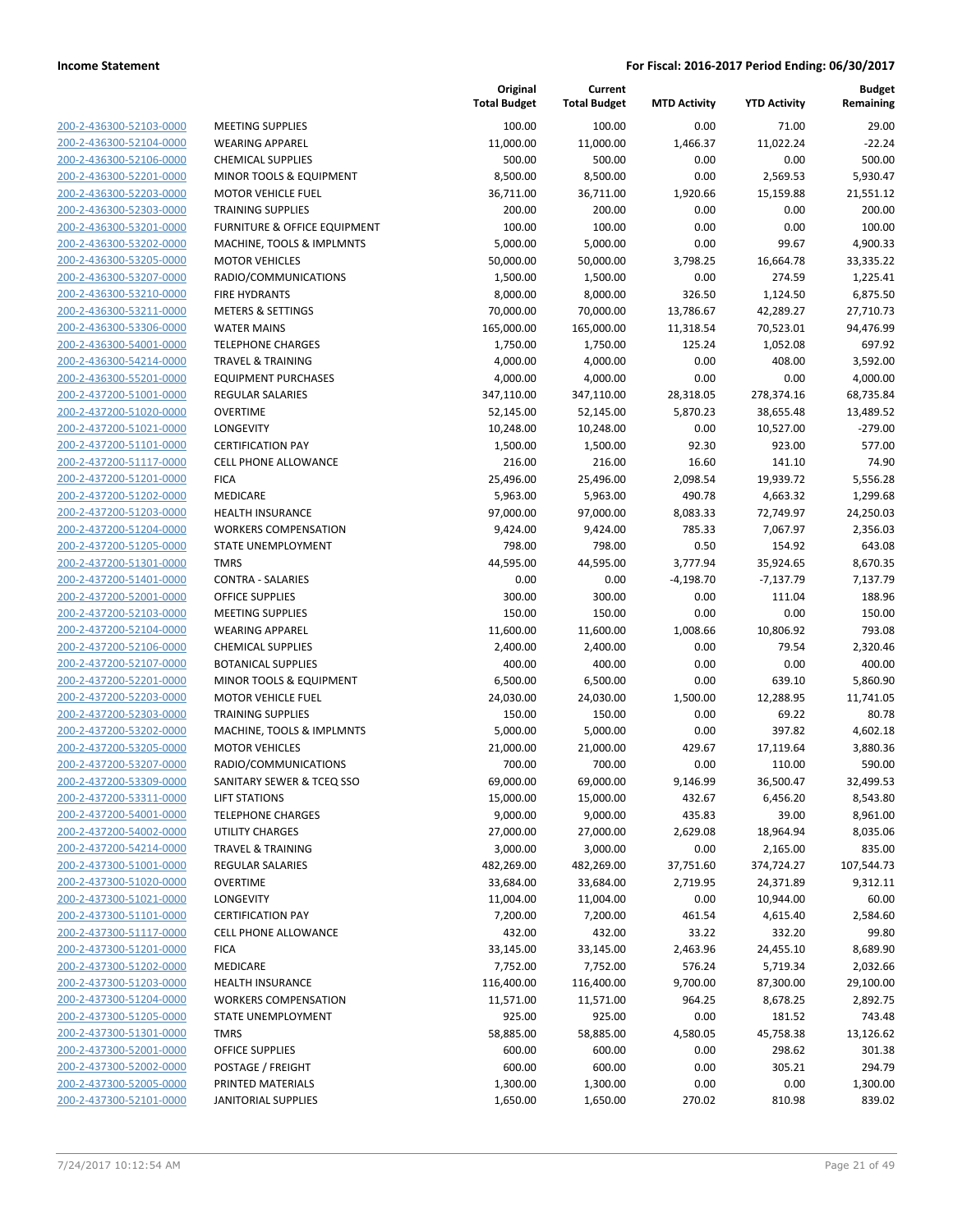|                                                    |                                                        | Original<br><b>Total Budget</b> | Current<br><b>Total Budget</b> | <b>MTD Activity</b>    | <b>YTD Activity</b>        | <b>Budget</b><br>Remaining |
|----------------------------------------------------|--------------------------------------------------------|---------------------------------|--------------------------------|------------------------|----------------------------|----------------------------|
| 200-2-437300-52102-0000                            | <b>REFERENCE SUPPLIES</b>                              | 500.00                          | 500.00                         | 0.00                   | 518.75                     | $-18.75$                   |
| 200-2-437300-52103-0000                            | <b>MEETING SUPPLIES</b>                                | 500.00                          | 500.00                         | 0.00                   | 136.33                     | 363.67                     |
| 200-2-437300-52104-0000                            | <b>WEARING APPAREL</b>                                 | 10,240.00                       | 10,240.00                      | 1,153.18               | 8,305.99                   | 1,934.01                   |
| 200-2-437300-52105-0000                            | <b>LABORATORY</b>                                      | 15,000.00                       | 15,000.00                      | 1,586.14               | 8,339.97                   | 6,660.03                   |
| 200-2-437300-52106-0000                            | <b>CHEMICAL SUPPLIES</b>                               | 52,000.00                       | 52,000.00                      | 5,616.00               | 33,696.00                  | 18,304.00                  |
| 200-2-437300-52107-0000                            | <b>BOTANICAL SUPPLIES</b>                              | 900.00                          | 900.00                         | 0.00                   | 152.40                     | 747.60                     |
| 200-2-437300-52201-0000                            | MINOR TOOLS & EQUIPMENT                                | 6,300.00                        | 6,300.00                       | 163.93                 | 1,054.72                   | 5,245.28                   |
| 200-2-437300-52202-0000                            | <b>MECHANICAL SUPPLIES</b>                             | 18,400.00                       | 18,400.00                      | 2,692.33               | 13,754.26                  | 4,645.74                   |
| 200-2-437300-52203-0000                            | <b>MOTOR VEHICLE FUEL</b>                              | 7,500.00                        | 7,500.00                       | 273.15                 | 1,705.18                   | 5,794.82                   |
| 200-2-437300-52301-0000                            | <b>SAFETY SUPPLIES</b>                                 | 2,300.00                        | 2,300.00                       | 938.34                 | 1,561.77                   | 738.23                     |
| 200-2-437300-53202-0000                            | MACHINE, TOOLS & IMPLMNTS                              | 60,000.00                       | 60,000.00                      | 17,074.44              | 33,553.79                  | 26,446.21                  |
| 200-2-437300-53203-0000                            | <b>INSTRUMENTS &amp; APPARATUS</b>                     | 6,000.00                        | 6,000.00                       | 2,245.55               | 3,187.61                   | 2,812.39                   |
| 200-2-437300-53205-0000                            | <b>MOTOR VEHICLES</b>                                  | 4,000.00                        | 4,000.00                       | 55.89                  | 4,194.72                   | $-194.72$                  |
| 200-2-437300-53402-0000                            | <b>BUILDING MAINTENANCE</b>                            | 6,000.00                        | 6,000.00                       | 753.44                 | 4,378.55                   | 1,621.45                   |
| 200-2-437300-54001-0000                            | <b>TELEPHONE CHARGES</b>                               | 6,300.00                        | 6,300.00                       | 480.51                 | 4,240.09                   | 2,059.91                   |
| 200-2-437300-54002-0000                            | <b>UTILITY CHARGES</b>                                 | 420,000.00                      | 420,000.00                     | 27,899.89              | 261,800.25                 | 158,199.75                 |
| 200-2-437300-54103-0000                            | CONSULTING                                             | 140,000.00                      | 140,000.00                     | 0.00                   | 0.00                       | 140,000.00                 |
| 200-2-437300-54201-0000                            | <b>MEMBERSHIPS &amp; SUBSCRIPTIONS</b>                 | 11,500.00                       | 11,500.00                      | 0.00                   | 7,124.03                   | 4,375.97                   |
| 200-2-437300-54208-0000                            | <b>LABORATORY WORK</b>                                 | 14,000.00                       | 14,000.00                      | 1,870.50               | 8,260.55                   | 5,739.45                   |
| 200-2-437300-54214-0000                            | <b>TRAVEL &amp; TRAINING</b>                           | 6,000.00                        | 6,000.00                       | 0.00                   | 617.00                     | 5,383.00                   |
| 200-2-437300-54403-0000                            | <b>DISPOSAL CHARGES</b>                                | 95,000.00                       | 95,000.00                      | 8,674.47               | 75,455.46                  | 19,544.54                  |
| 200-2-437300-54410-0000                            | PERMITS/FEES                                           | 74,000.00                       | 74,000.00                      | 0.00                   | 37,603.32                  | 36,396.68                  |
| 200-2-471100-56507-0000                            | 08 REV BONDS - PRINCIPAL                               | 910,000.00                      | 910,000.00                     | 0.00                   | 910,000.00                 | 0.00                       |
| 200-2-471100-56508-0000                            | 09 TWDP REV BOND - PRINC                               | 15,000.00                       | 15,000.00                      | 0.00                   | 15,000.00                  | 0.00                       |
| 200-2-471200-56607-0000                            | 08 REV BONDS - INTEREST                                | 343,480.00                      | 343,480.00                     | 0.00                   | 176,176.25                 | 167,303.75                 |
| 200-2-475100-56002-0000                            | MISCELLANEOUS DEBT EXP / AGENT FEE                     | 750.00                          | 750.00                         | 0.00                   | 250.00                     | 500.00                     |
| 200-2-475100-56005-0000                            | ARBITRAGE                                              | 1,750.00                        | 1,750.00                       | 0.00                   | 1,750.00                   | 0.00                       |
| 200-2-480000-52003-0000                            | <b>COPIER CHARGES</b>                                  | 10,600.00                       | 10,600.00                      | 432.15                 | 5,800.11                   | 4,799.89                   |
| 200-2-480000-52006-0000                            | <b>COPIER PAPER</b>                                    | 500.00                          | 500.00                         | 0.00                   | 125.09                     | 374.91                     |
| 200-2-480000-54002-0000                            | <b>UTILITY CHARGES</b>                                 | 6,500.00                        | 6,500.00                       | 412.67                 | 2,034.20                   | 4,465.80                   |
| 200-2-480000-54226-0000                            | <b>INSURANCE EXPENSE</b>                               | 41,390.00                       | 41,390.00                      | 0.00                   | 30,000.00                  | 11,390.00                  |
| 200-2-480000-57002-0000                            | <b>BAD DEBT EXPENSE</b>                                | 16,450.00                       | 16,450.00                      | 0.00                   | 0.00                       | 16,450.00                  |
| 200-2-480000-57005-0000<br>200-2-480000-57008-0000 | <b>ACCRUED VAC &amp; SICK PAY</b>                      | 25,000.00                       | 25,000.00                      | 0.00                   | 22,456.97                  | 2,543.03                   |
| 200-2-491000-58001-0000                            | <b>BANK CHARGES</b><br><b>XFR - GENERAL FUND</b>       | 27,000.00<br>1,250,423.00       | 27,000.00                      | 2,060.28<br>106,146.68 | 19,402.07<br>928,090.58    | 7,597.93<br>322,332.42     |
| 200-2-491000-58037-0000                            | <b>XFR - DEBT SERVICE FUND</b>                         | 1,580,613.00                    | 1,250,423.00<br>1,580,613.00   | 131,717.75             |                            | 395,153.25                 |
| 200-2-491000-58120-0000                            | <b>XFR - UTILITY CIP FUND</b>                          |                                 |                                | 246,787.25             | 1,185,459.75               | 740,361.75                 |
| 200-2-495000-58580-0000                            | CA - GENERAL FUND - GENERAL GOVERNMENT                 | 2,961,447.00<br>369,256.00      | 2,961,447.00<br>369,256.00     | 30,771.33              | 2,221,085.25<br>276,941.97 | 92,314.03                  |
| 200-2-495000-58581-0000                            | CA - GENERAL FUND - PUBLIC WORKS                       | 172,134.00                      | 172,134.00                     | 14,344.50              | 129,100.50                 | 43,033.50                  |
| 200-2-495000-58701-0000                            | CA - CENTRAL SERVICE FUND                              | 180,374.00                      | 180,374.00                     | 15,031.17              | 135,280.53                 | 45,093.47                  |
| 200-2-495000-58710-0000                            | CA - INSURANCE FUND                                    | 82,937.00                       | 82,937.00                      | 6,911.42               | 62,202.78                  | 20,734.22                  |
| 200-2-495000-58720-0000                            | CA - MIS FUN                                           | 111,955.00                      | 111,955.00                     | 9,329.58               | 83,966.22                  | 27,988.78                  |
| 200-2-495000-58900-0000                            | <b>CA - ELECTRIC FUND</b>                              | 603,626.00                      | 603,626.00                     | 50,302.17              | 452,719.53                 | 150,906.47                 |
|                                                    | <b>Expense Total:</b>                                  | 14,820,349.08                   | 14,820,349.08                  | 1,058,621.11           | 10,566,588.93              | 4,253,760.15               |
|                                                    | Fund: 200 - WATER / WASTEWATER FUND Surplus (Deficit): | $-2,192,127.08$                 | -2,192,127.08                  | 17,966.98              | -1,382,688.95              | $-809,438.13$              |
| <b>Fund: 210 - WATER IMPACT FEES</b>               |                                                        |                                 |                                |                        |                            |                            |
| Revenue                                            |                                                        |                                 |                                |                        |                            |                            |
| 210-2-319001-45401-0000                            | <b>INTEREST REVENUES</b>                               | 0.00                            | 0.00                           | 0.00                   | 0.05                       | $-0.05$                    |
|                                                    | <b>Revenue Total:</b>                                  | 0.00                            | 0.00                           | 0.00                   | 0.05                       | $-0.05$                    |
|                                                    | Fund: 210 - WATER IMPACT FEES Total:                   | 0.00                            | 0.00                           | 0.00                   | 0.05                       | $-0.05$                    |
| <b>Fund: 211 - WASTEWATER IMPACT FEES</b>          |                                                        |                                 |                                |                        |                            |                            |
| Revenue                                            |                                                        |                                 |                                |                        |                            |                            |
| 211-2-319001-45401-0000                            | <b>INTEREST REVENUES</b>                               | 0.00                            | 0.00                           | $-0.24$                | 1.84                       | $-1.84$                    |
|                                                    | <b>Revenue Total:</b>                                  | 0.00                            | 0.00                           | $-0.24$                | 1.84                       | $-1.84$                    |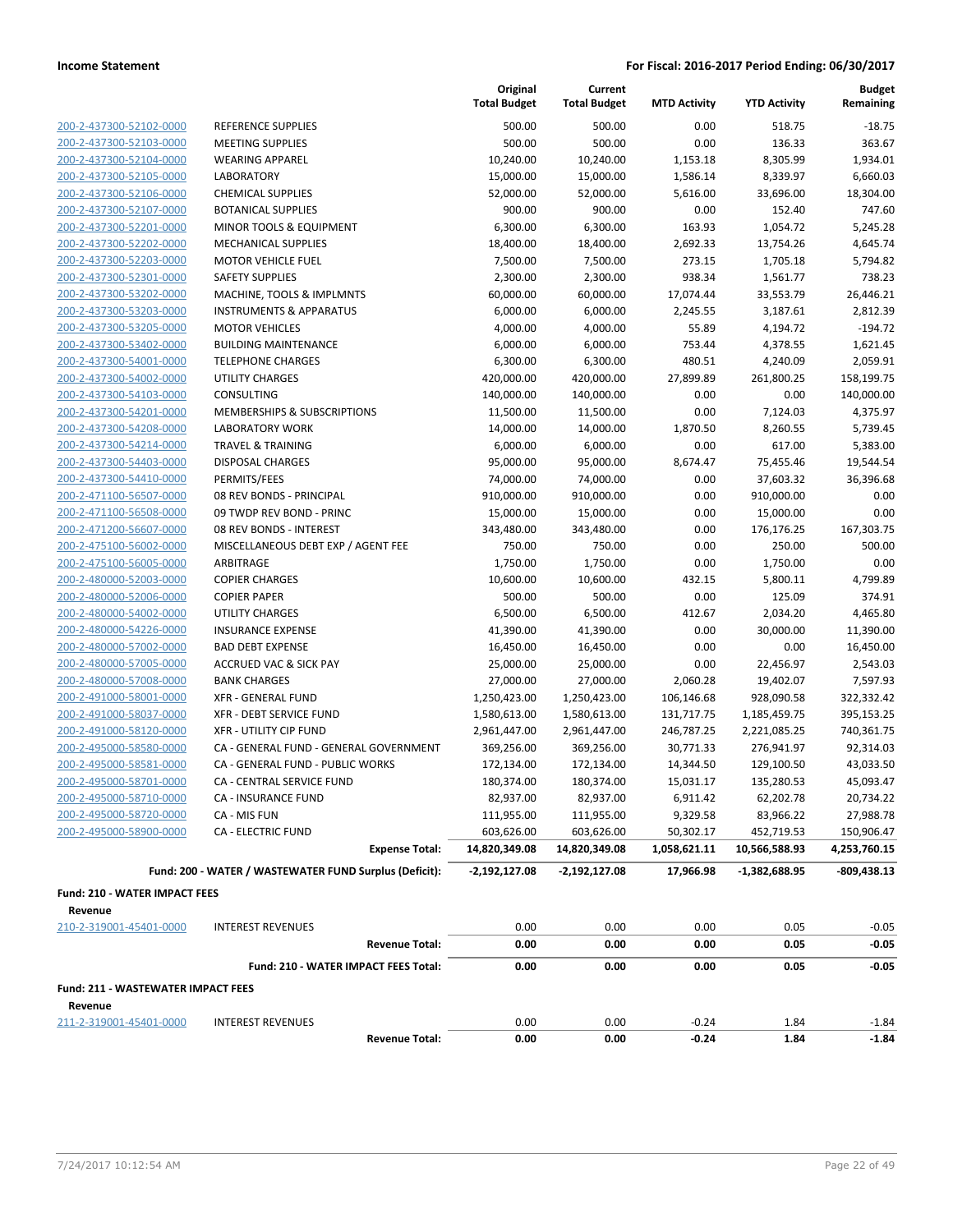|                                                |                                                       | Original<br><b>Total Budget</b> | Current<br><b>Total Budget</b> | <b>MTD Activity</b> | <b>YTD Activity</b> | <b>Budget</b><br>Remaining |
|------------------------------------------------|-------------------------------------------------------|---------------------------------|--------------------------------|---------------------|---------------------|----------------------------|
| <b>Expense</b>                                 |                                                       | 0.00                            | 0.00                           | 0.08                | 0.91                | $-0.91$                    |
| 211-2-480000-57008-0000                        | <b>BANK CHARGES</b><br><b>Expense Total:</b>          | 0.00                            | 0.00                           | 0.08                | 0.91                | $-0.91$                    |
|                                                | Fund: 211 - WASTEWATER IMPACT FEES Surplus (Deficit): | 0.00                            | 0.00                           | $-0.32$             | 0.93                | $-0.93$                    |
| Fund: 216 - UTILIITY CIP FUND                  |                                                       |                                 |                                |                     |                     |                            |
| Revenue                                        |                                                       |                                 |                                |                     |                     |                            |
| 216-2-319001-45401-0000                        | <b>INTEREST REVENUES</b>                              | 6,000.00                        | 6,000.00                       | $-648.43$           | 5,010.53            | 989.47                     |
| 216-2-323001-46100-0000                        | <b>XFR - UTILITY FUND</b>                             | 2,961,447.00                    | 2,961,447.00                   | 246,787.25          | 2,221,085.25        | 740,361.75                 |
|                                                | <b>Revenue Total:</b>                                 | 2,967,447.00                    | 2,967,447.00                   | 246,138.82          | 2,226,095.78        | 741,351.22                 |
| <b>Expense</b>                                 |                                                       |                                 |                                |                     |                     |                            |
| 216-2-436200-55002-0000                        | <b>IMPROVEMENTS</b>                                   | 31,000.00                       | 31,000.00                      | 0.00                | 89,641.44           | -58,641.44                 |
| 216-2-436300-55201-0000                        | <b>EQUIPMENT PURCHASES</b>                            | 90,000.00                       | 90,000.00                      | 0.00                | 85,363.19           | 4,636.81                   |
| 216-2-437200-55002-0000                        | <b>IMPROVEMENTS</b>                                   | 0.00                            | 0.00                           | 0.00                | 384.55              | $-384.55$                  |
| 216-2-437300-55002-0000                        | <b>IMPROVEMENTS</b>                                   | 100,000.00                      | 100,000.00                     | 0.00                | 0.00                | 100,000.00                 |
| 216-2-437300-55006-0000                        | <b>AQUISITION</b>                                     | 0.00                            | 0.00                           | 45,068.60           | 159,746.40          | $-159,746.40$              |
| 216-2-437300-55110-0000                        | LIFT STATIONS                                         | 0.00                            | 0.00                           | 0.00                | 29,556.67           | $-29,556.67$               |
| 216-2-437300-55205-0000                        | COMPUTER EQUIPMENT / SOFTWARE                         | 0.00                            | 0.00                           | 0.00                | 8,903.54            | $-8,903.54$                |
| 216-2-480000-57008-0000                        | <b>BANK CHARGES</b>                                   | 4,000.00                        | 4,000.00                       | 216.38              | 2,192.86            | 1,807.14                   |
|                                                | <b>Expense Total:</b>                                 | 225,000.00                      | 225,000.00                     | 45,284.98           | 375,788.65          | -150,788.65                |
|                                                | Fund: 216 - UTILIITY CIP FUND Surplus (Deficit):      | 2,742,447.00                    | 2,742,447.00                   | 200,853.84          | 1,850,307.13        | 892,139.87                 |
| <b>Fund: 217 - WASTEWATER RECLAMATION FUND</b> |                                                       |                                 |                                |                     |                     |                            |
| Revenue                                        |                                                       |                                 |                                |                     |                     |                            |
| 217-2-319001-45401-0000                        | <b>INTEREST REVENUES</b>                              | 0.00                            | 0.00                           | 515.04              | 3,431.87            | $-3,431.87$                |
|                                                | <b>Revenue Total:</b>                                 | 0.00                            | 0.00                           | 515.04              | 3,431.87            | $-3,431.87$                |
|                                                | Fund: 217 - WASTEWATER RECLAMATION FUND Total:        | 0.00                            | 0.00                           | 515.04              | 3,431.87            | $-3,431.87$                |
| Fund: 300 - AIRPORT FUND                       |                                                       |                                 |                                |                     |                     |                            |
| Revenue                                        |                                                       |                                 |                                |                     |                     |                            |
| 300-2-319001-43212-0000                        | <b>INSURANCE REIMBURSEMENTS</b>                       | 0.00                            | 0.00                           | 0.00                | 5,496.00            | $-5,496.00$                |
| 300-2-319001-44315-0000                        | <b>AIRPORT FUEL FEES</b>                              | 1,000.00                        | 1,000.00                       | 167.84              | 1,142.80            | $-142.80$                  |
| 300-2-319001-44316-0000                        | PARKING & TIE DOWN/MISC.                              | 0.00                            | 0.00                           | 1,617.04            | 1,971.60            | $-1,971.60$                |
| 300-2-319001-45401-0000                        | <b>INTEREST REVENUES</b>                              | 1,200.00                        | 1,200.00                       | $-2,142.69$         | 24,657.74           | $-23,457.74$               |
| 300-2-319001-45601-0000                        | MISCELLANEOUS REVENUES                                | 0.00                            | 0.00                           | 0.00                | 25,000.00           | $-25,000.00$               |
| 300-2-321001-45507-0000                        | L-3 COMM LEASE                                        | 572,500.00                      | 572,500.00                     | 53,268.08           | 428,846.71          | 143,653.29                 |
| 300-2-321001-45508-0000                        | AIR EVAC HANGAR FEES                                  | 8,776.00                        | 8,776.00                       | 675.09              | 6,750.90            | 2,025.10                   |
| 300-2-321001-45509-0000                        | BLUE SKY T-HANGAR LEASE                               | 4,769.00                        | 4,769.00                       | 0.00                | 4,768.50            | 0.50                       |
| 300-2-321001-45510-0000                        | ARKOMA - HORIZONS AHEAD LEASE                         | 46,800.00                       | 46,800.00                      | 0.00                | 35,100.00           | 11,700.00                  |
| 300-2-321001-45513-0000                        | MAJORS FLYING CLUB LAND LEASE                         | 1,396.00                        | 1,396.00                       | 116.33              | 1,046.97            | 349.03                     |
| 300-2-321001-45515-0000                        | TEXSAN AVIATION LAND LEASE                            | 972.00                          | 972.00                         | 0.00                | 972.00              | 0.00                       |
| 300-2-321001-45516-0000                        | <b>MFC PARTNERS LAND LEASE</b>                        | 1,260.00                        | 1,260.00                       | 0.00                | 0.00                | 1,260.00                   |
| 300-2-321001-45517-0000                        | INNOVATION FIRST MAINT HANGAR                         | 16,671.00                       | 16,671.00                      | 154.00              | 16,825.00           | $-154.00$                  |
|                                                | <b>Revenue Total:</b>                                 | 655,344.00                      | 655,344.00                     | 53,855.69           | 552,578.22          | 102,765.78                 |
| <b>Expense</b>                                 |                                                       |                                 |                                |                     |                     |                            |
| 300-2-438100-51001-0000                        | <b>REGULAR SALARIES</b>                               | 46,675.00                       | 46,675.00                      | 3,590.40            | 35,809.60           | 10,865.40                  |
| 300-2-438100-51021-0000                        | LONGEVITY                                             | 78.00                           | 78.00                          | 0.00                | 72.00               | 6.00                       |
| 300-2-438100-51117-0000                        | <b>CELL PHONE ALLOWANCE</b>                           | 432.00                          | 432.00                         | 33.24               | 332.40              | 99.60                      |
| 300-2-438100-51201-0000                        | <b>FICA</b>                                           | 2,925.00                        | 2,925.00                       | 224.66              | 2,248.88            | 676.12                     |
| 300-2-438100-51202-0000                        | <b>MEDICARE</b>                                       | 684.00                          | 684.00                         | 52.54               | 525.94              | 158.06                     |
| 300-2-438100-51203-0000                        | HEALTH INSURANCE                                      | 9,700.00                        | 9,700.00                       | 808.33              | 7,274.97            | 2,425.03                   |
| 300-2-438100-51204-0000                        | <b>WORKERS COMPENSATION</b>                           | 955.00                          | 955.00                         | 79.58               | 716.22              | 238.78                     |
| 300-2-438100-51205-0000                        | STATE UNEMPLOYMENT                                    | 154.00                          | 154.00                         | 0.00                | 16.51               | 137.49                     |
| 300-2-438100-51301-0000                        | <b>TMRS</b>                                           | 5,197.00                        | 5,197.00                       | 405.12              | 4,002.71            | 1,194.29                   |
| 300-2-438100-52001-0000                        | OFFICE SUPPLIES                                       | 150.00                          | 150.00                         | 0.00                | 137.25              | 12.75                      |
| 300-2-438100-52002-0000                        | POSTAGE / FREIGHT                                     | 50.00                           | 50.00                          | 0.00                | 22.09               | 27.91                      |
| 300-2-438100-52201-0000                        | MINOR TOOLS & EQUIPMENT                               | 100.00                          | 100.00                         | 0.00                | 0.00                | 100.00                     |
| 300-2-438100-53202-0000                        | MACHINE, TOOLS & IMPLMNTS                             | 100.00                          | 100.00                         | 0.00                | 0.00                | 100.00                     |
| 300-2-438100-53205-0000                        | <b>MOTOR VEHICLES</b>                                 | 1,500.00                        | 1,500.00                       | 0.00                | 238.11              | 1,261.89                   |
| 300-2-438100-53303-0000                        | MAINT - STREET /ALLEY/APRN/RNWY                       | 1,500.00                        | 1,500.00                       | 0.00                | 0.00                | 1,500.00                   |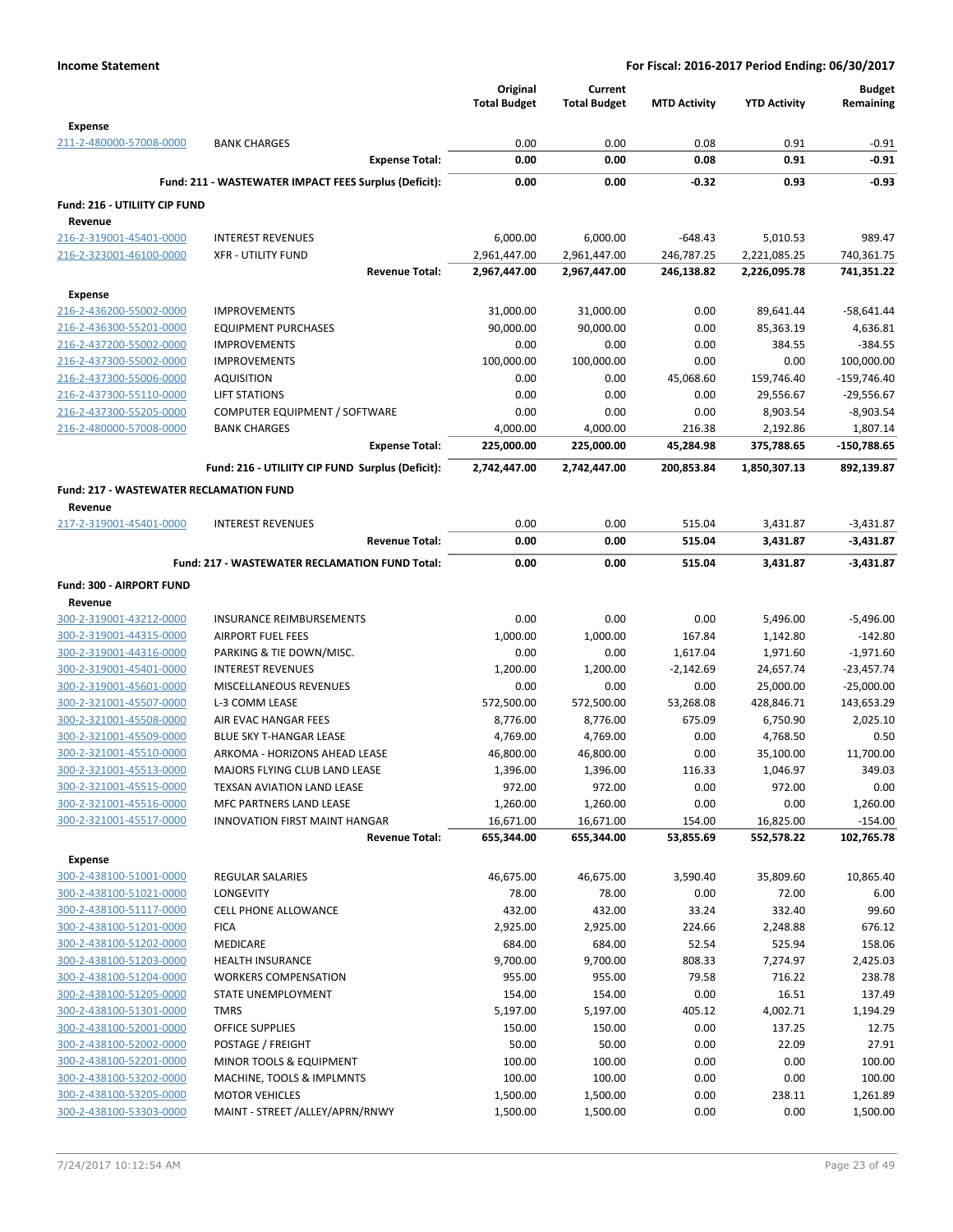|                                                    |                                                              | Original<br><b>Total Budget</b> | Current<br><b>Total Budget</b> | <b>MTD Activity</b>    | <b>YTD Activity</b>      | <b>Budget</b><br>Remaining   |
|----------------------------------------------------|--------------------------------------------------------------|---------------------------------|--------------------------------|------------------------|--------------------------|------------------------------|
| 300-2-438100-53402-0000                            | <b>BUILDING MAINTENANCE</b>                                  | 10,000.00                       | 10,000.00                      | 151.75                 | 1,376.43                 | 8,623.57                     |
| 300-2-438100-54001-0000                            | <b>TELEPHONE CHARGES</b>                                     | 1,400.00                        | 1,400.00                       | 137.90                 | 743.60                   | 656.40                       |
| 300-2-438100-54002-0000                            | <b>UTILITY CHARGES</b>                                       | 13,000.00                       | 13,000.00                      | 1,159.93               | 9,602.57                 | 3,397.43                     |
| 300-2-438100-54105-0000                            | <b>MARKETING</b>                                             | 200.00                          | 200.00                         | 0.00                   | 0.00                     | 200.00                       |
| 300-2-438100-54106-0000                            | <b>ATTORNEY FEES</b>                                         | 5,000.00                        | 5,000.00                       | 0.00                   | 0.00                     | 5,000.00                     |
| 300-2-438100-54110-0000                            | <b>AUDIT</b>                                                 | 10,000.00                       | 10,000.00                      | 0.00                   | 0.00                     | 10,000.00                    |
| 300-2-438100-54201-0000                            | MEMBERSHIPS & SUBSCRIPTIONS                                  | 200.00                          | 200.00                         | 0.00                   | 0.00                     | 200.00                       |
| 300-2-438100-54214-0000                            | <b>TRAVEL &amp; TRAINING</b>                                 | 1,500.00                        | 1,500.00                       | 0.00                   | 760.69                   | 739.31                       |
| 300-2-438100-54408-0000                            | OTHER / INSURANCE EXPENSE                                    | 15,000.00                       | 15,000.00                      | 0.00                   | 12,465.00                | 2,535.00                     |
| 300-2-438100-54410-0000                            | PERMITS/FEES                                                 | 1,500.00                        | 1,500.00                       | 0.00                   | 0.00                     | 1,500.00                     |
| 300-2-480000-57008-0000                            | <b>BANK CHARGES</b>                                          | 1,200.00                        | 1,200.00                       | 735.70                 | 5,130.39                 | $-3,930.39$                  |
| 300-2-491000-58035-0000                            | XFR - DEBT SERVICE FUND                                      | 52,000.00                       | 52,000.00                      | 4,333.33               | 38,999.97                | 13,000.03                    |
|                                                    | <b>Expense Total:</b>                                        | 181,200.00                      | 181,200.00                     | 11,712.48              | 120,475.33               | 60,724.67                    |
|                                                    | Fund: 300 - AIRPORT FUND Surplus (Deficit):                  | 474,144.00                      | 474,144.00                     | 42,143.21              | 432,102.89               | 42,041.11                    |
| <b>Fund: 320 - AIRPORT TXDOT GRANT</b><br>Revenue  |                                                              |                                 |                                |                        |                          |                              |
| 320-2-310001-43109-0000                            | <b>GRANT MATCH / L-3 MATCHING FUNDS</b>                      | 0.00                            | 0.00                           | 0.00                   | 200,000.00               | $-200,000.00$                |
|                                                    | <b>Revenue Total:</b>                                        | 0.00                            | 0.00                           | 0.00                   | 200,000.00               | $-200,000.00$                |
|                                                    | Fund: 320 - AIRPORT TXDOT GRANT Total:                       | 0.00                            | 0.00                           | 0.00                   | 200,000.00               | $-200,000.00$                |
| Fund: 360 - AIRPORT CAPITAL FUND                   |                                                              |                                 |                                |                        |                          |                              |
| Revenue                                            |                                                              |                                 |                                |                        |                          |                              |
| 360-2-310002-45611-0000<br>360-2-319001-43212-0000 | DONATIONS FOR AP PROJECTS<br><b>INSURANCE REIMBURSEMENTS</b> | 300,000.00<br>0.00              | 300,000.00<br>0.00             | 300,000.00<br>0.00     | 300,000.00<br>444,155.30 | 0.00<br>$-444, 155.30$       |
| 360-2-319001-44102-0000                            | SALE OF CITY PUBLICATIONS                                    | 0.00                            | 0.00                           | $-300,000.00$          | 0.00                     | 0.00                         |
| 360-2-319001-44315-0000                            | <b>AIRPORT - FUEL FEES</b>                                   | 0.00                            | 0.00                           | 48,468.98              | 101,042.73               | $-101,042.73$                |
| 360-2-319001-45401-0000                            | <b>INTEREST REVENUES</b>                                     | 1,500.00                        | 1,500.00                       | $-242.88$              | 3,643.44                 | $-2,143.44$                  |
|                                                    | <b>Revenue Total:</b>                                        | 301,500.00                      | 301,500.00                     | 48,226.10              | 848,841.47               | -547,341.47                  |
| <b>Expense</b>                                     |                                                              |                                 |                                |                        |                          |                              |
| 360-2-438100-55007-0000                            | ENG/ARCHITECTS/MGMT                                          | 0.00                            | 0.00                           | 2,993.74               | 52,501.24                | $-52,501.24$                 |
| 360-2-438100-55012-0000                            | <b>CWIP / CONSTRUCTION</b>                                   | 500,000.00                      | 500,000.00                     | 0.00                   | 0.00                     | 500,000.00                   |
| 360-2-480000-57008-0000                            | <b>BANK CHARGES</b>                                          | 1,200.00                        | 1,200.00                       | 83.40                  | 952.88                   | 247.12                       |
|                                                    | <b>Expense Total:</b>                                        | 501,200.00                      | 501,200.00                     | 3,077.14               | 53,454.12                | 447,745.88                   |
|                                                    | Fund: 360 - AIRPORT CAPITAL FUND Surplus (Deficit):          | -199,700.00                     | -199,700.00                    | 45,148.96              | 795,387.35               | -995,087.35                  |
| Fund: 362 - AIRPORT FBO FUEL                       |                                                              |                                 |                                |                        |                          |                              |
| Revenue                                            |                                                              |                                 |                                |                        |                          |                              |
| 362-2-319001-44315-0000                            | <b>AIRPORT - FUEL FEES</b>                                   | 0.00                            | 0.00                           | 59,889.30              | 369,846.97               | -369,846.97                  |
| 362-2-319001-44316-0000                            | AIRPORT - PARKING, TIE DOWNS, & RAMP FE                      | 0.00                            | 0.00                           | 80.00                  | 1,955.00                 | $-1,955.00$                  |
| 362-2-319001-44320-0000                            | AIRPORT - OIL                                                | 0.00                            | 0.00                           | 240.47                 | 2,231.70                 | $-2,231.70$                  |
| 362-2-319001-44321-0000                            | <b>AIRPORT - CHARTS</b>                                      | 0.00                            | 0.00                           | 9.75                   | 111.50                   | $-111.50$                    |
| 362-2-319001-44322-0000                            | <b>AIRPORT - PILOT SUPPLIES</b>                              | 0.00                            | 0.00                           | 63.39                  | 698.18                   | $-698.18$                    |
| 362-2-319001-45401-0000                            | <b>INTEREST REVENUES</b>                                     | 0.00                            | 0.00                           | $-13.91$               | 68.65                    | $-68.65$                     |
|                                                    | <b>Revenue Total:</b>                                        | 0.00                            | 0.00                           | 60,269.00              | 374,912.00               | -374,912.00                  |
| <b>Expense</b>                                     |                                                              |                                 |                                |                        |                          |                              |
| 362-2-438100-52221-0000                            | <b>AIRPORT - FUEL FEES</b>                                   | 0.00                            | 0.00                           | 0.00                   | 162,319.91               | $-162,319.91$                |
| 362-2-438100-52222-0000                            | AIRPORT - OIL                                                | 0.00                            | 0.00                           | 0.00                   | 1,913.32                 | $-1,913.32$                  |
| 362-2-438100-52422-0000                            | <b>AIRPORT - PILOT SUPPLIES</b>                              | 0.00                            | 0.00                           | 0.00                   | 981.00                   | $-981.00$                    |
| 362-2-438100-57003-0000                            | <b>CREDIT CARD FEES</b>                                      | 0.00                            | 0.00                           | 1,855.79               | 12,043.37                | $-12,043.37$                 |
| 362-2-480000-57008-0000                            | <b>BANK CHARGES</b>                                          | 0.00                            | 0.00                           | 3.47                   | 33.28                    | $-33.28$                     |
| 362-2-491000-58125-0000                            | <b>XFR - AIRPORT FUND</b>                                    | 0.00                            | 0.00                           | 1,617.04               | 1,833.68                 | $-1,833.68$                  |
| 362-2-491000-58127-0000                            | <b>AIRPORT CIP FUND</b><br><b>Expense Total:</b>             | 0.00<br>0.00                    | 0.00<br>0.00                   | 48,468.98<br>51,945.28 | 101,042.73<br>280,167.29 | $-101,042.73$<br>-280,167.29 |
|                                                    | Fund: 362 - AIRPORT FBO FUEL Surplus (Deficit):              | 0.00                            | 0.00                           | 8,323.72               | 94,744.71                | $-94,744.71$                 |
| Fund: 400 - GOLF FUND                              |                                                              |                                 |                                |                        |                          |                              |
| Revenue                                            |                                                              |                                 |                                |                        |                          |                              |
| 400-2-319001-45604-0000                            | OTHER REVENUE / OVER/SHORT                                   | 50.00                           | 50.00                          | 0.25                   | $-13.41$                 | 63.41                        |
| 400-2-319005-44510-0000                            | <b>GREENS FEES</b>                                           | 120,000.00                      | 120,000.00                     | 9,349.00               | 72,450.23                | 47,549.77                    |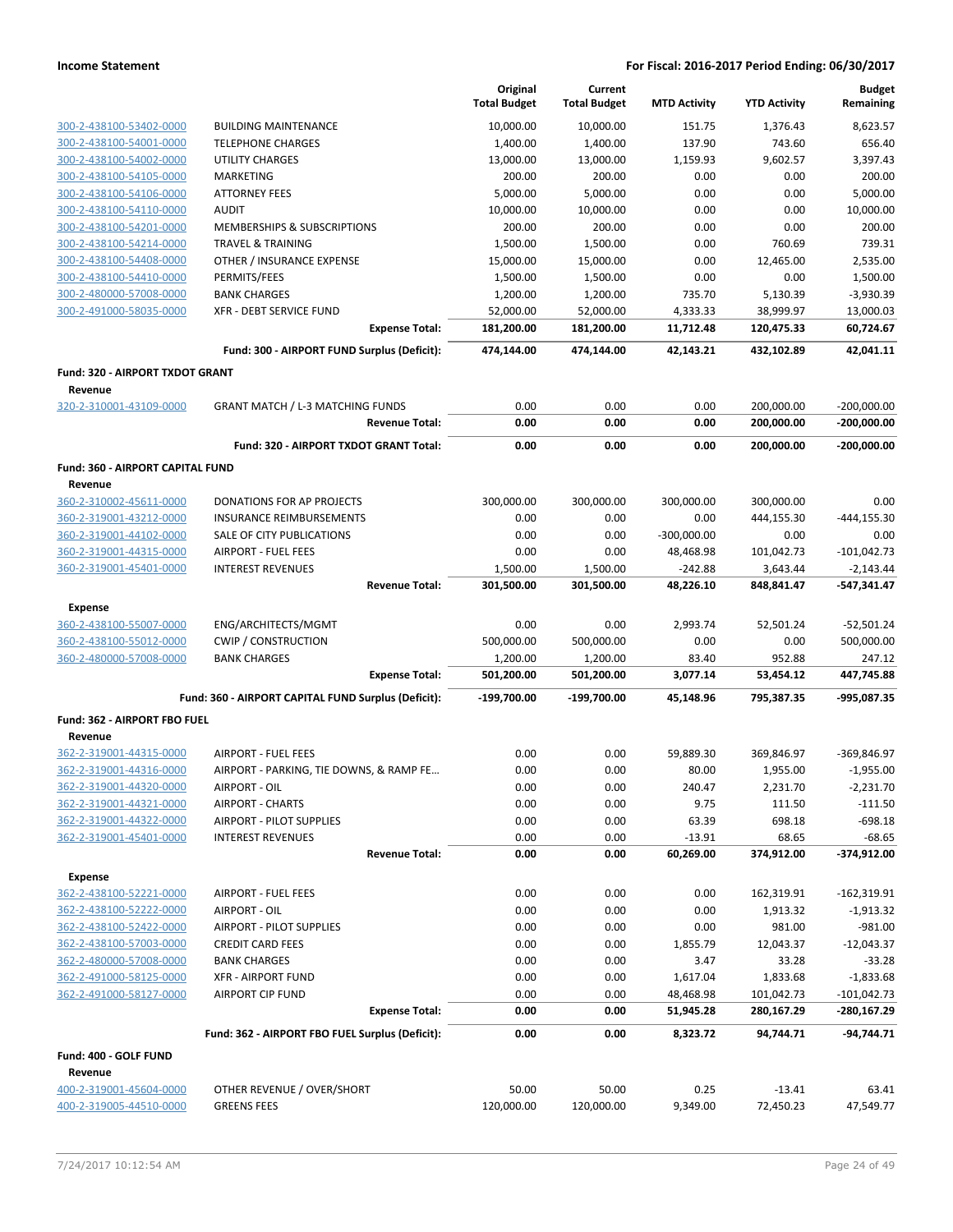|                                           |                                          | Original<br><b>Total Budget</b> | Current<br><b>Total Budget</b> | <b>MTD Activity</b>   | <b>YTD Activity</b>   | <b>Budget</b><br>Remaining |
|-------------------------------------------|------------------------------------------|---------------------------------|--------------------------------|-----------------------|-----------------------|----------------------------|
| 400-2-319006-45308-0000                   | PRO SHOP CONCESSIONS                     | 8,691.00                        | 8,691.00                       | 949.54                | 6,010.57              | 2.680.43                   |
| 400-2-319007-45309-0000                   | <b>MERCHANDISE SALES</b>                 | 8,787.00                        | 8,787.00                       | 809.34                | 4,887.02              | 3,899.98                   |
| 400-2-319008-45511-0000                   | <b>CART RENTALS</b>                      | 69,000.00                       | 69,000.00                      | 5,920.00              | 43,068.03             | 25,931.97                  |
| 400-2-319009-45512-0000                   | <b>GOLF LEASES / MEMBERSHIPS</b>         | 66,000.00                       | 66,000.00                      | 33,102.86             | 57,277.42             | 8,722.58                   |
|                                           | <b>Revenue Total:</b>                    | 272,528.00                      | 272,528.00                     | 50,130.99             | 183,679.86            | 88,848.14                  |
|                                           |                                          |                                 |                                |                       |                       |                            |
| <b>Expense</b><br>400-2-451250-51001-0000 | <b>REGULAR SALARIES</b>                  |                                 |                                |                       |                       |                            |
| 400-2-451250-51020-0000                   | <b>OVERTIME</b>                          | 103,704.00<br>5,033.00          | 103,704.00<br>5,033.00         | 11,209.93<br>1,606.10 | 76,083.39<br>4,492.93 | 27,620.61<br>540.07        |
| 400-2-451250-51021-0000                   | <b>LONGEVITY</b>                         | 5,352.00                        | 5,352.00                       | 555.00                | 5,877.00              | $-525.00$                  |
| 400-2-451250-51101-0000                   | <b>CERTIFICATION PAY</b>                 | 600.00                          | 600.00                         | 46.16                 | 461.60                | 138.40                     |
| 400-2-451250-51117-0000                   | CELL PHONE ALLOWANCE                     | 696.00                          | 696.00                         | 53.54                 | 535.40                | 160.60                     |
| 400-2-451250-51201-0000                   | <b>FICA</b>                              | 7,154.00                        | 7,154.00                       | 830.07                | 5,327.68              | 1,826.32                   |
| 400-2-451250-51202-0000                   | MEDICARE                                 | 1,673.00                        | 1,673.00                       | 194.12                | 1,245.99              | 427.01                     |
| 400-2-451250-51203-0000                   | <b>HEALTH INSURANCE</b>                  | 9,700.00                        | 9,700.00                       | 808.33                | 7,274.97              | 2,425.03                   |
| 400-2-451250-51204-0000                   | <b>WORKERS COMPENSATION</b>              | 3,311.00                        | 3,311.00                       | 275.92                | 2,483.28              | 827.72                     |
| 400-2-451250-51205-0000                   | STATE UNEMPLOYMENT                       | 449.00                          | 449.00                         | 7.46                  | 59.59                 | 389.41                     |
| 400-2-451250-51301-0000                   | <b>TMRS</b>                              | 9,825.00                        | 9,825.00                       | 869.23                | 7,451.37              | 2,373.63                   |
| 400-2-451250-52001-0000                   | <b>OFFICE SUPPLIES</b>                   | 1,400.00                        | 1,400.00                       | 0.00                  | 48.44                 | 1,351.56                   |
| 400-2-451250-52101-0000                   | <b>JANITORIAL SUPPLIES</b>               | 400.00                          | 400.00                         | 0.00                  | 390.34                | 9.66                       |
| 400-2-451250-52104-0000                   | <b>WEARING APPAREL</b>                   | 500.00                          | 500.00                         | 0.00                  | 183.35                | 316.65                     |
| 400-2-451250-52107-0000                   | <b>BOTANICAL SUPPLIES</b>                | 8,600.00                        | 8,600.00                       | 103.18                | 4,660.43              | 3,939.57                   |
| 400-2-451250-52201-0000                   | MINOR TOOLS & EQUIPMENT                  | 800.00                          | 800.00                         | 185.29                | 248.23                | 551.77                     |
| 400-2-451250-52203-0000                   | <b>MOTOR VEHICLE FUEL</b>                | 1,100.00                        | 1,100.00                       | 264.40                | 1,043.80              | 56.20                      |
| 400-2-451250-52401-0000                   | RECREATIONAL SUPPLIES                    | 1,200.00                        | 1,200.00                       | 0.00                  | 0.00                  | 1,200.00                   |
| 400-2-451250-52403-0000                   | <b>RESALE ITEMS</b>                      | 15,000.00                       | 15,000.00                      | 2,490.67              | 6,489.96              | 8,510.04                   |
| 400-2-451250-52404-0000                   | RESALE ITEMS - PRO SHOP                  | 3,500.00                        | 3,500.00                       | 0.00                  | 5,873.97              | $-2,373.97$                |
| 400-2-451250-53202-0000                   | MACHINE, TOOLS & IMPLMNTS                | 6,000.00                        | 6,000.00                       | 1,557.03              | 2,214.42              | 3,785.58                   |
| 400-2-451250-53205-0000                   | <b>MOTOR VEHICLES</b>                    | 400.00                          | 400.00                         | 0.00                  | 0.00                  | 400.00                     |
| 400-2-451250-53307-0000                   | <b>IRRIGATION</b>                        | 1,500.00                        | 1,500.00                       | 0.00                  | 0.00                  | 1,500.00                   |
| 400-2-451250-53402-0000                   | <b>BUILDING MAINTENANCE</b>              | 2,000.00                        | 2,000.00                       | 0.00                  | 0.00                  | 2,000.00                   |
| 400-2-451250-54001-0000                   | <b>TELEPHONE CHARGES</b>                 | 1,250.00                        | 1,250.00                       | 67.45                 | 557.44                | 692.56                     |
| 400-2-451250-54002-0000                   | <b>UTILITY CHARGES</b>                   | 9,300.00                        | 9,300.00                       | 852.16                | 7,454.69              | 1,845.31                   |
| 400-2-451250-54105-0000                   | MARKETING                                | 1,000.00                        | 1,000.00                       | 0.00                  | 750.00                | 250.00                     |
| 400-2-451250-54201-0000                   | <b>MEMBERSHIPS &amp; SUBSCRIPTIONS</b>   | 765.00                          | 765.00                         | 380.00                | 505.00                | 260.00                     |
| 400-2-451250-54214-0000                   | <b>TRAVEL &amp; TRAINING</b>             | 2,100.00                        | 2,100.00                       | 0.00                  | 0.00                  | 2,100.00                   |
| 400-2-451250-54226-0000                   | <b>INSURANCE EXPENSE</b>                 | 300.00                          | 300.00                         | 0.00                  | 300.00                | 0.00                       |
| 400-2-451250-54909-0000                   | <b>GOLF CART LEASE EXPENSE</b>           | 31,000.00                       | 31,000.00                      | 2,203.59              | 19,832.31             | 11,167.69                  |
| 400-2-480000-57008-0000                   | <b>BANK CHARGES</b>                      | 3,000.00                        | 3,000.00                       | 496.15                | 2,801.53              | 198.47                     |
|                                           | <b>Expense Total:</b>                    | 238,612.00                      | 238,612.00                     | 25,055.78             | 164,647.11            | 73,964.89                  |
|                                           | Fund: 400 - GOLF FUND Surplus (Deficit): | 33,916.00                       | 33,916.00                      | 25,075.21             | 19,032.75             | 14,883.25                  |
| <b>Fund: 500 - SANITATION FUND</b>        |                                          |                                 |                                |                       |                       |                            |
| Revenue                                   |                                          |                                 |                                |                       |                       |                            |
| 500-2-318001-44314-0000                   | LATE CHARGES                             | 84,050.00                       | 84,050.00                      | 6,732.42              | 66,272.74             | 17,777.26                  |
| 500-2-319001-45401-0000                   | <b>INTEREST REVENUES</b>                 | 5,000.00                        | 5,000.00                       | $-236.28$             | 1,790.16              | 3,209.84                   |
| 500-2-319001-45601-0000                   | MISCELLANEOUS REVENUES                   | 0.00                            | 0.00                           | 0.00                  | 139.20                | $-139.20$                  |
| 500-2-319020-44313-0000                   | <b>FUEL SURCHARGE</b>                    | 147,160.00                      | 147,160.00                     | 12,687.66             | 110,535.61            | 36,624.39                  |
| 500-2-319020-45107-0000                   | <b>COLLECTION CHARGES</b>                | 2,149,958.00                    | 2,149,958.00                   | 191,198.13            | 1,653,789.80          | 496,168.20                 |
| 500-2-319021-45108-0000                   | <b>DISPOSAL CHARGES</b>                  | 1,167,200.00                    | 1,167,200.00                   | 112,381.54            | 984,499.54            | 182,700.46                 |
| 500-2-319022-45612-0000                   | REG HH HAZ WASTE COL CTR                 | 15,636.00                       | 15,636.00                      | 0.00                  | 12,250.00             | 3,386.00                   |
| 500-2-324001-46612-0000                   | CA - SANITATION FD COL & FUEL            | 139,700.00                      | 139,700.00                     | 0.00                  | 99,711.12             | 39,988.88                  |
| 500-2-324001-46614-0000                   | CA - SANITATION FD-DISPOSAL              | 74,500.00                       | 74,500.00                      | 0.00                  | 55,791.62             | 18,708.38                  |
|                                           | <b>Revenue Total:</b>                    | 3,783,204.00                    | 3,783,204.00                   | 322,763.47            | 2,984,779.79          | 798,424.21                 |
| Expense                                   |                                          |                                 |                                |                       |                       |                            |
| 500-2-432300-54412-0000                   | <b>COLLECTION CHARGES</b>                | 1,946,422.33                    | 1,946,422.33                   | 173,228.69            | 1,254,282.36          | 692,139.97                 |
| 500-2-432400-54403-0000                   | <b>DISPOSAL CHARGES</b>                  | 980,448.00                      | 980,448.00                     | 87,895.55             | 635,438.99            | 345,009.01                 |
| 500-2-432500-51401-0000                   | <b>CONTRA - SALARIES</b>                 | 8,000.00                        | 8,000.00                       | 0.00                  | 0.00                  | 8,000.00                   |
| 500-2-432500-54002-0000                   | UTILITY CHARGES                          | 2,208.00                        | 2,208.00                       | 167.31                | 1,518.98              | 689.02                     |
| 500-2-432500-54403-0000                   | <b>DISPOSAL CHARGES</b>                  | 16,000.00                       | 16,000.00                      | 275.00                | 5,299.10              | 10,700.90                  |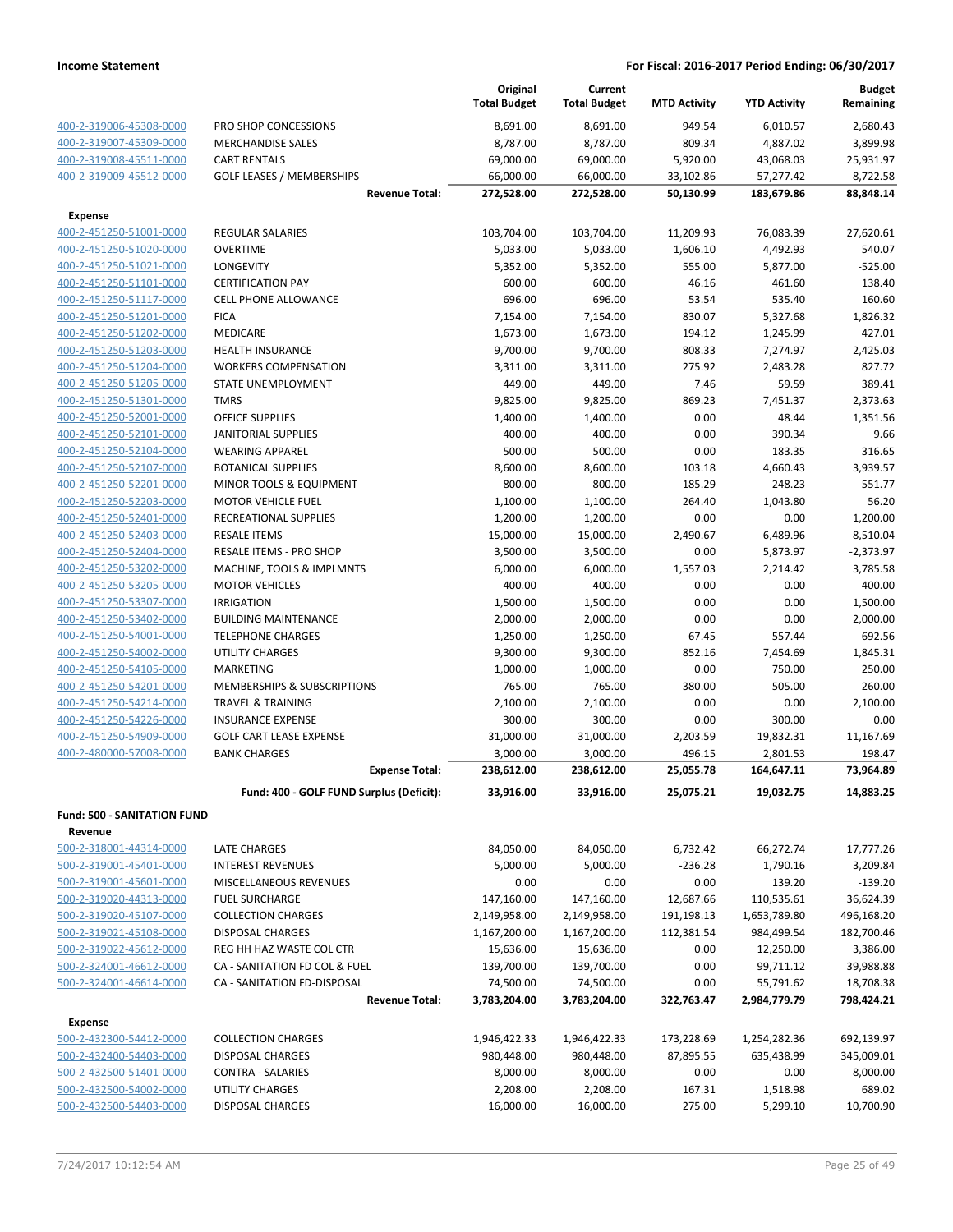|                                  |                                                | Original<br><b>Total Budget</b> | Current<br><b>Total Budget</b> | <b>MTD Activity</b> | <b>YTD Activity</b> | <b>Budget</b><br>Remaining |
|----------------------------------|------------------------------------------------|---------------------------------|--------------------------------|---------------------|---------------------|----------------------------|
| 500-2-442200-51001-0000          | REGULAR SALARIES                               | 107,548.00                      | 107,548.00                     | 6,209.23            | 52,786.98           | 54,761.02                  |
| 500-2-442200-51020-0000          | <b>OVERTIME</b>                                | 2,106.00                        | 2,106.00                       | 10.96               | 234.90              | 1,871.10                   |
| 500-2-442200-51021-0000          | LONGEVITY                                      | 1,266.00                        | 1,266.00                       | 0.00                | 822.00              | 444.00                     |
| 500-2-442200-51101-0000          | <b>CERTIFICATION PAY</b>                       | 600.00                          | 600.00                         | 46.16               | 415.44              | 184.56                     |
| 500-2-442200-51201-0000          | <b>FICA</b>                                    | 6,914.00                        | 6,914.00                       | 381.46              | 3,264.48            | 3,649.52                   |
| 500-2-442200-51202-0000          | <b>MEDICARE</b>                                | 1,617.00                        | 1,617.00                       | 89.21               | 763.46              | 853.54                     |
| 500-2-442200-51203-0000          | <b>HEALTH INSURANCE</b>                        | 9,700.00                        | 9,700.00                       | 808.33              | 7,274.97            | 2,425.03                   |
| 500-2-442200-51204-0000          | <b>WORKERS COMPENSATION</b>                    | 2,855.00                        | 2,855.00                       | 237.92              | 2,141.28            | 713.72                     |
| 500-2-442200-51205-0000          | <b>STATE UNEMPLOYMENT</b>                      | 617.00                          | 617.00                         | 3.91                | 47.75               | 569.25                     |
| 500-2-442200-51301-0000          | <b>TMRS</b>                                    | 12,284.00                       | 12,284.00                      | 700.58              | 5,923.43            | 6,360.57                   |
| 500-2-442200-52203-0000          | <b>MOTOR VEHICLE FUEL</b>                      | 7,700.00                        | 5,090.39                       | 169.49              | 1,033.84            | 4,056.55                   |
| 500-2-442200-53202-0000          | MACHINE, TOOLS & IMPLMNTS                      | 5,400.00                        | 5,400.00                       | 992.21              | 3,359.31            | 2,040.69                   |
| 500-2-442200-53205-0000          | <b>MOTOR VEHICLES</b>                          | 2,500.00                        | 2,500.00                       | 0.00                | 384.66              | 2,115.34                   |
| 500-2-442200-55201-0000          | <b>EQUIPMENT PURCHASES</b>                     | 400.00                          | 400.00                         | 0.00                | 0.00                | 400.00                     |
| 500-2-480000-54901-0000          | <b>RENTALS / LEASES</b>                        | 30,000.00                       | 32,609.61                      | 0.00                | 32,249.19           | 360.42                     |
| 500-2-480000-57005-0000          | <b>ACCRUED VAC &amp; SICK PAY</b>              | 0.00                            | 0.00                           | 0.00                | 441.28              | $-441.28$                  |
| 500-2-480000-57007-0000          | <b>COMMUNITY SERVICES</b>                      | 30,650.00                       | 30,650.00                      | 9,125.00            | 13,910.60           | 16,739.40                  |
| 500-2-480000-57008-0000          | <b>BANK CHARGES</b>                            | 7,500.00                        | 7,500.00                       | 800.53              | 6,608.56            | 891.44                     |
| 500-2-491000-58001-0000          | <b>XFR - GENERAL FUND</b>                      | 208,605.00                      | 208,605.00                     | 0.00                | 159,460.10          | 49.144.90                  |
| 500-2-495000-58501-0000          | CA - GENERAL FUND                              | 25,439.00                       | 25,439.00                      | 2,119.92            | 19,079.28           | 6,359.72                   |
| 500-2-495000-58701-0000          | <b>CA - CENTRAL SERVICE FUND</b>               | 4,459.00                        | 4,459.00                       | 371.33              | 3,341.97            | 1,117.03                   |
| 500-2-495000-58710-0000          | <b>CA - INSURANCE FUND</b>                     | 2,788.00                        | 2,788.00                       | 232.33              | 2,090.97            | 697.03                     |
| 500-2-495000-58720-0000          | CA - MIS FUN                                   | 6,233.00                        | 6,233.00                       | 519.42              | 4,674.78            | 1,558.22                   |
| 500-2-495000-58900-0000          | <b>CA - ELECTRIC FUND</b>                      | 84,347.00                       | 84,347.00                      | 7,028.92            | 63,260.28           | 21,086.72                  |
|                                  | <b>Expense Total:</b>                          | 3,514,606.33                    | 3,514,606.33                   | 291,413.46          | 2,280,108.94        | 1,234,497.39               |
|                                  | Fund: 500 - SANITATION FUND Surplus (Deficit): | 268,597.67                      | 268,597.67                     | 31,350.01           | 704,670.85          | -436,073.18                |
| Fund: 601 - CENTRAL SERVICE FUND |                                                |                                 |                                |                     |                     |                            |
| Revenue                          |                                                |                                 |                                |                     |                     |                            |
| 601-2-324001-46501-0000          | CA - GENERAL FUND                              | 507,171.00                      | 507,171.00                     | 42,264.25           | 380,378.25          | 126,792.75                 |
| 601-2-324001-46506-0000          | <b>CA - RECREATION FUND</b>                    | 386.00                          | 386.00                         | 32.17               | 289.53              | 96.47                      |
| 601-2-324001-46509-0000          | CA - VENUE MGMT FUND                           | 23,621.00                       | 23,621.00                      | 1,968.42            | 17,715.78           | 5,905.22                   |
| 601-2-324001-46611-0000          | <b>CA - UTILITY FUND</b>                       | 180,374.00                      | 180,374.00                     | 15,031.17           | 135,280.53          | 45,093.47                  |
| 601-2-324001-46614-0000          | CA - SANITATION FUND COLLECTION                | 4,456.00                        | 4,456.00                       | 371.33              | 3,341.97            | 1,114.03                   |
| 601-2-324009-46901-0000          | CA - ELECTRIC UTILITY                          | 80,716.00                       | 80,716.00                      | 6,726.33            | 60,536.97           | 20,179.03                  |
| 601-2-324009-46906-0000          | CA - CABLE UTILITY                             | 16,482.00                       | 16,482.00                      | 1,373.50            | 12,361.50           | 4,120.50                   |
|                                  | <b>Revenue Total:</b>                          | 813,206.00                      | 813,206.00                     | 67,767.17           | 609,904.53          | 203,301.47                 |
| <b>Expense</b>                   |                                                |                                 |                                |                     |                     |                            |
| 601-2-461100-51001-0000          | <b>REGULAR SALARIES</b>                        | 228,922.00                      | 228,922.00                     | 18,779.96           | 178,004.48          | 50,917.52                  |
| 601-2-461100-51020-0000          | <b>OVERTIME</b>                                | 27,919.00                       | 27,919.00                      | 511.86              | 5,657.87            | 22,261.13                  |
| 601-2-461100-51021-0000          | LONGEVITY                                      | 5,334.00                        | 5,334.00                       | 0.00                | 5,010.00            | 324.00                     |
| 601-2-461100-51101-0000          | <b>CERTIFICATION PAY</b>                       | 1,200.00                        | 1,200.00                       | 92.32               | 923.20              | 276.80                     |
| 601-2-461100-51117-0000          | CELL PHONE ALLOWANCE                           | 432.00                          | 432.00                         | 33.22               | 332.20              | 99.80                      |
| 601-2-461100-51201-0000          | <b>FICA</b>                                    | 15,674.00                       | 15,674.00                      | 1,171.99            | 11,406.61           | 4,267.39                   |
| 601-2-461100-51202-0000          | <b>MEDICARE</b>                                | 3,666.00                        | 3,666.00                       | 274.10              | 2,667.70            | 998.30                     |
| 601-2-461100-51203-0000          | <b>HEALTH INSURANCE</b>                        | 58,200.00                       | 58,200.00                      | 4,850.00            | 43,650.00           | 14,550.00                  |
| 601-2-461100-51204-0000          | <b>WORKERS COMPENSATION</b>                    | 7,727.00                        | 7,727.00                       | 643.92              | 5,795.28            | 1,931.72                   |
| 601-2-461100-51205-0000          | STATE UNEMPLOYMENT                             | 771.00                          | 771.00                         | 3.39                | 117.66              | 653.34                     |
| 601-2-461100-51301-0000          | <b>TMRS</b>                                    | 26,508.00                       | 26,508.00                      | 1,792.09            | 18,298.79           | 8,209.21                   |
| 601-2-461100-51401-0000          | <b>CONTRA - SALARIES</b>                       | 0.00                            | 0.00                           | $-3,243.37$         | $-13,047.34$        | 13,047.34                  |
| 601-2-461100-52001-0000          | OFFICE SUPPLIES                                | 150.00                          | 150.00                         | 0.00                | 76.05               | 73.95                      |
| 601-2-461100-52002-0000          | POSTAGE / FREIGHT                              | 20.00                           | 20.00                          | 0.00                | 5.05                | 14.95                      |
| 601-2-461100-52101-0000          | <b>JANITORIAL SUPPLIES</b>                     | 17,000.00                       | 17,000.00                      | 641.08              | 10,382.10           | 6,617.90                   |
| 601-2-461100-52104-0000          | <b>WEARING APPAREL</b>                         | 3,282.00                        | 3,282.00                       | 751.08              | 3,281.83            | 0.17                       |
| 601-2-461100-52201-0000          | MINOR TOOLS & EQUIPMENT                        | 1,908.00                        | 1,908.00                       | -496.53             | 830.61              | 1,077.39                   |
| 601-2-461100-52203-0000          | <b>MOTOR VEHICLE FUEL</b>                      | 4,434.00                        | 4,434.00                       | 226.33              | 2,154.97            | 2,279.03                   |
| 601-2-461100-53201-0000          | FURNITURE & OFFICE EQUIPMENT                   | 500.00                          | 500.00                         | 0.00                | 0.00                | 500.00                     |
| 601-2-461100-53205-0000          | <b>MOTOR VEHICLES</b>                          | 2,024.40                        | 2,024.40                       | 0.00                | 313.65              | 1,710.75                   |
| 601-2-461100-53302-0000          | <b>WALKS &amp; PARKING LOTS</b>                | 2,500.00                        | 2,500.00                       | 0.00                | 2,474.16            | 25.84                      |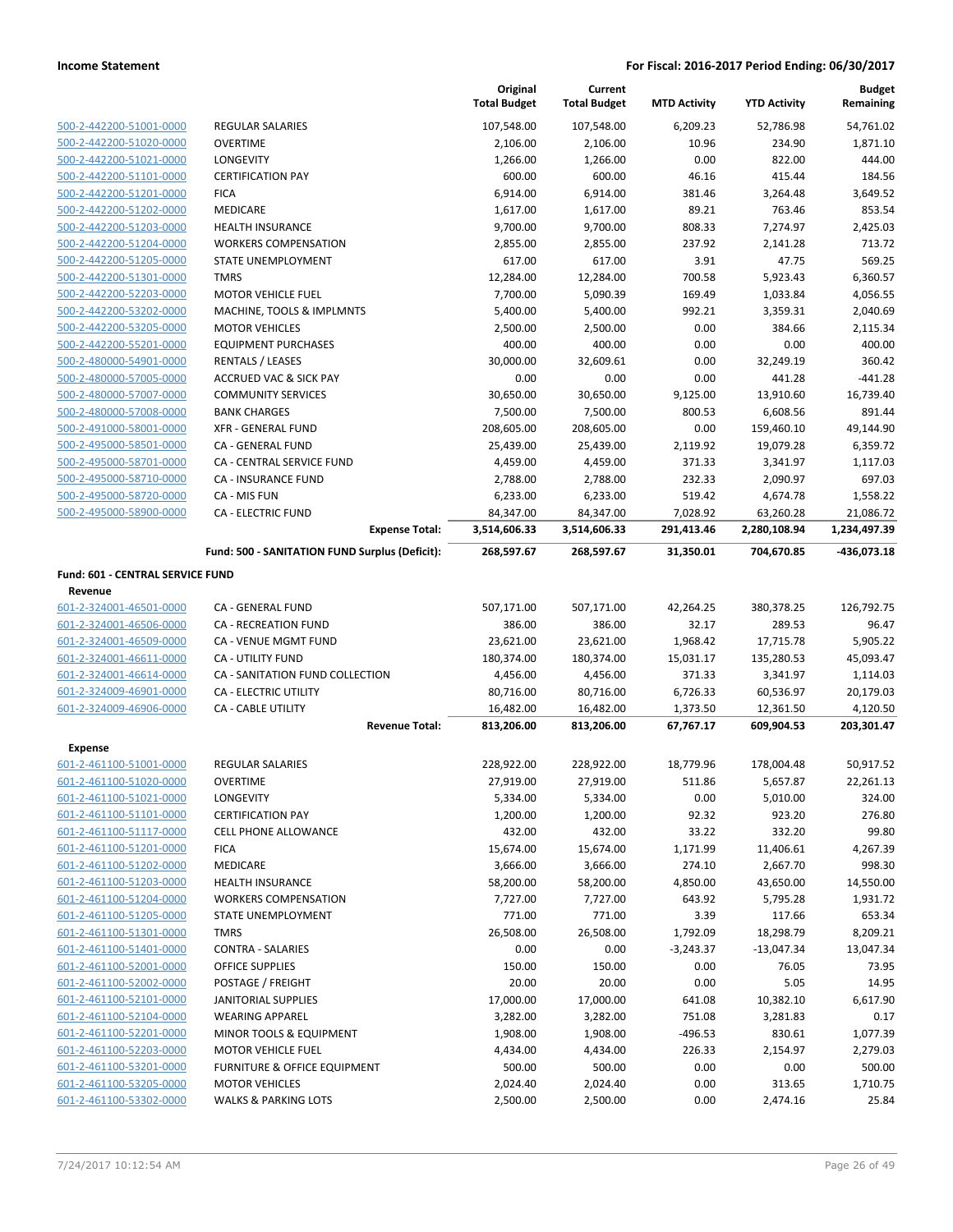| 601-2-461100-53406-0000         |
|---------------------------------|
| 601-2-461100-53407-0000         |
| 601-2-461100-53408-0000         |
| 601-2-461100-53501-0000         |
| 601-2-461100-53503-0000         |
| 601-2-461100-53504-0000         |
| 601-2-461100-53505-0000         |
| 601-2-461100-53506-0000         |
| 601-2-461100-53507-0000         |
| 601-2-461100-53601-0000         |
| 601-2-461100-53602-0000         |
| 601-2-461100-53603-0000         |
| 601-2-461100-53604-0000         |
| 601-2-461100-53701-0000         |
| 601-2-461100-53703-0000         |
| 601-2-461100-53705-0000         |
| 601-2-461100-53706-0000         |
| 601-2-461100-54001-0000         |
| 601-2-461100-54002-0000         |
| -2-461100-54112-0000<br>$601 -$ |
| 601-2-461100-54214-0000         |
| 601-2-461200-51001-0000         |
| <u>601-2-461200-51020-0000</u>  |
| 601-2-461200-51021-0000         |
| 601-2-461200-51101-0000         |
| 601-2-461200-51117-0000         |
| 601-2-461200-51201-0000         |
| 601-2-461200-51202-0000         |
| 601-2-461200-51203-0000         |
| 601-2-461200-51204-0000         |
| 601-2-461200-51205-0000         |
| 601-2-461200-51301-0000         |
| <u>601-2-461200-51401-0000</u>  |
| 601-2-461200-52001-0000         |
| 601-2-461200-52002-0000         |
| 601-2-461200-52104-0000         |
| 601-2-461200-52106-0000         |
| 601-2-461200-52201-0000         |
| 601-2-461200-52202-0000         |
| -2-461200-52203-0000<br>$601 -$ |
| 601-2-461200-53202-0000         |
| 601-2-461200-53205-0000         |
| 601-2-461200-53402-0000         |
| 601-2-461200-54001-0000         |
| 601-2-461200-54002-0000         |
| 601-2-461200-54201-0000         |
| 601-2-461200-54214-0000         |
| 601-2-480000-57004-0000         |
| 601-2-480000-57005-0000         |
|                                 |
|                                 |

|                            |                                                     | Original<br><b>Total Budget</b> | Current<br><b>Total Budget</b> | <b>MTD Activity</b> | <b>YTD Activity</b> | <b>Budget</b><br>Remaining |
|----------------------------|-----------------------------------------------------|---------------------------------|--------------------------------|---------------------|---------------------|----------------------------|
| 601-2-461100-53406-0000    | <b>CITY HALL</b>                                    | 30,000.00                       | 30,000.00                      | 530.81              | 13,344.88           | 16,655.12                  |
| 601-2-461100-53407-0000    | <b>ANIMAL SHELTER</b>                               | 2,500.00                        | 2,500.00                       | 1,645.74            | 9,615.36            | $-7,115.36$                |
| 601-2-461100-53408-0000    | FLEET MAINTENANCE                                   | 3,500.00                        | 3,500.00                       | 368.76              | 1,444.81            | 2,055.19                   |
| 601-2-461100-53501-0000    | POLICE & COURTS BLDG                                | 20,000.00                       | 20,000.00                      | 550.50              | 19,890.41           | 109.59                     |
| 601-2-461100-53503-0000    | FIRE ADMINISTRATION                                 | 1,000.00                        | 1,000.00                       | 165.07              | 755.23              | 244.77                     |
| 601-2-461100-53504-0000    | <b>FIRE STATION 1</b>                               | 2,418.00                        | 2,418.00                       | 127.95              | 449.97              | 1,968.03                   |
| 601-2-461100-53505-0000    | <b>FIRE STATION 2</b>                               | 2,418.00                        | 2,418.00                       | 537.95              | 3,008.79            | $-590.79$                  |
| 601-2-461100-53506-0000    | <b>FIRE STATION 3</b>                               | 3,000.00                        | 3,000.00                       | 278.78              | 1,663.39            | 1,336.61                   |
| 601-2-461100-53507-0000    | <b>FIRE STATION 4</b>                               | 2,000.00                        | 2,000.00                       | 215.93              | 2,169.08            | $-169.08$                  |
| 601-2-461100-53601-0000    | ANNEX                                               | 2,972.00                        | 2,972.00                       | 203.95              | 1,835.46            | 1,136.54                   |
| 601-2-461100-53602-0000    | <b>SERVICE CENTER</b>                               | 5,000.00                        | 5,000.00                       | 327.95              | 6,283.95            | $-1,283.95$                |
| 601-2-461100-53603-0000    | <b>WATER TREATMENT BLDG</b>                         | 750.00                          | 750.00                         | 97.00               | 838.48              | $-88.48$                   |
| 601-2-461100-53604-0000    | <b>WASTEWATER TRTMNT BLDG</b>                       | 500.00                          | 500.00                         | 144.00              | 144.00              | 356.00                     |
| 601-2-461100-53701-0000    | LIBRARY                                             | 10,000.00                       | 10,000.00                      | 2,689.30            | 12,735.02           | $-2,735.02$                |
| 601-2-461100-53703-0000    | REECY DAVIS REC CENTER                              | 12,444.00                       | 12,444.00                      | 908.01              | 6,669.16            | 5,774.84                   |
| 601-2-461100-53705-0000    | <b>GOLF COURSE</b>                                  | 898.00                          | 898.00                         | 151.00              | 496.00              | 402.00                     |
| 601-2-461100-53706-0000    | SPORTSPARK                                          | 1,440.00                        | 1,440.00                       | 78.50               | 955.55              | 484.45                     |
| 601-2-461100-54001-0000    | <b>TELEPHONE CHARGES</b>                            | 3,500.00                        | 3,500.00                       | 438.05              | 2,150.03            | 1,349.97                   |
| 601-2-461100-54002-0000    | <b>UTILITY CHARGES</b>                              | 99,996.00                       | 99,996.00                      | 8,360.67            | 70,109.33           | 29,886.67                  |
| 601-2-461100-54112-0000    | <b>ALARM MONITOR SERVICE</b>                        | 300.00                          | 300.00                         | 75.02               | 325.02              | $-25.02$                   |
| 601-2-461100-54214-0000    | <b>TRAVEL &amp; TRAINING</b>                        | 1,500.00                        | 1,500.00                       | 0.00                | 0.00                | 1,500.00                   |
| 601-2-461200-51001-0000    | <b>REGULAR SALARIES</b>                             | 141,617.00                      | 141,617.00                     | 10,596.13           | 104,936.26          | 36,680.74                  |
| 601-2-461200-51020-0000    | <b>OVERTIME</b>                                     | 3,246.00                        | 3,246.00                       | 203.89              | 3,677.44            | $-431.44$                  |
| 601-2-461200-51021-0000    | LONGEVITY                                           | 2,262.00                        | 2,262.00                       | 0.00                | 2,238.00            | 24.00                      |
| 601-2-461200-51101-0000    | <b>CERTIFICATION PAY</b>                            | 2,400.00                        | 2,400.00                       | 184.64              | 1,823.32            | 576.68                     |
| 601-2-461200-51117-0000    | <b>CELL PHONE ALLOWANCE</b>                         | 960.00                          | 960.00                         | 73.84               | 738.40              | 221.60                     |
| 601-2-461200-51201-0000    | <b>FICA</b>                                         | 9,330.00                        | 9,330.00                       | 660.83              | 6,533.94            | 2,796.06                   |
| 601-2-461200-51202-0000    | MEDICARE                                            | 2,182.00                        | 2,182.00                       | 154.55              | 1,528.08            | 653.92                     |
| 601-2-461200-51203-0000    | <b>HEALTH INSURANCE</b>                             | 38,800.00                       | 38,800.00                      | 3,233.33            | 29,099.97           | 9,700.03                   |
| 601-2-461200-51204-0000    | <b>WORKERS COMPENSATION</b>                         | 5,718.00                        | 5,718.00                       | 476.50              | 4,288.50            | 1,429.50                   |
| 601-2-461200-51205-0000    | STATE UNEMPLOYMENT                                  | 308.00                          | 308.00                         | 0.00                | 54.81               | 253.19                     |
| 601-2-461200-51301-0000    | <b>TMRS</b>                                         | 16,576.00                       | 16,576.00                      | 1,242.96            | 12,503.74           | 4,072.26                   |
| 601-2-461200-51401-0000    | <b>CONTRA - SALARIES</b>                            | 0.00                            | 0.00                           | 0.00                | $-168.81$           | 168.81                     |
| 601-2-461200-52001-0000    | <b>OFFICE SUPPLIES</b>                              | 100.00                          | 100.00                         | 24.00               | 113.45              | $-13.45$                   |
| 601-2-461200-52002-0000    | POSTAGE / FREIGHT                                   | 50.00                           | 50.00                          | 0.00                | 0.00                | 50.00                      |
| 601-2-461200-52104-0000    | <b>WEARING APPAREL</b>                              | 2,900.00                        | 2,900.00                       | 303.75              | 3,198.89            | $-298.89$                  |
| 601-2-461200-52106-0000    | <b>CHEMICAL SUPPLIES</b>                            | 1,000.00                        | 1,000.00                       | 0.00                | 0.00                | 1,000.00                   |
| 601-2-461200-52201-0000    | MINOR TOOLS & EQUIPMENT                             | 1,950.00                        | 1,950.00                       | 0.00                | 1,001.91            | 948.09                     |
| 601-2-461200-52202-0000    | <b>MECHANICAL SUPPLIES</b>                          | 10,000.00                       | 10,000.00                      | 1,941.13            | 9,972.31            | 27.69                      |
| 601-2-461200-52203-0000    | <b>MOTOR VEHICLE FUEL</b>                           | 4,500.00                        | 4,500.00                       | 291.56              | 2,002.27            | 2,497.73                   |
| 601-2-461200-53202-0000    | MACHINE, TOOLS & IMPLMNTS                           | 1,650.00                        | 1,650.00                       | 0.00                | 169.99              | 1,480.01                   |
| 601-2-461200-53205-0000    | <b>MOTOR VEHICLES</b>                               | 1,500.00                        | 1,500.00                       | 0.00                | 942.49              | 557.51                     |
| 601-2-461200-53402-0000    | <b>BUILDING MAINTENANCE</b>                         | 500.00                          | 500.00                         | 0.00                | 0.00                | 500.00                     |
| 601-2-461200-54001-0000    | <b>TELEPHONE CHARGES</b>                            | 1,500.00                        | 1,500.00                       | 137.90              | 743.59              | 756.41                     |
| 601-2-461200-54002-0000    | UTILITY CHARGES                                     | 9,264.00                        | 9,264.00                       | 592.31              | 6,997.34            | 2,266.66                   |
| 601-2-461200-54201-0000    | MEMBERSHIPS & SUBSCRIPTIONS                         | 1,500.00                        | 1,500.00                       | 0.00                | 1,500.00            | 0.00                       |
| 601-2-461200-54214-0000    | <b>TRAVEL &amp; TRAINING</b>                        | 1,500.00                        | 1,500.00                       | 918.29              | 4,577.49            | $-3,077.49$                |
| 601-2-480000-57004-0000    | <b>INVENTORY LOSS/GAIN</b>                          | 0.00                            | 0.00                           | 0.00                | 512.86              | $-512.86$                  |
| 601-2-480000-57005-0000    | <b>ACCRD VAC/SICK PAY EXP</b>                       | 0.00                            | 0.00                           | 0.00                | 327.96              | $-327.96$                  |
|                            | <b>Expense Total:</b>                               | 875,620.40                      | 875,620.40                     | 64,961.99           | 632,532.99          | 243,087.41                 |
|                            | Fund: 601 - CENTRAL SERVICE FUND Surplus (Deficit): | $-62,414.40$                    | -62,414.40                     | 2,805.18            | $-22,628.46$        | -39,785.94                 |
| Fund: 602 - INSURANCE FUND |                                                     |                                 |                                |                     |                     |                            |
| Revenue                    |                                                     |                                 |                                |                     |                     |                            |
| 602-2-319001-43211-0000    | PRIOR YEAR INS REIMB                                | 0.00                            | 0.00                           | 0.00                | 7,527.70            | $-7,527.70$                |
| 602-2-319001-45401-0000    | <b>INTEREST REVENUES</b>                            | 2,000.00                        | 2,000.00                       | 0.00                | $-95.52$            | 2,095.52                   |
| 602-2-322001-43201-0000    | <b>EMPLOYEE PORTION</b>                             | 390,000.00                      | 390,000.00                     | 16,090.00           | 285,446.92          | 104,553.08                 |
| 602-2-322001-43202-0000    | <b>CITY PORTION-HEALTH</b>                          | 2,478,250.00                    | 2,478,250.00                   | 207,823.02          | 1,870,407.18        | 607,842.82                 |
| 602-2-322001-43203-0000    | <b>CITY PORTION-WORK COMP</b>                       | 296,128.00                      | 296,128.00                     | 24,700.79           | 222,307.11          | 73,820.89                  |

[602-2-322001-43204-0000](Show%20Account) CITY PORTION-TWC FUTA 596.00 596.00 19.26 173.34 422.66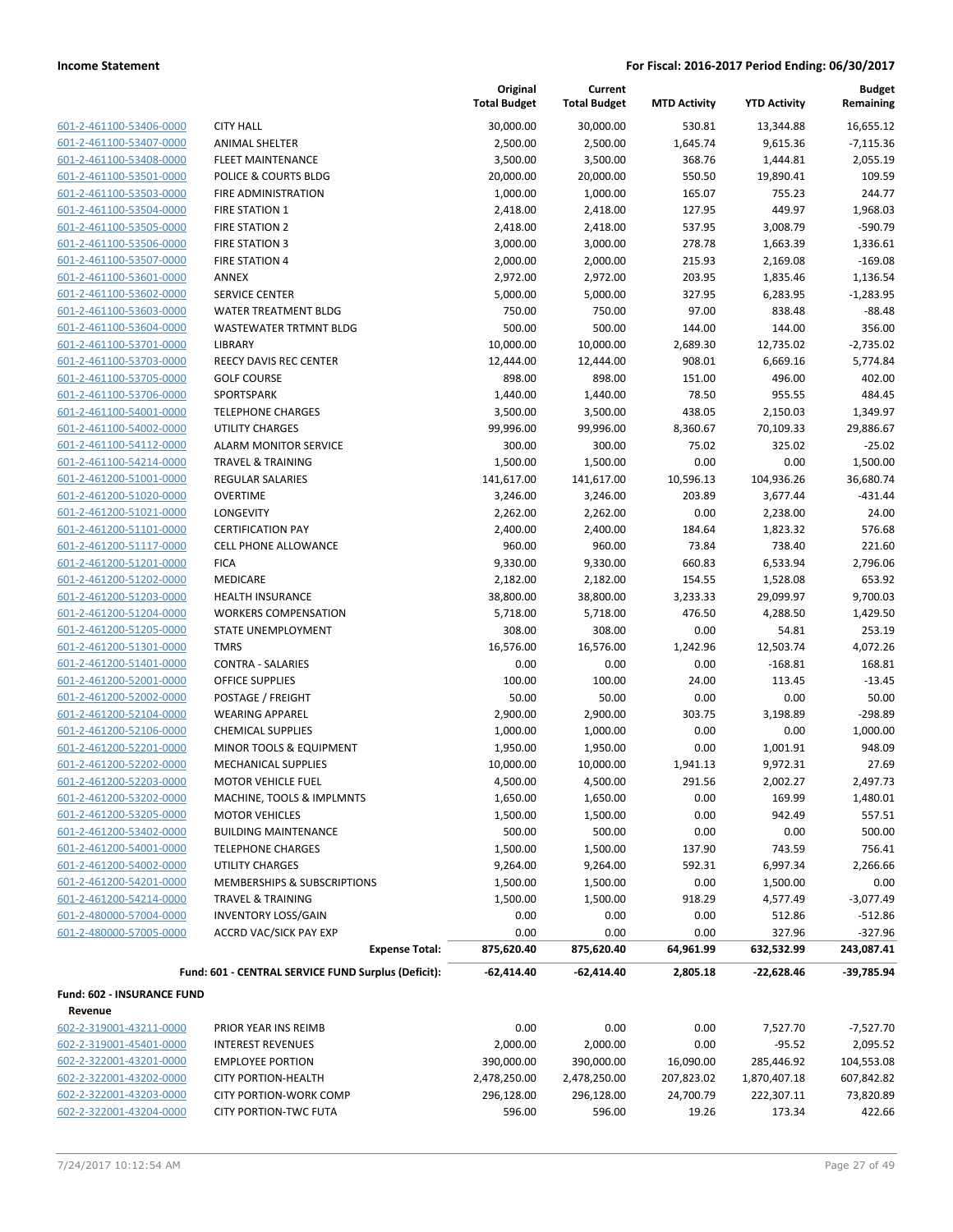|                                                    |                                               | Original<br><b>Total Budget</b> | Current<br><b>Total Budget</b> | <b>MTD Activity</b> | <b>YTD Activity</b>   | <b>Budget</b><br>Remaining |
|----------------------------------------------------|-----------------------------------------------|---------------------------------|--------------------------------|---------------------|-----------------------|----------------------------|
| 602-2-322001-43205-0000                            | <b>GEUS EMPLOYEE PORTION</b>                  | 198,000.00                      | 198,000.00                     | 8,071.00            | 149,477.00            | 48,523.00                  |
| 602-2-322001-43206-0000                            | <b>GEUS PORTION-HEALTH</b>                    | 1,193,100.00                    | 1,193,100.00                   | 100,233.33          | 902,099.97            | 291,000.03                 |
| 602-2-322001-43207-0000                            | <b>GEUS PORTION-WORK COMP</b>                 | 56,000.00                       | 56,000.00                      | 5,823.00            | 52,407.00             | 3,593.00                   |
| 602-2-322001-48610-0000                            | OTHER REV / CITY EMPL-DEPENDENT CARE          | 6,538.00                        | 6,538.00                       | 1,967.26            | 17,705.34             | $-11,167.34$               |
| 602-2-324001-46501-0000                            | CA - GENERAL FUND                             | 185,992.00                      | 185,992.00                     | 15,499.33           | 139,493.97            | 46,498.03                  |
| 602-2-324001-46506-0000                            | <b>CA - RECREATION FUND</b>                   | 270.00                          | 270.00                         | 22.50               | 202.50                | 67.50                      |
| 602-2-324001-46509-0000                            | CA - VENUE MGMT FUND                          | 397.00                          | 397.00                         | 33.08               | 297.72                | 99.28                      |
| 602-2-324001-46611-0000                            | <b>CA - UTILITY FUND</b>                      | 82,937.00                       | 82,937.00                      | 6,911.42            | 62,202.78             | 20,734.22                  |
| 602-2-324001-46614-0000                            | CA - SANITATION FUND COLLECTION               | 2,788.00                        | 2,788.00                       | 232.33              | 2,090.97              | 697.03                     |
| 602-2-324009-46612-0000                            | <b>CA - ELECTRIC UTILITY</b>                  | 23,595.00                       | 23,595.00                      | 1,966.25            | 17,696.25             | 5,898.75                   |
| 602-2-324009-46613-0000                            | CA - CABLE UTILITY                            | 4,628.00                        | 4,628.00                       | 385.67              | 3,471.03              | 1,156.97                   |
|                                                    | <b>Revenue Total:</b>                         | 4,921,219.00                    | 4,921,219.00                   | 389,778.24          | 3,732,911.26          | 1,188,307.74               |
| <b>Expense</b>                                     |                                               |                                 |                                |                     |                       |                            |
| 602-2-462100-54101-0000                            | PROFESSIONAL SERVICES                         | 15,000.00                       | 15,000.00                      | 833.00              | 19,677.60             | $-4,677.60$                |
| 602-2-462100-54801-0000                            | <b>WELLNESS PROGRAM</b>                       | 10,000.00                       | 10,000.00                      | $-360.00$           | $-678.02$             | 10,678.02                  |
| 602-2-462100-54802-0000                            | <b>MEDICAL CLAIMS</b>                         | 500.00                          | 500.00                         | 0.00                | 0.00                  | 500.00                     |
| 602-2-462100-54808-0000                            | <b>ADMINISTRATIVE FEES</b>                    | 6,420.00                        | 6,420.00                       | 0.00                | 0.00                  | 6,420.00                   |
| 602-2-462100-54809-0000                            | HEALTH AND DENTAL / PREMIUMS                  | 4,627,750.00                    | 4,627,750.00                   | 406,552.11          | 4,075,945.02          | 551,804.98                 |
| 602-2-462100-54810-0000                            | RETIREE INSURANCE PREMIUM                     | 100,000.00                      | 100,000.00                     | 8,406.67            | 51,896.77             | 48,103.23                  |
| 602-2-462100-54812-0000                            | LONG TERM DISABILITY                          | 53,500.00                       | 53,500.00                      | 7,868.94            | 35,611.80             | 17,888.20                  |
| 602-2-462100-54813-0000                            | LIFE / AD & D INSURANCE                       | 30,000.00                       | 30,000.00                      | 3,077.28            | 14,798.66             | 15,201.34                  |
| 602-2-462100-54820-0000                            | AIR EVAC PREMIUMS                             | 18,000.00                       | 18,000.00                      | 0.00                | 18,475.00             | $-475.00$                  |
| 602-2-462100-54821-0000                            | <b>WORKERS' COMPENSATION</b>                  | 383,124.00                      | 383,124.00                     | 0.00                | 375,461.52            | 7,662.48                   |
| 602-2-462100-54822-0000                            | STATE UNEMPLOYMENT INS.                       | 0.00                            | 0.00                           | $-0.04$             | $-0.45$               | 0.45                       |
| 602-2-462100-54823-0000                            | HEALTH CARE-125 FLEX PLAN                     | 12,000.00                       | 12,000.00                      | $-763.07$           | 3,203.02              | 8,796.98                   |
| 602-2-480000-54101-0000                            | PROFESSIONAL SERVICES                         | 85,000.00                       | 85,000.00                      | 10,946.01           | 61,651.79             | 23,348.21                  |
| 602-2-480000-54226-0000                            | <b>INSURANCE EXPENSE</b>                      | 240,000.00                      | 240,000.00                     | 80.00               | 234,757.79            | 5,242.21                   |
| 602-2-480000-57008-0000                            | <b>BANK CHARGES</b><br><b>Expense Total:</b>  | 1,500.00<br>5,582,794.00        | 1,500.00<br>5,582,794.00       | 0.00<br>436,640.90  | 54.32<br>4,890,854.82 | 1,445.68<br>691,939.18     |
|                                                    |                                               |                                 |                                |                     |                       |                            |
|                                                    |                                               |                                 |                                |                     |                       |                            |
| Fund: 604 - MIS FUND                               | Fund: 602 - INSURANCE FUND Surplus (Deficit): | $-661,575.00$                   | $-661,575.00$                  | -46,862.66          | -1,157,943.56         | 496,368.56                 |
| Revenue                                            |                                               |                                 |                                |                     |                       |                            |
| 604-2-324001-46501-0000                            | CA - GENERAL FUND                             | 481,888.00                      | 481,888.00                     | 40,157.34           | 361,416.06            | 120,471.94                 |
| 604-2-324001-46506-0000                            | <b>CA - RECREATION FUND</b>                   | 1,264.00                        | 1,264.00                       | 105.33              | 947.97                | 316.03                     |
| 604-2-324001-46509-0000                            | CA - VENUE MGMT FUND                          | 1,582.00                        | 1,582.00                       | 131.83              | 1,186.47              | 395.53                     |
| 604-2-324001-46611-0000                            | <b>CA - UTILITY FUND</b>                      | 111,955.00                      | 111,955.00                     | 9,329.58            | 83,966.22             | 27,988.78                  |
| 604-2-324001-46614-0000                            | CA - SANITATION FUND COLLECTION               | 6,233.00                        | 6,233.00                       | 519.42              | 4,674.78              | 1,558.22                   |
| 604-2-324009-46901-0000                            | <b>ELECTRIC UTILITY</b>                       | 172,869.00                      | 172,869.00                     | 14,405.75           | 129,651.75            | 43,217.25                  |
| 604-2-324009-46906-0000                            | <b>CABLE UTILITY</b>                          | 32,360.00                       | 32,360.00                      | 2,696.67            | 24,270.03             |                            |
|                                                    | <b>Revenue Total:</b>                         | 808,151.00                      | 808,151.00                     | 67,345.92           | 606,113.28            | 8,089.97<br>202,037.72     |
| <b>Expense</b>                                     |                                               |                                 |                                |                     |                       |                            |
| 604-2-441400-52002-0000                            | POSTAGE / FREIGHT                             | 0.00                            | 0.00                           | 0.00                | 78.10                 | $-78.10$                   |
| 604-2-441400-54001-0000                            | <b>TELEPHONE CHARGES</b>                      | 0.00                            | 0.00                           | 33.72               | 278.73                | $-278.73$                  |
| 604-2-441400-54002-0000                            | <b>UTILITY CHARGES</b>                        | 0.00                            | 0.00                           | 8.40                | 615.86                | $-615.86$                  |
| 604-2-441400-54101-0000                            | PROFESSIONAL SERVICES                         | 20,000.00                       | 20,000.00                      | 0.00                | 0.00                  | 20,000.00                  |
| 604-2-465100-51001-0000                            | <b>REGULAR SALARIES</b>                       | 223,639.00                      | 223,639.00                     | 15,642.78           | 159,438.81            | 64,200.19                  |
| 604-2-465100-51020-0000                            | <b>OVERTIME</b>                               | 7,833.00                        | 7,833.00                       | 170.61              | 3,885.43              | 3,947.57                   |
| 604-2-465100-51021-0000                            | LONGEVITY                                     | 2,976.00                        | 2,976.00                       | 0.00                | 3,282.00              | $-306.00$                  |
| 604-2-465100-51116-0000                            | CAR ALLOWANCE                                 | 3,600.00                        | 3,600.00                       | 276.92              | 2,769.20              | 830.80                     |
| 604-2-465100-51117-0000                            | <b>CELL PHONE ALLOWANCE</b>                   | 2,880.00                        | 2,880.00                       | 221.52              | 2,215.20              | 664.80                     |
| 604-2-465100-51201-0000                            | <b>FICA</b>                                   | 14,938.00                       | 14,938.00                      | 992.17              | 10,335.57             | 4,602.43                   |
| 604-2-465100-51202-0000                            | MEDICARE                                      | 3,493.00                        | 3,493.00                       | 232.04              | 2,417.18              | 1,075.82                   |
| 604-2-465100-51203-0000                            | <b>HEALTH INSURANCE</b>                       | 29,100.00                       | 29,100.00                      | 2,425.00            | 21,825.00             | 7,275.00                   |
| 604-2-465100-51204-0000                            | <b>WORKERS COMPENSATION</b>                   | 659.00                          | 659.00                         | 54.92               | 494.28                | 164.72                     |
| 604-2-465100-51205-0000                            | STATE UNEMPLOYMENT                            | 231.00                          | 231.00                         | 0.00                | 49.53                 | 181.47                     |
| 604-2-465100-51301-0000                            | <b>TMRS</b>                                   | 26,538.00                       | 26,538.00                      | 1,823.66            | 18,923.72             | 7,614.28                   |
| 604-2-465100-52001-0000<br>604-2-465100-52002-0000 | <b>OFFICE SUPPLIES</b><br>POSTAGE / FREIGHT   | 300.00<br>25.00                 | 300.00<br>25.00                | 0.00<br>0.00        | 0.00<br>26.18         | 300.00<br>$-1.18$          |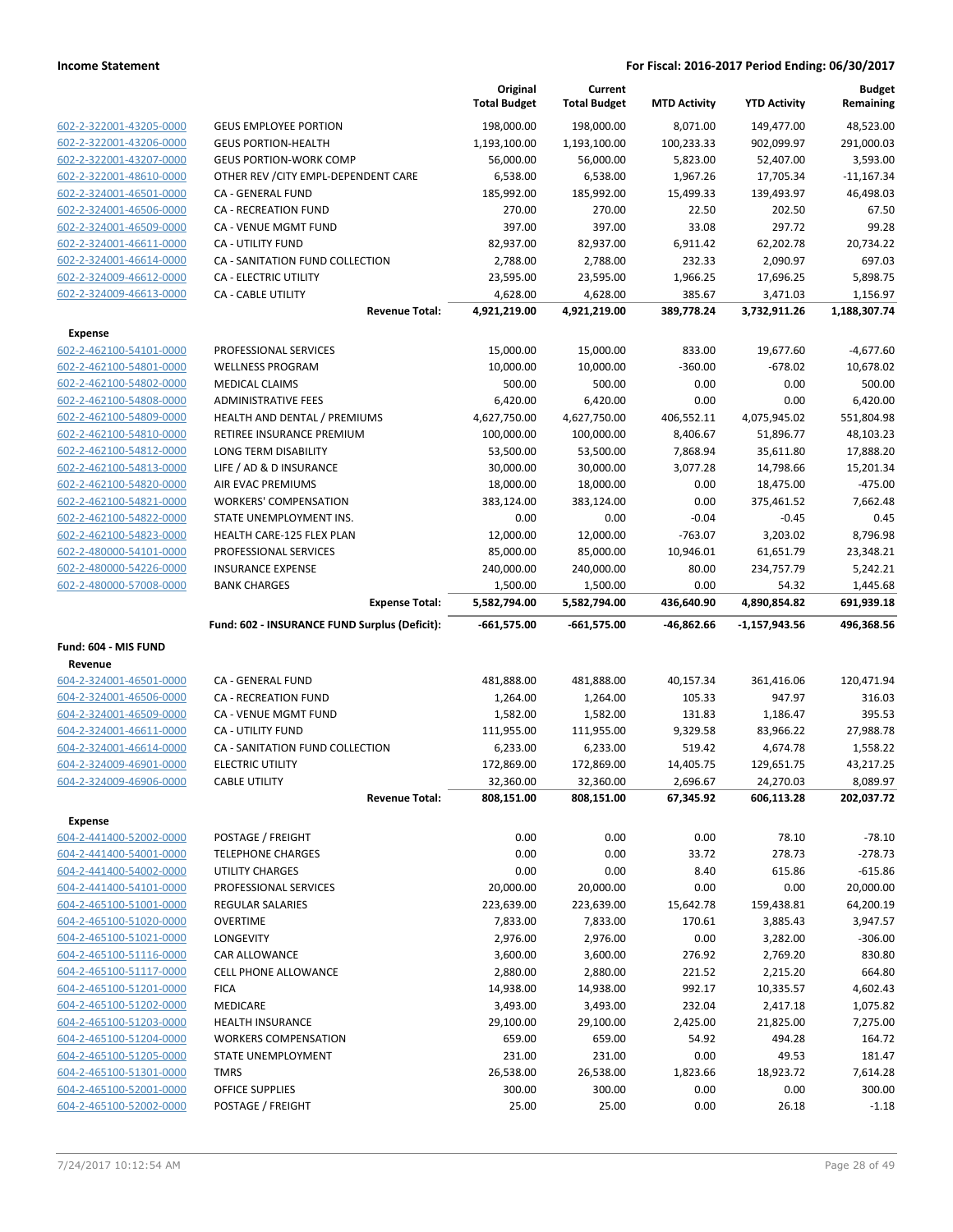|                                             |                                                         | Original<br><b>Total Budget</b> | Current<br><b>Total Budget</b> | <b>MTD Activity</b> | <b>YTD Activity</b>  | <b>Budget</b><br>Remaining |
|---------------------------------------------|---------------------------------------------------------|---------------------------------|--------------------------------|---------------------|----------------------|----------------------------|
| 604-2-465100-52004-0000                     | <b>COMPUTER SUPPLIES</b>                                | 2,000.00                        | 2,000.00                       | 0.00                | 276.83               | 1,723.17                   |
| 604-2-465100-52201-0000                     | MINOR TOOLS & EQUIPMENT                                 | 500.00                          | 500.00                         | 0.00                | 0.00                 | 500.00                     |
| 604-2-465100-52203-0000                     | <b>MOTOR VEHICLE FUEL</b>                               | 600.00                          | 600.00                         | 41.54               | 375.06               | 224.94                     |
| 604-2-465100-52303-0000                     | <b>TRAINING SUPPLIES</b>                                | 1,100.00                        | 1,100.00                       | 0.00                | 0.00                 | 1,100.00                   |
| 604-2-465100-53205-0000                     | <b>MOTOR VEHICLES</b>                                   | 800.00                          | 800.00                         | 0.00                | 214.97               | 585.03                     |
| 604-2-465100-53209-0000                     | HARDWARE/SOFTWARE                                       | 262,180.00                      | 262,180.00                     | 2,843.82            | 191,613.38           | 70,566.62                  |
| 604-2-465100-54001-0000                     | <b>TELEPHONE CHARGES</b>                                | 8,500.00                        | 8,500.00                       | 732.86              | 6,534.14             | 1,965.86                   |
| 604-2-465100-54101-0000                     | PROFESSIONAL SERVICES                                   | 13,000.00                       | 0.00                           | 0.00                | 0.00                 | 0.00                       |
| 604-2-465100-54103-0000                     | CONSULTING                                              | 4,000.00                        | 0.00                           | 0.00                | 0.00                 | 0.00                       |
| 604-2-465100-54201-0000                     | MEMBERSHIPS & SUBSCRIPTIONS                             | 500.00                          | 500.00                         | 0.00                | 0.00                 | 500.00                     |
| 604-2-465100-54214-0000                     | <b>TRAVEL &amp; TRAINING</b>                            | 5,000.00                        | 5,000.00                       | 1,101.39            | 2,356.14             | 2,643.86                   |
| 604-2-465100-54901-0000                     | RENTALS / LEASES                                        | 25,000.00                       | 25,000.00                      | 1,792.83            | 16,135.47            | 8,864.53                   |
| 604-2-465100-54908-0000                     | LEASE PURCHASE PAYMENTS                                 | 16,280.00                       | 16,280.00                      | 0.00                | 0.00                 | 16,280.00                  |
| 604-2-465100-55205-0000                     | COMPUTER EQUIPMENT / SOFTWARE                           | 175,000.00                      | 192,000.00                     | 47,235.00           | 189,002.72           | 2,997.28                   |
|                                             | <b>Expense Total:</b>                                   | 850,672.00                      | 850,672.00                     | 75,629.18           | 633,143.50           | 217,528.50                 |
|                                             | Fund: 604 - MIS FUND Surplus (Deficit):                 | $-42,521.00$                    | -42,521.00                     | $-8,283.26$         | -27,030.22           | $-15,490.78$               |
| Fund: 660 - VEHICLE REPLACEMENT FUND        |                                                         |                                 |                                |                     |                      |                            |
| Revenue                                     |                                                         |                                 |                                |                     |                      |                            |
| 660-2-319001-43212-0000                     | <b>INSURANCE REIMBURSEMENTS</b>                         | 0.00                            | 0.00                           | 199.00              | $-0.14$              | 0.14                       |
| 660-2-319001-45401-0000                     | <b>INTEREST REVENUES</b>                                | 800.00                          | 800.00                         | 37.96               | 2,014.79             | $-1,214.79$                |
| 660-2-322001-47205-0000                     | <b>EQUIPMENT LEASES / GENERAL FUND</b>                  | 65,037.00                       | 65,037.00                      | 54,197.20           | 54,197.20            | 10,839.80                  |
| 660-2-322001-49270-0000                     | OTHER REVENUES / OTHER GAINS/LOSSES                     | 0.00                            | 0.00                           | 0.00                | 50,166.52            | $-50,166.52$               |
| 660-2-323001-46001-0000                     | <b>XFR - GENERAL FUND</b>                               | 313,593.00                      | 313,593.00                     | 444,257.25          | 235,195.25           | 78,397.75                  |
|                                             | <b>Revenue Total:</b>                                   | 379,430.00                      | 379,430.00                     | 498,691.41          | 341,573.62           | 37,856.38                  |
| <b>Expense</b>                              |                                                         |                                 |                                |                     |                      |                            |
| 660-2-421230-55202-0000                     | <b>VEHICLES</b>                                         | 163,593.00                      | 163,593.00                     | 862.47              | 192,747.52           | $-29,154.52$               |
| 660-2-422200-54908-0000                     | LEASE PURCHASE PAYMENTS                                 | 65,037.00                       | 65,037.00                      | 5,419.72            | 54,197.20            | 10,839.80                  |
| 660-2-480000-57008-0000                     | <b>BANK CHARGES</b>                                     | 1,200.00                        | 1,200.00                       | 0.00                | 2.11                 | 1,197.89                   |
|                                             | <b>Expense Total:</b>                                   | 229,830.00                      | 229,830.00                     | 6,282.19            | 246,946.83           | $-17,116.83$               |
|                                             | Fund: 660 - VEHICLE REPLACEMENT FUND Surplus (Deficit): | 149,600.00                      | 149,600.00                     | 492,409.22          | 94,626.79            | 54,973.21                  |
|                                             |                                                         |                                 |                                |                     |                      |                            |
| Fund: 800 - SPENCE FUND                     |                                                         |                                 |                                |                     |                      |                            |
| Revenue<br>800-3-319001-45401-0000          | <b>INTEREST REVENUES</b>                                |                                 |                                | 398.67              |                      |                            |
|                                             | <b>Revenue Total:</b>                                   | 4,800.00<br>4,800.00            | 4,800.00<br>4,800.00           | 398.67              | 6,116.33<br>6,116.33 | $-1,316.33$<br>$-1.316.33$ |
|                                             |                                                         |                                 |                                |                     |                      |                            |
| <b>Expense</b>                              |                                                         |                                 |                                |                     |                      |                            |
| 800-3-495000-58501-0000                     | CA - GENERAL FUND                                       | 600.00                          | 600.00                         | 50.00               | 450.00               | 150.00                     |
|                                             | <b>Expense Total:</b>                                   | 600.00                          | 600.00                         | 50.00               | 450.00               | 150.00                     |
|                                             | Fund: 800 - SPENCE FUND Surplus (Deficit):              | 4,200.00                        | 4,200.00                       | 348.67              | 5,666.33             | $-1,466.33$                |
| Fund: 801 - JONES LIBRARY TRUST             |                                                         |                                 |                                |                     |                      |                            |
| Revenue                                     |                                                         |                                 |                                |                     |                      |                            |
| 801-3-319001-45401-0000                     | <b>INTEREST REVENUES</b>                                | 0.00                            | 0.00                           | $-1.87$             | 14.23                | $-14.23$                   |
|                                             | <b>Revenue Total:</b>                                   | 0.00                            | 0.00                           | $-1.87$             | 14.23                | $-14.23$                   |
| <b>Expense</b>                              |                                                         |                                 |                                |                     |                      |                            |
| 801-3-480000-57008-0000                     | <b>BANK CHARGES</b>                                     | 0.00                            | 0.00                           | 0.65                | 8.23                 | $-8.23$                    |
|                                             | <b>Expense Total:</b>                                   | 0.00                            | 0.00                           | 0.65                | 8.23                 | $-8.23$                    |
|                                             |                                                         |                                 |                                |                     |                      |                            |
|                                             | Fund: 801 - JONES LIBRARY TRUST Surplus (Deficit):      | 0.00                            | 0.00                           | $-2.52$             | 6.00                 | $-6.00$                    |
| Fund: 809 - GREENVILLE IDC (L-3)<br>Revenue |                                                         |                                 |                                |                     |                      |                            |
| 809-3-319001-45609-0000                     | INTERGOVERNMENTAL / IDC GREENVILLE                      | 0.00                            | 0.00                           | 712,390.73          | 3,276,871.78         | -3,276,871.78              |
|                                             | <b>Revenue Total:</b>                                   | 0.00                            | 0.00                           | 712,390.73          | 3,276,871.78         | -3,276,871.78              |
|                                             |                                                         |                                 |                                |                     |                      |                            |
| <b>Expense</b>                              |                                                         |                                 |                                |                     |                      |                            |
| 809-3-438100-55320-0000                     | <b>CONSTRUCTION PROJECTS</b>                            | 0.00                            | 0.00                           | 986,073.04          | 3,276,871.78         | -3,276,871.78              |
|                                             | <b>Expense Total:</b>                                   | 0.00                            | 0.00                           | 986,073.04          | 3,276,871.78         | -3,276,871.78              |
|                                             | Fund: 809 - GREENVILLE IDC (L-3) Surplus (Deficit):     | 0.00                            | 0.00                           | -273,682.31         | 0.00                 | 0.00                       |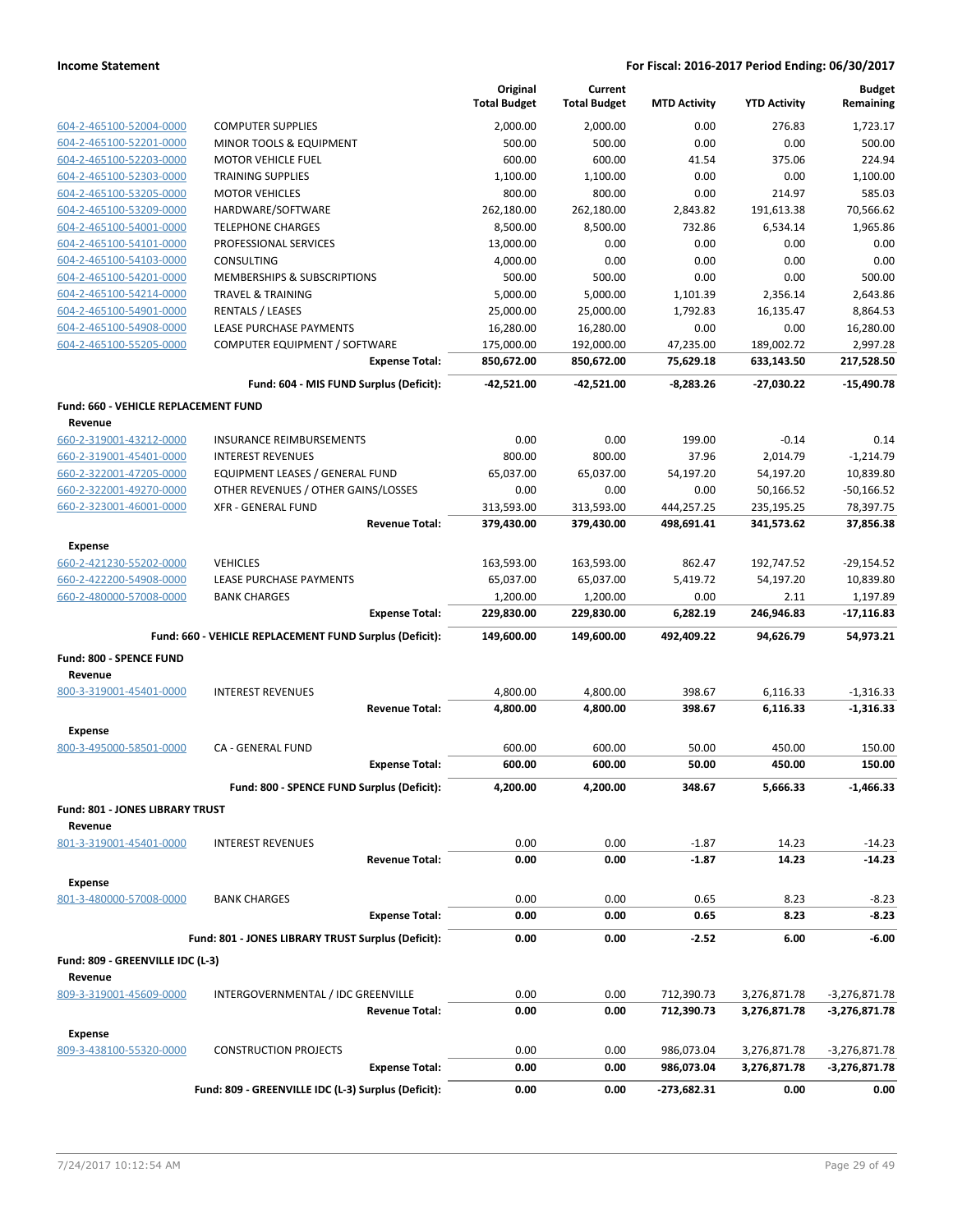|                                                    |                                                                            | Original<br><b>Total Budget</b> | Current<br><b>Total Budget</b> | <b>MTD Activity</b> | <b>YTD Activity</b>  | <b>Budget</b><br>Remaining |
|----------------------------------------------------|----------------------------------------------------------------------------|---------------------------------|--------------------------------|---------------------|----------------------|----------------------------|
| Fund: 810 - SEIZURE FUNDS - STATE RULES            |                                                                            |                                 |                                |                     |                      |                            |
| Revenue                                            |                                                                            |                                 |                                |                     |                      |                            |
| 810-3-319001-45401-0000                            | <b>INTEREST REVENUES</b>                                                   | 806.00                          | 806.00                         | $-31.10$            | 246.56               | 559.44                     |
| 810-3-322001-46802-0000                            | <b>HB65 SEIZURES-CONTRIBUTNS</b><br><b>Revenue Total:</b>                  | 0.00<br>806.00                  | 0.00<br>806.00                 | 0.00<br>$-31.10$    | 2,866.98<br>3,113.54 | $-2,866.98$<br>$-2,307.54$ |
|                                                    |                                                                            |                                 |                                |                     |                      |                            |
| <b>Expense</b>                                     |                                                                            |                                 |                                |                     |                      |                            |
| 810-3-421230-53205-0000                            | <b>MOTOR VEHICLES</b>                                                      | 0.00                            | 0.00                           | 0.00                | 94.19                | $-94.19$                   |
| 810-3-421230-55201-0000                            | <b>EQUIPMENT PURCHASES</b>                                                 | 0.00                            | 0.00                           | 0.00                | 58,678.21            | $-58,678.21$               |
| 810-3-421600-55201-0000                            | <b>EQUIPMENT PURCHASES</b>                                                 | 0.00                            | 0.00                           | 0.00                | 16,976.50            | $-16,976.50$               |
| 810-3-480000-57008-0000                            | <b>BANK CHARGES</b><br><b>Expense Total:</b>                               | 600.00<br>600.00                | 600.00<br>600.00               | 10.72<br>10.72      | 160.06<br>75,908.96  | 439.94<br>-75,308.96       |
|                                                    |                                                                            | 206.00                          | 206.00                         |                     |                      |                            |
|                                                    | Fund: 810 - SEIZURE FUNDS - STATE RULES Surplus (Deficit):                 |                                 |                                | $-41.82$            | -72,795.42           | 73,001.42                  |
| Fund: 811 - SEIZURE FUNDS - FED RULES<br>Revenue   |                                                                            |                                 |                                |                     |                      |                            |
| 811-3-319001-45401-0000                            | <b>INTEREST REVENUES</b>                                                   | 709.00                          | 709.00                         | $-17.96$            | 136.13               | 572.87                     |
| 811-3-322001-46803-0000                            | FED SEIZURES-CONTRIBUTION                                                  | 0.00                            | 0.00                           | 0.00                | 9,474.52             | $-9,474.52$                |
|                                                    | <b>Revenue Total:</b>                                                      | 709.00                          | 709.00                         | $-17.96$            | 9,610.65             | $-8,901.65$                |
| <b>Expense</b>                                     |                                                                            |                                 |                                |                     |                      |                            |
| 811-3-421100-54214-0000                            | TRAVEL/TRAINING EXPENSE                                                    | 0.00                            | 0.00                           | 1,633.85            | 2,523.85             | $-2,523.85$                |
| 811-3-421230-54214-0000                            | <b>TRAVEL &amp; TRAINING</b>                                               | 0.00                            | 0.00                           | 0.00                | 700.00               | $-700.00$                  |
| 811-3-480000-57008-0000                            | <b>BANK CHARGES</b>                                                        | 300.00                          | 300.00                         | 6.16                | 74.08                | 225.92                     |
|                                                    | <b>Expense Total:</b>                                                      | 300.00                          | 300.00                         | 1,640.01            | 3,297.93             | $-2,997.93$                |
|                                                    | Fund: 811 - SEIZURE FUNDS - FED RULES Surplus (Deficit):                   | 409.00                          | 409.00                         | $-1,657.97$         | 6,312.72             | $-5,903.72$                |
|                                                    | Fund: 820 - TIRZ FUND (Tax Increment Reinvestment Zone)                    |                                 |                                |                     |                      |                            |
| Revenue                                            |                                                                            |                                 |                                |                     |                      |                            |
| 820-3-311001-41101-0000                            | REAL PROPERTY TAXES - CITY                                                 | 335,373.00                      | 335,373.00                     | 152.37              | 295,217.31           | 40,155.69                  |
| 820-3-311001-41111-0000                            | REAL PROPERTY TAXES - COUNTY                                               | 255,473.00                      | 255,473.00                     | 115,151.05          | 122,361.15           | 133,111.85                 |
| 820-3-311002-41102-0000                            | <b>DELINQUENT TAXES</b>                                                    | 1,500.00                        | 1,500.00                       | 13.81               | 331.47               | 1,168.53                   |
| 820-3-319001-45401-0000                            | <b>INTEREST REVENUES</b>                                                   | 3,302.00                        | 3,302.00                       | $-142.93$           | 1,044.83             | 2,257.17                   |
|                                                    | <b>Revenue Total:</b>                                                      | 595,648.00                      | 595,648.00                     | 115,174.30          | 418,954.76           | 176,693.24                 |
| <b>Expense</b>                                     |                                                                            |                                 |                                |                     |                      |                            |
| 820-3-416100-54101-0000                            | PROFESSIONAL SERVICES                                                      | 6,000.00                        | 6,000.00                       | 0.00                | 1,750.00             | 4,250.00                   |
| 820-3-416100-55002-0000                            | <b>IMPROVEMENTS</b>                                                        | 0.00                            | 0.00                           | 0.00                | 258,816.58           | $-258,816.58$              |
| 820-3-480000-57008-0000                            | <b>BANK CHARGES</b>                                                        | 1,100.00                        | 1,100.00                       | 47.38               | 542.44               | 557.56                     |
|                                                    | <b>Expense Total:</b>                                                      | 7,100.00                        | 7,100.00                       | 47.38               | 261,109.02           | $-254,009.02$              |
|                                                    | Fund: 820 - TIRZ FUND (Tax Increment Reinvestment Zone) Surplus (Deficit): | 588,548.00                      | 588.548.00                     | 115,126.92          | 157.845.74           | 430.702.26                 |
| <b>Fund: 910 - ELECTRIC OPERATING FUND</b>         |                                                                            |                                 |                                |                     |                      |                            |
| Revenue                                            |                                                                            |                                 |                                |                     |                      |                            |
| 910-9-000000-49001-4400                            | METERED SALES - RESIDENTIAL                                                | 11,938,640.00                   | 11,938,640.00                  | 871,305.89          | 7,410,415.28         | 4,528,224.72               |
| 910-9-000000-49010-4421                            | METERED SALES - GS-NO DEMAND                                               | 798,475.00                      | 798,475.00                     | 64,321.67           | 559,737.89           | 238,737.11                 |
| 910-9-000000-49020-4422                            | METERED SALES - GS-DEMAND                                                  | 18,112,510.00                   | 18,112,510.00                  | 1,536,992.39        | 12,758,335.13        | 5,354,174.87               |
| 910-9-000000-49030-4424                            | METERED SALES - GS-PRIMARY                                                 | 469,494.00                      | 469,494.00                     | 31,619.63           | 267,210.89           | 202,283.11                 |
| 910-9-000000-49040-4440                            | METERED SALES - STREET LIGHTS                                              | 227,998.00                      | 227,998.00                     | 19,357.34           | 170,414.18           | 57,583.82                  |
| 910-9-000000-49050-4400                            | <b>FUEL ADJUSTMENT</b>                                                     | 15,624,616.00                   | 15,624,616.00                  | 1,159,232.71        | 8,423,188.11         | 7,201,427.89               |
| 910-9-000000-49057-4490                            | POWER COST RECOVERY                                                        | 0.00                            | 0.00                           | 48.53               | 76.41                | $-76.41$                   |
| 910-9-000000-49058-4400                            | <b>REGULATORY CHARGE</b>                                                   | 414,863.00                      | 414,863.00                     | 36,668.57           | 303,221.08           | 111,641.92                 |
| 910-9-000000-49140-4490                            | <b>VAPOR LIGHT REVENUES</b>                                                | 170,000.00                      | 170,000.00                     | 13,141.94           | 116,671.77           | 53,328.23                  |
| 910-9-000000-49201-4510                            | <b>LATE CHARGES</b>                                                        | 280,000.00                      | 280,000.00                     | 13,218.82           | 139,469.21           | 140,530.79                 |
| 910-9-000000-49209-4511                            | SERVICE CHARGES - CLEARING                                                 | 0.00                            | 0.00                           | 0.00                | $-30.00$             | 30.00                      |
| 910-9-000000-49210-4511                            | <b>ELECTRIC SERVICE CHARGES</b>                                            | 75,000.00                       | 75,000.00                      | 6,230.39            | 59,710.78            | 15,289.22                  |
| 910-9-000000-49211-4511                            | VAPOR LIGHT SERVICE CHARGES                                                | 500.00                          | 500.00                         | 0.00                | 150.00               | 350.00                     |
| 910-9-000000-49212-4511                            | SAW POLES SERVICE CHARGES                                                  | 700.00                          | 700.00                         | 120.00              | 1,160.00             | $-460.00$                  |
| 910-9-000000-49213-4511                            | AMPY SERVICE CHARGES                                                       | 45,850.00                       | 45,850.00                      | 600.00              | 23,716.45            | 22,133.55                  |
| 910-9-000000-49220-4512<br>910-9-000000-49230-4512 | <b>RE-READ CHARGES</b><br><b>METER TESTING CHARGES</b>                     | 10.00<br>10.00                  | 10.00<br>10.00                 | 0.00<br>0.00        | 10.00<br>0.00        | 0.00<br>10.00              |
| 910-9-000000-49301-4490                            | METERED SALES - 5% XFER to GENERAL FUND                                    | 2,332,420.00                    | 2,332,420.00                   | 186,620.61          | 1,499,802.58         | 832,617.42                 |
|                                                    |                                                                            |                                 |                                |                     |                      |                            |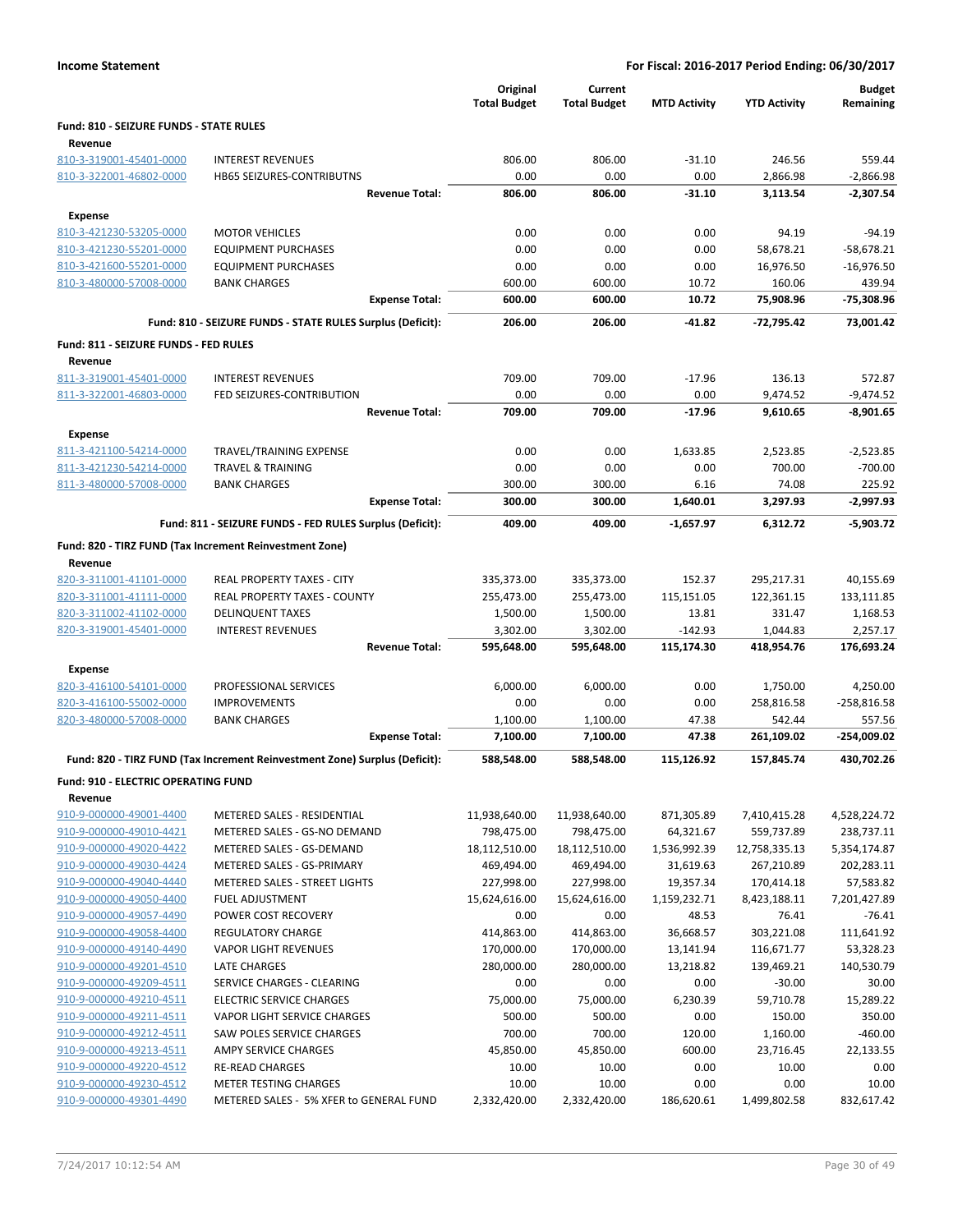|                         |                                           | Original<br><b>Total Budget</b> | Current<br><b>Total Budget</b> | <b>MTD Activity</b> | <b>YTD Activity</b> | <b>Budget</b><br>Remaining |
|-------------------------|-------------------------------------------|---------------------------------|--------------------------------|---------------------|---------------------|----------------------------|
| 910-9-000000-49307-4490 | METERED SALES - 1% XFER to GBOD           | 466,484.00                      | 466,484.00                     | 37,327.26           | 299,980.73          | 166,503.27                 |
| 910-9-000000-49410-4564 | <b>CUSTOMER AID TO CONSTRUCTION</b>       | 510,000.00                      | 510,000.00                     | 0.00                | $-47,520.85$        | 557,520.85                 |
| 910-9-000000-49420-4564 | UNDERGROUND SERVICE                       | 10,000.00                       | 10,000.00                      | 935.00              | 10,257.50           | $-257.50$                  |
| 910-9-000000-49430-4564 | <b>RELOCATION OF SERVICE</b>              | 100.00                          | 100.00                         | 0.00                | 0.00                | 100.00                     |
| 910-9-000000-49440-4564 | <b>OVERTIME SERVICES</b>                  | 100.00                          | 100.00                         | 0.00                | 0.00                | 100.00                     |
| 910-9-000000-49450-4564 | <b>ACCIDENTS</b>                          | 1,000.00                        | 1,000.00                       | 1,061.44            | $-7,752.40$         | 8,752.40                   |
| 910-9-000000-49460-4564 | <b>METER DAMAGE</b>                       | 100.00                          | 100.00                         | 0.00                | 70.00               | 30.00                      |
| 910-9-000000-49470-4564 | OTHER REIMBURSEMENTS                      | 100.00                          | 100.00                         | 0.00                | 0.00                | 100.00                     |
| 910-9-000000-49480-4564 | <b>METER BASES</b>                        | 7,000.00                        | 7,000.00                       | 177.29              | 3,427.37            | 3,572.63                   |
| 910-9-000000-49490-4564 | <b>MATERIAL SALES</b>                     | 20,000.00                       | 20,000.00                      | 0.00                | 23,557.52           | $-3,557.52$                |
| 910-9-000000-49520-4470 | <b>ENERGY SALES</b>                       | 5,085,000.00                    | 5,085,000.00                   | 0.00                | 803,489.77          | 4,281,510.23               |
| 910-9-000000-49521-4470 | <b>RUC REVENUES</b>                       | 3,500.00                        | 3,500.00                       | 0.00                | 507.33              | 2,992.67                   |
| 910-9-000000-49530-4572 | TCR AUCTION PROCEEDS                      | 360,000.00                      | 360,000.00                     | 0.00                | 215,427.81          | 144,572.19                 |
| 910-9-000000-49540-4572 | <b>BLACK START REVENUES</b>               | 510,000.00                      | 510,000.00                     | 0.00                | 85,725.97           | 424,274.03                 |
| 910-9-000000-49560-4571 | <b>TCOS REVENUES</b>                      | 550,000.00                      | 550,000.00                     | 45,438.65           | 317,623.49          | 232,376.51                 |
| 910-9-000000-49601-4540 | POLE USE REVENUES                         | 27,035.00                       | 27,035.00                      | 0.00                | 29,155.94           | $-2,120.94$                |
| 910-9-000000-49602-4118 | EPA ALLOWANCE SALES                       | 1.00                            | 1.00                           | 0.00                | 0.58                | 0.42                       |
| 910-9-000000-49700-4990 | REDEMPTION OF LONG TERM DEBT              | 475,000.00                      | 475,000.00                     | 0.00                | 0.00                | 475,000.00                 |
| 910-9-000000-49701-4567 | XFER FROM COG - GEN FUND                  | 687,973.00                      | 687,973.00                     | 57,331.09           | 515,979.81          | 171,993.19                 |
| 910-9-000000-49754-4994 | XFER FROM 950 - BILLING                   | 76,544.00                       | 76,544.00                      | 6,378.66            | 57,407.95           | 19,136.05                  |
| 910-9-000000-49755-4995 | XFER FROM 950 - CASHIERS                  | 56,882.00                       | 56,882.00                      | 4,740.16            | 42,661.47           | 14,220.53                  |
| 910-9-000000-49759-4545 | XFER FROM 950 FOR POLE USE                | 18,800.00                       | 18,800.00                      | 0.00                | 18,800.00           | 0.00                       |
| 910-9-000000-49801-4190 | <b>INTEREST INCOME</b>                    | 58,500.00                       | 58,500.00                      | $-1,654.78$         | 11,076.49           | 47,423.51                  |
| 910-9-000000-49809-4190 | <b>INTEREST ON ERCOT COLLATERAL</b>       | 0.00                            | 0.00                           | 0.00                | 175.75              | $-175.75$                  |
|                         | <b>Revenue Total:</b>                     | 59,415,205.00                   | 59,415,205.00                  | 4,091,213.26        | 34,113,311.99       | 25,301,893.01              |
| <b>Expense</b>          |                                           |                                 |                                |                     |                     |                            |
| 910-9-901000-51001-5000 | <b>REGULAR SALARIES</b>                   | 488,954.00                      | 488,954.00                     | 37,930.56           | 376,958.14          | 111,995.86                 |
| 910-9-901000-51011-5000 | PART TIME TEMPORARY                       | 18,153.00                       | 18,153.00                      | 0.00                | 0.00                | 18,153.00                  |
| 910-9-901000-51020-5000 | <b>OVERTIME</b>                           | 70,000.00                       | 70,000.00                      | 5,142.49            | 53,215.61           | 16,784.39                  |
| 910-9-901000-51115-5000 | <b>CLOTHING ALLOWANCE</b>                 | 2,000.00                        | 2,000.00                       | 0.00                | 1,905.16            | 94.84                      |
| 910-9-901000-51116-5000 | CAR ALLOWANCE                             | 1,950.00                        | 1,950.00                       | $-225.00$           | 1,500.00            | 450.00                     |
| 910-9-901000-51117-5000 | <b>CELL PHONE ALLOWANCE</b>               | 623.00                          | 623.00                         | 31.31               | 471.85              | 151.15                     |
| 910-9-901000-51201-5000 | <b>FICA</b>                               | 35,902.00                       | 35,902.00                      | 2,583.40            | 24,881.00           | 11,021.00                  |
| 910-9-901000-51202-5000 | <b>MEDICARE</b>                           | 8,434.00                        | 8,434.00                       | 604.19              | 5,842.22            | 2,591.78                   |
| 910-9-901000-51203-5000 | <b>HEALTH INSURANCE</b>                   | 70,810.00                       | 70,810.00                      | 5,900.83            | 53,107.47           | 17,702.53                  |
| 910-9-901000-51204-5000 | <b>WORKERS COMPENSATION</b>               | 6,934.00                        | 6,934.00                       | 577.83              | 5,200.47            | 1,733.53                   |
| 910-9-901000-51205-5000 | UNEMPLOYMENT                              | 657.00                          | 657.00                         | 0.77                | 136.67              | 520.33                     |
| 910-9-901000-51301-5000 | <b>TMRS</b>                               | 62,073.00                       | 62,073.00                      | 4,768.46            | 47,049.57           | 15,023.43                  |
| 910-9-901000-51401-5000 | <b>CONTRA - SALARIES</b>                  | 0.00                            | 0.00                           | 0.00                | $-1,718.46$         | 1,718.46                   |
| 910-9-901001-59020-5010 | <b>NATURAL GAS</b>                        | 750,000.00                      | 750,000.00                     | $-1,010.01$         | 94,202.58           | 655,797.42                 |
| 910-9-901001-59021-5010 | <b>FUEL OIL</b>                           | 50,000.00                       | 50,000.00                      | 0.00                | 0.00                | 50,000.00                  |
| 910-9-901008-59110-5080 | <b>GEUS OPERATIONS</b>                    | 25,000.00                       | 25,000.00                      | 2,104.24            | 19,130.39           | 5,869.61                   |
| 910-9-901008-59112-5080 | SAFETY                                    | 10,500.00                       | 10,500.00                      | 0.00                | 2,907.32            | 7,592.68                   |
| 910-9-901008-59121-5080 | MECHANICAL SUPPLIES                       | 20,500.00                       | 20,500.00                      | 2,711.92            | 8,574.09            | 11,925.91                  |
| 910-9-901008-59125-5080 | <b>CHEMICAL &amp; LABORATORY SUPPLIES</b> | 65,500.00                       | 65,500.00                      | 3,629.17            | 28,783.97           | 36,716.03                  |
| 910-9-901008-59141-5080 | <b>UTILITY BILLS</b>                      | 300,000.00                      | 300,000.00                     | 6,040.93            | 189,472.03          | 110,527.97                 |
| 910-9-901008-59144-5080 | MISCELLANEOUS SERVICES                    | 175,000.00                      | 175,000.00                     | 28,123.27           | 58,008.68           | 116,991.32                 |
| 910-9-901008-59146-5080 | TRAINING AND/OR TRAVEL                    | 10,000.00                       | 10,000.00                      | 0.00                | 500.00              | 9,500.00                   |
| 910-9-901015-51001-5150 | <b>REGULAR SALARIES</b>                   | 356,034.00                      | 356,034.00                     | 27,339.45           | 269,694.79          | 86,339.21                  |
| 910-9-901015-51020-5150 | <b>OVERTIME</b>                           | 32,500.00                       | 32,500.00                      | 2,928.90            | 21,644.33           | 10,855.67                  |
| 910-9-901015-51115-5150 | <b>CLOTHING ALLOWANCE</b>                 | 2,400.00                        | 2,400.00                       | 0.00                | 2,176.33            | 223.67                     |
| 910-9-901015-51116-5150 | <b>CAR ALLOWANCE</b>                      | 1,950.00                        | 1,950.00                       | $-225.00$           | 1,500.00            | 450.00                     |
| 910-9-901015-51201-5150 | <b>FICA</b>                               | 24,359.00                       | 24,359.00                      | 1,824.64            | 16,980.41           | 7,378.59                   |
| 910-9-901015-51202-5150 | <b>MEDICARE</b>                           | 5,697.00                        | 5,697.00                       | 426.73              | 3,971.24            | 1,725.76                   |
| 910-9-901015-51203-5150 | <b>HEALTH INSURANCE</b>                   | 67,900.00                       | 67,900.00                      | 5,658.33            | 50,924.97           | 16,975.03                  |
| 910-9-901015-51204-5150 | <b>WORKERS COMPENSATION</b>               | 5,260.00                        | 5,260.00                       | 438.33              | 3,944.97            | 1,315.03                   |
| 910-9-901015-51205-5150 | UNEMPLOYMENT                              | 630.00                          | 630.00                         | 0.00                | 114.11              | 515.89                     |
| 910-9-901015-51301-5150 | <b>TMRS</b>                               | 43,276.00                       | 43,276.00                      | 3,417.54            | 32,585.83           | 10,690.17                  |
| 910-9-901015-51401-5150 | <b>CONTRA - SALARIES</b>                  | 0.00                            | 0.00                           | 0.00                | $-9,451.53$         | 9,451.53                   |
|                         |                                           |                                 |                                |                     |                     |                            |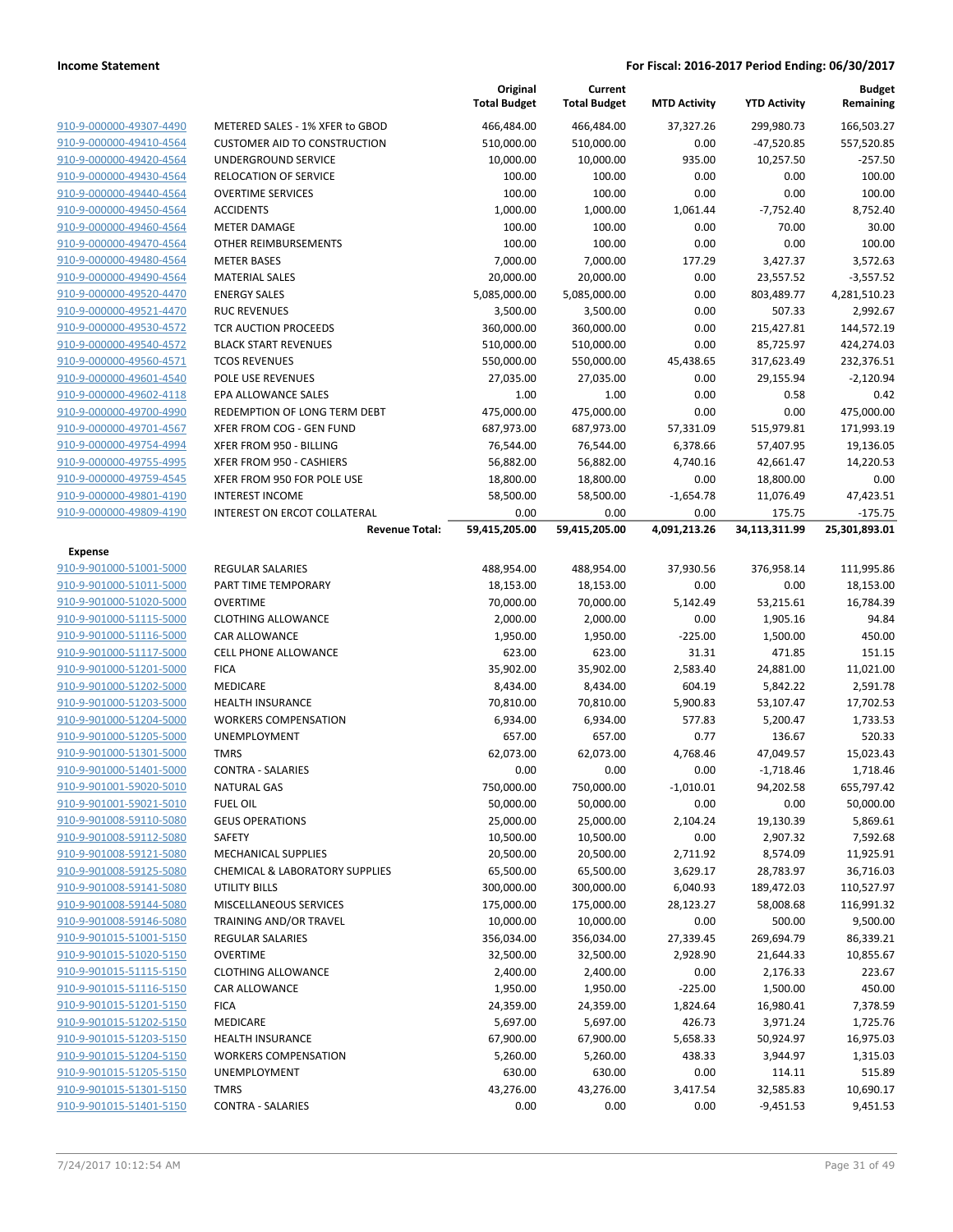|                                                    |                                              | Original<br><b>Total Budget</b> | Current<br><b>Total Budget</b> | <b>MTD Activity</b> | <b>YTD Activity</b> | Budget<br>Remaining  |
|----------------------------------------------------|----------------------------------------------|---------------------------------|--------------------------------|---------------------|---------------------|----------------------|
| 910-9-901015-59201-5150                            | <b>BUILDING MAINTENANCE</b>                  | 15,000.00                       | 15,000.00                      | 62.02               | 7,659.69            | 7,340.31             |
| 910-9-901015-59205-5150                            | <b>EQUIPMENT MAINTENANCE</b>                 | 4,500.00                        | 4,500.00                       | 69.00               | 1,376.27            | 3,123.73             |
| 910-9-901015-59290-5150                            | <b>GENERAL PLANT EQUIPMENT MAINTENANCE</b>   | 30,000.00                       | 30,000.00                      | 579.88              | 5,039.58            | 24,960.42            |
| 910-9-901015-59291-5150                            | <b>UNIT 1 MAINTENANCE</b>                    | 90,000.00                       | 90,000.00                      | 22,089.55           | 43,575.04           | 46,424.96            |
| 910-9-901015-59292-5150                            | UNIT 2 MAINTENANCE                           | 155,000.00                      | 145,000.00                     | 22,111.55           | 52,772.57           | 92,227.43            |
| 910-9-901015-59293-5150                            | <b>UNIT 3 MAINTENANCE</b>                    | 147,000.00                      | 147,000.00                     | 45,659.25           | 91,431.59           | 55,568.41            |
| 910-9-901090-59312-9900                            | <b>BOILER PLANT EQUIPMENT</b>                | 0.00                            | 0.00                           | 0.00                | 21,047.43           | $-21,047.43$         |
| 910-9-901146-51001-5460                            | <b>REGULAR SALARIES</b>                      | 488,954.00                      | 488,954.00                     | 37,930.56           | 373,024.97          | 115,929.03           |
| 910-9-901146-51011-5460                            | PART TIME TEMPORARY                          | 18,153.00                       | 18,153.00                      | 0.00                | 0.00                | 18,153.00            |
| 910-9-901146-51020-5460                            | <b>OVERTIME</b>                              | 65,000.00                       | 65,000.00                      | 5,142.49            | 52,449.41           | 12,550.59            |
| 910-9-901146-51115-5460                            | <b>CLOTHING ALLOWANCE</b>                    | 2,000.00                        | 2,000.00                       | 0.00                | 1,905.15            | 94.85                |
| 910-9-901146-51116-5460                            | CAR ALLOWANCE                                | 1,950.00                        | 1,950.00                       | 525.00              | 1,500.00            | 450.00               |
| 910-9-901146-51117-5460                            | <b>CELL PHONE ALLOWANCE</b>                  | 623.00                          | 623.00                         | 64.49               | 471.47              | 151.53               |
| 910-9-901146-51201-5460                            | <b>FICA</b>                                  | 35,592.00                       | 35,592.00                      | 2,673.50            | 26,318.42           | 9,273.58             |
| 910-9-901146-51202-5460                            | MEDICARE                                     | 8,362.00                        | 8,362.00                       | 625.26              | 6,190.69            | 2,171.31             |
| 910-9-901146-51203-5460                            | <b>HEALTH INSURANCE</b>                      | 70,810.00                       | 70,810.00                      | 5,900.83            | 53,107.47           | 17,702.53            |
| 910-9-901146-51204-5460                            | <b>WORKERS COMPENSATION</b>                  | 6,934.00                        | 6,934.00                       | 577.83              | 5,200.47            | 1,733.53             |
| 910-9-901146-51205-5460                            | <b>UNEMPLOYMENT</b>                          | 657.00                          | 657.00                         | 0.77                | 115.50              | 541.50               |
| 910-9-901146-51301-5460                            | <b>TMRS</b>                                  | 61,522.00                       | 61,522.00                      | 4,734.92            | 46,224.09           | 15,297.91            |
| 910-9-901147-59020-5470                            | <b>NATURAL GAS</b>                           | 300,000.00                      | 300,000.00                     | 51,051.03           | 177,856.30          | 122,143.70           |
| 910-9-901151-59110-5501                            | <b>GEUS OPERATIONS</b>                       | 2,000.00                        | 2,000.00                       | 1,105.31            | 2,001.26            | $-1.26$              |
| 910-9-901151-59112-5501                            | SAFETY PROGRAM<br><b>MECHANICAL SUPPLIES</b> | 950.00                          | 950.00                         | 79.81<br>941.87     | 213.81              | 736.19               |
| 910-9-901151-59121-5501<br>910-9-901151-59125-5501 | <b>CHEMICAL &amp; LABORATORY</b>             | 4,000.00<br>6,000.00            | 4,000.00<br>6,000.00           | 0.00                | 1,730.92            | 2,269.08             |
| 910-9-901151-59141-5501                            | <b>UTILITY BILLS</b>                         | 2,500.00                        | 2,500.00                       | 0.00                | 3,881.42<br>45.00   | 2,118.58<br>2,455.00 |
| 910-9-901151-59144-5501                            | MISCELLANEOUS SERVICES                       | 25,000.00                       | 25,000.00                      | 465.00              | 3,612.53            | 21,387.47            |
| 910-9-901151-59146-5501                            | TRAINING AND/OR TRAVEL                       | 6,000.00                        | 6,000.00                       | 0.00                | 0.00                | 6,000.00             |
| 910-9-901154-51001-5541                            | <b>REGULAR SALARIES</b>                      | 356,034.00                      | 356,034.00                     | 27,339.45           | 273,627.89          | 82,406.11            |
| 910-9-901154-51020-5541                            | <b>OVERTIME</b>                              | 40,000.00                       | 40,000.00                      | 2,928.90            | 22,410.53           | 17,589.47            |
| 910-9-901154-51115-5541                            | <b>CLOTHING ALLOWANCE</b>                    | 2,500.00                        | 2,500.00                       | 0.00                | 2,176.32            | 323.68               |
| 910-9-901154-51116-5541                            | CAR ALLOWANCE                                | 1,950.00                        | 1,950.00                       | 525.00              | 1,500.00            | 450.00               |
| 910-9-901154-51201-5541                            | <b>FICA</b>                                  | 24,830.00                       | 24,830.00                      | 1,876.64            | 18,405.55           | 6,424.45             |
| 910-9-901154-51202-5541                            | MEDICARE                                     | 5,807.00                        | 5,807.00                       | 438.89              | 4,304.53            | 1,502.47             |
| 910-9-901154-51203-5541                            | <b>HEALTH INSURANCE</b>                      | 67,900.00                       | 67,900.00                      | 5,658.33            | 50,924.97           | 16,975.03            |
| 910-9-901154-51204-5541                            | <b>WORKERS COMPENSATION</b>                  | 5,260.00                        | 5,260.00                       | 438.33              | 3,944.97            | 1,315.03             |
| 910-9-901154-51205-5541                            | UNEMPLOYMENT                                 | 630.00                          | 630.00                         | 0.00                | 105.83              | 524.17               |
| 910-9-901154-51301-5541                            | <b>TMRS</b>                                  | 44,113.00                       | 44,113.00                      | 3,384.00            | 32,749.05           | 11,363.95            |
| 910-9-901154-59201-5541                            | <b>BUILDINGS MAINTENANCE</b>                 | 15,000.00                       | 15,000.00                      | 0.00                | 2,343.91            | 12,656.09            |
| 910-9-901154-59205-5541                            | <b>EQUIPMENT MAINTENANCE</b>                 | 1,500.00                        | 1,500.00                       | 0.00                | 459.34              | 1,040.66             |
| 910-9-901154-59290-5541                            | GENERAL PLANT EQUIPMENT MAINTENANCE          | 8,000.00                        | 8,000.00                       | 7,606.74            | 8,545.10            | $-545.10$            |
| 910-9-901154-59291-5541                            | UNIT 1 MAINTENANCE                           | 41,700.00                       | 41,700.00                      | 8,853.78            | 23,456.75           | 18,243.25            |
| 910-9-901154-59292-5541                            | UNIT 2 MAINTENANCE                           | 41,700.00                       | 51,700.00                      | 20,441.81           | 35,484.98           | 16,215.02            |
| 910-9-901154-59293-5541                            | UNIT 3 MAINTENANCE                           | 41,700.00                       | 41,700.00                      | 1,235.05            | 7,906.99            | 33,793.01            |
| 910-9-901190-59345-9900                            | EP ACCESSORY ELEC EQUIPMENT                  | 60,000.00                       | 60,000.00                      | 0.00                | 18,194.50           | 41,805.50            |
| 910-9-901200-59110-5502                            | <b>GEUS OPERATIONS</b>                       | 5,000.00                        | 5,000.00                       | 0.00                | 0.00                | 5,000.00             |
| 910-9-901500-59040-5550                            | TMPA FIXED COST                              | 12,153,858.00                   | 12,153,858.00                  | 1,221,155.00        | 11,292,827.00       | 861,031.00           |
| 910-9-901500-59041-5550                            | AMORTIZE PREPAID SCRUBBER                    | 317,742.00                      | 317,742.00                     | 26,478.50           | 238,306.50          | 79,435.50            |
| 910-9-901500-59043-5550                            | AMORTIZE PREPAID TMPA FIXED                  | 1,336,320.00                    | 1,232,153.00                   | 102,679.42          | 924,114.76          | 308,038.24           |
| 910-9-901500-59045-5550                            | <b>GCSES ENERGY</b>                          | 5,225,000.00                    | 5,225,000.00                   | 462,091.25          | 2,810,243.73        | 2,414,756.27         |
| 910-9-901500-59050-5550                            | DUKE WIND ENERGY                             | 2,261,250.00                    | 2,261,250.00                   | 338,873.88          | 2,113,858.20        | 147,391.80           |
| 910-9-901500-59051-5550                            | <b>SOLAR ENERGY</b>                          | 1,210,000.00                    | 1,210,000.00                   | 45,814.67           | 45,814.67           | 1,164,185.33         |
| 910-9-901500-59052-5550                            | OFF-SYSTEM NET PURCHASES                     | 3,500.00                        | 2,735,765.00                   | 554,304.80          | 553,030.93          | 2,182,734.07         |
| 910-9-901500-59053-5550                            | <b>ERCOT BALANCING ENERGY</b>                | 10,120,000.00                   | 7,387,735.00                   | 0.00                | 1,426,877.47        | 5,960,857.53         |
| 910-9-901500-59054-5550                            | <b>ANCILLARY SERVICES</b>                    | 245,000.00                      | 245,000.00                     | 0.00                | 29,473.96           | 215,526.04           |
| 910-9-901500-59055-5550                            | <b>CONTROL CENTER COSTS</b>                  | 222,000.00                      | 222,000.00                     | 18,500.00           | 148,000.00          | 74,000.00            |
| 910-9-901500-59057-5550                            | <b>ERCOT UPLIFT</b>                          | 320,000.00                      | 320,000.00                     | 0.00                | 52,841.18           | 267,158.82           |
| 910-9-901500-59059-5550                            | <b>EILS</b>                                  | 80,500.00                       | 80,500.00                      | 0.00                | 21,141.19           | 59,358.81            |
| 910-9-901500-59063-5550                            | <b>ERCOT CONGESTION RIGHTS</b>               | $-100,000.00$                   | $-100,000.00$                  | -74,726.92          | -522,992.55         | 422,992.55           |
| 910-9-901500-59080-5550                            | DEMAND SIDE RESPONSE                         | 1,000.00                        | 1,000.00                       | 0.00                | 0.00                | 1,000.00             |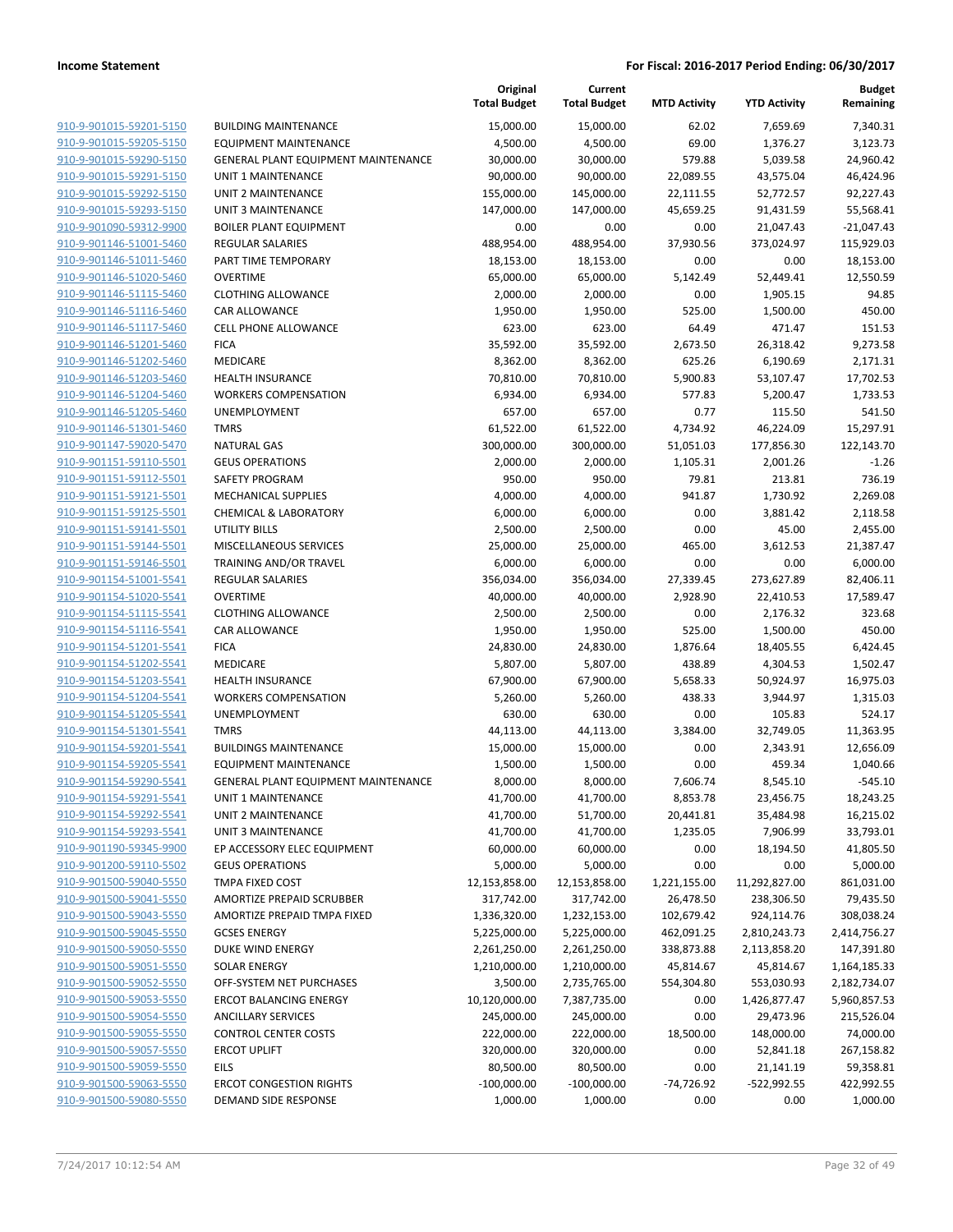| 910-9-901500-59099-5550        |
|--------------------------------|
| 910-9-901600-51001-5750        |
| 910-9-901600-51020-5750        |
| <u>910-9-901600-51116-5750</u> |
| 910-9-901600-51117-5750        |
| 910-9-901600-51201-5750        |
| 910-9-901600-51202-5750        |
| 910-9-901600-51203-5750        |
| 910-9-901600-51204-5750        |
| 910-9-901600-51205-5750        |
| 910-9-901600-51301-5750        |
| 910-9-901600-59110-5750        |
| 910-9-901600-59146-5750        |
| <u>910-9-910120-51001-9200</u> |
| 910-9-910120-51020-9200        |
| 910-9-910120-51115-9200        |
| 910-9-910120-51116-9200        |
| 910-9-910120-51117-9200        |
| 910-9-910120-51201-9200        |
| 910-9-910120-51202-9200        |
| 910-9-910120-51203-9200        |
| 910-9-910120-51204-9200        |
| 910-9-910120-51205-9200        |
| <u>910-9-910120-51301-9200</u> |
| 910-9-910121-59110-9210        |
| 910-9-910121-59116-9210        |
| 910-9-910121-59141-9210        |
|                                |
| 910-9-910121-59143-9210        |
| 910-9-910121-59144-9210        |
| 910-9-910121-59193-9210        |
| 910-9-910121-59198-9210        |
| 910-9-910132-59110-9302        |
| 910-9-910132-59142-9302        |
| <u>910-9-910132-59146-9302</u> |
| 910-9-910135-59200-9350        |
| 910-9-910135-59201-9350        |
| 910-9-910135-59205-9350        |
| 910-9-910190-59390-9900        |
| 910-9-911120-51001-9201        |
| 910-9-911120-51020-9201        |
| 910-9-911120-51115-9201        |
| <u>910-9-911120-51117-9201</u> |
| <u>910-9-911120-51201-9201</u> |
| <u>910-9-911120-51202-9201</u> |
| <u>910-9-911120-51203-9201</u> |
| 910-9-911120-51204-9201        |
| 910-9-911120-51205-9201        |
| <u>910-9-911120-51301-9201</u> |
| <u>910-9-911121-59110-9211</u> |
| <u>910-9-911121-59111-9211</u> |
| 910-9-911121-59187-9211        |
| 910-9-911135-59205-9351        |
| <u>910-9-913101-51001-9301</u> |
| <u>910-9-913101-51115-9301</u> |
| <u>910-9-913101-51117-9301</u> |
| 910-9-913101-51201-9301        |
| 910-9-913101-51202-9301        |
| <u>910-9-913101-51203-9301</u> |
| <u>910-9-913101-51204-9301</u> |
|                                |

|                                                    |                                 | Original<br><b>Total Budget</b> | Current<br><b>Total Budget</b> | <b>MTD Activity</b> | <b>YTD Activity</b>   | <b>Budget</b><br>Remaining |
|----------------------------------------------------|---------------------------------|---------------------------------|--------------------------------|---------------------|-----------------------|----------------------------|
| 910-9-901500-59099-5550                            | <b>GARLAND CLEARING ACCOUNT</b> | 0.00                            | 0.00                           | $-310,661.26$       | 1,304,112.38          | $-1,304,112.38$            |
| 910-9-901600-51001-5750                            | <b>REGULAR SALARIES</b>         | 154,274.00                      | 154,274.00                     | 12,136.00           | 119,828.80            | 34,445.20                  |
| 910-9-901600-51020-5750                            | <b>OVERTIME</b>                 | 10,500.00                       | 10,500.00                      | 346.96              | 2,352.79              | 8,147.21                   |
| 910-9-901600-51116-5750                            | <b>CAR ALLOWANCE</b>            | 3,000.00                        | 3,000.00                       | 230.76              | 2,307.60              | 692.40                     |
| 910-9-901600-51117-5750                            | CELL PHONE ALLOWANCE            | 864.00                          | 864.00                         | 66.46               | 664.60                | 199.40                     |
| 910-9-901600-51201-5750                            | <b>FICA</b>                     | 10,456.00                       | 10,456.00                      | 753.30              | 7,108.03              | 3,347.97                   |
| 910-9-901600-51202-5750                            | MEDICARE                        | 2,445.00                        | 2,445.00                       | 176.18              | 1,662.40              | 782.60                     |
| 910-9-901600-51203-5750                            | <b>HEALTH INSURANCE</b>         | 19,400.00                       | 19,400.00                      | 1,616.66            | 14,549.94             | 4,850.06                   |
| 910-9-901600-51204-5750                            | <b>WORKERS COMPENSATION</b>     | 422.00                          | 422.00                         | 35.17               | 316.53                | 105.47                     |
| 910-9-901600-51205-5750                            | <b>UNEMPLOYMENT</b>             | 180.00                          | 180.00                         | 0.00                | 33.01                 | 146.99                     |
| 910-9-901600-51301-5750                            | <b>TMRS</b>                     | 18,575.00                       | 18,575.00                      | 1,428.83            | 13,822.31             | 4,752.69                   |
| 910-9-901600-59110-5750                            | <b>GEUS OPERATIONS</b>          | 49,500.00                       | 49,500.00                      | 1,252.32            | 18,468.92             | 31,031.08                  |
| 910-9-901600-59146-5750                            | TRAINING AND/OR TRAVEL          | 3,000.00                        | 3,000.00                       | 394.09              | 3,305.30              | $-305.30$                  |
| 910-9-910120-51001-9200                            | <b>REGULAR SALARIES</b>         | 329,210.00                      | 329,210.00                     | 27,312.08           | 270,987.09            | 58,222.91                  |
| 910-9-910120-51020-9200                            | <b>OVERTIME</b>                 | 200.00                          | 200.00                         | 0.00                | 0.00                  | 200.00                     |
| 910-9-910120-51115-9200                            | <b>CLOTHING ALLOWANCE</b>       | 250.00                          | 250.00                         | 0.00                | 218.75                | 31.25                      |
| 910-9-910120-51116-9200                            | <b>CAR ALLOWANCE</b>            | 8,950.00                        | 8,950.00                       | 688.46              | 6,884.60              | 2,065.40                   |
| 910-9-910120-51117-9200                            | <b>CELL PHONE ALLOWANCE</b>     | 1,544.00                        | 1,544.00                       | 118.74              | 1,193.56              | 350.44                     |
| 910-9-910120-51201-9200                            | <b>FICA</b><br>MEDICARE         | 18,013.00<br>4,933.00           | 18,013.00                      | 1,726.37            | 15,123.40             | 2,889.60                   |
| 910-9-910120-51202-9200<br>910-9-910120-51203-9200 | <b>HEALTH INSURANCE</b>         |                                 | 4,933.00                       | 403.75<br>2,748.33  | 3,962.47              | 970.53<br>8,245.03         |
| 910-9-910120-51204-9200                            | <b>WORKERS COMPENSATION</b>     | 32,980.00<br>1,627.00           | 32,980.00<br>1,627.00          | 135.58              | 24,734.97<br>1,220.22 | 406.78                     |
| 910-9-910120-51205-9200                            | UNEMPLOYMENT                    | 306.00                          | 306.00                         | 0.00                | 58.46                 | 247.54                     |
| 910-9-910120-51301-9200                            | <b>TMRS</b>                     | 37,468.00                       | 37,468.00                      | 3,143.74            | 30,824.90             | 6,643.10                   |
| 910-9-910121-59110-9210                            | <b>GEUS OPERATIONS</b>          | 12,000.00                       | 12,000.00                      | $-231.86$           | 1,947.30              | 10,052.70                  |
| 910-9-910121-59116-9210                            | <b>BUILDING OPERATIONS</b>      | 6,000.00                        | 6,000.00                       | 84.82               | 2,647.26              | 3,352.74                   |
| 910-9-910121-59141-9210                            | <b>UTILITY BILLS</b>            | 81,000.00                       | 81,000.00                      | 5,816.60            | 60,230.50             | 20,769.50                  |
| 910-9-910121-59143-9210                            | PROFESSIONAL SERVICES           | 35,000.00                       | 35,000.00                      | 506.00              | 4,161.26              | 30,838.74                  |
| 910-9-910121-59144-9210                            | MISCELLANEOUS SERVICES          | 14,000.00                       | 14,000.00                      | 1,726.00            | 10,631.82             | 3,368.18                   |
| 910-9-910121-59193-9210                            | <b>GEUS INTERNET SERVICE</b>    | 38,000.00                       | 38,000.00                      | 0.00                | 38,000.00             | 0.00                       |
| 910-9-910121-59198-9210                            | <b>COLOCATION CHARGES</b>       | 9,979.00                        | 9,979.00                       | 0.00                | 9,979.00              | 0.00                       |
| 910-9-910132-59110-9302                            | <b>GEUS OPERATIONS</b>          | 11,000.00                       | 11,000.00                      | 2,660.49            | 6,018.77              | 4,981.23                   |
| 910-9-910132-59142-9302                            | <b>MEMBERSHIP FEES</b>          | 56,000.00                       | 56,000.00                      | 0.00                | 5,000.00              | 51,000.00                  |
| 910-9-910132-59146-9302                            | TRAINING AND/OR TRAVEL          | 5,000.00                        | 5,000.00                       | 1,009.17            | 1,141.13              | 3,858.87                   |
| 910-9-910135-59200-9350                            | LANDSCAPING MAINTENANCE         | 18,500.00                       | 18,500.00                      | 1,099.50            | 8,076.19              | 10,423.81                  |
| 910-9-910135-59201-9350                            | <b>BUILDING MAINTENANCE</b>     | 35,700.00                       | 35,700.00                      | 4,730.38            | 18,352.81             | 17,347.19                  |
| 910-9-910135-59205-9350                            | <b>EQUIPMENT MAINTENANCE</b>    | 1,000.00                        | 1,000.00                       | 181.85              | 997.98                | 2.02                       |
| 910-9-910190-59390-9900                            | STRUCTURES & IMPROVEMENTS       | 10,000.00                       | 10,000.00                      | 0.00                | 0.00                  | 10,000.00                  |
| 910-9-911120-51001-9201                            | <b>REGULAR SALARIES</b>         | 346,058.00                      | 346,058.00                     | 26,847.61           | 260,637.95            | 85,420.05                  |
| 910-9-911120-51020-9201                            | <b>OVERTIME</b>                 | 750.00                          | 750.00                         | 6.00                | 417.95                | 332.05                     |
| 910-9-911120-51115-9201                            | <b>CLOTHING ALLOWANCE</b>       | 400.00                          | 400.00                         | 0.00                | 367.95                | 32.05                      |
| 910-9-911120-51117-9201                            | <b>CELL PHONE ALLOWANCE</b>     | 1,639.00                        | 1,639.00                       | 93.77               | 875.57                | 763.43                     |
| 910-9-911120-51201-9201                            | <b>FICA</b>                     | 21,629.00                       | 21,629.00                      | 1,627.25            | 15,510.81             | 6,118.19                   |
| 910-9-911120-51202-9201                            | MEDICARE                        | 5,058.00                        | 5,058.00                       | 380.56              | 3,627.56              | 1,430.44                   |
| 910-9-911120-51203-9201                            | <b>HEALTH INSURANCE</b>         | 61,110.00                       | 61,110.00                      | 5,092.50            | 45,832.50             | 15,277.50                  |
| 910-9-911120-51204-9201                            | <b>WORKERS COMPENSATION</b>     | 3,970.00                        | 3,970.00                       | 330.83              | 2,977.47              | 992.53                     |
| 910-9-911120-51205-9201                            | UNEMPLOYMENT                    | 567.00                          | 567.00                         | 0.00                | 97.08                 | 469.92                     |
| 910-9-911120-51301-9201                            | <b>TMRS</b>                     | 38,425.00                       | 38,425.00                      | 3,012.72            | 28,942.96             | 9,482.04                   |
| 910-9-911121-59110-9211                            | <b>GEUS OPERATIONS</b>          | 36,800.00                       | 36,800.00                      | 1,669.25            | 28,889.82             | 7,910.18                   |
| 910-9-911121-59111-9211                            | MISCELLANEOUS OFFICE EXPENSES   | 0.00                            | 0.00                           | 568.75              | 642.15                | $-642.15$                  |
| 910-9-911121-59187-9211                            | <b>EMPLOYEE RELATIONS</b>       | 20,000.00                       | 20,000.00                      | 204.18              | 14,979.73             | 5,020.27                   |
| 910-9-911135-59205-9351                            | <b>EQUIPMENT MAINTENANCE</b>    | 8,450.00                        | 8,450.00                       | 326.25              | 1,659.18              | 6,790.82                   |
| 910-9-913101-51001-9301                            | <b>REGULAR SALARIES</b>         | 194,126.00                      | 194,126.00                     | 15,169.61           | 148,787.21            | 45,338.79                  |
| 910-9-913101-51115-9301                            | <b>CLOTHING ALLOWANCE</b>       | 400.00                          | 400.00                         | 0.00                | 0.00                  | 400.00                     |
| 910-9-913101-51117-9301                            | CELL PHONE ALLOWANCE            | 1,272.00                        | 1,272.00                       | 97.84               | 978.40                | 293.60                     |
| 910-9-913101-51201-9301<br>910-9-913101-51202-9301 | <b>FICA</b><br>MEDICARE         | 12,140.00                       | 12,140.00                      | 914.76              | 8,723.10              | 3,416.90                   |
| 910-9-913101-51203-9301                            | <b>HEALTH INSURANCE</b>         | 2,839.00<br>29,100.00           | 2,839.00<br>29,100.00          | 213.94<br>2,425.00  | 2,040.05<br>21,825.00 | 798.95<br>7,275.00         |
| 910-9-913101-51204-9301                            | <b>WORKERS COMPENSATION</b>     | 531.00                          | 531.00                         | 44.25               | 398.25                | 132.75                     |
|                                                    |                                 |                                 |                                |                     |                       |                            |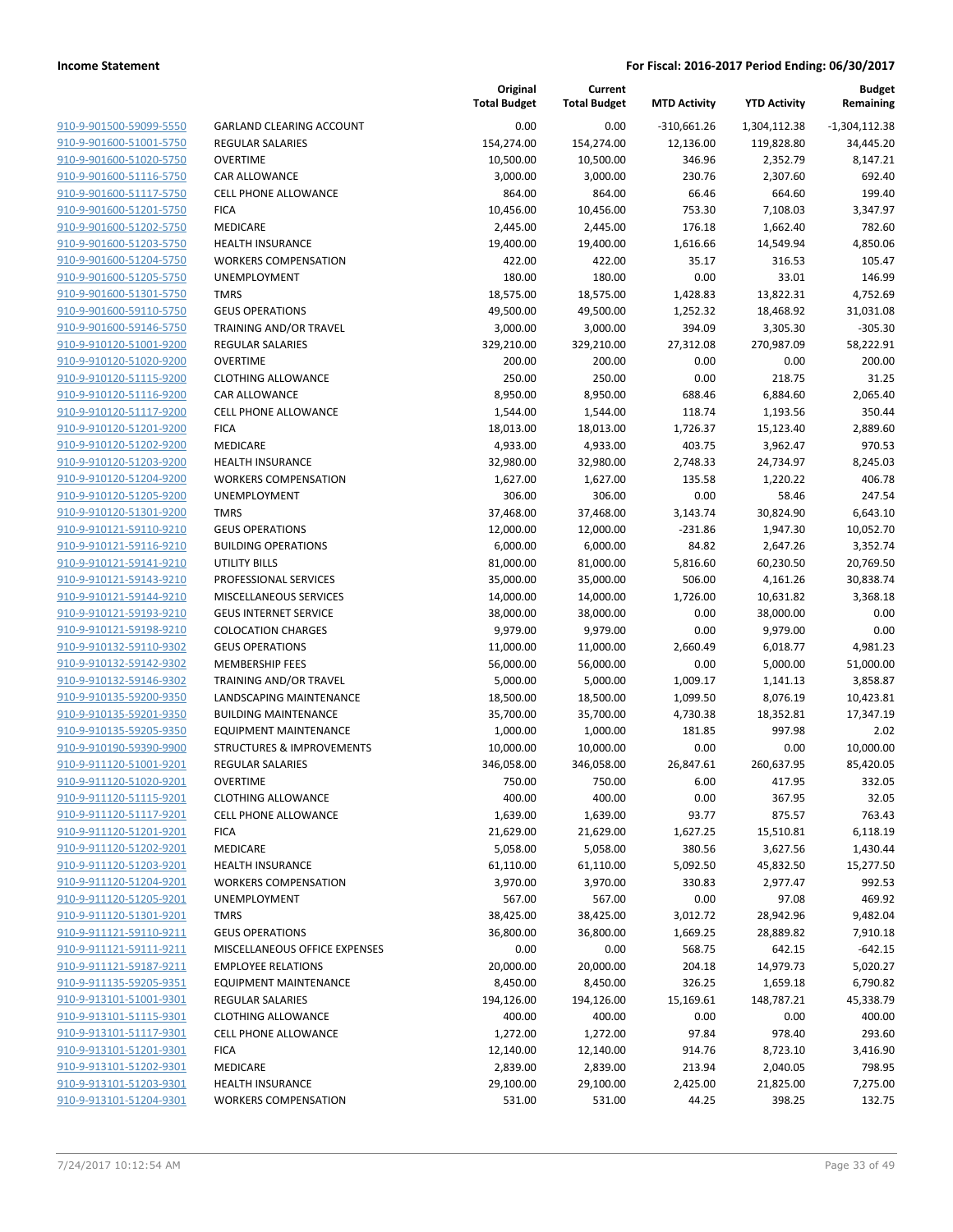| 910-9-913101-51205-9301        |
|--------------------------------|
| 910-9-913101-51301-9301        |
| 910-9-913101-59110-9301        |
| 910-9-913101-59112-9301        |
| 910-9-913101-59131-9301        |
| 910-9-913101-59160-9301        |
| 910-9-913101-59164-9301        |
| 910-9-913101-59167-9301        |
| 910-9-913101-59195-9301        |
| 910-9-913102-51001-9020        |
| 910-9-913102-51020-9020        |
| 910-9-913102-51115-9020        |
| 910-9-913102-51117-9020        |
| 910-9-913102-51201-9020        |
| <u>910-9-913102-51202-9020</u> |
| 910-9-913102-51203-9020        |
| 910-9-913102-51204-9020        |
| 910-9-913102-51205-9020        |
|                                |
| 910-9-913102-51301-9020        |
| 910-9-913102-59110-9020        |
| 910-9-913102-59169-9020        |
| 910-9-913130-51001-9030        |
| 910-9-913130-51010-9030        |
| 910-9-913130-51020-9030        |
| <u>910-9-913130-51102-9030</u> |
| 910-9-913130-51201-9030        |
| 910-9-913130-51202-9030        |
| 910-9-913130-51203-9030        |
| 910-9-913130-51204-9030        |
| 910-9-913130-51205-9030        |
| 910-9-913130-51301-9030        |
| 910-9-913130-59110-9030        |
| 910-9-913130-59166-9030        |
| 910-9-913131-51001-9031        |
| <u>910-9-913131-51020-9031</u> |
| 910-9-913131-51102-9031        |
| 910-9-913131-51201-9031        |
| 910-9-913131-51202-9031        |
| 910-9-913131-51203-9031        |
| 910-9-913131-51204-9031        |
| 910-9-913131-51205-9031        |
| 910-9-913131-51301-9031        |
| 910-9-913131-59110-9031        |
| 910-9-913134-51001-9034        |
|                                |
| <u>910-9-913134-51020-9034</u> |
| <u>910-9-913134-51201-9034</u> |
| 910-9-913134-51202-9034        |
| 910-9-913134-51203-9034        |
| 910-9-913134-51204-9034        |
| <u>910-9-913134-51205-9034</u> |
| <u>910-9-913134-51301-9034</u> |
| <u>910-9-913134-59110-9034</u> |
| 910-9-913135-51001-9035        |
| 910-9-913135-51020-9035        |
| <u>910-9-913135-51102-9035</u> |
| <u>910-9-913135-51201-9035</u> |
| 910-9-913135-51202-9035        |
| 910-9-913135-51203-9035        |
| 910-9-913135-51204-9035        |
|                                |

| <b>UNEMPLOYMENT</b>                 |
|-------------------------------------|
| <b>TMRS</b>                         |
| <b>GEUS OPERATIONS</b>              |
| SAFETY                              |
| NON-BAD DEBT WRITE OFFS             |
| ADVERTISING                         |
| <b>CONSUMER INFORMATION</b>         |
| <b>ENERGY EFFICIENCY OPERATIONS</b> |
| PUBLIC SERVICE BY GEUS C/I          |
| <b>REGULAR SALARIES</b>             |
| <b>OVERTIME</b>                     |
| <b>CLOTHING ALLOWANCE</b>           |
| <b>CELL PHONE ALLOWANCE</b>         |
| <b>FICA</b>                         |
| <b>MEDICARE</b>                     |
| <b>HEALTH INSURANCE</b>             |
| <b>WORKERS COMPENSATION</b>         |
| <b>UNEMPLOYMENT</b>                 |
| <b>TMRS</b>                         |
| <b>GEUS OPERATIONS</b>              |
| PRE PAID METER COSTS                |
| <b>REGULAR SALARIES</b>             |
| <b>PART TIME REGULAR</b>            |
| <b>OVERTIME</b>                     |
| <b>BILINGUAL PAY</b>                |
| <b>FICA</b>                         |
| <b>MEDICARE</b>                     |
| <b>HEALTH INSURANCE</b>             |
| <b>WORKERS COMPENSATION</b>         |
| <b>UNEMPLOYMENT</b>                 |
| <b>TMRS</b>                         |
| <b>GEUS OPERATIONS</b>              |
| LOW INCOME ASSISTANCE               |
| <b>REGULAR SALARIES</b>             |
| OVERTIME                            |
| <b>BILINGUAL PAY</b>                |
| <b>FICA</b>                         |
| <b>MEDICARE</b>                     |
| <b>HEALTH INSURANCE</b>             |
| <b>WORKERS COMPENSATION</b>         |
| UNEMPLOYMENT                        |
| <b>TMRS</b>                         |
| <b>GEUS OPERATIONS</b>              |
| <b>REGULAR SALARIES</b>             |
| <b>OVERTIME</b>                     |
| <b>FICA</b>                         |
| <b>MEDICARE</b>                     |
| <b>HEALTH INSURANCE</b>             |
| <b>WORKERS COMPENSATION</b>         |
| <b>UNEMPLOYMENT</b>                 |
| <b>TMRS</b>                         |
| <b>GEUS OPERATIONS</b>              |
| <b>REGULAR SALARIES</b>             |
| <b>OVERTIME</b>                     |
| <b>BILINGUAL PAY</b>                |
| <b>FICA</b>                         |
| MEDICARE                            |
| <b>HEALTH INSURANCE</b>             |

|                                                    |                                     | Original<br><b>Total Budget</b> | Current<br><b>Total Budget</b> | <b>MTD Activity</b> | <b>YTD Activity</b>   | <b>Budget</b><br>Remaining |
|----------------------------------------------------|-------------------------------------|---------------------------------|--------------------------------|---------------------|-----------------------|----------------------------|
| 910-9-913101-51205-9301                            | UNEMPLOYMENT                        | 270.00                          | 270.00                         | 0.00                | 46.55                 | 223.45                     |
| 910-9-913101-51301-9301                            | <b>TMRS</b>                         | 21,567.00                       | 21,567.00                      | 1,706.90            | 16,531.62             | 5,035.38                   |
| 910-9-913101-59110-9301                            | <b>GEUS OPERATIONS</b>              | 33,200.00                       | 33,200.00                      | 770.65              | 12,252.62             | 20,947.38                  |
| 910-9-913101-59112-9301                            | <b>SAFETY</b>                       | 1,500.00                        | 1,500.00                       | 0.00                | 0.00                  | 1,500.00                   |
| 910-9-913101-59131-9301                            | NON-BAD DEBT WRITE OFFS             | 4,000.00                        | 4,000.00                       | 0.00                | 2,926.19              | 1,073.81                   |
| 910-9-913101-59160-9301                            | ADVERTISING                         | 34,500.00                       | 34,500.00                      | 1,036.20            | 17,861.87             | 16,638.13                  |
| 910-9-913101-59164-9301                            | <b>CONSUMER INFORMATION</b>         | 6,000.00                        | 6,000.00                       | 0.00                | 0.00                  | 6,000.00                   |
| 910-9-913101-59167-9301                            | <b>ENERGY EFFICIENCY OPERATIONS</b> | 15,000.00                       | 15,000.00                      | 711.00              | 3,767.26              | 11,232.74                  |
| 910-9-913101-59195-9301                            | PUBLIC SERVICE BY GEUS C/I          | 15,000.00                       | 15,000.00                      | 0.00                | 15,000.00             | 0.00                       |
| 910-9-913102-51001-9020                            | REGULAR SALARIES                    | 283,650.00                      | 283,650.00                     | 20,315.21           | 221,312.23            | 62,337.77                  |
| 910-9-913102-51020-9020                            | <b>OVERTIME</b>                     | 20,500.00                       | 20,500.00                      | 1,832.77            | 15,395.44             | 5,104.56                   |
| 910-9-913102-51115-9020                            | <b>CLOTHING ALLOWANCE</b>           | 3,100.00                        | 3,100.00                       | 0.00                | 3,774.72              | $-674.72$                  |
| 910-9-913102-51117-9020                            | <b>CELL PHONE ALLOWANCE</b>         | 0.00                            | 0.00                           | 99.66               | 199.32                | $-199.32$                  |
| 910-9-913102-51201-9020                            | <b>FICA</b>                         | 19,049.00                       | 19,049.00                      | 1,324.19            | 14,596.15             | 4,452.85                   |
| 910-9-913102-51202-9020                            | <b>MEDICARE</b>                     | 4,455.00                        | 4,455.00                       | 309.69              | 3,413.62              | 1,041.38                   |
| 910-9-913102-51203-9020                            | <b>HEALTH INSURANCE</b>             | 77,600.00                       | 77,600.00                      | 6,466.67            | 58,200.03             | 19,399.97                  |
| 910-9-913102-51204-9020                            | <b>WORKERS COMPENSATION</b>         | 3,722.00                        | 3,722.00                       | 310.17              | 2,791.53              | 930.47                     |
| 910-9-913102-51205-9020                            | UNEMPLOYMENT                        | 720.00                          | 720.00                         | 0.00                | 133.44                | 586.56                     |
| 910-9-913102-51301-9020                            | <b>TMRS</b>                         | 33,844.00                       | 33,844.00                      | 2,487.26            | 27,781.50             | 6,062.50                   |
| 910-9-913102-59110-9020                            | <b>GEUS OPERATIONS</b>              | 39,150.00                       | 39,150.00                      | 2,324.19            | 25,394.93             | 13,755.07                  |
| 910-9-913102-59169-9020                            | PRE PAID METER COSTS                | 13,850.00                       | 13,850.00                      | 25.00               | 9,850.63              | 3,999.37                   |
| 910-9-913130-51001-9030                            | <b>REGULAR SALARIES</b>             | 235,414.00                      | 235,414.00                     | 20,423.07           | 202,140.05            | 33,273.95                  |
| 910-9-913130-51010-9030                            | PART TIME REGULAR                   | 28,881.00                       | 28,881.00                      | 0.00                | 0.00                  | 28,881.00                  |
| 910-9-913130-51020-9030                            | <b>OVERTIME</b>                     | 3,200.00                        | 3,200.00                       | 40.86               | 833.84                | 2,366.16                   |
| 910-9-913130-51102-9030                            | <b>BILINGUAL PAY</b>                | 3,400.00                        | 3,400.00                       | 276.96              | 2,769.60              | 630.40                     |
| 910-9-913130-51201-9030                            | <b>FICA</b>                         | 16,796.00                       | 16,796.00                      | 1,237.22            | 12,149.24             | 4,646.76                   |
| 910-9-913130-51202-9030                            | MEDICARE                            | 3,929.00                        | 3,929.00                       | 289.35              | 2,841.36              | 1,087.64                   |
| 910-9-913130-51203-9030                            | <b>HEALTH INSURANCE</b>             | 67,900.00                       | 67,900.00                      | 5,658.33            | 50,924.97             | 16,975.03                  |
| 910-9-913130-51204-9030                            | <b>WORKERS COMPENSATION</b>         | 644.00                          | 644.00                         | 53.67               | 483.03                | 160.97                     |
| 910-9-913130-51205-9030                            | UNEMPLOYMENT                        | 630.00                          | 630.00                         | 2.56                | 120.47                | 509.53                     |
| 910-9-913130-51301-9030                            | <b>TMRS</b>                         | 26,658.00                       | 26,658.00                      | 2,318.83            | 22,713.43             | 3,944.57                   |
| 910-9-913130-59110-9030                            | <b>GEUS OPERATIONS</b>              | 39,500.00                       | 39,500.00                      | 896.81              | 11,187.78             | 28,312.22                  |
| 910-9-913130-59166-9030                            | LOW INCOME ASSISTANCE               | 15,000.00                       | 15,000.00                      | 1,950.00            | 7,425.00              | 7,575.00                   |
| 910-9-913131-51001-9031                            | <b>REGULAR SALARIES</b>             | 42,307.00                       | 42,307.00                      | 3,240.00            | 32,400.00             | 9,907.00                   |
| 910-9-913131-51020-9031                            | <b>OVERTIME</b>                     | 500.00                          | 500.00                         | 0.00                | 7.70                  | 492.30                     |
| 910-9-913131-51102-9031                            | <b>BILINGUAL PAY</b>                | 600.00                          | 600.00                         | 46.14               | 461.40                | 138.60                     |
| 910-9-913131-51201-9031                            | <b>FICA</b>                         | 2,691.00                        | 2,691.00                       | 203.74              | 2,037.88              | 653.12                     |
| 910-9-913131-51202-9031<br>910-9-913131-51203-9031 | MEDICARE                            | 629.00                          | 629.00                         | 47.64               | 476.52                | 152.48                     |
|                                                    | <b>HEALTH INSURANCE</b>             | 9,700.00                        | 9,700.00                       | 808.33              | 7,274.97              | 2,425.03                   |
| 910-9-913131-51204-9031                            | <b>WORKERS COMPENSATION</b>         | 116.00<br>90.00                 | 116.00                         | 9.67                | 87.03                 | 28.97<br>74.84             |
| 910-9-913131-51205-9031<br>910-9-913131-51301-9031 | UNEMPLOYMENT<br><b>TMRS</b>         | 4,781.00                        | 90.00<br>4,781.00              | 0.00<br>367.40      | 15.16                 |                            |
| 910-9-913131-59110-9031                            | <b>GEUS OPERATIONS</b>              | 11,200.00                       | 11,200.00                      | 920.91              | 3,628.03<br>10,746.77 | 1,152.97<br>453.23         |
| 910-9-913134-51001-9034                            | <b>REGULAR SALARIES</b>             | 127,691.00                      | 127,691.00                     | 8,207.70            | 88,793.38             | 38,897.62                  |
| 910-9-913134-51020-9034                            | <b>OVERTIME</b>                     | 700.00                          | 700.00                         | 5.75                | 28.84                 | 671.16                     |
| 910-9-913134-51201-9034                            | <b>FICA</b>                         | 7,960.00                        | 7,960.00                       | 483.72              | 5,144.39              | 2,815.61                   |
| 910-9-913134-51202-9034                            | <b>MEDICARE</b>                     | 1,862.00                        | 1,862.00                       | 113.13              | 1,203.11              | 658.89                     |
| 910-9-913134-51203-9034                            | <b>HEALTH INSURANCE</b>             | 29,100.00                       | 29,100.00                      | 2,425.00            | 21,825.00             | 7,275.00                   |
| 910-9-913134-51204-9034                            | <b>WORKERS COMPENSATION</b>         | 349.00                          | 349.00                         | 29.08               | 261.72                | 87.28                      |
| 910-9-913134-51205-9034                            | UNEMPLOYMENT                        | 270.00                          | 270.00                         | 0.00                | 49.20                 | 220.80                     |
| 910-9-913134-51301-9034                            | <b>TMRS</b>                         | 14,142.00                       | 14,142.00                      | 918.27              | 9,860.14              | 4,281.86                   |
| 910-9-913134-59110-9034                            | <b>GEUS OPERATIONS</b>              | 97,395.00                       | 97,395.00                      | 7,668.24            | 63,853.37             | 33,541.63                  |
| 910-9-913135-51001-9035                            | <b>REGULAR SALARIES</b>             | 144,560.00                      | 144,560.00                     | 9,515.20            | 107,103.45            | 37,456.55                  |
| 910-9-913135-51020-9035                            | <b>OVERTIME</b>                     | 2,100.00                        | 2,100.00                       | 495.02              | 2,138.86              | $-38.86$                   |
| 910-9-913135-51102-9035                            | <b>BILINGUAL PAY</b>                | 500.00                          | 500.00                         | 46.16               | 461.60                | 38.40                      |
| 910-9-913135-51201-9035                            | <b>FICA</b>                         | 9,124.00                        | 9,124.00                       | 601.07              | 6,245.29              | 2,878.71                   |
| 910-9-913135-51202-9035                            | MEDICARE                            | 2,134.00                        | 2,134.00                       | 140.58              | 1,460.59              | 673.41                     |
| 910-9-913135-51203-9035                            | <b>HEALTH INSURANCE</b>             | 38,800.00                       | 38,800.00                      | 3,233.33            | 29,099.97             | 9,700.03                   |
| 910-9-913135-51204-9035                            | <b>WORKERS COMPENSATION</b>         | 396.00                          | 396.00                         | 33.00               | 297.00                | 99.00                      |
|                                                    |                                     |                                 |                                |                     |                       |                            |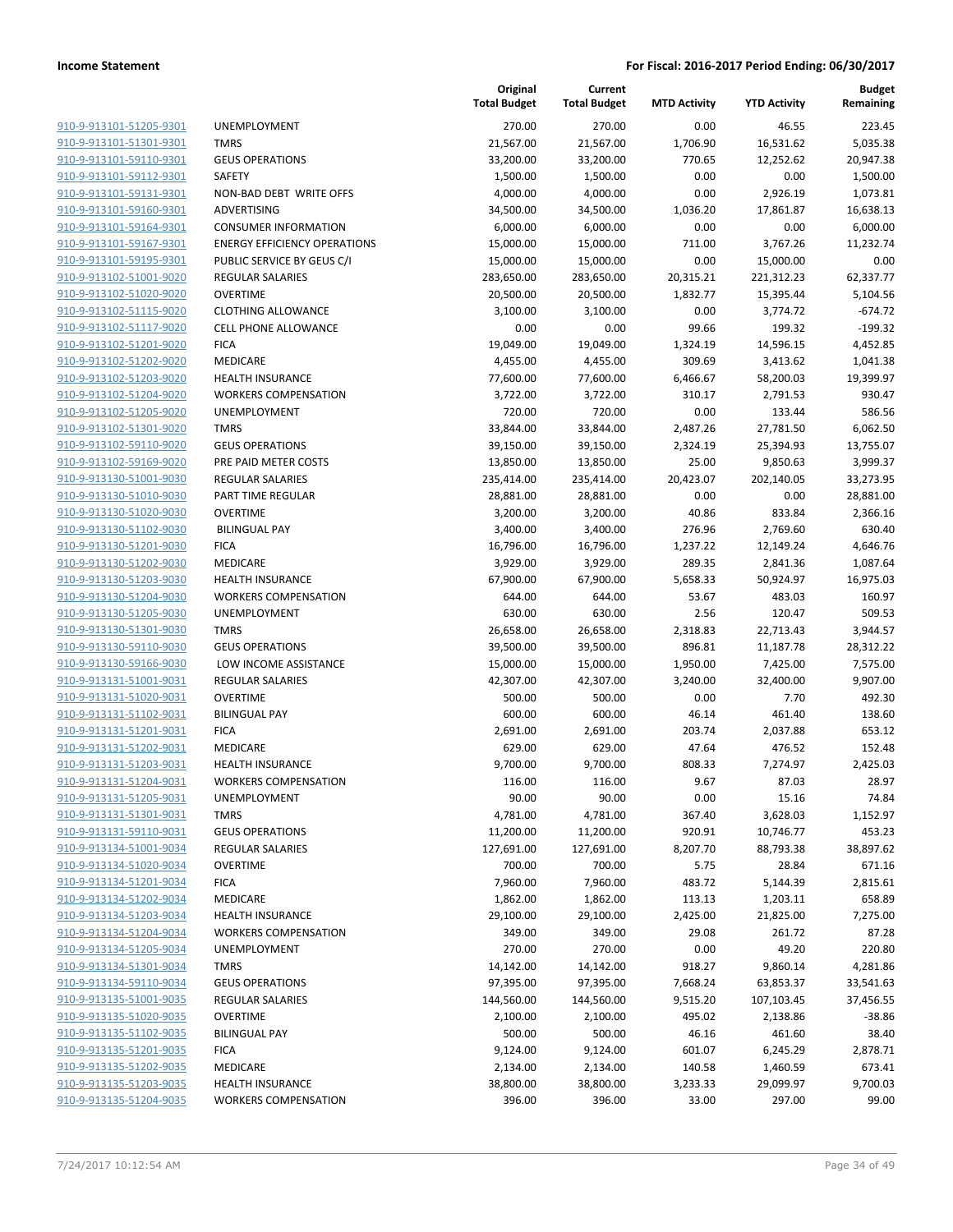| 910-9-913135-51205-9035                                          |
|------------------------------------------------------------------|
| 910-9-913135-51301-9035                                          |
| 910-9-913135-59110-9035                                          |
| 910-9-913135-59170-9035                                          |
| 910-9-913135-59172-9035                                          |
| 910-9-913135-59173-9035                                          |
| 910-9-913135-59174-9035                                          |
| 910-9-913135-59175-9035                                          |
| 910-9-913135-59179-9035                                          |
| 910-9-913136-51001-9036                                          |
| 910-9-913136-51020-9036                                          |
| 910-9-913136-51115-9036                                          |
| 910-9-913136-51201-9036                                          |
| 910-9-913136-51202-9036                                          |
| 910-9-913136-51203-9036                                          |
| 910-9-913136-51204-9036                                          |
| 910-9-913136-51205-9036                                          |
| 910-9-913136-51301-9036                                          |
|                                                                  |
| 910-9-913136-59110-9036                                          |
| 910-9-913136-59141-9036                                          |
| 910-9-913139-59780-9240                                          |
| 910-9-913139-59781-9250                                          |
| 910-9-913139-59902-9301                                          |
| 910-9-913139-59926-9301                                          |
| 910-9-913139-59927-9301                                          |
| 910-9-913139-59928-9301                                          |
| 910-9-913159-59200-9353                                          |
| 910-9-913159-59201-9353                                          |
| 910-9-913159-59205-9353                                          |
| 910-9-913190-59391-9900                                          |
| 910-9-913190-59392-9900                                          |
| 910-9-930000-59060-5650                                          |
| 910-9-930000-59110-5600                                          |
| 910-9-930161-51001-5610                                          |
| <u>910-9-930161-51020-5610</u>                                   |
|                                                                  |
| 910-9-930161-51116-5610                                          |
| 910-9-930161-51117-5610                                          |
| 910-9-930161-51201-5610                                          |
| 910-9-930161-51202-5610                                          |
| <u>910-9-930161-51203-5610</u>                                   |
| 910-9-930161-51204-5610                                          |
| <u>910-9-930161-51205-5610</u>                                   |
| 910-9-930161-51301-5610                                          |
| 910-9-930161-59110-5610                                          |
|                                                                  |
| 910-9-930161-59146-5610                                          |
| <u>910-9-930181-51001-5810</u>                                   |
| 910-9-930181-51020-5810                                          |
| <u>910-9-930181-51117-5810</u>                                   |
| <u>910-9-930181-51201-5810</u>                                   |
| <u>910-9-930181-51202-5810</u>                                   |
| <u>910-9-930181-51203-5810</u>                                   |
| 910-9-930181-51204-5810                                          |
| 910-9-930181-51205-5810                                          |
| 910-9-930181-51301-5810                                          |
| <u>910-9-930181-59110-5810</u>                                   |
| <u>910-9-931080-51001-5800</u>                                   |
| <u>910-9-931080-51011-5800</u>                                   |
| <u>910-9-931080-51020-5800</u><br><u>910-9-931080-51115-5800</u> |

|                                                    |                                    | Original<br><b>Total Budget</b> | Current<br><b>Total Budget</b> | <b>MTD Activity</b> | <b>YTD Activity</b>   | <b>Budget</b><br>Remaining |
|----------------------------------------------------|------------------------------------|---------------------------------|--------------------------------|---------------------|-----------------------|----------------------------|
| 910-9-913135-51205-9035                            | <b>UNEMPLOYMENT</b>                | 360.00                          | 360.00                         | 0.56                | 56.41                 | 303.59                     |
| 910-9-913135-51301-9035                            | <b>TMRS</b>                        | 16,209.00                       | 16,209.00                      | 1,124.30            | 12,144.27             | 4,064.73                   |
| 910-9-913135-59110-9035                            | <b>GEUS OPERATIONS</b>             | 30,700.00                       | 30,700.00                      | 1,742.61            | 19,149.55             | 11,550.45                  |
| 910-9-913135-59170-9035                            | <b>CREDIT CARD FEES</b>            | 72,000.00                       | 72,000.00                      | 7,036.07            | 60,565.28             | 11,434.72                  |
| 910-9-913135-59172-9035                            | LOCKBOX OVER/SHORT                 | 500.00                          | 500.00                         | 0.00                | 0.00                  | 500.00                     |
| 910-9-913135-59173-9035                            | <b>ONLINE PAYMENT OVER/SHORT</b>   | 500.00                          | 500.00                         | 0.00                | 0.00                  | 500.00                     |
| 910-9-913135-59174-9035                            | <b>BANK RECS OVER/SHORT</b>        | 100.00                          | 100.00                         | 0.00                | $-841.36$             | 941.36                     |
| 910-9-913135-59175-9035                            | <b>CASHIERS OVER/SHORT</b>         | 500.00                          | 500.00                         | 0.11                | $-50.73$              | 550.73                     |
| 910-9-913135-59179-9035                            | <b>AMPY OVER/SHORT</b>             | 100.00                          | 100.00                         | 0.00                | 0.00                  | 100.00                     |
| 910-9-913136-51001-9036                            | <b>REGULAR SALARIES</b>            | 30,243.00                       | 30,243.00                      | 2,332.80            | 23,097.80             | 7,145.20                   |
| 910-9-913136-51020-9036                            | <b>OVERTIME</b>                    | 100.00                          | 100.00                         | 0.00                | 187.56                | $-87.56$                   |
| 910-9-913136-51115-9036                            | <b>CLOTHING ALLOWANCE</b>          | 250.00                          | 250.00                         | 0.00                | 214.11                | 35.89                      |
| 910-9-913136-51201-9036                            | <b>FICA</b>                        | 1,897.00                        | 1,897.00                       | 133.40              | 1,249.96              | 647.04                     |
| 910-9-913136-51202-9036                            | MEDICARE                           | 444.00                          | 444.00                         | 31.20               | 292.38                | 151.62                     |
| 910-9-913136-51203-9036                            | <b>HEALTH INSURANCE</b>            | 9,700.00                        | 9,700.00                       | 808.33              | 7,274.97              | 2,425.03                   |
| 910-9-913136-51204-9036                            | <b>WORKERS COMPENSATION</b>        | 1,015.00                        | 1,015.00                       | 84.58               | 761.22                | 253.78                     |
| 910-9-913136-51205-9036                            | <b>UNEMPLOYMENT</b>                | 90.00                           | 90.00                          | 0.00                | 12.88                 | 77.12                      |
| 910-9-913136-51301-9036                            | <b>TMRS</b>                        | 3,370.00                        | 3,370.00                       | 260.80              | 2,584.94              | 785.06                     |
| 910-9-913136-59110-9036                            | <b>GEUS OPERATIONS</b>             | 22,000.00                       | 22,000.00                      | 147.35              | 5,258.76              | 16,741.24                  |
| 910-9-913136-59141-9036                            | UTILITY BILLS                      | 53,000.00                       | 53,000.00                      | 4,357.25            | 31,394.86             | 21,605.14                  |
| 910-9-913139-59780-9240                            | PROPERTY INSURANCE                 | 12,400.00                       | 8,825.00                       | 0.00                | 8,823.73              | 1.27                       |
| 910-9-913139-59781-9250                            | <b>LIABILITY INSURANCE</b>         | 7,700.00                        | 3,305.00                       | 0.00                | 3,302.57              | 2.43                       |
| 910-9-913139-59902-9301                            | XFER to COG - ADMIN EXPENSES       | 86,942.00                       | 90,387.00                      | 7,532.33            | 67,790.97             | 22,596.03                  |
| 910-9-913139-59926-9301                            | XFER to COG - GARAGE               | 7,949.00                        | 8,026.00                       | 668.75              | 6,018.75              | 2,007.25                   |
| 910-9-913139-59927-9301                            | XFER to COG - INSURANCE            | 6,461.00                        | 5,997.00                       | 499.67              | 4,497.03              | 1,499.97                   |
| 910-9-913139-59928-9301                            | XFER to COG - IT                   | 125,282.00                      | 136,407.00                     | 11,367.25           | 102,305.25            | 34,101.75                  |
| 910-9-913159-59200-9353                            | LANDSCAPING MAINTENANCE            | 3,000.00                        | 3,000.00                       | 220.02              | 1,510.02              | 1,489.98                   |
| 910-9-913159-59201-9353                            | <b>BUILDINGS MAINTNANCE</b>        | 23,000.00                       | 23,000.00                      | 2,196.84            | 15,095.42             | 7,904.58                   |
| 910-9-913159-59205-9353                            | <b>EQUIPMENT MAINTENANCE</b>       | 37,000.00                       | 37,000.00                      | 538.99              | 7,788.12              | 29,211.88                  |
| 910-9-913190-59391-9900                            | FURNITURE & OFFICE EQUIPMENT       | 8,000.00                        | 8,000.00                       | 0.00                | 0.00                  | 8,000.00                   |
| 910-9-913190-59392-9900                            | <b>TRANSPORTATION EQUIPMENT</b>    | 40,000.00                       | 40,000.00                      | 0.00                | 19,919.00             | 20,081.00                  |
| 910-9-930000-59060-5650                            | <b>TRANSMISSION COSTS</b>          | 1,250,000.00                    | 1,250,000.00                   | 107,011.42          | 865,201.84            | 384,798.16                 |
| 910-9-930000-59110-5600                            | <b>GEUS OPERATIONS</b>             | 91,000.00                       | 91,000.00                      | 15,656.38           | 75,058.74             | 15,941.26                  |
| 910-9-930161-51001-5610                            | <b>REGULAR SALARIES</b>            | 234,047.00                      | 234,047.00                     | 17,427.35           | 172,850.56            | 61,196.44                  |
| 910-9-930161-51020-5610                            | <b>OVERTIME</b>                    | 32,000.00                       | 32,000.00                      | 2,064.26            | 21,392.68             | 10,607.32                  |
| 910-9-930161-51116-5610                            | <b>CAR ALLOWANCE</b>               | 3,000.00                        | 3,000.00                       | 230.76              | 2,307.60              | 692.40                     |
| 910-9-930161-51117-5610                            | <b>CELL PHONE ALLOWANCE</b>        | 648.00                          | 648.00                         | 49.84               | 506.70                | 141.30                     |
| 910-9-930161-51201-5610                            | <b>FICA</b>                        | 16,721.00                       | 16,721.00                      | 1,252.98            | 11,818.61             | 4,902.39                   |
| 910-9-930161-51202-5610                            | MEDICARE                           | 3,911.00                        | 3,911.00                       | 293.03              | 2,764.05              | 1,146.95                   |
| 910-9-930161-51203-5610<br>910-9-930161-51204-5610 | <b>HEALTH INSURANCE</b>            | 32,738.00                       | 32,738.00                      | 2,728.17            | 24,553.53             | 8,184.47                   |
| 910-9-930161-51205-5610                            | <b>WORKERS COMPENSATION</b>        | 640.00                          | 640.00                         | 53.33               | 479.97                | 160.03                     |
| 910-9-930161-51301-5610                            | <b>UNEMPLOYMENT</b><br><b>TMRS</b> | 304.00<br>29,707.00             | 304.00                         | 0.00                | 59.28                 | 244.72<br>7,860.02         |
| 910-9-930161-59110-5610                            | <b>GEUS OPERATIONS</b>             | 17,500.00                       | 29,707.00<br>17,500.00         | 2,310.48<br>682.71  | 21,846.98<br>2,937.74 | 14,562.26                  |
| 910-9-930161-59146-5610                            | <b>TRAINING AND/OR TRAVEL</b>      | 32,000.00                       | 32,000.00                      | 2,140.11            | 18,329.44             | 13,670.56                  |
| 910-9-930181-51001-5810                            | <b>REGULAR SALARIES</b>            | 142,964.00                      | 142,964.00                     | 10,151.91           | 107,475.71            | 35,488.29                  |
| 910-9-930181-51020-5810                            | <b>OVERTIME</b>                    | 32,100.00                       | 32,100.00                      | 2,071.48            | 21,511.23             | 10,588.77                  |
| 910-9-930181-51117-5810                            | <b>CELL PHONE ALLOWANCE</b>        | 216.00                          | 216.00                         | 16.60               | 157.70                | 58.30                      |
| 910-9-930181-51201-5810                            | <b>FICA</b>                        | 10,868.00                       | 10,868.00                      | 758.88              | 8,007.46              | 2,860.54                   |
| 910-9-930181-51202-5810                            | MEDICARE                           | 2,542.00                        | 2,542.00                       | 177.48              | 1,872.71              | 669.29                     |
| 910-9-930181-51203-5810                            | <b>HEALTH INSURANCE</b>            | 23,038.00                       | 23,038.00                      | 1,919.83            | 17,278.47             | 5,759.53                   |
| 910-9-930181-51204-5810                            | <b>WORKERS COMPENSATION</b>        | 391.00                          | 391.00                         | 32.58               | 293.22                | 97.78                      |
| 910-9-930181-51205-5810                            | UNEMPLOYMENT                       | 214.00                          | 214.00                         | 0.00                | 36.74                 | 177.26                     |
| 910-9-930181-51301-5810                            | <b>TMRS</b>                        | 19,307.00                       | 19,307.00                      | 1,368.44            | 14,278.23             | 5,028.77                   |
| 910-9-930181-59110-5810                            | <b>GEUS OPERATIONS</b>             | 12,500.00                       | 12,500.00                      | 67.78               | 3,426.93              | 9,073.07                   |
| 910-9-931080-51001-5800                            | REGULAR SALARIES                   | 485,140.00                      | 485,140.00                     | 37,756.53           | 377,043.47            | 108,096.53                 |
| 910-9-931080-51011-5800                            | PART TIME TEMPORARY                | 35,120.00                       | 35,120.00                      | 0.00                | 0.00                  | 35,120.00                  |
| 910-9-931080-51020-5800                            | <b>OVERTIME</b>                    | 0.00                            | 0.00                           | 0.00                | 851.52                | $-851.52$                  |
| 910-9-931080-51115-5800                            | <b>CLOTHING ALLOWANCE</b>          | 500.00                          | 500.00                         | 0.00                | 423.75                | 76.25                      |
|                                                    |                                    |                                 |                                |                     |                       |                            |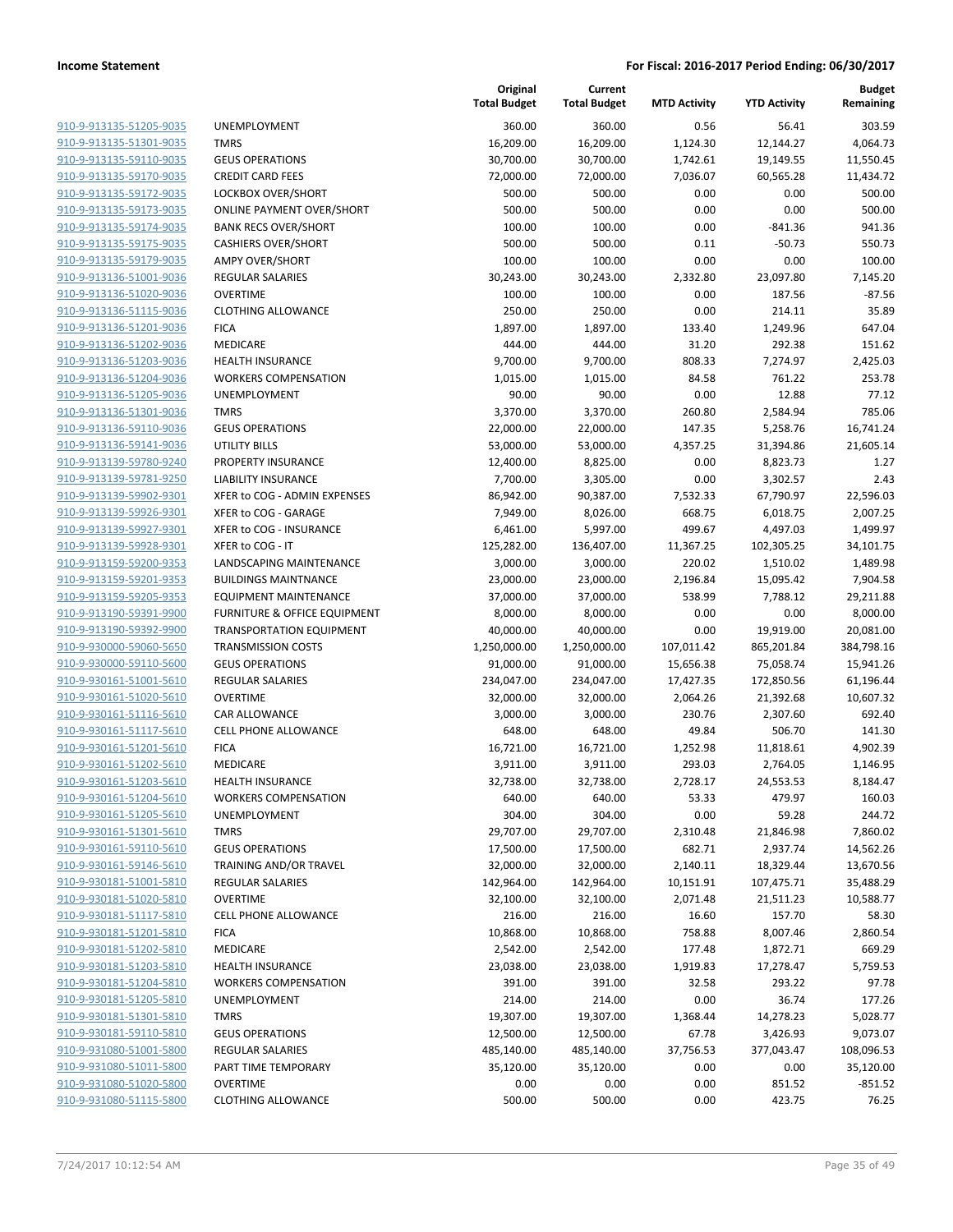| 910-9-931080-51116-5800                            |
|----------------------------------------------------|
| 910-9-931080-51117-5800                            |
| 910-9-931080-51201-5800                            |
| 910-9-931080-51202-5800                            |
| 910-9-931080-51203-5800                            |
| 910-9-931080-51204-5800                            |
| 910-9-931080-51205-5800                            |
| 910-9-931080-51301-5800                            |
| 910-9-931080-59110-5800                            |
| 910-9-931080-59205-5800                            |
| 910-9-931088-51001-5880                            |
| 910-9-931088-51201-5880                            |
| 910-9-931088-51202-5880                            |
| 910-9-931088-51203-5880                            |
| 910-9-931088-51204-5880                            |
| 910-9-931088-51205-5880                            |
|                                                    |
| 910-9-931088-51301-5880                            |
| 910-9-931088-59110-5880                            |
| 910-9-931092-51001-9202                            |
| 910-9-931092-51117-9202                            |
| 910-9-931092-51201-9202                            |
| 910-9-931092-51202-9202                            |
| 910-9-931092-51203-9202                            |
| 910-9-931092-51204-9202                            |
| 910-9-931092-51205-9202                            |
| 910-9-931092-51301-9202                            |
| 910-9-931092-59110-9212                            |
| 910-9-931092-59130-9212                            |
| 910-9-931093-59205-9352                            |
| 910-9-931099-59391-9900                            |
| 910-9-931462-51001-5620                            |
| 910-9-931462-51115-5620                            |
| 910-9-931462-51117-5620                            |
| 910-9-931462-51201-5620                            |
| 910-9-931462-51202-5620                            |
| 910-9-931462-51203-5620                            |
| 910-9-931462-51204-5620                            |
| 910-9-931462-51205-5620                            |
| 910-9-931462-51301-5620                            |
| 910-9-931462-59110-5620                            |
| 910-9-931462-59198-5620                            |
|                                                    |
| 910-9-931462-59199-5620<br>910-9-931470-51001-5700 |
|                                                    |
| 910-9-931470-51020-5700                            |
| 910-9-931470-51115-5700                            |
| 910-9-931470-51117-5700                            |
| 910-9-931470-51201-5700                            |
| 910-9-931470-51202-5700                            |
| 910-9-931470-51203-5700                            |
| 910-9-931470-51204-5700                            |
| 910-9-931470-51205-5700                            |
| 910-9-931470-51301-5700                            |
| 910-9-931470-59205-5700                            |
| 910-9-931470-59253-5700                            |
| 910-9-931490-59353-9900                            |
| 910-9-931491-51001-9911                            |
| 910-9-931491-51201-9911                            |
| 910-9-931491-51202-9911                            |
| 910-9-931491-51301-9911                            |
|                                                    |

|                         |                                 | Original<br><b>Total Budget</b> | Current<br><b>Total Budget</b> | <b>MTD Activity</b> | <b>YTD Activity</b> | <b>Budget</b><br>Remaining |
|-------------------------|---------------------------------|---------------------------------|--------------------------------|---------------------|---------------------|----------------------------|
| 910-9-931080-51116-5800 | <b>CAR ALLOWANCE</b>            | 7,900.00                        | 3,900.00                       | 300.00              | 3,000.00            | 900.00                     |
| 910-9-931080-51117-5800 | <b>CELL PHONE ALLOWANCE</b>     | 3,434.00                        | 3,434.00                       | 264.16              | 2,630.44            | 803.56                     |
| 910-9-931080-51201-5800 | <b>FICA</b>                     | 31,031.00                       | 31,031.00                      | 2,325.67            | 21,659.19           | 9,371.81                   |
| 910-9-931080-51202-5800 | MEDICARE                        | 7,703.00                        | 7,703.00                       | 543.90              | 5,309.55            | 2,393.45                   |
| 910-9-931080-51203-5800 | <b>HEALTH INSURANCE</b>         | 52,380.00                       | 52,380.00                      | 4,365.00            | 39,285.00           | 13,095.00                  |
| 910-9-931080-51204-5800 | <b>WORKERS COMPENSATION</b>     | 1,700.00                        | 1,700.00                       | 141.67              | 1,275.03            | 424.97                     |
| 910-9-931080-51205-5800 | UNEMPLOYMENT                    | 486.00                          | 486.00                         | 0.00                | 93.83               | 392.17                     |
| 910-9-931080-51301-5800 | <b>TMRS</b>                     | 54,649.00                       | 54,649.00                      | 3,970.15            | 39,439.01           | 15,209.99                  |
| 910-9-931080-59110-5800 | <b>GEUS OPERATIONS</b>          | 26,000.00                       | 26,000.00                      | 2,055.61            | 12,535.63           | 13,464.37                  |
| 910-9-931080-59205-5800 | <b>EQUIPMENT MAINTENANCE</b>    | 5,350.00                        | 5,350.00                       | 236.76              | 467.66              | 4,882.34                   |
| 910-9-931088-51001-5880 | <b>REGULAR SALARIES</b>         | 82,118.00                       | 82,118.00                      | 6,080.00            | 54,655.66           | 27,462.34                  |
| 910-9-931088-51201-5880 | <b>FICA</b>                     | 5,091.00                        | 5,091.00                       | 356.28              | 3,133.87            | 1,957.13                   |
| 910-9-931088-51202-5880 | MEDICARE                        | 1,191.00                        | 1,191.00                       | 83.32               | 732.91              | 458.09                     |
| 910-9-931088-51203-5880 | <b>HEALTH INSURANCE</b>         | 19,400.00                       | 19,400.00                      | 1,616.66            | 14,549.94           | 4,850.06                   |
| 910-9-931088-51204-5880 | <b>WORKERS COMPENSATION</b>     | 225.00                          | 225.00                         | 18.75               | 168.75              | 56.25                      |
| 910-9-931088-51205-5880 | UNEMPLOYMENT                    | 180.00                          | 180.00                         | 0.00                | 33.45               | 146.55                     |
| 910-9-931088-51301-5880 | <b>TMRS</b>                     | 9,045.00                        | 9,045.00                       | 679.74              | 6,136.15            | 2,908.85                   |
| 910-9-931088-59110-5880 | <b>GEUS OPERATIONS</b>          | 4,360.00                        | 4,360.00                       | 0.00                | 1,670.76            | 2,689.24                   |
| 910-9-931092-51001-9202 | <b>REGULAR SALARIES</b>         | 97,885.00                       | 97,885.00                      | 7,611.84            | 76,000.32           | 21,884.68                  |
| 910-9-931092-51117-9202 | CELL PHONE ALLOWANCE            | 1,632.00                        | 1,632.00                       | 125.54              | 1,266.47            | 365.53                     |
| 910-9-931092-51201-9202 | <b>FICA</b>                     | 6,170.00                        | 6,170.00                       | 462.25              | 4,510.28            | 1,659.72                   |
| 910-9-931092-51202-9202 | <b>MEDICARE</b>                 | 1,443.00                        | 1,443.00                       | 108.11              | 1,054.82            | 388.18                     |
| 910-9-931092-51203-9202 | <b>HEALTH INSURANCE</b>         | 16,490.00                       | 16,490.00                      | 1,374.17            | 12,367.53           | 4,122.47                   |
| 910-9-931092-51204-9202 | <b>WORKERS COMPENSATION</b>     | 268.00                          | 268.00                         | 22.33               | 200.97              | 67.03                      |
| 910-9-931092-51205-9202 | UNEMPLOYMENT                    | 153.00                          | 153.00                         | 0.00                | 27.45               | 125.55                     |
| 910-9-931092-51301-9202 | <b>TMRS</b>                     | 10,962.00                       | 10,962.00                      | 865.04              | 8,527.76            | 2,434.24                   |
| 910-9-931092-59110-9212 | <b>GEUS OPERATIONS</b>          | 15,500.00                       | 15,500.00                      | 97.95               | 5,466.90            | 10,033.10                  |
| 910-9-931092-59130-9212 | PHONE MANAGEMENT SERVICE        | 66,900.00                       | 66,900.00                      | 5,560.00            | 44,480.00           | 22,420.00                  |
| 910-9-931093-59205-9352 | EQUIPMENT MAINTENANCE - IT      | 10,000.00                       | 10,000.00                      | 540.00              | 2,110.18            | 7,889.82                   |
| 910-9-931099-59391-9900 | FURNITURE & OFFICE EQUIPMENT    | 15,000.00                       | 35,200.00                      | 0.00                | 10,092.20           | 25,107.80                  |
| 910-9-931462-51001-5620 | <b>REGULAR SALARIES</b>         | 59,851.00                       | 59,851.00                      | 4,761.60            | 46,508.80           | 13,342.20                  |
| 910-9-931462-51115-5620 | <b>CLOTHING ALLOWANCE</b>       | 150.00                          | 150.00                         | 0.00                | 68.75               | 81.25                      |
| 910-9-931462-51117-5620 | <b>CELL PHONE ALLOWANCE</b>     | 480.00                          | 480.00                         | 36.92               | 387.66              | 92.34                      |
| 910-9-931462-51201-5620 | <b>FICA</b>                     | 3,651.00                        | 3,651.00                       | 280.79              | 2,592.48            | 1,058.52                   |
| 910-9-931462-51202-5620 | MEDICARE                        | 877.00                          | 877.00                         | 65.67               | 606.29              | 270.71                     |
| 910-9-931462-51203-5620 | <b>HEALTH INSURANCE</b>         | 4,850.00                        | 4,850.00                       | 404.17              | 3,637.53            | 1,212.47                   |
| 910-9-931462-51204-5620 | <b>WORKERS COMPENSATION</b>     | 899.00                          | 899.00                         | 74.92               | 674.28              | 224.72                     |
| 910-9-931462-51205-5620 | UNEMPLOYMENT                    | 45.00                           | 45.00                          | 0.00                | 8.55                | 36.45                      |
| 910-9-931462-51301-5620 | <b>TMRS</b>                     | 6,662.00                        | 6,662.00                       | 536.48              | 5,182.24            | 1,479.76                   |
| 910-9-931462-59110-5620 | <b>GEUS OPERATIONS</b>          | 19,420.00                       | 19,420.00                      | 1,258.43            | 13,176.84           | 6,243.16                   |
| 910-9-931462-59198-5620 | <b>COLOCATION CHARGES</b>       | 9,979.00                        | 9,979.00                       | 0.00                | 9,979.00            | 0.00                       |
| 910-9-931462-59199-5620 | <b>LEASE OF DARK FIBER</b>      | 206,520.00                      | 206,520.00                     | 0.00                | 206,520.00          | 0.00                       |
| 910-9-931470-51001-5700 | <b>REGULAR SALARIES</b>         | 70,708.00                       | 70,708.00                      | 5,512.00            | 54,803.21           | 15,904.79                  |
| 910-9-931470-51020-5700 | <b>OVERTIME</b>                 | 2,600.00                        | 2,600.00                       | 88.32               | 2,101.80            | 498.20                     |
| 910-9-931470-51115-5700 | <b>CLOTHING ALLOWANCE</b>       | 500.00                          | 500.00                         | 0.00                | 495.53              | 4.47                       |
| 910-9-931470-51117-5700 | <b>CELL PHONE ALLOWANCE</b>     | 432.00                          | 432.00                         | 33.24               | 349.00              | 83.00                      |
| 910-9-931470-51201-5700 | <b>FICA</b>                     | 4,603.00                        | 4,603.00                       | 326.88              | 3,160.35            | 1,442.65                   |
| 910-9-931470-51202-5700 | MEDICARE                        | 1,077.00                        | 1,077.00                       | 76.44               | 739.10              | 337.90                     |
| 910-9-931470-51203-5700 | <b>HEALTH INSURANCE</b>         | 9,700.00                        | 9,700.00                       | 808.33              | 7,274.97            | 2,425.03                   |
| 910-9-931470-51204-5700 | <b>WORKERS COMPENSATION</b>     | 1,060.00                        | 1,060.00                       | 88.33               | 794.97              | 265.03                     |
| 910-9-931470-51205-5700 | UNEMPLOYMENT                    | 90.00                           | 90.00                          | 0.00                | 18.21               | 71.79                      |
| 910-9-931470-51301-5700 | <b>TMRS</b>                     | 8,177.00                        | 8,177.00                       | 629.84              | 6,319.96            | 1,857.04                   |
| 910-9-931470-59205-5700 | <b>EQUIPMENT MAINTENANCE</b>    | 5,400.00                        | 5,400.00                       | 122.43              | 3,026.20            | 2,373.80                   |
| 910-9-931470-59253-5700 | TRANSMISSION SUBSTATION MAINT   | 43,400.00                       | 43,400.00                      | 613.04              | 32,347.79           | 11,052.21                  |
| 910-9-931490-59353-9900 | <b>TRANSMISSION SUBSTATIONS</b> | 36,250.00                       | 36,250.00                      | 0.00                | 14,670.55           | 21,579.45                  |
| 910-9-931491-51001-9911 | <b>REGULAR SALARIES</b>         | 5,000.00                        | 5,000.00                       | 0.00                | 0.00                | 5,000.00                   |
| 910-9-931491-51201-9911 | <b>FICA</b>                     | 310.00                          | 310.00                         | 0.00                | 0.00                | 310.00                     |
| 910-9-931491-51202-9911 | MEDICARE                        | 73.00                           | 73.00                          | 0.00                | 0.00                | 73.00                      |
| 910-9-931491-51301-9911 | <b>TMRS</b>                     | 551.00                          | 551.00                         | 0.00                | 0.00                | 551.00                     |
|                         |                                 |                                 |                                |                     |                     |                            |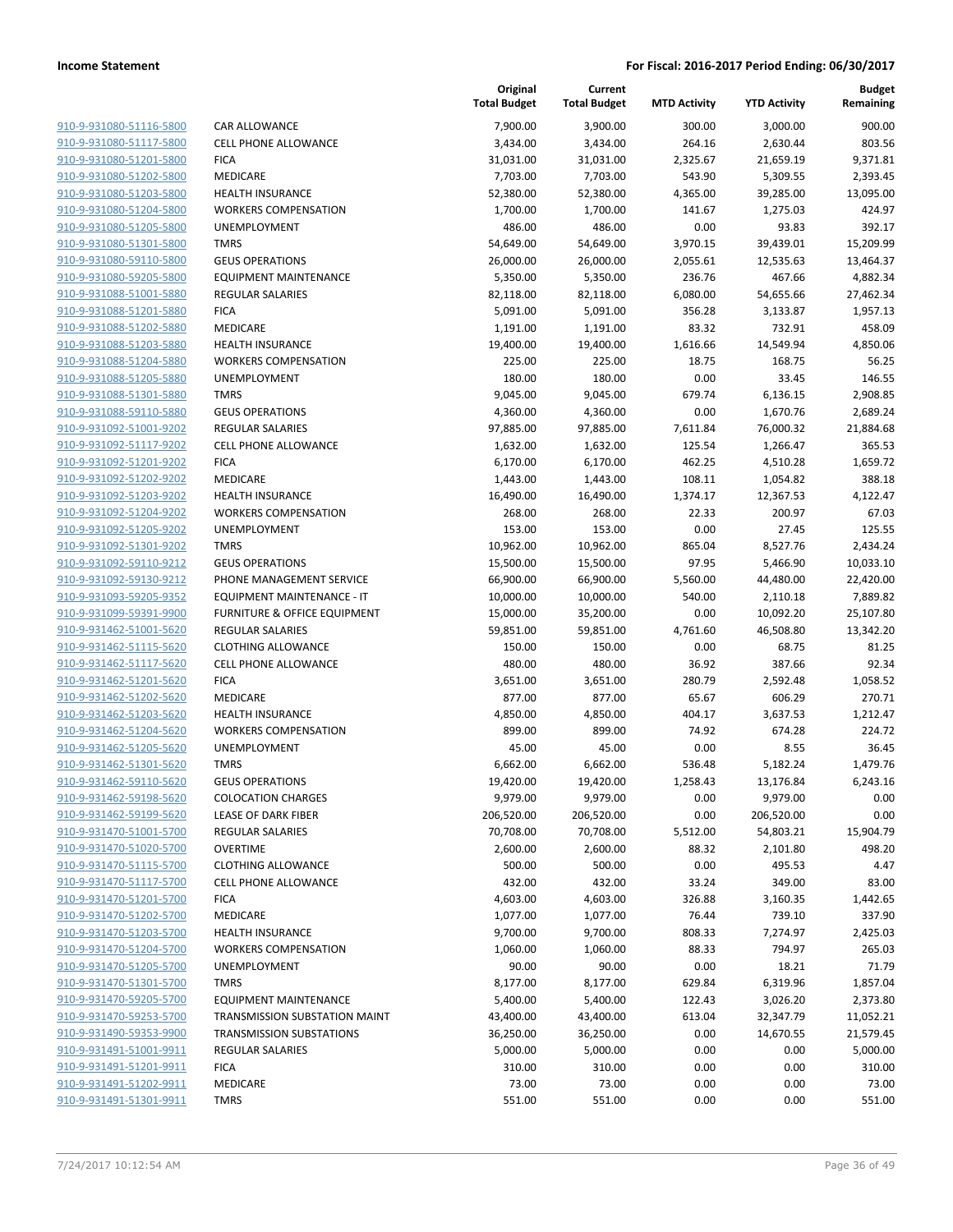|                                                    |                                                        | Original<br><b>Total Budget</b> | Current<br><b>Total Budget</b> | <b>MTD Activity</b> | <b>YTD Activity</b> | Budget<br>Remaining |
|----------------------------------------------------|--------------------------------------------------------|---------------------------------|--------------------------------|---------------------|---------------------|---------------------|
| 910-9-931528-51001-5820                            | <b>REGULAR SALARIES</b>                                | 59,851.00                       | 59,851.00                      | 4,761.60            | 46,508.80           | 13,342.20           |
| 910-9-931528-51115-5820                            | <b>CLOTHING ALLOWANCE</b>                              | 150.00                          | 150.00                         | 0.00                | 68.75               | 81.25               |
| 910-9-931528-51117-5820                            | <b>CELL PHONE ALLOWANCE</b>                            | 480.00                          | 480.00                         | 36.92               | 350.74              | 129.26              |
| 910-9-931528-51201-5820                            | <b>FICA</b>                                            | 3,651.00                        | 3,651.00                       | 297.50              | 2,910.63            | 740.37              |
| 910-9-931528-51202-5820                            | MEDICARE                                               | 877.00                          | 877.00                         | 69.58               | 680.79              | 196.21              |
| 910-9-931528-51203-5820                            | <b>HEALTH INSURANCE</b>                                | 4,850.00                        | 4,850.00                       | 404.17              | 3,637.53            | 1,212.47            |
| 910-9-931528-51204-5820                            | <b>WORKERS COMPENSATION</b>                            | 899.00                          | 899.00                         | 74.92               | 674.28              | 224.72              |
| 910-9-931528-51205-5820                            | UNEMPLOYMENT                                           | 45.00                           | 45.00                          | 0.00                | 7.96                | 37.04               |
| 910-9-931528-51301-5820                            | <b>TMRS</b>                                            | 6,662.00                        | 6,662.00                       | 536.48              | 5,182.24            | 1,479.76            |
| 910-9-931528-59110-5820                            | <b>GEUS OPERATIONS</b>                                 | 22,200.00                       | 22,200.00                      | 1,141.49            | 7,145.47            | 15,054.53           |
| 910-9-931529-51001-5920                            | <b>REGULAR SALARIES</b>                                | 70,708.00                       | 70,708.00                      | 5,512.00            | 54,803.21           | 15,904.79           |
| 910-9-931529-51020-5920                            | <b>OVERTIME</b>                                        | 3,200.00                        | 3,200.00                       | 88.32               | 2,101.80            | 1,098.20            |
| 910-9-931529-51115-5920                            | <b>CLOTHING ALLOWANCE</b>                              | 500.00                          | 500.00                         | 0.00                | 497.03              | 2.97                |
| 910-9-931529-51117-5920                            | <b>CELL PHONE ALLOWANCE</b>                            | 432.00                          | 432.00                         | 33.20               | 315.40              | 116.60              |
| 910-9-931529-51201-5920                            | <b>FICA</b>                                            | 4,640.00                        | 4,640.00                       | 349.28              | 3,548.68            | 1,091.32            |
| 910-9-931529-51202-5920<br>910-9-931529-51203-5920 | MEDICARE                                               | 1,085.00                        | 1,085.00                       | 81.69               | 829.95              | 255.05              |
| 910-9-931529-51204-5920                            | <b>HEALTH INSURANCE</b><br><b>WORKERS COMPENSATION</b> | 9,700.00                        | 9,700.00                       | 808.33<br>88.33     | 7,274.97<br>794.97  | 2,425.03<br>265.03  |
| 910-9-931529-51205-5920                            | UNEMPLOYMENT                                           | 1,060.00<br>90.00               | 1,060.00<br>90.00              | 0.00                | 14.81               | 75.19               |
| 910-9-931529-51301-5920                            | <b>TMRS</b>                                            | 8,243.00                        | 8,243.00                       | 629.82              | 6,319.86            | 1,923.14            |
| 910-9-931529-59205-5920                            | EQUIPMENT MAINTENANCE                                  | 7,300.00                        | 7,300.00                       | 0.00                | 3,004.78            | 4,295.22            |
| 910-9-931529-59262-5920                            | DISTRIBUTION SUBSTATION MAINTENANCE                    | 34,000.00                       | 34,000.00                      | 29.56               | 17,728.91           | 16,271.09           |
| 910-9-931590-59362-9900                            | <b>DISTRIBUTION SUBSTATIONS</b>                        | 79,750.00                       | 154,750.00                     | 132.75              | 36,051.05           | 118,698.95          |
| 910-9-931591-51001-9912                            | <b>REGULAR SALARIES</b>                                | 10,000.00                       | 10,000.00                      | 0.00                | 0.00                | 10,000.00           |
| 910-9-931591-51201-9912                            | <b>FICA</b>                                            | 620.00                          | 620.00                         | 0.00                | 0.00                | 620.00              |
| 910-9-931591-51202-9912                            | MEDICARE                                               | 145.00                          | 145.00                         | 0.00                | 0.00                | 145.00              |
| 910-9-931591-51301-9912                            | <b>TMRS</b>                                            | 1,102.00                        | 1,102.00                       | 0.00                | 0.00                | 1,102.00            |
| 910-9-932467-51001-5671                            | <b>REGULAR SALARIES</b>                                | 65,058.00                       | 65,058.00                      | 7,696.88            | 69,135.80           | $-4,077.80$         |
| 910-9-932467-51011-5671                            | PART TIME TEMPORARY                                    | 35,050.00                       | 35,050.00                      | 0.00                | 0.00                | 35,050.00           |
| 910-9-932467-51020-5671                            | <b>OVERTIME</b>                                        | 10,000.00                       | 10,000.00                      | 0.00                | 4,731.36            | 5,268.64            |
| 910-9-932467-51115-5671                            | <b>CLOTHING ALLOWANCE</b>                              | 550.00                          | 550.00                         | 0.00                | 523.68              | 26.32               |
| 910-9-932467-51201-5671                            | <b>FICA</b>                                            | 6,861.00                        | 6,861.00                       | 463.20              | 4,349.74            | 2,511.26            |
| 910-9-932467-51202-5671                            | MEDICARE                                               | 1,605.00                        | 1,605.00                       | 108.33              | 1,017.28            | 587.72              |
| 910-9-932467-51203-5671                            | <b>HEALTH INSURANCE</b>                                | 9,700.00                        | 9,700.00                       | 808.33              | 7,274.97            | 2,425.03            |
| 910-9-932467-51204-5671                            | <b>WORKERS COMPENSATION</b>                            | 998.00                          | 998.00                         | 83.17               | 748.53              | 249.47              |
| 910-9-932467-51205-5671                            | UNEMPLOYMENT                                           | 90.00                           | 90.00                          | 1.73                | 30.94               | 59.06               |
| 910-9-932467-51301-5671                            | <b>TMRS</b>                                            | 8,329.00                        | 8,329.00                       | 589.58              | 6,191.68            | 2,137.32            |
| 910-9-932467-59110-5671                            | <b>GEUS OPERATIONS</b>                                 | 26,000.00                       | 26,000.00                      | 320.10              | 10,481.27           | 15,518.73           |
| 910-9-932474-51001-5740                            | <b>REGULAR SALARIES</b>                                | 65,058.00                       | 65,058.00                      | 4,449.60            | 37,389.28           | 27,668.72           |
| 910-9-932474-51020-5740                            | <b>OVERTIME</b>                                        | 9,700.00                        | 9,700.00                       | 494.40              | 5,935.68            | 3,764.32            |
| 910-9-932474-51115-5740                            | <b>CLOTHING ALLOWANCE</b>                              | 550.00                          | 550.00                         | 0.00                | 503.03              | 46.97               |
| 910-9-932474-51201-5740                            | <b>FICA</b>                                            | 4,670.00                        | 4,670.00                       | 294.81              | 2,474.36            | 2,195.64            |
| 910-9-932474-51202-5740                            | MEDICARE                                               | 1,092.00                        | 1,092.00                       | 68.94               | 578.66              | 513.34              |
| 910-9-932474-51203-5740                            | <b>HEALTH INSURANCE</b>                                | 9,700.00                        | 9,700.00                       | 808.33              | 7,274.97            | 2,425.03            |
| 910-9-932474-51204-5740                            | <b>WORKERS COMPENSATION</b>                            | 998.00                          | 998.00                         | 83.17               | 748.53              | 249.47              |
| 910-9-932474-51205-5740                            | <b>UNEMPLOYMENT</b>                                    | 90.00                           | 90.00                          | 0.00                | 12.27               | 77.73               |
| 910-9-932474-51301-5740                            | <b>TMRS</b>                                            | 8,296.00                        | 8,296.00                       | 552.74              | 4,784.66            | 3,511.34            |
| 910-9-932474-59205-5740                            | <b>EQUIPMENT MAINTENANCE</b>                           | 0.00                            | 0.00                           | 0.00                | 191.60              | $-191.60$           |
| 910-9-932474-59257-5740                            | TRANSMISSION LINE MAINTENANCE                          | 41,700.00                       | 41,700.00                      | 2,700.18            | 21,652.17           | 20,047.83           |
| 910-9-932490-59356-9900                            | <b>GEUS TRANSMISSION LINES</b>                         | 675,000.00                      | 486,800.00                     | 18,782.39           | 81,838.64           | 404,961.36          |
| 910-9-932491-51001-9913                            | <b>REGULAR SALARIES</b>                                | 5,000.00                        | 5,000.00                       | 0.00                | 10,461.25           | $-5,461.25$         |
| 910-9-932491-51020-9913                            | <b>OVERTIME</b>                                        | 0.00                            | 0.00                           | 0.00                | 1,006.73            | $-1,006.73$         |
| 910-9-932491-51201-9913                            | <b>FICA</b>                                            | 310.00                          | 310.00                         | 0.00                | 674.42              | $-364.42$           |
| 910-9-932491-51202-9913                            | MEDICARE                                               | 73.00                           | 73.00                          | 0.00                | 157.72              | $-84.72$            |
| 910-9-932491-51205-9913                            | UNEMPLOYMENT                                           | 0.00                            | 0.00                           | 0.00                | 7.18                | $-7.18$             |
| 910-9-932491-51301-9913                            | <b>TMRS</b>                                            | 551.00                          | 551.00                         | 0.00                | 1,307.21            | $-756.21$           |
| 910-9-932500-51001-5801                            | <b>REGULAR SALARIES</b>                                | 115,232.00                      | 115,232.00                     | 8,819.20            | 88,192.00           | 27,040.00           |
| 910-9-932500-51115-5801                            | <b>CLOTHING ALLOWANCE</b>                              | 300.00                          | 300.00                         | 0.00                | 232.16              | 67.84               |
| 910-9-932500-51117-5801                            | <b>CELL PHONE ALLOWANCE</b>                            | 636.00                          | 636.00                         | 48.92               | 489.20              | 146.80              |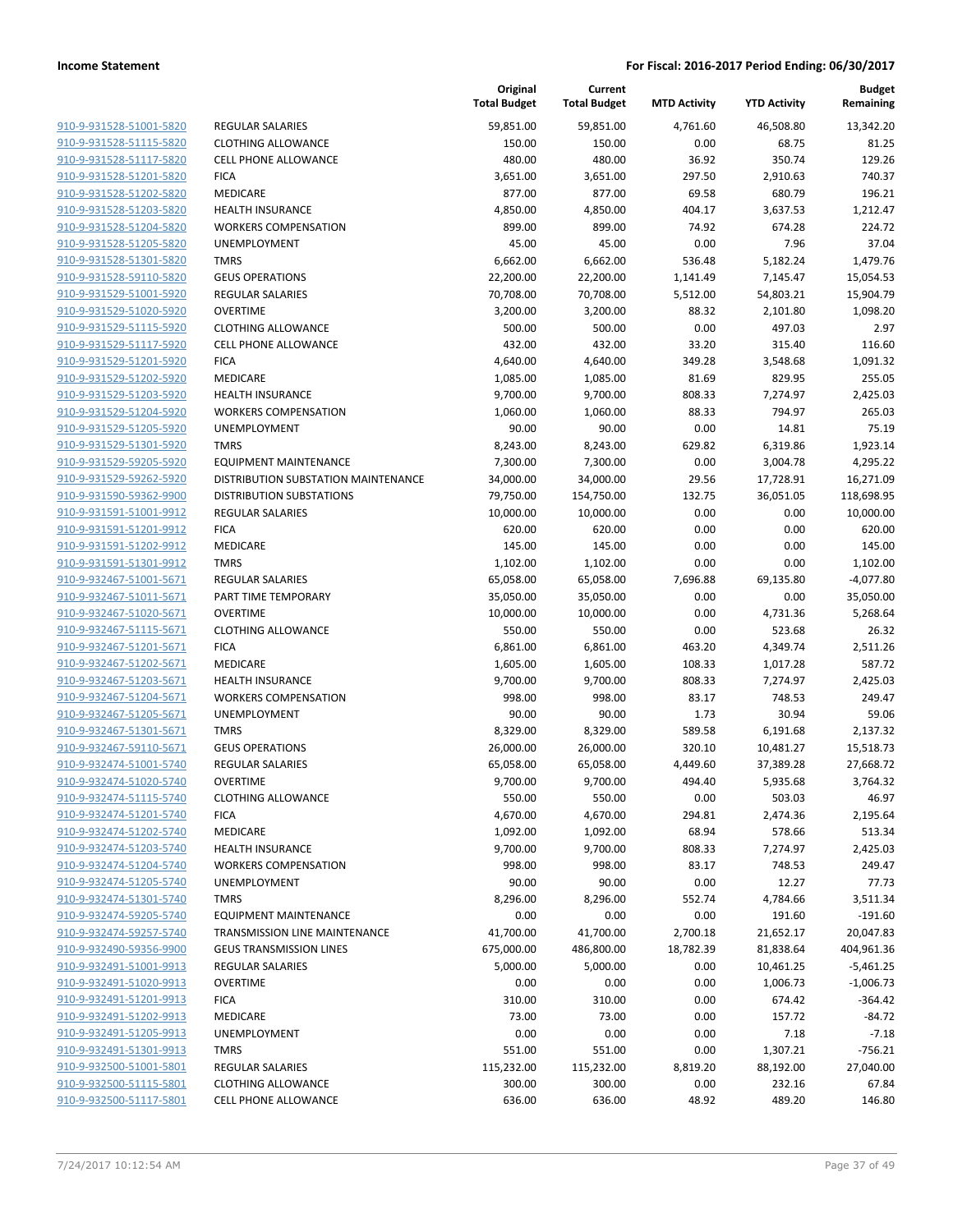|                         |                               | Original<br><b>Total Budget</b> | Current<br><b>Total Budget</b> | <b>MTD Activity</b> | <b>YTD Activity</b> | <b>Budget</b><br>Remaining |
|-------------------------|-------------------------------|---------------------------------|--------------------------------|---------------------|---------------------|----------------------------|
| 910-9-932500-51201-5801 | <b>FICA</b>                   | 7,202.00                        | 7,202.00                       | 536.87              | 5,285.63            | 1,916.37                   |
| 910-9-932500-51202-5801 | MEDICARE                      | 1,685.00                        | 1,685.00                       | 125.56              | 1,236.15            | 448.85                     |
| 910-9-932500-51203-5801 | <b>HEALTH INSURANCE</b>       | 9,700.00                        | 9,700.00                       | 808.33              | 7,274.97            | 2,425.03                   |
| 910-9-932500-51204-5801 | <b>WORKERS COMPENSATION</b>   | 1,702.00                        | 1,702.00                       | 141.83              | 1,276.47            | 425.53                     |
| 910-9-932500-51205-5801 | UNEMPLOYMENT                  | 90.00                           | 90.00                          | 0.00                | 16.51               | 73.49                      |
| 910-9-932500-51301-5801 | <b>TMRS</b>                   | 12,796.00                       | 12,796.00                      | 991.46              | 9,803.56            | 2,992.44                   |
| 910-9-932500-59110-5801 | <b>GEUS OPERATIONS</b>        | 8,900.00                        | 8,900.00                       | 953.55              | 4,536.79            | 4,363.21                   |
| 910-9-932500-59112-5801 | <b>SAFETY</b>                 | 48,200.00                       | 48,200.00                      | 0.00                | 32,765.33           | 15,434.67                  |
| 910-9-932500-59146-5801 | <b>TRAINING AND/OR TRAVEL</b> | 19,500.00                       | 19,500.00                      | 1,184.50            | 12,471.15           | 7,028.85                   |
| 910-9-932503-51001-5830 | REGULAR SALARIES              | 194,386.00                      | 194,816.00                     | 12,125.25           | 109,963.28          | 84,852.72                  |
| 910-9-932503-51020-5830 | <b>OVERTIME</b>               | 6,600.00                        | 6,600.00                       | 1,234.70            | 7,776.40            | $-1,176.40$                |
| 910-9-932503-51115-5830 | <b>CLOTHING ALLOWANCE</b>     | 700.00                          | 700.00                         | 0.00                | 1,127.26            | $-427.26$                  |
| 910-9-932503-51117-5830 | <b>CELL PHONE ALLOWANCE</b>   | 318.00                          | 318.00                         | 24.46               | 281.29              | 36.71                      |
| 910-9-932503-51201-5830 | <b>FICA</b>                   | 12,524.00                       | 12,524.00                      | 783.47              | 6,604.81            | 5,919.19                   |
| 910-9-932503-51202-5830 | MEDICARE                      | 2,929.00                        | 2,929.00                       | 183.23              | 1,544.68            | 1,384.32                   |
| 910-9-932503-51203-5830 | <b>HEALTH INSURANCE</b>       | 24,250.00                       | 24,250.00                      | 2,020.83            | 18,187.47           | 6,062.53                   |
| 910-9-932503-51204-5830 | <b>WORKERS COMPENSATION</b>   | 2,976.00                        | 2,976.00                       | 248.00              | 2,232.00            | 744.00                     |
| 910-9-932503-51205-5830 | UNEMPLOYMENT                  | 225.00                          | 225.00                         | 0.00                | 32.45               | 192.55                     |
| 910-9-932503-51301-5830 | <b>TMRS</b>                   | 22,251.00                       | 22,251.00                      | 1,496.38            | 13,022.02           | 9,228.98                   |
| 910-9-932503-59110-5830 | <b>GEUS OPERATIONS</b>        | 74,000.00                       | 74,000.00                      | 3,157.02            | 45,527.59           | 28,472.41                  |
| 910-9-932504-51001-5840 | <b>REGULAR SALARIES</b>       | 194,386.00                      | 194,386.00                     | 12,125.25           | 109,963.28          | 84,422.72                  |
| 910-9-932504-51020-5840 | <b>OVERTIME</b>               | 6,600.00                        | 6,600.00                       | 1,234.70            | 7,776.40            | $-1,176.40$                |
| 910-9-932504-51115-5840 | <b>CLOTHING ALLOWANCE</b>     | 700.00                          | 1,130.00                       | 0.00                | 1,127.26            | 2.74                       |
| 910-9-932504-51117-5840 | <b>CELL PHONE ALLOWANCE</b>   | 318.00                          | 318.00                         | 24.46               | 256.83              | 61.17                      |
| 910-9-932504-51201-5840 | <b>FICA</b>                   | 12,524.00                       | 12,524.00                      | 829.84              | 7,319.28            | 5,204.72                   |
| 910-9-932504-51202-5840 | MEDICARE                      | 2,929.00                        | 2,929.00                       | 194.08              | 1,711.80            | 1,217.20                   |
| 910-9-932504-51203-5840 | <b>HEALTH INSURANCE</b>       | 24,250.00                       | 24,250.00                      | 2,020.83            | 18,187.47           | 6,062.53                   |
| 910-9-932504-51204-5840 | <b>WORKERS COMPENSATION</b>   | 2,976.00                        | 2,976.00                       | 248.00              | 2,232.00            | 744.00                     |
| 910-9-932504-51205-5840 | UNEMPLOYMENT                  | 225.00                          | 225.00                         | 0.00                | 25.91               | 199.09                     |
| 910-9-932504-51301-5840 | <b>TMRS</b>                   | 22,251.00                       | 22,251.00                      | 1,496.38            | 13,022.02           | 9,228.98                   |
| 910-9-932504-59110-5840 | <b>GEUS OPERATIONS</b>        | 72,000.00                       | 72,000.00                      | 4,861.00            | 45,109.28           | 26,890.72                  |
| 910-9-932505-51001-5850 | <b>REGULAR SALARIES</b>       | 1,500.00                        | 1,500.00                       | 0.00                | 0.00                | 1,500.00                   |
| 910-9-932505-51201-5850 | <b>FICA</b>                   | 93.00                           | 93.00                          | 0.00                | 0.00                | 93.00                      |
| 910-9-932505-51202-5850 | <b>MEDICARE</b>               | 22.00                           | 22.00                          | 0.00                | 0.00                | 22.00                      |
| 910-9-932505-51301-5850 | <b>TMRS</b>                   | 165.00                          | 165.00                         | 0.00                | 0.00                | 165.00                     |
| 910-9-932505-59110-5850 | <b>GEUS OPERATIONS</b>        | 500.00                          | 500.00                         | 0.00                | 0.00                | 500.00                     |
| 910-9-932506-51001-5860 | <b>REGULAR SALARIES</b>       | 72,126.00                       | 72,126.00                      | 5,336.00            | 56,892.80           | 15,233.20                  |
| 910-9-932506-51020-5860 | <b>OVERTIME</b>               | 1,350.00                        | 1,350.00                       | 0.00                | 721.32              | 628.68                     |
| 910-9-932506-51115-5860 | <b>CLOTHING ALLOWANCE</b>     | 550.00                          | 550.00                         | 0.00                | 4.91                | 545.09                     |
| 910-9-932506-51117-5860 | <b>CELL PHONE ALLOWANCE</b>   | 432.00                          | 432.00                         | 49.83               | 332.20              | 99.80                      |
| 910-9-932506-51201-5860 | <b>FICA</b>                   | 4,617.00                        | 4,617.00                       | 333.83              | 3,607.17            | 1,009.83                   |
| 910-9-932506-51202-5860 | MEDICARE                      | 1,079.00                        | 1,079.00                       | 78.07               | 843.61              | 235.39                     |
| 910-9-932506-51203-5860 | <b>HEALTH INSURANCE</b>       | 9,700.00                        | 9,700.00                       | 808.33              | 7,274.97            | 2,425.03                   |
| 910-9-932506-51204-5860 | <b>WORKERS COMPENSATION</b>   | 1,139.00                        | 1,139.00                       | 94.92               | 854.28              | 284.72                     |
| 910-9-932506-51205-5860 | <b>UNEMPLOYMENT</b>           | 90.00                           | 90.00                          | 0.00                | 16.21               | 73.79                      |
| 910-9-932506-51301-5860 | <b>TMRS</b>                   | 8,201.00                        | 8,201.00                       | 598.42              | 6,385.33            | 1,815.67                   |
| 910-9-932506-59110-5860 | <b>GEUS OPERATIONS</b>        | 11,600.00                       | 11,600.00                      | 801.71              | 4,408.40            | 7,191.60                   |
| 910-9-932507-51001-5870 | <b>REGULAR SALARIES</b>       | 1,500.00                        | 1,500.00                       | 0.00                | 0.00                | 1,500.00                   |
| 910-9-932507-51201-5870 | <b>FICA</b>                   | 93.00                           | 93.00                          | 0.00                | 0.00                | 93.00                      |
| 910-9-932507-51202-5870 | MEDICARE                      | 22.00                           | 22.00                          | 0.00                | 0.00                | 22.00                      |
| 910-9-932507-51301-5870 | <b>TMRS</b>                   | 165.00                          | 165.00                         | 0.00                | 0.00                | 165.00                     |
| 910-9-932507-59110-5870 | <b>GEUS OPERATIONS</b>        | 400.00                          | 400.00                         | 0.00                | 0.00                | 400.00                     |
| 910-9-932509-59147-5890 | <b>RENT</b>                   | 500.00                          | 500.00                         | 0.00                | 0.00                | 500.00                     |
| 910-9-932510-51001-5900 | <b>REGULAR SALARIES</b>       | 55,557.00                       | 55,557.00                      | 4,337.60            | 42,006.88           | 13,550.12                  |
| 910-9-932510-51020-5900 | <b>OVERTIME</b>               | 10,000.00                       | 10,000.00                      | 738.75              | 6,638.05            | 3,361.95                   |
| 910-9-932510-51102-5900 | <b>BILINGUAL PAY</b>          | 600.00                          | 600.00                         | 46.16               | 461.60              | 138.40                     |
| 910-9-932510-51115-5900 | <b>CLOTHING ALLOWANCE</b>     | 500.00                          | 500.00                         | 0.00                | 495.53              | 4.47                       |
| 910-9-932510-51201-5900 | <b>FICA</b>                   | 4,133.00                        | 4,133.00                       | 293.35              | 2,653.32            | 1,479.68                   |
| 910-9-932510-51202-5900 | MEDICARE                      | 967.00                          | 967.00                         | 68.61               | 620.55              | 346.45                     |
|                         |                               |                                 |                                |                     |                     |                            |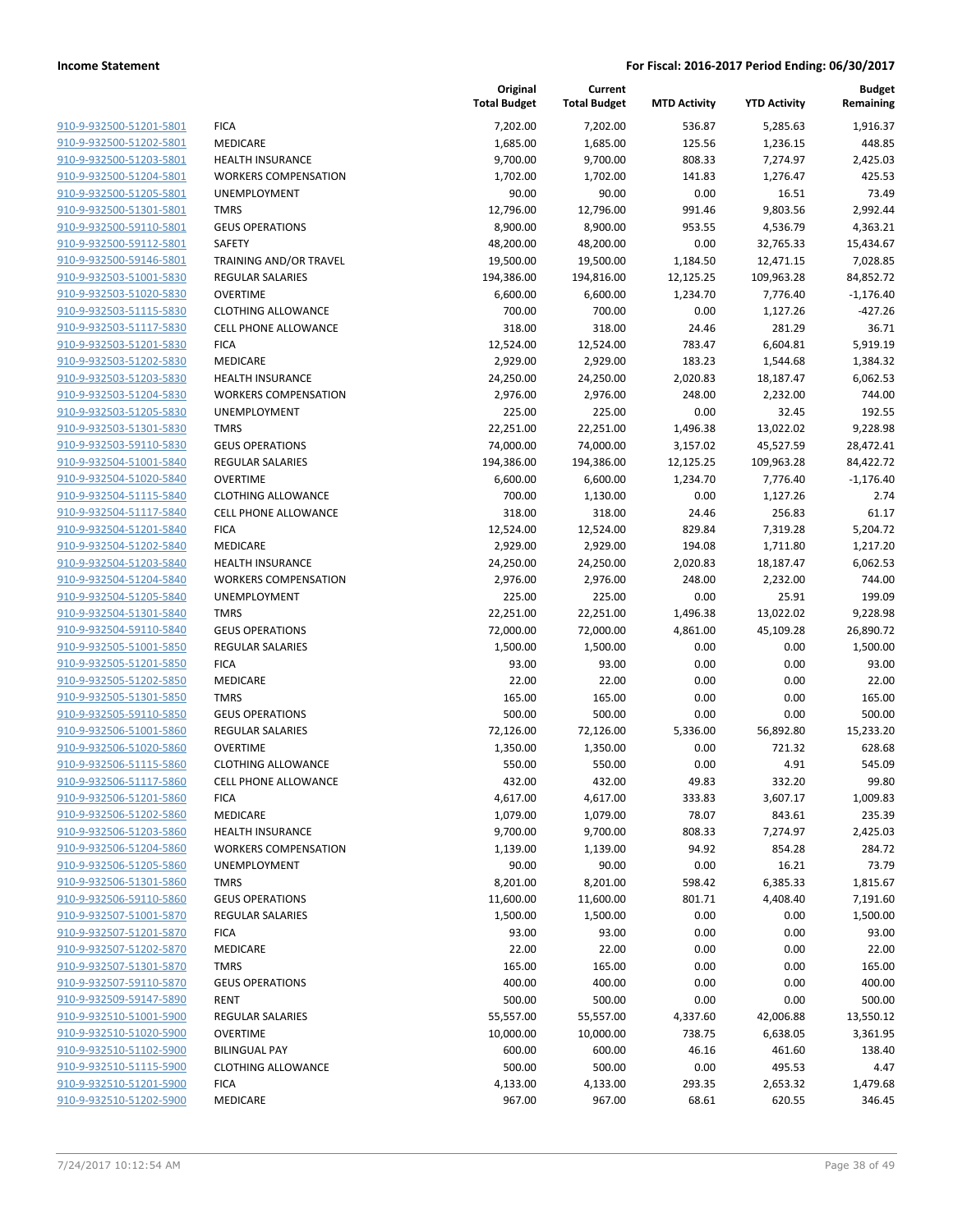|                                                    |                                                 | Original<br><b>Total Budget</b> | Current<br><b>Total Budget</b> | <b>MTD Activity</b> | <b>YTD Activity</b> | <b>Budget</b><br>Remaining |
|----------------------------------------------------|-------------------------------------------------|---------------------------------|--------------------------------|---------------------|---------------------|----------------------------|
| 910-9-932510-51203-5900                            | <b>HEALTH INSURANCE</b>                         | 9,700.00                        | 9,700.00                       | 808.33              | 7,274.97            | 2,425.03                   |
| 910-9-932510-51204-5900                            | <b>WORKERS COMPENSATION</b>                     | 821.00                          | 821.00                         | 68.42               | 615.78              | 205.22                     |
| 910-9-932510-51205-5900                            | UNEMPLOYMENT                                    | 90.00                           | 90.00                          | 0.00                | 16.51               | 73.49                      |
| 910-9-932510-51301-5900                            | <b>TMRS</b>                                     | 7,343.00                        | 7,343.00                       | 572.70              | 5,420.47            | 1.922.53                   |
| 910-9-932510-59205-5900                            | <b>EQUIPMENT MAINTENANCE</b>                    | 60,000.00                       | 60,000.00                      | 6,280.59            | 35,368.61           | 24,631.39                  |
| 910-9-932514-51001-5941                            | <b>REGULAR SALARIES</b>                         | 277,834.00                      | 277,834.00                     | 34,454.54           | 323,437.75          | $-45,603.75$               |
| 910-9-932514-51020-5941                            | <b>OVERTIME</b>                                 | 70,000.00                       | 70,000.00                      | 3,274.27            | 34,070.08           | 35,929.92                  |
| 910-9-932514-51102-5941                            | <b>BILINGUAL PAY</b>                            | 1,200.00                        | 1,200.00                       | 92.32               | 900.12              | 299.88                     |
| 910-9-932514-51115-5941                            | <b>CLOTHING ALLOWANCE</b>                       | 5,600.00                        | 5,600.00                       | 0.00                | 5,367.92            | 232.08                     |
| 910-9-932514-51201-5941                            | <b>FICA</b>                                     | 21,988.00                       | 21,988.00                      | 2,272.08            | 20,993.47           | 994.53                     |
| 910-9-932514-51202-5941                            | MEDICARE                                        | 5,143.00                        | 5,143.00                       | 531.37              | 4,909.78            | 233.22                     |
| 910-9-932514-51203-5941                            | HEALTH INSURANCE                                | 87,300.00                       | 87,300.00                      | 7,275.00            | 65,475.00           | 21,825.00                  |
| 910-9-932514-51204-5941                            | <b>WORKERS COMPENSATION</b>                     | 5,759.00                        | 5,759.00                       | 479.92              | 4,319.28            | 1,439.72                   |
| 910-9-932514-51205-5941                            | UNEMPLOYMENT                                    | 810.00                          | 810.00                         | 0.00                | 184.24              | 625.76                     |
| 910-9-932514-51301-5941                            | <b>TMRS</b>                                     | 39,063.00                       | 39,063.00                      | 4,228.38            | 39,492.53           | $-429.53$                  |
| 910-9-932514-59275-5941                            | POLES, OH, UG & SERVICES MAINTENANCE            | 188,500.00                      | 188,500.00                     | 20,419.13           | 108,407.87          | 80,092.13                  |
| 910-9-932515-51001-5950                            | <b>REGULAR SALARIES</b>                         | 5,500.00                        | 5,500.00                       | 0.00                | 0.00                | 5,500.00                   |
| 910-9-932515-51201-5950                            | <b>FICA</b>                                     | 341.00                          | 341.00                         | 0.00                | 0.00                | 341.00                     |
| 910-9-932515-51202-5950                            | MEDICARE                                        | 80.00                           | 80.00                          | 0.00                | 0.00                | 80.00                      |
| 910-9-932515-51301-5950                            | <b>TMRS</b>                                     | 606.00                          | 606.00                         | 0.00                | 0.00                | 606.00                     |
| 910-9-932515-59282-5950                            | <b>TRANSFORMERS MAINTENANCE</b>                 | 20,000.00                       | 20,000.00                      | 0.00                | 1,538.70            | 18,461.30                  |
| 910-9-932516-51001-5960                            | <b>REGULAR SALARIES</b>                         | 17,500.00                       | 17,500.00                      | 663.51              | 5,198.87            | 12,301.13                  |
| 910-9-932516-51020-5960                            | <b>OVERTIME</b>                                 | 500.00                          | 500.00                         | 125.24              | 931.78              | $-431.78$                  |
| 910-9-932516-51201-5960                            | <b>FICA</b>                                     | 1,085.00                        | 1,085.00                       | 48.91               | 380.11              | 704.89                     |
| 910-9-932516-51202-5960                            | MEDICARE                                        | 254.00                          | 254.00                         | 11.44               | 88.89               | 165.11                     |
| 910-9-932516-51205-5960                            | UNEMPLOYMENT                                    | 0.00                            | 0.00                           | 0.00                | 1.89                | $-1.89$                    |
| 910-9-932516-51301-5960                            | <b>TMRS</b>                                     | 1,928.00                        | 1,928.00                       | 88.19               | 682.82              | 1,245.18                   |
| 910-9-932516-59284-5960                            | ST LIGHTING & SIGNALS MAINTENANCE               | 5,000.00                        | 5,000.00                       | 634.51              | 3,459.89            | 1,540.11                   |
| 910-9-932517-51001-5970                            | <b>REGULAR SALARIES</b>                         | 52,762.00                       | 52,762.00                      | 4,412.80            | 43,714.30           | 9,047.70                   |
| 910-9-932517-51020-5970                            | <b>OVERTIME</b>                                 | 500.00                          | 500.00                         | 0.00                | 0.00                | 500.00                     |
| 910-9-932517-51115-5970                            | <b>CLOTHING ALLOWANCE</b>                       | 500.00                          | 500.00                         | 0.00                | 495.53              | 4.47                       |
| 910-9-932517-51201-5970                            | <b>FICA</b>                                     | 3,333.00                        | 3,333.00                       | 263.50              | 2,528.23            | 804.77                     |
| 910-9-932517-51202-5970                            | MEDICARE                                        | 780.00                          | 780.00                         | 61.63               | 591.34              | 188.66                     |
| 910-9-932517-51203-5970                            | <b>HEALTH INSURANCE</b>                         | 9,700.00                        | 9,700.00                       | 808.33              | 7,274.97            | 2,425.03                   |
| 910-9-932517-51204-5970                            | <b>WORKERS COMPENSATION</b>                     | 853.00                          | 853.00                         | 71.08               | 639.72              | 213.28                     |
| 910-9-932517-51205-5970                            | UNEMPLOYMENT                                    | 90.00                           | 90.00                          | 0.00                | 16.41               | 73.59                      |
| 910-9-932517-51301-5970                            | <b>TMRS</b>                                     | 5,921.00                        | 5,921.00                       | 493.36              | 4,825.84            | 1,095.16                   |
| 910-9-932517-59270-5970                            | <b>METERS MAINTENANCE</b>                       | 1,000.00                        | 1,000.00                       | 0.00                | 495.00              | 505.00                     |
| 910-9-932518-51001-5980                            | <b>REGULAR SALARIES</b>                         | 2,500.00                        | 2,500.00                       | 464.31              | 1,963.77            | 536.23                     |
| 910-9-932518-51020-5980                            | OVERTIME                                        | 200.00                          | 200.00                         | 50.54               | 228.66              | $-28.66$                   |
| 910-9-932518-51201-5980                            | <b>FICA</b>                                     | 155.00                          | 155.00                         | 31.92               | 137.37              | 17.63                      |
| 910-9-932518-51202-5980                            | MEDICARE                                        | 36.00                           | 36.00                          | 7.46                | 32.12               | 3.88                       |
| 910-9-932518-51205-5980<br>910-9-932518-51301-5980 | UNEMPLOYMENT                                    | 0.00                            | 0.00                           | 0.00                | 0.61                | $-0.61$<br>29.69           |
| 910-9-932518-59288-5980                            | <b>TMRS</b><br><b>VAPOR LIGHTS MAINTENANCE</b>  | 275.00<br>200.00                | 275.00<br>200.00               | 57.56<br>0.00       | 245.31<br>0.00      | 200.00                     |
| 910-9-932519-51001-5990                            |                                                 | 2,500.00                        | 2,500.00                       | 0.00                | 772.56              | 1,727.44                   |
| 910-9-932519-51117-5990                            | <b>REGULAR SALARIES</b><br>CELL PHONE ALLOWANCE | 0.00                            | 0.00                           | $-16.61$            | 0.00                | 0.00                       |
| 910-9-932519-51201-5990                            |                                                 |                                 |                                |                     |                     |                            |
| 910-9-932519-51202-5990                            | <b>FICA</b><br>MEDICARE                         | 155.00<br>36.00                 | 155.00<br>36.00                | 0.00<br>0.00        | 48.92               | 106.08<br>24.55            |
| 910-9-932519-51205-5990                            | UNEMPLOYMENT                                    | 0.00                            | 0.00                           | 0.00                | 11.45<br>0.10       | $-0.10$                    |
|                                                    |                                                 |                                 |                                |                     |                     |                            |
| 910-9-932519-51301-5990<br>910-9-932590-59364-9900 | TMRS<br><b>POLES</b>                            | 275.00                          | 275.00                         | 0.00                | 84.84               | 190.16<br>220,994.80       |
|                                                    |                                                 | 298,350.00                      | 297,350.00                     | 8,432.42            | 76,355.20           |                            |
| 910-9-932590-59365-9900                            | OH CONDUCTOR & DEVICES                          | 87,650.00                       | 87,650.00                      | 6,355.89            | 41,913.62           | 45,736.38                  |
| 910-9-932590-59366-9900<br>910-9-932590-59367-9900 | <b>UG CONDUIT</b>                               | 46,870.00                       | 46,870.00                      | 1,378.42            | 29,876.87           | 16,993.13                  |
|                                                    | UG CONDUCTOR & DEVICES                          | 55,641.00                       | 148,641.00                     | 11,123.80           | 26,721.62           | 121,919.38                 |
| 910-9-932590-59368-9900                            | <b>TRANSFORMERS &amp; CAPACITORS</b>            | 170,000.00                      | 170,000.00                     | 29,537.44           | 91,142.33           | 78,857.67                  |
| 910-9-932590-59369-9900                            | SERVICE CONNECTIONS                             | 20,000.00                       | 20,000.00                      | 4,849.16            | 15,067.35           | 4,932.65                   |
| 910-9-932590-59370-9900                            | METERS                                          | 125,000.00                      | 125,000.00                     | 177.29              | 39,707.80           | 85,292.20                  |
| 910-9-932590-59371-9900                            | <b>VAPOR LIGHTS</b>                             | 5,000.00                        | 5,000.00                       | 234.01              | 1,462.56            | 3,537.44                   |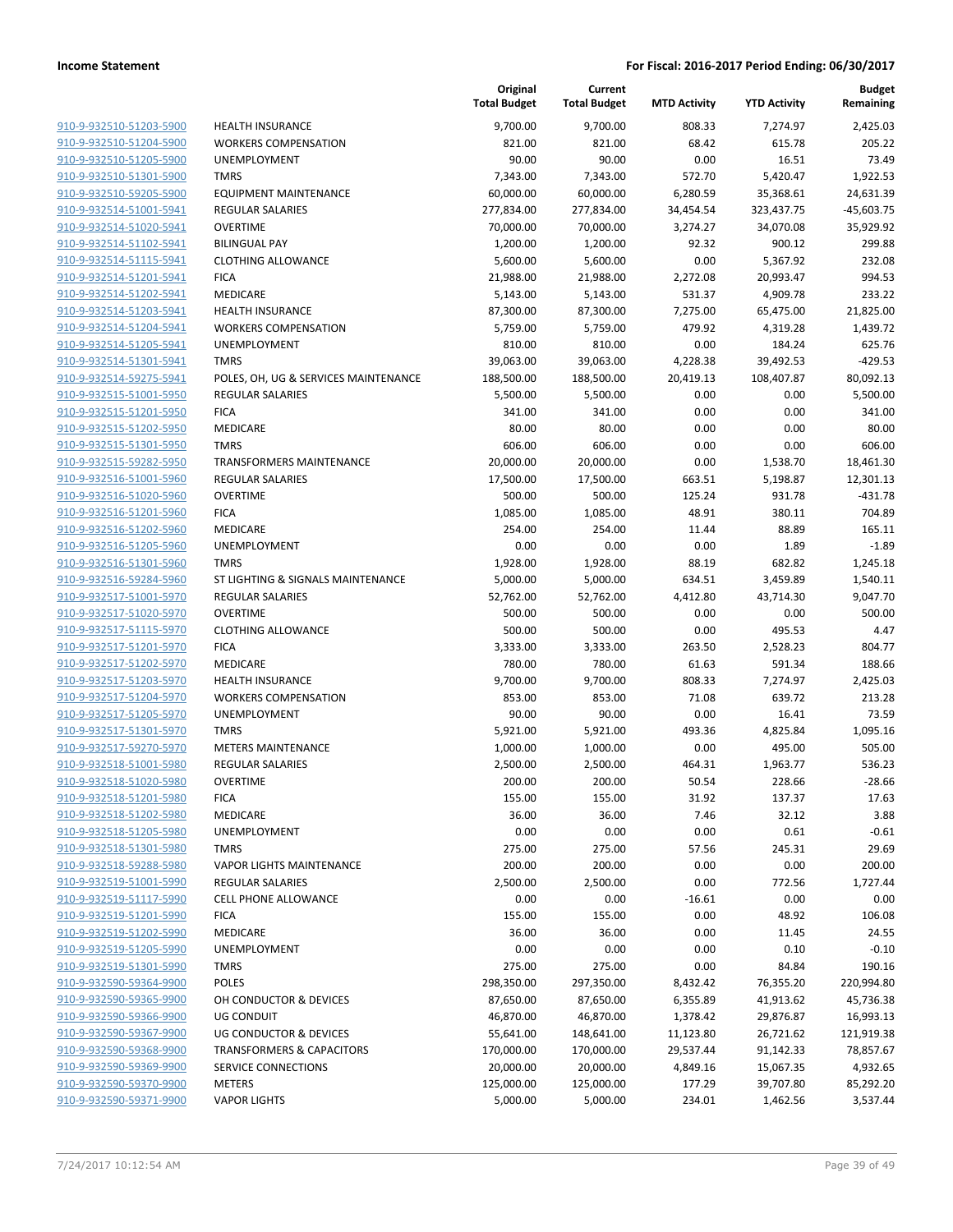|                                                                 |            |            |          |           | Remaining    |
|-----------------------------------------------------------------|------------|------------|----------|-----------|--------------|
| 910-9-932590-59375-9900<br><b>STREET LIGHTING &amp; SIGNALS</b> | 5,000.00   | 5,000.00   | 310.99   | 2,536.45  | 2,463.55     |
| 910-9-932590-59392-9900<br><b>TRANSPORTATION EQUIPMENT</b>      | 348,500.00 | 349,500.00 | 0.00     | 57,612.00 | 291,888.00   |
| 910-9-932590-59396-9900<br>POWER OPERATED EQUIPMENT             | 0.00       | 0.00       | 0.00     | 0.00      | 0.00         |
| 910-9-932591-51001-9914<br><b>REGULAR SALARIES</b>              | 20,000.00  | 20,000.00  | 1,781.24 | 32,760.76 | $-12,760.76$ |
| 910-9-932591-51020-9914<br><b>OVERTIME</b>                      | 0.00       | 0.00       | 108.60   | 675.36    | $-675.36$    |
| 910-9-932591-51201-9914<br><b>FICA</b>                          | 1,240.00   | 1,240.00   | 117.17   | 2,082.14  | $-842.14$    |
| 910-9-932591-51202-9914<br>MEDICARE                             | 290.00     | 290.00     | 27.40    | 486.95    | $-196.95$    |
| 910-9-932591-51205-9914<br><b>UNEMPLOYMENT</b>                  | 0.00       | 0.00       | 0.00     | 6.37      | $-6.37$      |
| 910-9-932591-51301-9914<br><b>TMRS</b>                          | 2,203.00   | 2,203.00   | 211.29   | 3,706.75  | $-1,503.75$  |
| 910-9-932592-51001-9915<br><b>REGULAR SALARIES</b>              | 20,000.00  | 20,000.00  | 2,772.89 | 37,343.16 | $-17,343.16$ |
| 910-9-932592-51020-9915<br><b>OVERTIME</b>                      | 0.00       | 0.00       | 140.28   | 1,057.02  | $-1,057.02$  |
| 910-9-932592-51201-9915<br><b>FICA</b>                          | 1,240.00   | 1,240.00   | 180.62   | 2,391.34  | $-1,151.34$  |
| MEDICARE<br>910-9-932592-51202-9915                             | 290.00     | 290.00     | 42.24    | 559.26    | $-269.26$    |
| 910-9-932592-51205-9915<br>UNEMPLOYMENT                         | 0.00       | 0.00       | 0.00     | 7.01      | $-7.01$      |
| 910-9-932592-51301-9915<br><b>TMRS</b>                          | 2,203.00   | 2,203.00   | 325.69   | 4,267.14  | $-2,064.14$  |
| 910-9-932593-51001-9916<br><b>REGULAR SALARIES</b>              | 20,000.00  | 20,000.00  | 2,992.14 | 40,400.78 | $-20,400.78$ |
| 910-9-932593-51020-9916<br><b>OVERTIME</b>                      | 0.00       | 0.00       | 304.73   | 4,136.46  | $-4,136.46$  |
| 910-9-932593-51201-9916<br><b>FICA</b>                          | 1,240.00   | 1,240.00   | 204.41   | 2,770.00  | $-1,530.00$  |
| 910-9-932593-51202-9916<br>MEDICARE                             | 290.00     | 290.00     | 47.80    | 647.82    | $-357.82$    |
| 910-9-932593-51205-9916<br>UNEMPLOYMENT                         | 0.00       | 0.00       | 0.00     | 8.15      | $-8.15$      |
| 910-9-932593-51301-9916<br><b>TMRS</b>                          | 2,203.00   | 2,203.00   | 368.58   | 4,943.86  | $-2,740.86$  |
| 910-9-932594-51001-9917<br><b>REGULAR SALARIES</b>              | 15,000.00  | 15,000.00  | 1,990.44 | 21,902.52 | $-6,902.52$  |
| <b>OVERTIME</b><br>910-9-932594-51020-9917                      | 0.00       | 0.00       | 266.74   | 1,599.13  | $-1,599.13$  |
| 910-9-932594-51201-9917<br><b>FICA</b>                          | 930.00     | 930.00     | 139.95   | 1,461.45  | $-531.45$    |
| 910-9-932594-51202-9917<br>MEDICARE                             | 218.00     | 218.00     | 32.73    | 341.79    | $-123.79$    |
| 910-9-932594-51205-9917<br>UNEMPLOYMENT                         | 0.00       | 0.00       | 0.00     | 3.21      | $-3.21$      |
| 910-9-932594-51301-9917<br><b>TMRS</b>                          | 1,652.00   | 1,652.00   | 252.35   | 2,606.62  | $-954.62$    |
| 910-9-932595-51001-9918<br><b>REGULAR SALARIES</b>              | 15,000.00  | 15,000.00  | 443.80   | 1,919.25  | 13,080.75    |
| 910-9-932595-51020-9918<br><b>OVERTIME</b>                      | 0.00       | 0.00       | 110.99   | 1,016.84  | $-1,016.84$  |
| 910-9-932595-51201-9918<br><b>FICA</b>                          | 930.00     | 930.00     | 34.40    | 185.13    | 744.87       |
| 910-9-932595-51202-9918<br>MEDICARE                             | 218.00     | 218.00     | 8.04     | 43.31     | 174.69       |
| 910-9-932595-51205-9918<br>UNEMPLOYMENT                         | 0.00       | 0.00       | 0.00     | 0.41      | $-0.41$      |
| <b>TMRS</b><br>910-9-932595-51301-9918                          | 1,652.00   | 1,652.00   | 62.02    | 332.59    | 1,319.41     |
| 910-9-932596-51001-9919<br><b>REGULAR SALARIES</b>              | 10,000.00  | 10,000.00  | 165.78   | 469.88    | 9,530.12     |
| 910-9-932596-51020-9919<br><b>OVERTIME</b>                      | 0.00       | 0.00       | 91.68    | 91.68     | $-91.68$     |
| 910-9-932596-51201-9919<br><b>FICA</b>                          | 620.00     | 620.00     | 15.96    | 34.81     | 585.19       |
| 910-9-932596-51202-9919<br><b>MEDICARE</b>                      | 145.00     | 145.00     | 3.73     | 8.13      | 136.87       |
| 910-9-932596-51205-9919<br>UNEMPLOYMENT                         | 0.00       | 0.00       | 0.00     | 0.34      | $-0.34$      |
| 910-9-932596-51301-9919<br><b>TMRS</b>                          | 1,102.00   | 1,102.00   | 28.78    | 63.86     | 1,038.14     |
| 910-9-932597-51001-9920<br>REGULAR SALARIES                     | 10,000.00  | 10,000.00  | 439.22   | 2,751.31  | 7,248.69     |
| 910-9-932597-51020-9920<br><b>OVERTIME</b>                      | 0.00       | 0.00       | 101.07   | 479.00    | $-479.00$    |
| 910-9-932597-51201-9920<br><b>FICA</b>                          | 620.00     | 620.00     | 34.53    | 201.32    | 418.68       |
| 910-9-932597-51202-9920<br>MEDICARE                             | 145.00     | 145.00     | 8.07     | 47.09     | 97.91        |
| 910-9-932597-51205-9920<br><b>UNEMPLOYMENT</b>                  | 0.00       | 0.00       | 0.00     | 0.94      | $-0.94$      |
| 910-9-932597-51301-9920<br><b>TMRS</b>                          | 1,102.00   | 1,102.00   | 62.26    | 362.59    | 739.41       |
| 910-9-932598-51001-9921<br><b>REGULAR SALARIES</b>              | 2,500.00   | 2,500.00   | 0.00     | 293.71    | 2,206.29     |
| 910-9-932598-51020-9921<br><b>OVERTIME</b>                      | 0.00       | 0.00       | 0.00     | 24.17     | $-24.17$     |
| 910-9-932598-51201-9921<br><b>FICA</b>                          | 155.00     | 155.00     | 0.00     | 19.71     | 135.29       |
| 910-9-932598-51202-9921<br>MEDICARE                             | 36.00      | 36.00      | 0.00     | 4.61      | 31.39        |
| 910-9-932598-51205-9921<br>UNEMPLOYMENT                         | 0.00       | 0.00       | 0.00     | 0.04      | $-0.04$      |
| 910-9-932598-51301-9921<br><b>TMRS</b>                          | 275.00     | 275.00     | 0.00     | 34.17     | 240.83       |
| 910-9-932599-51001-9922<br>REGULAR SALARIES                     | 2,500.00   | 2,500.00   | 0.00     | 550.89    | 1,949.11     |
| 910-9-932599-51020-9922<br><b>OVERTIME</b>                      | 0.00       | 0.00       | 0.00     | 202.14    | $-202.14$    |
| 910-9-932599-51201-9922<br><b>FICA</b>                          | 155.00     | 155.00     | 0.00     | 46.69     | 108.31       |
| 910-9-932599-51202-9922<br>MEDICARE                             | 36.00      | 36.00      | 0.00     | 10.91     | 25.09        |
| 910-9-932599-51205-9922<br>UNEMPLOYMENT                         | 0.00       | 0.00       | 0.00     | 0.33      | $-0.33$      |
| 910-9-932599-51301-9922<br><b>TMRS</b>                          | 275.00     | 275.00     | 0.00     | 84.19     | 190.81       |
| 910-9-970000-51801-9260<br>PENSION EXPENSE                      | 20,000.00  | 20,000.00  | 0.00     | 0.00      | 20,000.00    |
| 910-9-970000-59701-9040                                         |            |            |          |           |              |
| <b>BAD DEBT</b>                                                 | 125,000.00 | 125,000.00 | 0.00     | 0.00      | 125,000.00   |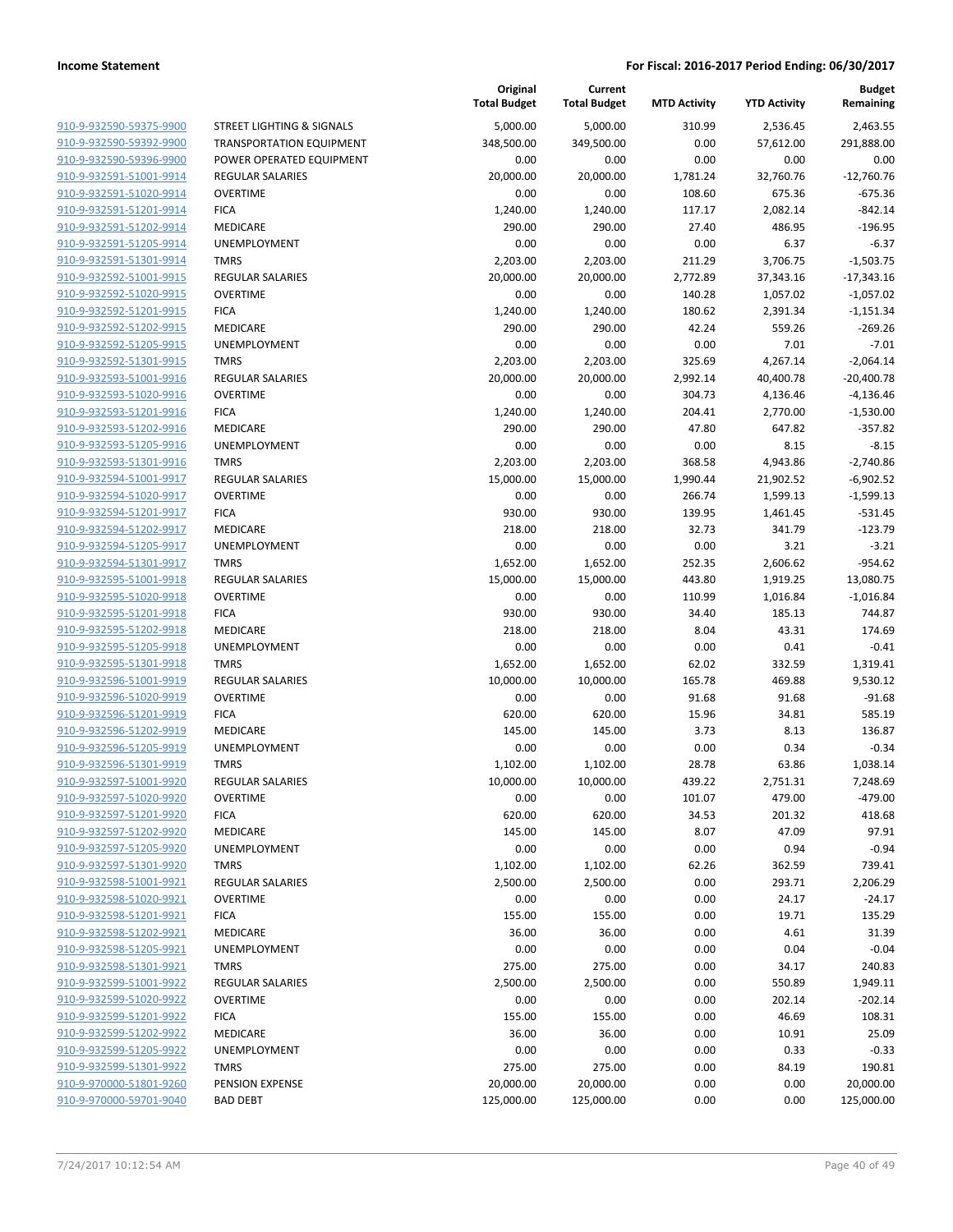|                                               |                                                        | Original<br><b>Total Budget</b> | Current<br><b>Total Budget</b> | <b>MTD Activity</b>  | <b>YTD Activity</b> | <b>Budget</b><br>Remaining |
|-----------------------------------------------|--------------------------------------------------------|---------------------------------|--------------------------------|----------------------|---------------------|----------------------------|
| 910-9-970000-59703-4030                       | <b>DEPRECIATION EXPENSE</b>                            | 2,850,000.00                    | 2,850,000.00                   | 0.00                 | 43,075.84           | 2,806,924.16               |
| 910-9-970000-59720-9705                       | <b>BANK FEES</b>                                       | 25,000.00                       | 25,000.00                      | 548.05               | 8,291.56            | 16,708.44                  |
| 910-9-970000-59730-9250                       | <b>INVENTORY LOSS/GAIN</b>                             | 5,000.00                        | 5,000.00                       | 0.00                 | 0.00                | 5,000.00                   |
| 910-9-970000-59731-9250                       | <b>GASOLINE LOSSES/GAINS</b>                           | 500.00                          | 500.00                         | $-33.86$             | 280.26              | 219.74                     |
| 910-9-970000-59732-9250                       | FUEL OIL LOSSES/GAINS                                  | 3,500.00                        | 3,500.00                       | 753.71               | 1,027.45            | 2,472.55                   |
| 910-9-970000-59734-4210                       | ASSET DISPOSAL LOSSES/GAINS                            | 1,000.00                        | 1,000.00                       | 0.00                 | 0.00                | 1,000.00                   |
| 910-9-970000-59750-9260                       | <b>ACCRUED PTO PAY</b>                                 | 75,000.00                       | 75,000.00                      | 893.90               | 17,099.62           | 57,900.38                  |
| 910-9-970000-59770-9997                       | CONTINGENCY                                            | 250,000.00                      | 352,644.00                     | 0.00                 | 0.00                | 352,644.00                 |
| 910-9-970000-59780-9240                       | <b>PROPERTY INSURANCE</b>                              | 175,000.00                      | 147,770.00                     | 0.00                 | 147,765.63          | 4.37                       |
| 910-9-970000-59781-9250                       | <b>LIABILITY INSURANCE</b>                             | 45,000.00                       | 59,085.00                      | 0.00                 | 59,083.72           | 1.28                       |
| 910-9-970000-59790-9970                       | CAPITALIZED                                            | $-2,246,209.00$                 | $-2,246,209.00$                | 0.00                 | 0.00                | $-2,246,209.00$            |
| 910-9-980000-59841-4280                       | AMORTIZATION OF DISCOUNT                               | $-41,665.00$                    | $-41,665.00$                   | 0.00                 | 0.00                | $-41,665.00$               |
| 910-9-990000-59901-9270                       | XFER to COG - FRANCHISE FEES                           | 2,485,358.00                    | 2,485,358.00                   | 0.00                 | 957,120.05          | 1,528,237.95               |
| 910-9-990000-59902-9200                       | XFER to COG- ADMIN EXPENSES                            | 234,797.00                      | 234,797.00                     | 19,566.42            | 176,097.78          | 58,699.22                  |
| 910-9-990000-59903-4082                       | XFER to COG - PILOT                                    | 312,011.00                      | 312,011.00                     | 0.00                 | 312,011.09          | $-0.09$                    |
| 910-9-990000-59912-9999                       | XFER TO 912 - DEBT SERVICE                             | 3,840,000.00                    | 3,840,000.00                   | 320,000.00           | 2,880,000.00        | 960,000.00                 |
| 910-9-990000-59926-9330                       | XFER to COG - GARAGE                                   | 71,946.00                       | 71,946.00                      | 5,995.50             | 53,959.50           | 17,986.50                  |
| 910-9-990000-59927-9200                       | XFER to COG - INSURANCE                                | 17,781.00                       | 17,781.00                      | 1,481.75             | 13,335.75           | 4,445.25                   |
| 910-9-990000-59928-9200                       | XFER to COG - IT                                       | 53,568.00                       | 53,568.00                      | 4,464.00             | 40,176.00           | 13,392.00                  |
| 910-9-990000-59930-9270                       | XFER to GBOD                                           | 497,072.00                      | 497,072.00                     | 0.00                 | 191,424.14          | 305,647.86                 |
|                                               | <b>Expense Total:</b>                                  | 59,465,034.00                   | 59,453,439.00                  | 3,998,832.57         | 36,087,451.10       | 23,365,987.90              |
|                                               | Fund: 910 - ELECTRIC OPERATING FUND Surplus (Deficit): | -49,829.00                      | -38,234.00                     | 92,380.69            | -1,974,139.11       | 1,935,905.11               |
| <b>Fund: 911 - ELECTRIC DEBT REDUCTION</b>    |                                                        |                                 |                                |                      |                     |                            |
| Revenue                                       |                                                        |                                 |                                |                      |                     |                            |
| 911-9-000000-49801-4190                       | <b>INTEREST INCOME</b>                                 | 850.00                          | 850.00                         | $-493.94$            | 1,254.52            | $-404.52$                  |
|                                               | <b>Revenue Total:</b>                                  | 850.00                          | 850.00                         | $-493.94$            | 1,254.52            | $-404.52$                  |
|                                               | <b>Fund: 911 - ELECTRIC DEBT REDUCTION Total:</b>      | 850.00                          | 850.00                         | $-493.94$            | 1,254.52            | $-404.52$                  |
| Fund: 912 - ELECTRIC DEBT SERVICE             |                                                        |                                 |                                |                      |                     |                            |
| Revenue                                       |                                                        |                                 |                                |                      |                     |                            |
| 912-9-000000-49710-4999                       | TRANFSER FROM GEUS 910 - ELECTRIC OP                   | 3,840,000.00                    | 3,840,000.00                   | 320,000.00           | 2,880,000.00        | 960,000.00                 |
|                                               | <b>Revenue Total:</b>                                  | 3,840,000.00                    | 3,840,000.00                   | 320,000.00           | 2,880,000.00        | 960,000.00                 |
| Expense                                       |                                                        |                                 |                                |                      |                     |                            |
| 912-9-980000-59801-9800                       | PAYING AGENT FEES                                      | 1,000.00                        | 1,000.00                       | 0.00                 | 400.00              | 600.00                     |
| 912-9-980000-59810-9800                       | ARBITRAGE                                              | 3,000.00                        | 3,000.00                       | 0.00                 | 4,830.00            | $-1,830.00$                |
| 912-9-980000-59811-9800                       | <b>CONTINUING DISCLOSURE</b>                           | 1,000.00                        | 1,000.00                       | 1,000.00             | 1,000.00            | 0.00                       |
| 912-9-980000-59820-9800                       | <b>SURETY BOND</b>                                     | 700.00                          | 700.00                         | 0.00                 | 700.00              | 0.00                       |
| 912-9-980000-59852-9800                       | PRINCIPAL 2008 ISSUE                                   | 475,000.00                      | 475,000.00                     |                      | 475,000.00          |                            |
| 912-9-980000-59853-4270                       | INTEREST 2008 ISSUE                                    |                                 |                                | 0.00                 |                     | 0.00                       |
| 912-9-980000-59857-4270                       |                                                        | 688,213.00                      | 688,213.00                     | 0.00                 | 348,856.26          | 339,356.74                 |
| 912-9-980000-59859-4270                       | INTEREST 2010 ISSUE                                    | 2,585,790.00                    | 2,585,790.00                   | 0.00                 | 1,292,895.00        | 1,292,895.00               |
| 912-9-980000-59861-4270                       | Interest on 2015 Tax Exempt                            | 41,844.00                       | 41,844.00                      | 0.00                 | 20,921.86           | 20,922.14                  |
|                                               | Interest on 2015 Taxable                               | 21,333.00                       | 21,333.00                      | 0.00                 | 10,666.40           | 10,666.60                  |
|                                               | <b>Expense Total:</b>                                  | 3,817,880.00                    | 3,817,880.00                   | 1,000.00             | 2,155,269.52        | 1,662,610.48               |
|                                               | Fund: 912 - ELECTRIC DEBT SERVICE Surplus (Deficit):   | 22,120.00                       | 22,120.00                      | 319,000.00           | 724,730.48          | $-702,610.48$              |
| <b>Fund: 913 - ELECTRIC CONSTRUCTION FUND</b> |                                                        |                                 |                                |                      |                     |                            |
| Revenue                                       |                                                        |                                 |                                |                      |                     |                            |
| 913-9-000000-49801-4190                       | <b>INTEREST INCOME</b><br><b>Revenue Total:</b>        | 125.00<br>125.00                | 125.00<br>125.00               | $-16.48$<br>$-16.48$ | 41.84<br>41.84      | 83.16<br>83.16             |
|                                               | Fund: 913 - ELECTRIC CONSTRUCTION FUND Total:          | 125.00                          | 125.00                         | $-16.48$             | 41.84               | 83.16                      |
| Fund: 950 - CABLE / INTERNET                  |                                                        |                                 |                                |                      |                     |                            |
| Revenue                                       |                                                        |                                 |                                |                      |                     |                            |
| 950-9-000000-48001-3950                       | <b>CABLE REVENUES</b>                                  | 3,140,636.00                    | 3,140,636.00                   | 234,530.55           | 2,172,990.68        | 967,645.32                 |
| 950-9-000000-48002-3950                       | MOVIE PAY-PER-VIEW                                     | 0.00                            | 0.00                           | 0.00                 | 3.21                | $-3.21$                    |
| 950-9-000000-48003-3950                       | SET-TOP                                                | 170,053.00                      | 170,053.00                     | 14,221.88            | 129,548.86          | 40,504.14                  |
| 950-9-000000-48030-3950                       | <b>CONTRACT CHANNELS</b>                               | 9,600.00                        | 9,600.00                       | 800.00               | 7,200.00            | 2,400.00                   |
| 950-9-000000-48040-3950                       | <b>BROADCASTS</b>                                      | 0.00                            | 0.00                           | 100.00               | 200.00              | $-200.00$                  |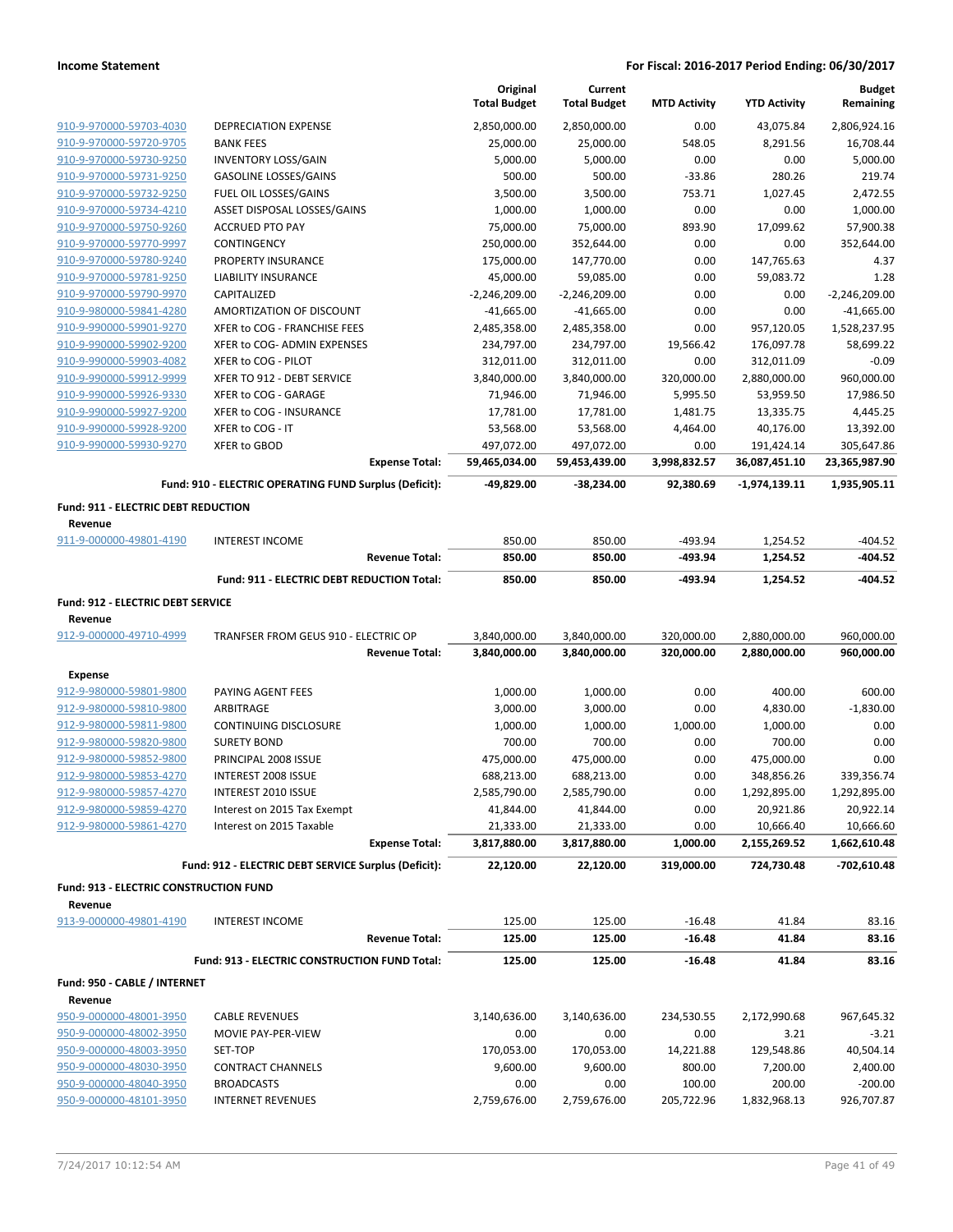|                                                    |                                                | Original<br><b>Total Budget</b> | Current<br><b>Total Budget</b> | <b>MTD Activity</b> | <b>YTD Activity</b>    | <b>Budget</b><br>Remaining |
|----------------------------------------------------|------------------------------------------------|---------------------------------|--------------------------------|---------------------|------------------------|----------------------------|
| 950-9-000000-48201-3950                            | <b>LATE CHARGES</b>                            | 72,000.00                       | 72,000.00                      | 5,768.70            | 56,667.74              | 15,332.26                  |
| 950-9-000000-48202-3950                            | <b>SERVICE CHARGES</b>                         | 54,000.00                       | 54,000.00                      | 4,803.71            | 47,480.52              | 6,519.48                   |
| 950-9-000000-48203-3950                            | LOST/DAMAGED EQUIPMENT                         | 30,000.00                       | 30,000.00                      | 3,060.00            | 20,966.84              | 9,033.16                   |
| 950-9-000000-48301-3950                            | <b>TRANSFER TO COG</b>                         | 311,798.00                      | 311,798.00                     | 23,059.65           | 205,122.49             | 106,675.51                 |
| 950-9-000000-48307-3950                            | <b>TRANSFER TO GBOD</b>                        | 62,360.00                       | 62,360.00                      | 4,613.40            | 41,023.47              | 21,336.53                  |
| 950-9-000000-48403-3950                            | <b>CHANNEL 3</b>                               | 0.00                            | 0.00                           | 100.00              | 100.00                 | $-100.00$                  |
| 950-9-000000-48419-3950                            | <b>CHANNEL 19</b>                              | 300.00                          | 300.00                         | 0.00                | 0.00                   | 300.00                     |
| 950-9-000000-48434-3950                            | <b>CHANNEL 34</b>                              | 2,700.00                        | 2,700.00                       | 100.00              | 1,200.00               | 1,500.00                   |
| 950-9-000000-48488-3950                            | AD INSERTIONS                                  | 55,000.00                       | 55,000.00                      | 3,606.78            | 36,517.49              | 18,482.51                  |
| 950-9-000000-48498-3950                            | PRODUCTION REVENUES                            | 50.00                           | 50.00                          | 0.00                | 0.00                   | 50.00                      |
| 950-9-000000-48501-3950                            | <b>CUSTOMER AID TO CONSTRUCTION</b>            | 50.00                           | 50.00                          | 0.00                | 0.00                   | 50.00                      |
| 950-9-000000-48502-3950                            | OTHER REIMBURSEMENTS                           | 500.00                          | 500.00                         | 0.00                | 2,029.35               | $-1,529.35$                |
| 950-9-000000-48503-3950                            | FIBER MAINTENANCE FEES                         | 2,772.00                        | 2,772.00                       | 0.00                | 0.00                   | 2,772.00                   |
| 950-9-000000-48801-4190                            | INTEREST INCOME                                | 3,000.00                        | 3,000.00                       | $-149.11$           | 1,189.86               | 1,810.14                   |
| 950-9-000000-48991-3950                            | <b>GEUS ELECTRIC PAYMENT FOR INTERNET</b>      | 37,980.00                       | 37,980.00                      | 0.00                | 38,000.00              | $-20.00$                   |
| 950-9-000000-48993-3950                            | GEUS ELECTRIC PAYMENT FOR PUBLIC SVC           | 15,000.00                       | 15,000.00                      | 0.00                | 15,000.00              | 0.00                       |
| 950-9-000000-48994-3950                            | <b>LEASE OF DARK FIBER</b>                     | 206,520.00                      | 206,520.00                     | 0.00                | 206,520.00             | 0.00                       |
| 950-9-000000-48995-3950                            | <b>COLOCATION FOR SCADA &amp; PHONE SYSTEM</b> | 19,958.00                       | 19,958.00                      | 0.00                | 19,958.00              | 0.00                       |
|                                                    | <b>Revenue Total:</b>                          | 6,953,953.00                    | 6,953,953.00                   | 500,338.52          | 4,834,686.64           | 2,119,266.36               |
| Expense                                            |                                                |                                 |                                |                     |                        |                            |
| 950-9-951050-51001-8500                            | <b>REGULAR SALARIES</b>                        | 58,552.00                       | 58,552.00                      | 4,592.96            | 44,916.88              | 13,635.12                  |
| 950-9-951050-51115-8500                            | <b>CLOTHING ALLOWANCE</b>                      | 130.00                          | 130.00                         | 0.00                | 114.13                 | 15.87                      |
| 950-9-951050-51116-8500                            | CAR ALLOWANCE                                  | 975.00                          | 975.00                         | $-112.50$           | 750.00                 | 225.00                     |
| 950-9-951050-51117-8500                            | <b>CELL PHONE ALLOWANCE</b>                    | 312.00                          | 312.00                         | 15.69               | 236.30                 | 75.70                      |
| 950-9-951050-51201-8500                            | <b>FICA</b>                                    | 3,718.00                        | 3,718.00                       | 278.64              | 2,597.08               | 1,120.92                   |
| 950-9-951050-51202-8500                            | MEDICARE                                       | 870.00                          | 870.00                         | 65.16               | 607.40                 | 262.60                     |
| 950-9-951050-51203-8500                            | <b>HEALTH INSURANCE</b>                        | 5,820.00                        | 5,820.00                       | 485.00              | 4,365.00               | 1,455.00                   |
| 950-9-951050-51204-8500                            | <b>WORKERS COMPENSATION</b>                    | 530.00                          | 530.00                         | 44.17               | 397.53                 | 132.47                     |
| 950-9-951050-51205-8500                            | <b>UNEMPLOYMENT</b>                            | 54.00                           | 54.00                          | 0.00                | 10.82                  | 43.18                      |
| 950-9-951050-51301-8500                            | <b>TMRS</b>                                    | 6,606.00                        | 6,606.00                       | 532.94              | 5,157.76               | 1,448.24                   |
| 950-9-951050-59110-8500<br>950-9-951050-59141-8500 | <b>GEUS OPERATIONS</b>                         | 100,200.00                      | 100,200.00                     | 5,940.75            | 48,450.25              | 51,749.75                  |
| 950-9-951050-59191-8500                            | UTILITY BILLS<br>POLE USE                      | 72,500.00<br>18,800.00          | 72,500.00<br>18,800.00         | 6,185.53<br>0.00    | 50,909.40<br>18,800.00 | 21,590.60<br>0.00          |
| 950-9-951051-51001-8510                            | REGULAR SALARIES                               | 65,021.00                       | 65,021.00                      | 4,971.20            | 49,437.49              | 15,583.51                  |
| 950-9-951051-51020-8510                            | <b>OVERTIME</b>                                | 5,700.00                        | 5,700.00                       | 148.46              | 3,824.48               | 1,875.52                   |
| 950-9-951051-51117-8510                            | <b>CELL PHONE ALLOWANCE</b>                    | 432.00                          | 432.00                         | 33.22               | 332.20                 | 99.80                      |
| 950-9-951051-51201-8510                            | <b>FICA</b>                                    | 4,411.00                        | 4,411.00                       | 316.45              | 3,289.05               | 1,121.95                   |
| 950-9-951051-51202-8510                            | MEDICARE                                       | 1,032.00                        | 1,032.00                       | 74.01               | 769.21                 | 262.79                     |
| 950-9-951051-51203-8510                            | <b>HEALTH INSURANCE</b>                        | 19,400.00                       | 19,400.00                      | 1,616.66            | 14,549.94              | 4,850.06                   |
| 950-9-951051-51204-8510                            | <b>WORKERS COMPENSATION</b>                    | 644.00                          | 644.00                         | 53.67               | 483.03                 | 160.97                     |
| 950-9-951051-51205-8510                            | <b>UNEMPLOYMENT</b>                            | 180.00                          | 180.00                         | 0.00                | 27.76                  | 152.24                     |
| 950-9-951051-51301-8510                            | <b>TMRS</b>                                    | 7,837.00                        | 7,837.00                       | 576.09              | 5,922.46               | 1,914.54                   |
| 950-9-951051-59110-8510                            | <b>GEUS OPERATIONS</b>                         | 14,150.00                       | 14,150.00                      | 373.91              | 9,012.84               | 5,137.16                   |
| 950-9-951051-59151-8510                            | <b>BASIC PROGRAM EXPENSE</b>                   | 2,750,331.00                    | 2,750,331.00                   | 222,065.34          | 1,754,016.95           | 996,314.05                 |
| 950-9-951051-59152-8510                            | PREMIUM PROGRAM EXPENSE                        | 118,126.00                      | 118,126.00                     | 8,189.54            | 71,620.68              | 46,505.32                  |
| 950-9-951051-59154-8510                            | <b>TIVO Fees</b>                               | 39,127.00                       | 39,127.00                      | 3,101.55            | 28,439.98              | 10,687.02                  |
| 950-9-951051-59155-8510                            | OTHER PROGRAM EXPENSE                          | 7,500.00                        | 7,500.00                       | 0.00                | 4,042.83               | 3,457.17                   |
| 950-9-951052-51001-8520                            | <b>REGULAR SALARIES</b>                        | 60,174.00                       | 60,174.00                      | 4,704.00            | 46,040.40              | 14,133.60                  |
| 950-9-951052-51115-8520                            | <b>CLOTHING ALLOWANCE</b>                      | 130.00                          | 130.00                         | 0.00                | 119.03                 | 10.97                      |
| 950-9-951052-51116-8520                            | CAR ALLOWANCE                                  | 975.00                          | 975.00                         | 262.50              | 750.00                 | 225.00                     |
| 950-9-951052-51117-8520                            | <b>CELL PHONE ALLOWANCE</b>                    | 408.00                          | 408.00                         | 39.67               | 306.23                 | 101.77                     |
| 950-9-951052-51201-8520                            | <b>FICA</b>                                    | 3,825.00                        | 3,825.00                       | 293.60              | 2,878.21               | 946.79                     |
| 950-9-951052-51202-8520                            | MEDICARE                                       | 895.00                          | 895.00                         | 68.66               | 673.15                 | 221.85                     |
| 950-9-951052-51203-8520                            | <b>HEALTH INSURANCE</b>                        | 6,790.00                        | 6,790.00                       | 565.83              | 5,092.47               | 1,697.53                   |
| 950-9-951052-51204-8520                            | <b>WORKERS COMPENSATION</b>                    | 534.00                          | 534.00                         | 44.50               | 400.50                 | 133.50                     |
| 950-9-951052-51205-8520                            | UNEMPLOYMENT                                   | 63.00                           | 63.00                          | 0.00                | 10.33                  | 52.67                      |
| 950-9-951052-51301-8520                            | <b>TMRS</b>                                    | 6,795.00                        | 6,795.00                       | 529.40              | 5,124.25               | 1,670.75                   |
| 950-9-951052-59110-8520                            | <b>GEUS OPERATIONS</b>                         | 104,700.00                      | 104,700.00                     | 6,363.50            | 39,295.31              | 65,404.69                  |
| 950-9-951052-59150-8520                            | <b>ISP SERVICE EXPENSE</b>                     | 710,640.00                      | 710,640.00                     | 58,968.80           | 497,023.40             | 213,616.60                 |
|                                                    |                                                |                                 |                                |                     |                        |                            |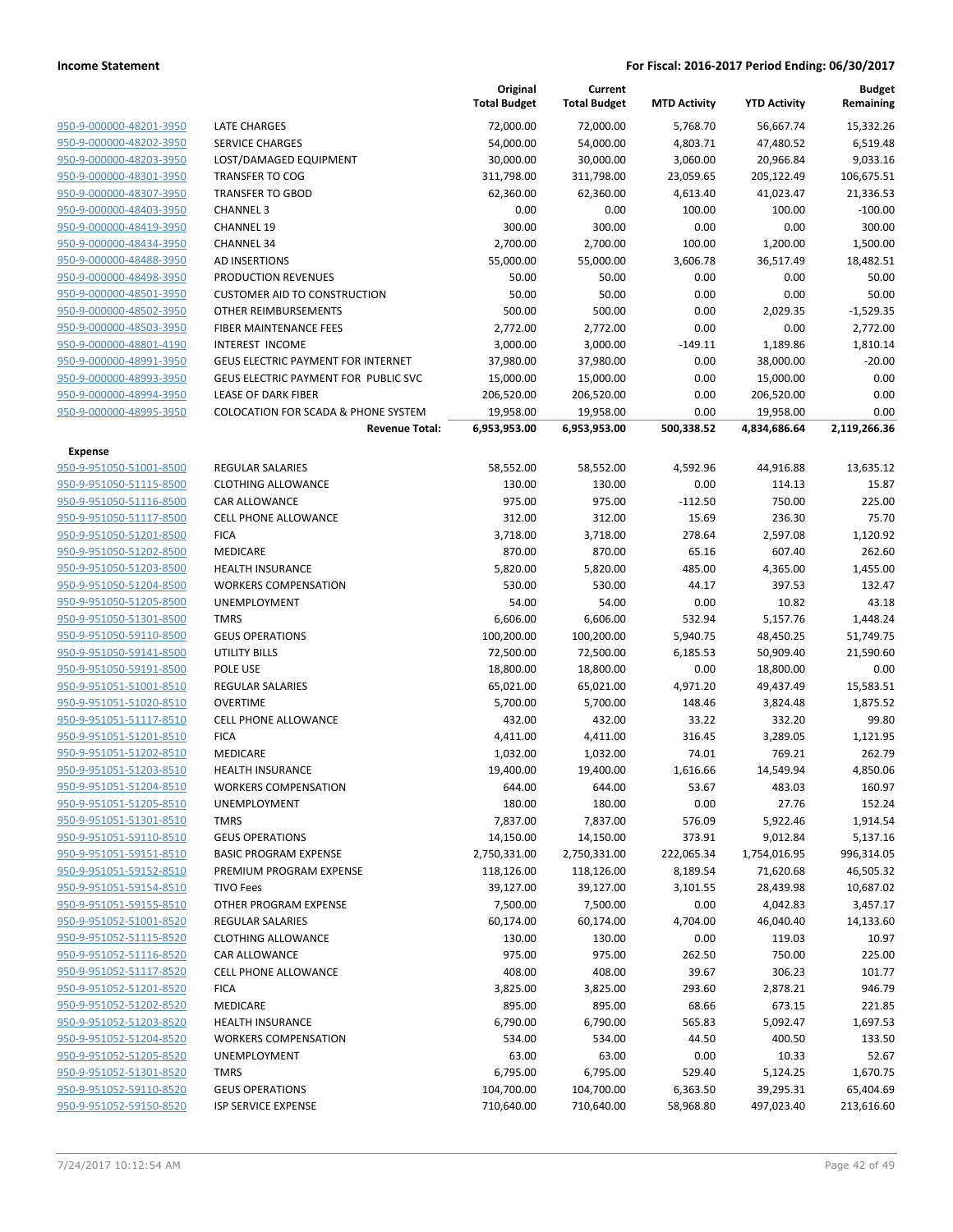**Budget Remaining**

**MTD Activity YTD Activity**

**Current Total Budget**

**Original**

|                                                    |                                        | <b>Total Budget</b>     | <b>Total Budget</b>   | <b>MTD Activity</b> | <b>YTD Activity</b> | Remaining             |
|----------------------------------------------------|----------------------------------------|-------------------------|-----------------------|---------------------|---------------------|-----------------------|
| 950-9-951053-51001-8530                            | <b>REGULAR SALARIES</b>                | 45.282.00               | 45.282.00             | 3,492.80            | 34,854.97           | 10,427.03             |
| 950-9-951053-51020-8530                            | <b>OVERTIME</b>                        | 1,800.00                | 1,800.00              | 198.25              | 1,535.51            | 264.49                |
| 950-9-951053-51117-8530                            | <b>CELL PHONE ALLOWANCE</b>            | 432.00                  | 432.00                | 33.22               | 332.20              | 99.80                 |
| 950-9-951053-51201-8530                            | <b>FICA</b>                            | 2,945.00                | 2,945.00              | 230.69              | 2,272.94            | 672.06                |
| 950-9-951053-51202-8530                            | <b>MEDICARE</b>                        | 689.00                  | 689.00                | 53.95               | 531.55              | 157.45                |
| 950-9-951053-51203-8530                            | <b>HEALTH INSURANCE</b>                | 9,700.00                | 9,700.00              | 808.33              | 7,274.97            | 2,425.03              |
| 950-9-951053-51204-8530                            | <b>WORKERS COMPENSATION</b>            | 449.00                  | 449.00                | 37.42               | 336.78              | 112.22                |
| 950-9-951053-51205-8530                            | <b>UNEMPLOYMENT</b>                    | 90.00                   | 90.00                 | 0.00                | 16.51               | 73.49                 |
| 950-9-951053-51301-8530                            | <b>TMRS</b>                            | 5,234.00                | 5,234.00              | 416.38              | 4,054.05            | 1,179.95              |
| 950-9-951053-59110-8530                            | <b>GEUS OPERATIONS</b>                 | 4,000.00                | 4,000.00              | 20.00               | 124.26              | 3,875.74              |
| 950-9-951053-59160-8530                            | ADVERTISING                            | 32,800.00               | 32,800.00             | 3,270.88            | 19,116.14           | 13,683.86             |
| 950-9-951053-59164-8530                            | <b>CONSUMER INFORMATION</b>            | 7,500.00                | 7,500.00              | 0.00                | 0.00                | 7,500.00              |
| 950-9-951054-51001-8540                            | REGULAR SALARIES                       | 158,850.00              | 158,850.00            | 12,269.60           | 121,611.97          | 37,238.03             |
| 950-9-951054-51020-8540                            | <b>OVERTIME</b>                        | 3,800.00                | 3,800.00              | 569.97              | 2,459.77            | 1,340.23              |
| 950-9-951054-51117-8540                            | <b>CELL PHONE ALLOWANCE</b>            | 216.00                  | 216.00                | 8.32                | 166.20              | 49.80                 |
| 950-9-951054-51201-8540                            | <b>FICA</b>                            | 10,098.00               | 10,098.00             | 778.02              | 7,393.48            | 2,704.52              |
| 950-9-951054-51202-8540                            | MEDICARE                               | 2,361.00                | 2,361.00              | 181.96              | 1,729.11            | 631.89                |
| 950-9-951054-51203-8540                            | HEALTH INSURANCE                       | 43,650.00               | 43,650.00             | 3,637.50            | 32,737.50           | 10,912.50             |
| 950-9-951054-51204-8540                            | <b>WORKERS COMPENSATION</b>            | 435.00                  | 435.00                | 36.25               | 326.25              | 108.75                |
| 950-9-951054-51205-8540                            | UNEMPLOYMENT                           | 405.00                  | 405.00                | 0.00                | 61.29               | 343.71                |
| 950-9-951054-51301-8540                            | <b>TMRS</b>                            | 17,939.00               | 17,939.00             | 1,437.32            | 13,714.85           | 4,224.15              |
| 950-9-951054-59110-8540                            | <b>GEUS OPERATIONS</b>                 | 16,600.00               | 16,600.00             | 795.21              | 5,485.11            | 11,114.89             |
| 950-9-951055-51001-8550                            | <b>REGULAR SALARIES</b>                | 139,717.00              | 139,717.00            | 8,436.27            | 88,654.59           | 51,062.41             |
| 950-9-951055-51020-8550                            | <b>OVERTIME</b>                        | 2,700.00                | 2,700.00              | 199.49              | 2,300.66            | 399.34                |
| 950-9-951055-51115-8550                            | <b>CLOTHING ALLOWANCE</b>              | 50.00                   | 50.00                 | 0.00                | 41.24               | 8.76                  |
| 950-9-951055-51117-8550                            | <b>CELL PHONE ALLOWANCE</b>            | 657.00                  | 657.00                | 58.81               | 561.07              | 95.93                 |
| 950-9-951055-51201-8550                            | <b>FICA</b>                            | 8,330.00                | 8,330.00              | 538.55              | 5,348.88            | 2,981.12              |
| 950-9-951055-51202-8550                            | MEDICARE                               | 2,075.00                | 2,075.00              | 125.95              | 1,328.31            | 746.69                |
| 950-9-951055-51203-8550                            | <b>HEALTH INSURANCE</b>                | 19,885.00               | 19,885.00             | 1,657.08            | 14,913.72           | 4,971.28              |
| 950-9-951055-51204-8550                            | <b>WORKERS COMPENSATION</b>            | 846.00                  | 846.00                | 70.50               | 634.50              | 211.50                |
| 950-9-951055-51205-8550                            | UNEMPLOYMENT                           | 185.00                  | 185.00                | 0.00                | 25.63               | 159.37                |
| 950-9-951055-51301-8550                            | <b>TMRS</b>                            | 15,765.00               | 15,765.00             | 971.11              | 10,104.43           | 5,660.57              |
| 950-9-951055-59110-8550                            | <b>GEUS OPERATIONS</b>                 | 18,300.00               | 18,300.00             | 447.45              | 3,846.67            | 14,453.33             |
| 950-9-951055-59112-8550                            | SAFETY                                 | 3,000.00                | 3,000.00              | 148.24              | 148.24              | 2,851.76              |
| 950-9-951055-59156-8550                            | APARTMENT C/I FACILITIES               | 1,000.00                | 1,000.00              | 0.00                | 0.00                | 1,000.00              |
| 950-9-951055-59158-8550                            | C/I BILLING                            | 54,000.00               | 54,000.00             | 0.00                | 40,843.50           | 13,156.50             |
| 950-9-951060-51001-8600<br>950-9-951060-51011-8600 | <b>REGULAR SALARIES</b>                | 182,236.00<br>16,276.00 | 182,236.00            | 14,430.65           | 145,462.49          | 36,773.51             |
| 950-9-951060-51020-8600                            | PART TIME TEMPORARY<br><b>OVERTIME</b> | 8,600.00                | 16,276.00<br>8,600.00 | 0.00<br>1,163.18    | 0.00<br>6,762.46    | 16,276.00<br>1,837.54 |
| 950-9-951060-51102-8600                            | <b>BILINGUAL PAY</b>                   | 550.00                  | 550.00                | 0.00                | 0.00                | 550.00                |
| 950-9-951060-51115-8600                            | <b>CLOTHING ALLOWANCE</b>              | 1,500.00                | 1,500.00              | 89.30               | 1,802.92            | $-302.92$             |
| 950-9-951060-51116-8600                            | CAR ALLOWANCE                          | 975.00                  | 1,950.00              | $-225.00$           | 1,500.00            | 450.00                |
| 950-9-951060-51117-8600                            | <b>CELL PHONE ALLOWANCE</b>            | 1,728.00                | 1,728.00              | 131.66              | 1,287.49            | 440.51                |
| 950-9-951060-51201-8600                            | <b>FICA</b>                            | 13,136.00               | 13,136.00             | 950.75              | 9,087.08            | 4,048.92              |
| 950-9-951060-51202-8600                            | MEDICARE                               | 3,072.00                | 3,072.00              | 222.35              | 2,127.69            | 944.31                |
| 950-9-951060-51203-8600                            | <b>HEALTH INSURANCE</b>                | 38,800.00               | 38,800.00             | 3,233.33            | 29,099.97           | 9,700.03              |
| 950-9-951060-51204-8600                            | <b>WORKERS COMPENSATION</b>            | 1,947.00                | 1,947.00              | 162.25              | 1,460.25            | 486.75                |
| 950-9-951060-51205-8600                            | <b>UNEMPLOYMENT</b>                    | 360.00                  | 360.00                | 1.19                | 63.75               | 296.25                |
| 950-9-951060-51301-8600                            | <b>TMRS</b>                            | 21,544.00               | 21,544.00             | 1,729.49            | 16,768.56           | 4,775.44              |
| 950-9-951060-51401-8600                            | <b>CONTRA - SALARIES</b>               | 0.00                    | 0.00                  | $-4,075.75$         | $-10,480.50$        | 10,480.50             |
| 950-9-951060-59201-8600                            | <b>BUILDINGS MAINTNANCE</b>            | 29,500.00               | 29,500.00             | 0.00                | 13,704.30           | 15,795.70             |
| 950-9-951060-59205-8600                            | <b>EQUIPMENT MAINTENANCE</b>           | 31,250.00               | 31,250.00             | 617.25              | 7,128.52            | 24,121.48             |
| 950-9-951060-59231-8600                            | CABLE PLANT MAINTENANCE                | 75,000.00               | 75,000.00             | 525.99              | 15,937.08           | 59,062.92             |
| 950-9-951060-59235-8600                            | FIBER OPTICS PLANT MAINTENANCE         | 45,000.00               | 45,000.00             | 0.00                | 10,500.00           | 34,500.00             |
| 950-9-951061-51001-8610                            | REGULAR SALARIES                       | 182,236.00              | 182,236.00            | 14,430.49           | 145,246.28          | 36,989.72             |
| 950-9-951061-51011-8610                            | PART TIME TEMPORARY                    | 16,276.00               | 16,276.00             | 0.00                | 0.00                | 16,276.00             |
| 950-9-951061-51020-8610                            | <b>OVERTIME</b>                        | 12,000.00               | 12,000.00             | 1,162.16            | 7,392.80            | 4,607.20              |
| 950-9-951061-51115-8610                            | <b>CLOTHING ALLOWANCE</b>              | 1,900.00                | 1,900.00              | 89.31               | 1,811.83            | 88.17                 |
| 950-9-951061-51116-8610                            | CAR ALLOWANCE                          | 975.00                  | 1,950.00              | 525.00              | 1,500.00            | 450.00                |
|                                                    |                                        |                         |                       |                     |                     |                       |
|                                                    |                                        |                         |                       |                     |                     |                       |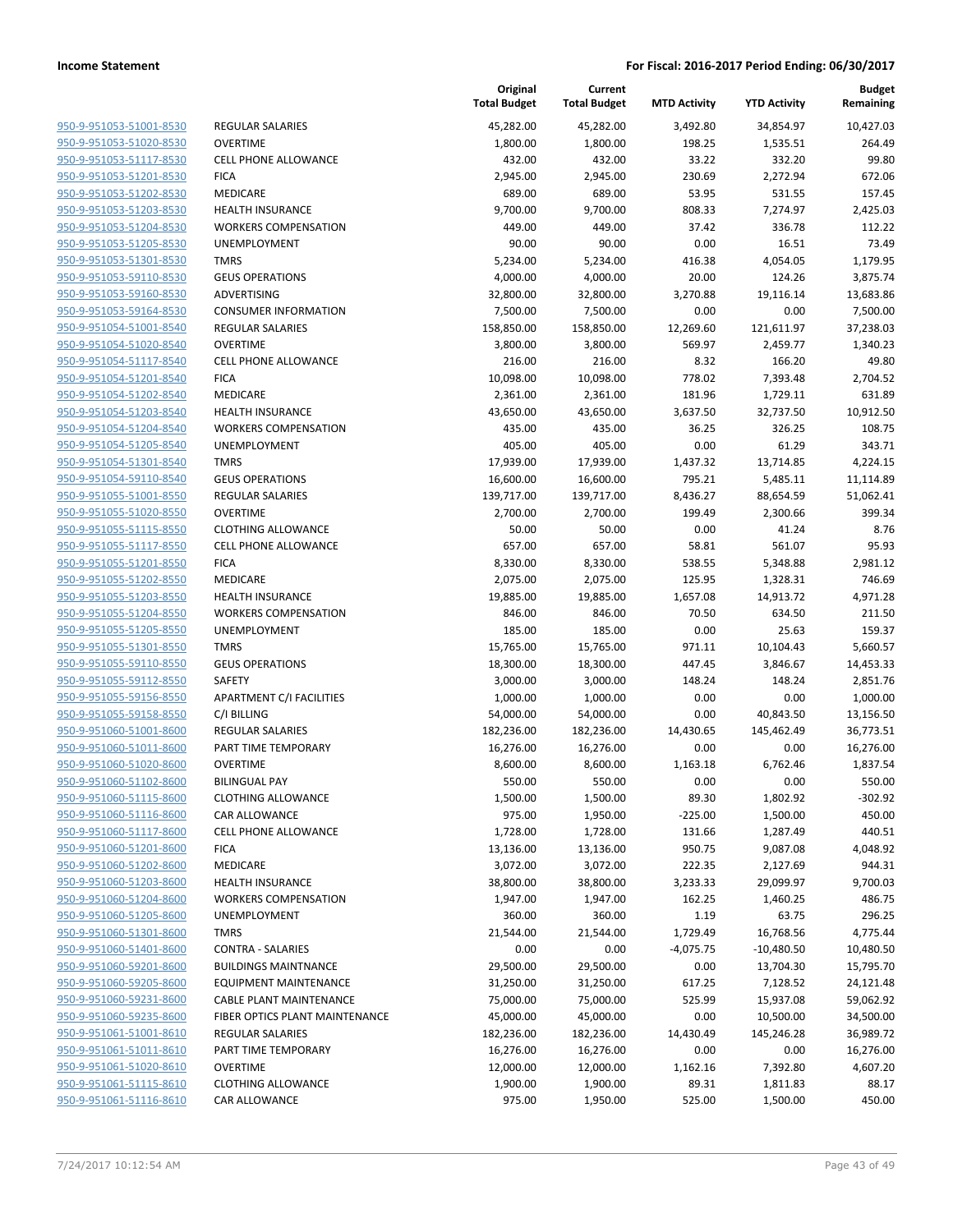|                         |                                                 | Original<br><b>Total Budget</b> | Current<br><b>Total Budget</b> | <b>MTD Activity</b> | <b>YTD Activity</b> | <b>Budget</b><br>Remaining |
|-------------------------|-------------------------------------------------|---------------------------------|--------------------------------|---------------------|---------------------|----------------------------|
| 950-9-951061-51117-8610 | <b>CELL PHONE ALLOWANCE</b>                     | 1,728.00                        | 1,728.00                       | 117.49              | 1,287.08            | 440.92                     |
| 950-9-951061-51201-8610 | <b>FICA</b>                                     | 13,337.00                       | 13,337.00                      | 966.07              | 9,362.69            | 3,974.31                   |
| 950-9-951061-51202-8610 | <b>MEDICARE</b>                                 | 3,119.00                        | 3,119.00                       | 225.93              | 2,187.19            | 931.81                     |
| 950-9-951061-51203-8610 | <b>HEALTH INSURANCE</b>                         | 38,800.00                       | 38,800.00                      | 3,233.33            | 29,099.97           | 9,700.03                   |
| 950-9-951061-51204-8610 | <b>WORKERS COMPENSATION</b>                     | 1,947.00                        | 1,947.00                       | 162.25              | 1,460.25            | 486.75                     |
| 950-9-951061-51205-8610 | <b>UNEMPLOYMENT</b>                             | 360.00                          | 360.00                         | 1.19                | 61.16               | 298.84                     |
| 950-9-951061-51301-8610 | <b>TMRS</b>                                     | 21,902.00                       | 21,902.00                      | 1,695.83            | 16,467.51           | 5,434.49                   |
| 950-9-951061-59205-8610 | <b>EQUIPMENT MAINTENANCE</b>                    | 2,500.00                        | 2,500.00                       | 0.00                | 0.00                | 2,500.00                   |
| 950-9-951061-59233-8610 | <b>INTERNET PLANT MAINTENANCE</b>               | 9,000.00                        | 9,000.00                       | 0.00                | 0.00                | 9,000.00                   |
| 950-9-951090-59510-9900 | HEADEND, TRUNK & DISTRIBUTION SYSTEM            | 100,000.00                      | 100,000.00                     | 5,699.31            | 45,156.65           | 54,843.35                  |
| 950-9-951090-59511-9900 | <b>HEADEND EQUIPMENT</b>                        | 100,000.00                      | 100,000.00                     | 11,127.23           | 41,361.30           | 58,638.70                  |
| 950-9-951090-59512-9900 | <b>DROPS</b>                                    | 100,000.00                      | 100,000.00                     | 3,166.83            | 50,376.12           | 49,623.88                  |
| 950-9-951090-59513-9900 | <b>CUSTOMER PREMISES EQUIPMENT</b>              | 50,000.00                       | 50,000.00                      | 0.00                | 0.00                | 50,000.00                  |
| 950-9-951090-59522-9900 | INTERNET CUSTOMER INTERFACE EQUIPMENT           | 40,000.00                       | 40,000.00                      | 0.00                | 0.00                | 40,000.00                  |
| 950-9-951091-51001-9958 | <b>REGULAR SALARIES</b>                         | 28,482.00                       | 28,482.00                      | 2,129.77            | 21,680.22           | 6,801.78                   |
| 950-9-951091-51020-9958 | <b>OVERTIME</b>                                 | 3,000.00                        | 3,000.00                       | 369.65              | 1,737.20            | 1,262.80                   |
| 950-9-951091-51102-9958 | <b>BILINGUAL PAY</b>                            | 100.00                          | 100.00                         | 0.00                | 0.00                | 100.00                     |
| 950-9-951091-51201-9958 | <b>FICA</b>                                     | 1,958.00                        | 1,958.00                       | 156.35              | 1,472.93            | 485.07                     |
| 950-9-951091-51202-9958 | <b>MEDICARE</b>                                 | 458.00                          | 458.00                         | 36.57               | 344.48              | 113.52                     |
| 950-9-951091-51205-9958 | <b>UNEMPLOYMENT</b>                             | 0.00                            | 0.00                           | 0.23                | 11.50               | $-11.50$                   |
| 950-9-951091-51301-9958 | <b>TMRS</b>                                     | 3,478.00                        | 3,478.00                       | 281.93              | 2,620.07            | 857.93                     |
| 950-9-970000-51801-9260 | PENSION EXPENSE                                 | 10,000.00                       | 10,000.00                      | 0.00                | 0.00                | 10,000.00                  |
| 950-9-970000-59701-9040 | <b>BAD DEBT</b>                                 | 70,000.00                       | 70,000.00                      | 0.00                | 0.00                | 70,000.00                  |
| 950-9-970000-59703-4030 | <b>DEPRECIATION EXPENSE</b>                     | 1,200,000.00                    | 1,200,000.00                   | 0.00                | 128,727.83          | 1,071,272.17               |
| 950-9-970000-59720-9705 | <b>CREDIT CARD &amp; BANK FEES</b>              | 15,000.00                       | 15,000.00                      | 1,126.65            | 9,272.47            | 5,727.53                   |
| 950-9-970000-59730-9250 | <b>INVENTORY LOSS/GAIN</b>                      | 1,000.00                        | 1,000.00                       | 0.00                | 0.00                | 1,000.00                   |
| 950-9-970000-59734-4210 | ASSET DISPOSAL LOSSES/GAINS                     | 1,000.00                        | 1,000.00                       | 0.00                | 0.00                | 1,000.00                   |
| 950-9-970000-59750-9260 | <b>ACCRUED PTO PAY</b>                          | 5,000.00                        | 5,000.00                       | 0.00                | 745.17              | 4,254.83                   |
| 950-9-970000-59770-9970 | CONTINGENCY                                     | 100,000.00                      | 98,050.00                      | 0.00                | 0.00                | 98,050.00                  |
| 950-9-970000-59780-9240 | PROPERTY INSURANCE                              | 4,000.00                        | 13,045.00                      | 0.00                | 13,044.75           | 0.25                       |
| 950-9-970000-59781-9250 | <b>LIABILITY INSURANCE</b>                      | 7,000.00                        | 9,550.00                       | 0.00                | 9,546.70            | 3.30                       |
| 950-9-970000-59790-9970 | CAPITALIZED                                     | $-427,477.00$                   | $-427,477.00$                  | 0.00                | 0.00                | $-427,477.00$              |
| 950-9-990000-59901-9270 | TRANSFER to COG - FRANCHISE FEES                | 311,798.00                      | 311,798.00                     | 0.00                | 132,402.40          | 179,395.60                 |
| 950-9-990000-59902-9200 | TRANSFER to COG - ADMIN EXPENSES                | 39,785.00                       | 39,785.00                      | 3,315.42            | 29,838.78           | 9,946.22                   |
| 950-9-990000-59903-4082 | TRANSFER to COG - PILOT                         | 44,089.00                       | 44,089.00                      | 0.00                | 44,089.09           | $-0.09$                    |
| 950-9-990000-59926-9330 | TRANSFER to COG - GARAGE                        | 17,227.00                       | 17,227.00                      | 1,435.58            | 12,920.22           | 4,306.78                   |
| 950-9-990000-59927-9200 | TRANSFER to COG - INSURANCE                     | 4,446.00                        | 4,446.00                       | 370.50              | 3,334.50            | 1,111.50                   |
| 950-9-990000-59928-9200 | XFER to COG - IT                                | 15,254.00                       | 15,254.00                      | 1,271.17            | 11,440.53           | 3,813.47                   |
| 950-9-990000-59930-9270 | <b>TRANSFER to GBOD</b>                         | 62,360.00                       | 62,360.00                      | 0.00                | 26,480.47           | 35,879.53                  |
| 950-9-990000-59954-8559 | TRANSFER TO 910 - BILLING                       | 76,544.00                       | 76,544.00                      | 6,378.66            | 57,407.95           | 19,136.05                  |
| 950-9-990000-59955-8559 | TRANSFER TO 910 - CASHIERING                    | 56,882.00                       | 56,882.00                      | 4,740.16            | 42,661.47           | 14,220.53                  |
|                         | <b>Expense Total:</b>                           | 7,649,610.00                    | 7,661,205.00                   | 455,490.12          | 4,300,443.20        | 3,360,761.80               |
|                         | Fund: 950 - CABLE / INTERNET Surplus (Deficit): | $-695,657.00$                   | -707,252.00                    | 44,848.40           | 534,243.44          | $-1,241,495.44$            |
|                         | <b>Total Surplus (Deficit):</b>                 | $-255,353.39$                   | $-1,659,977.40$                | 563,688.08          | -4,652,725.04       | 2,992,747.64               |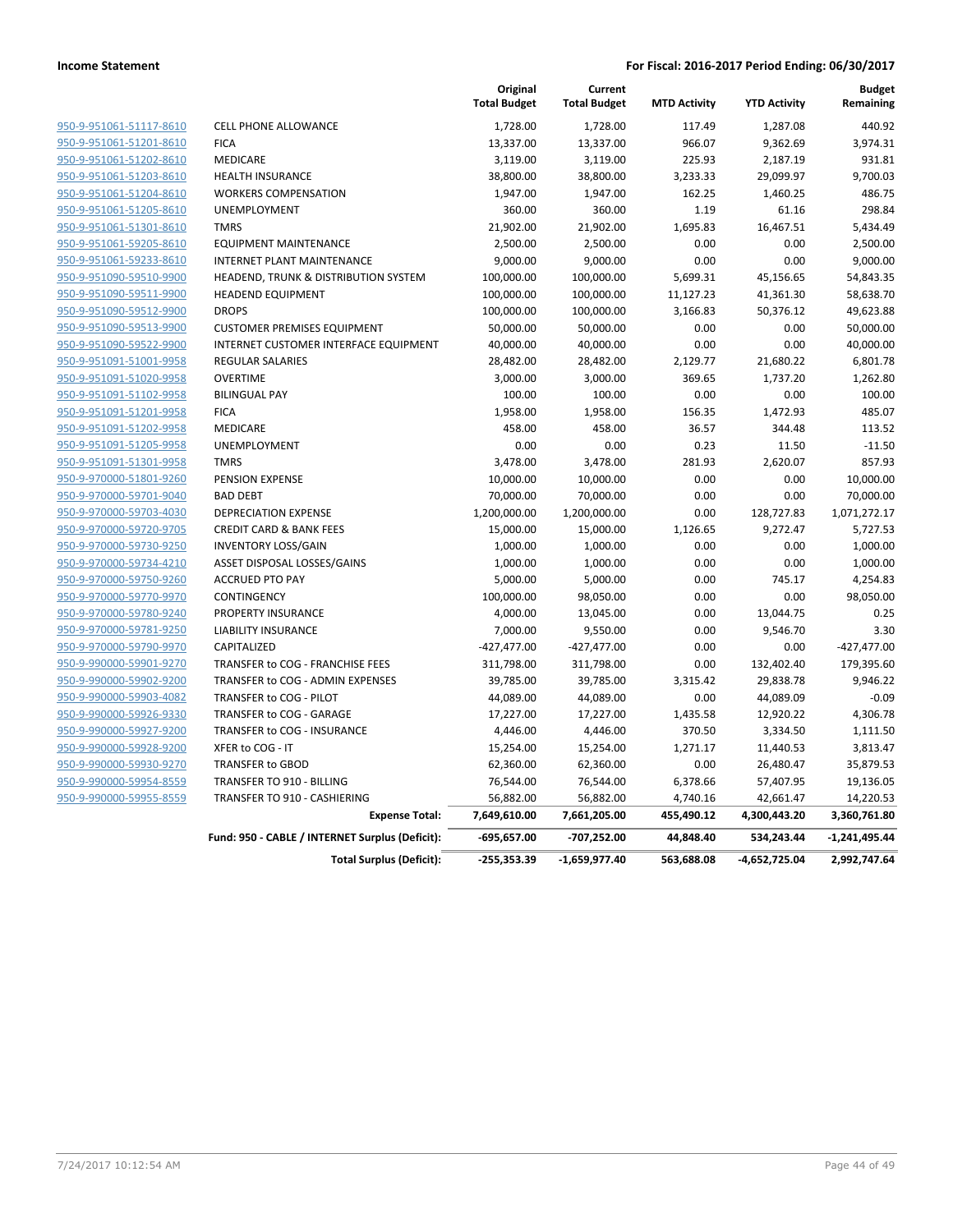## **Group Summary**

| <b>Account Type</b>                                                         | Original<br><b>Total Budget</b> | Current<br><b>Total Budget</b> | <b>MTD Activity</b> | <b>YTD Activity</b>   | <b>Budget</b><br>Remaining |
|-----------------------------------------------------------------------------|---------------------------------|--------------------------------|---------------------|-----------------------|----------------------------|
| Fund: 100 - GENERAL FUND                                                    |                                 |                                |                     |                       |                            |
| Revenue                                                                     | 22,345,380.25                   | 22,345,380.25                  | 1,562,173.77        | 16,746,190.32         | 5,599,189.93               |
| Expense                                                                     | 23,436,084.83                   | 23,436,084.83                  | 2,246,333.78        | 16,804,523.80         | 6,631,561.03               |
| Fund: 100 - GENERAL FUND Surplus (Deficit):                                 | $-1,090,704.58$                 | $-1,090,704.58$                | $-684,160.01$       | $-58,333.48$          | -1,032,371.10              |
|                                                                             |                                 |                                |                     |                       |                            |
| <b>Fund: 101 - MUNICIPAL COURT BUILDING SECURITY FEES</b><br>Revenue        | 0.00                            | 0.00                           | 747.83              | 7,089.52              |                            |
| Expense                                                                     | 0.00                            | 0.00                           | 1.94                | 21.62                 | $-7,089.52$<br>$-21.62$    |
| Fund: 101 - MUNICIPAL COURT BUILDING SECURITY FEES Surplus (Deficit):       | 0.00                            | 0.00                           | 745.89              | 7,067.90              | $-7,067.90$                |
|                                                                             |                                 |                                |                     |                       |                            |
| Fund: 102 - MUNICIPAL COURT TECH FUND                                       |                                 |                                |                     |                       |                            |
| Revenue<br>Expense                                                          | 0.00<br>0.00                    | 0.00<br>0.00                   | 1,002.28<br>0.79    | 9,414.12<br>7.03      | $-9,414.12$<br>$-7.03$     |
| Fund: 102 - MUNICIPAL COURT TECH FUND Surplus (Deficit):                    | 0.00                            | 0.00                           | 1,001.49            | 9,407.09              | $-9,407.09$                |
|                                                                             |                                 |                                |                     |                       |                            |
| Fund: 103 - MUNICIPAL COURT CHILD SAFETY FUND                               |                                 |                                |                     |                       |                            |
| Revenue                                                                     | 29,760.00                       | 29,760.00<br>27,020.00         | 45.34<br>0.47       | 14,499.69             | 15,260.31                  |
| Expense<br>Fund: 103 - MUNICIPAL COURT CHILD SAFETY FUND Surplus (Deficit): | 27,020.00<br>2,740.00           | 2,740.00                       | 44.87               | 12,970.17<br>1,529.52 | 14,049.83<br>1,210.48      |
|                                                                             |                                 |                                |                     |                       |                            |
| Fund: 110 - EXCHANGE BUILDING FUND                                          |                                 |                                |                     |                       |                            |
| Revenue                                                                     | 0.00                            | 0.00                           | 0.00                | 12.61                 | $-12.61$                   |
| Expense                                                                     | 0.00                            | 0.00                           | $-5.22$             | 0.00                  | 0.00                       |
| Fund: 110 - EXCHANGE BUILDING FUND Surplus (Deficit):                       | 0.00                            | 0.00                           | 5.22                | 12.61                 | $-12.61$                   |
| Fund: 111 - RECREATION ACTIVITIES FUND                                      |                                 |                                |                     |                       |                            |
| Revenue                                                                     | 261,265.00                      | 261,265.00                     | 30,266.73           | 153,755.13            | 107,509.87                 |
| Expense                                                                     | 254,267.00                      | 254,267.00                     | 54,776.36           | 166,703.16            | 87,563.84                  |
| Fund: 111 - RECREATION ACTIVITIES FUND Surplus (Deficit):                   | 6,998.00                        | 6,998.00                       | $-24,509.63$        | $-12,948.03$          | 19,946.03                  |
| <b>Fund: 112 - GUN RANGE FUND</b>                                           |                                 |                                |                     |                       |                            |
| Revenue                                                                     | 5,124.00                        | 5,124.00                       | 56.52               | 2,936.17              | 2,187.83                   |
| Expense                                                                     | 1,040.00                        | 1,040.00                       | 71.18               | 633.63                | 406.37                     |
| Fund: 112 - GUN RANGE FUND Surplus (Deficit):                               | 4,084.00                        | 4,084.00                       | $-14.66$            | 2,302.54              | 1,781.46                   |
| Fund: 113 - HOTEL / MOTEL OCCUPANCY TAX FUND                                |                                 |                                |                     |                       |                            |
| Revenue                                                                     | 541,200.00                      | 541,200.00                     | 55,602.64           | 448,543.40            | 92,656.60                  |
| Expense                                                                     | 470,205.00                      | 470,205.00                     | 33,346.02           | 342,907.00            | 127,298.00                 |
| Fund: 113 - HOTEL / MOTEL OCCUPANCY TAX FUND Surplus (Deficit):             | 70,995.00                       | 70,995.00                      | 22,256.62           | 105,636.40            | $-34,641.40$               |
| Fund: 114 - VENUE MANAGEMENT FUND                                           |                                 |                                |                     |                       |                            |
| Revenue                                                                     | 252,443.00                      | 252,443.00                     | 9,766.67            | 122,265.57            | 130,177.43                 |
| Expense                                                                     | 246,577.00                      | 246,577.00                     | 14,557.05           | 162,245.87            | 84,331.13                  |
| Fund: 114 - VENUE MANAGEMENT FUND Surplus (Deficit):                        | 5,866.00                        | 5,866.00                       | $-4,790.38$         | -39,980.30            | 45,846.30                  |
| Fund: 116 - ROADWAY IMPACT FEE 1                                            |                                 |                                |                     |                       |                            |
| Revenue                                                                     | 0.00                            | 0.00                           | $-1.60$             | 12.11                 | $-12.11$                   |
| Expense                                                                     | 0.00                            | 0.00                           | 0.55                | 6.33                  | $-6.33$                    |
| Fund: 116 - ROADWAY IMPACT FEE 1 Surplus (Deficit):                         | 0.00                            | 0.00                           | $-2.15$             | 5.78                  | $-5.78$                    |
| Fund: 117 - ROADWAY IMPACT FEE 2                                            |                                 |                                |                     |                       |                            |
| Revenue                                                                     | 0.00                            | 0.00                           | $-0.01$             | 0.06                  | $-0.06$                    |
| Fund: 117 - ROADWAY IMPACT FEE 2 Total:                                     | 0.00                            | 0.00                           | $-0.01$             | 0.06                  | -0.06                      |
| Fund: 118 - ROADWAY IMPACT FEE 3                                            |                                 |                                |                     |                       |                            |
| Revenue                                                                     | 0.00                            | 0.00                           | $-0.01$             | 0.11                  | $-0.11$                    |
| Expense                                                                     | 0.00                            | 0.00                           | 0.00                | 0.03                  | $-0.03$                    |
| Fund: 118 - ROADWAY IMPACT FEE 3 Surplus (Deficit):                         | 0.00                            | 0.00                           | $-0.01$             | 0.08                  | $-0.08$                    |
| Fund: 123 - PTRAIN - POLICE REIMBURSEMENT GRANTS & CONT EDUCAT              |                                 |                                |                     |                       |                            |
| Revenue                                                                     | 0.00                            | 0.00                           | $-1.19$             | 4,683.75              | $-4,683.75$                |
| Expense                                                                     | 0.00                            | 0.00                           | 150.41              | 1,700.52              | $-1,700.52$                |
| Fund: 123 - PTRAIN - POLICE REIMBURSEMENT GRANTS & CONT EDUCAT Surp         | 0.00                            | 0.00                           | $-151.60$           | 2,983.23              | $-2,983.23$                |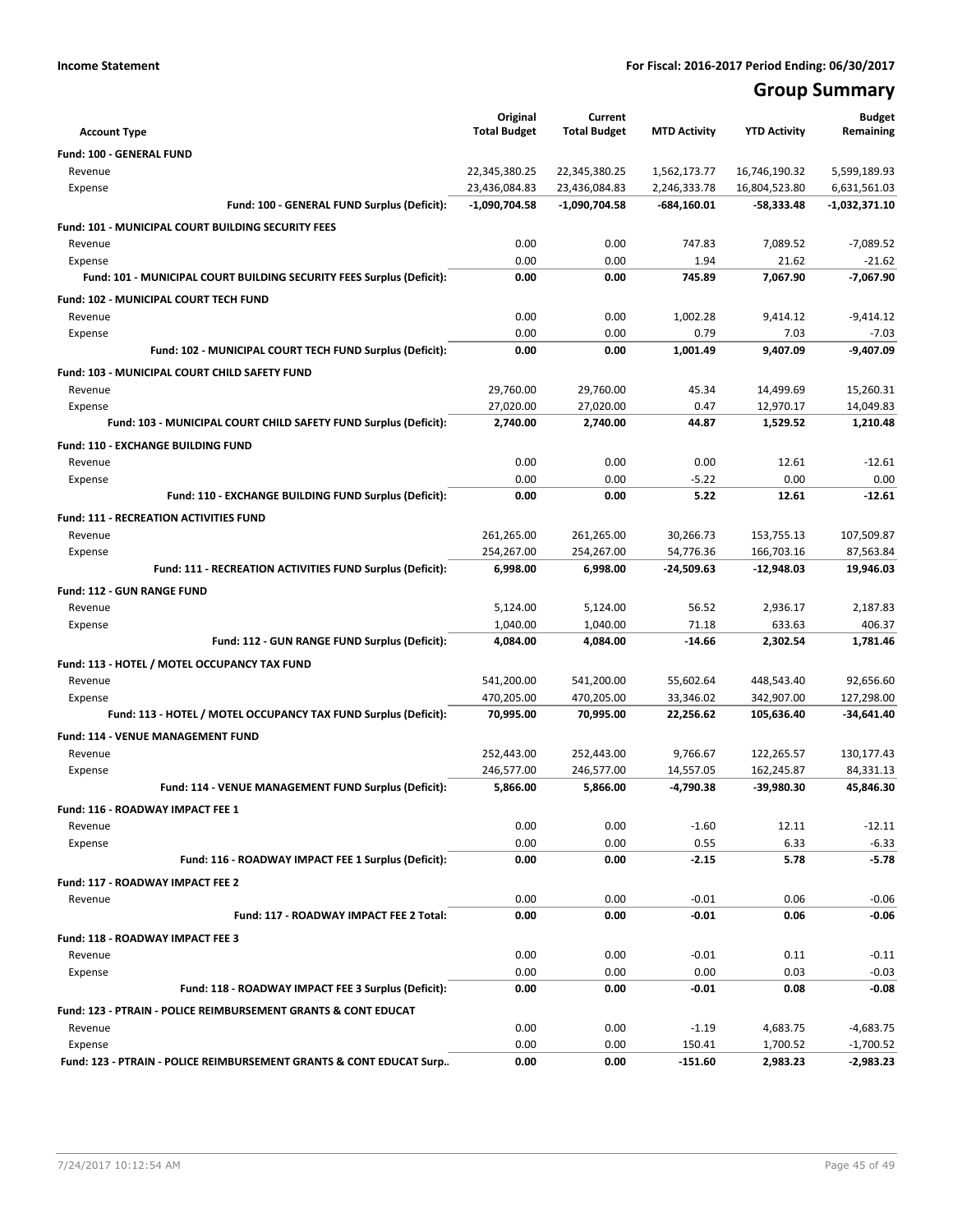| <b>Account Type</b>                                                      | Original<br><b>Total Budget</b> | Current<br><b>Total Budget</b> | <b>MTD Activity</b>   | <b>YTD Activity</b>      | <b>Budget</b><br>Remaining     |
|--------------------------------------------------------------------------|---------------------------------|--------------------------------|-----------------------|--------------------------|--------------------------------|
| <b>Fund: 126 - TIFMAS MOBILIZATION</b>                                   |                                 |                                |                       |                          |                                |
| Expense                                                                  | 0.00                            | 0.00                           | 0.00                  | 99.99                    | $-99.99$                       |
| Fund: 126 - TIFMAS MOBILIZATION Total:                                   | 0.00                            | 0.00                           | 0.00                  | 99.99                    | $-99.99$                       |
| Fund: 140 - DEBT SERVICE FUND                                            |                                 |                                |                       |                          |                                |
| Revenue                                                                  | 6,115,875.00                    | 6,115,875.00                   | 150,939.15            | 5,669,834.64             | 446,040.36                     |
| Expense                                                                  | 6,081,646.00                    | 6,081,646.00                   | 32.78                 | 5,366,570.85             | 715,075.15                     |
| Fund: 140 - DEBT SERVICE FUND Surplus (Deficit):                         | 34,229.00                       | 34,229.00                      | 150,906.37            | 303,263.79               | -269,034.79                    |
| Fund: 160 - GENERAL CAPITAL IMPROVEMENT FUND                             |                                 |                                |                       |                          |                                |
| Revenue                                                                  | 2,090,400.00                    | 2,090,400.00                   | 172,804.88            | $-902,094.13$            | 2,992,494.13                   |
| Expense                                                                  | 1,761,300.00                    | 3,145,924.01                   | 203,182.61            | 3,024,267.03             | 121,656.98                     |
| Fund: 160 - GENERAL CAPITAL IMPROVEMENT FUND Surplus (Deficit):          | 329,100.00                      | $-1,055,524.01$                | -30,377.73            | $-3,926,361.16$          | 2,870,837.15                   |
| Fund: 161 - STREET CONSTRUCTION FUND                                     |                                 |                                |                       |                          |                                |
| Revenue                                                                  | 0.00                            | 0.00                           | $-102.75$             | 779.80                   | $-779.80$                      |
| Expense                                                                  | 0.00                            | 0.00                           | 35.27                 | 256.73                   | $-256.73$                      |
| Fund: 161 - STREET CONSTRUCTION FUND Surplus (Deficit):                  | 0.00                            | 0.00                           | -138.02               | 523.07                   | $-523.07$                      |
| Fund: 164 - 2013 CO CAPITAL FUND                                         |                                 |                                |                       |                          |                                |
| Revenue                                                                  | 0.00                            | 0.00                           | $-2.46$               | 116.94                   | $-116.94$                      |
| Expense                                                                  | 0.00                            | 0.00                           | 1.33                  | 3.45                     | $-3.45$                        |
| Fund: 164 - 2013 CO CAPITAL FUND Surplus (Deficit):                      | 0.00                            | 0.00                           | $-3.79$               | 113.49                   | $-113.49$                      |
| Fund: 165 - 2014 GO FUND                                                 |                                 |                                |                       |                          |                                |
| Revenue                                                                  | 0.00                            | 0.00                           | 1,911.67              | 32,119.46                | $-32,119.46$                   |
| Expense                                                                  | 0.00                            | 20,000.00                      | 5,270.50              | 2,219,168.64             | $-2,199,168.64$                |
| Fund: 165 - 2014 GO FUND Surplus (Deficit):                              | 0.00                            | -20,000.00                     | $-3,358.83$           | -2,187,049.18            | 2,167,049.18                   |
| Fund: 170 - LAW ENFORCEMENT GRANT - CAPITAL PURCHASES                    |                                 |                                |                       |                          |                                |
| Revenue                                                                  | 0.00                            | 30,000.00                      | 30,000.00             | 30,000.00                | 0.00                           |
| Expense                                                                  | 0.00                            | 30,000.00                      | 0.00                  | 30,000.00                | 0.00                           |
| Fund: 170 - LAW ENFORCEMENT GRANT - CAPITAL PURCHASES Surplus (Defici    | 0.00                            | 0.00                           | 30,000.00             | 0.00                     | 0.00                           |
|                                                                          |                                 |                                |                       |                          |                                |
| <b>Fund: 171 - MAIN STREET SPECIAL REVENUE</b><br>Revenue                | 0.00                            | 25,000.00                      | 0.00                  | 25,000.00                | 0.00                           |
| Expense                                                                  | 0.00                            | 25,000.00                      | 8,875.00              | 13,875.00                | 11,125.00                      |
| Fund: 171 - MAIN STREET SPECIAL REVENUE Surplus (Deficit):               | 0.00                            | 0.00                           | -8,875.00             | 11,125.00                | $-11,125.00$                   |
|                                                                          |                                 |                                |                       |                          |                                |
| <b>Fund: 172 - MINOR GRANTS FUND</b>                                     |                                 |                                |                       |                          |                                |
| Revenue<br>Expense                                                       | 0.00<br>0.00                    | 25,000.00<br>25,000.00         | 15,000.00<br>7,145.33 | 51,219.92<br>44,920.77   | $-26,219.92$<br>$-19,920.77$   |
| Fund: 172 - MINOR GRANTS FUND Surplus (Deficit):                         | 0.00                            | 0.00                           | 7,854.67              | 6,299.15                 | $-6,299.15$                    |
|                                                                          |                                 |                                |                       |                          |                                |
| <b>Fund: 174 - FEMA GRANT</b>                                            |                                 |                                |                       |                          |                                |
| Revenue<br>Expense                                                       | 0.00<br>0.00                    | 0.00<br>0.00                   | 0.00<br>0.00          | 182,810.00<br>182,740.00 | $-182,810.00$<br>$-182,740.00$ |
| Fund: 174 - FEMA GRANT Surplus (Deficit):                                | 0.00                            | 0.00                           | 0.00                  | 70.00                    | $-70.00$                       |
|                                                                          |                                 |                                |                       |                          |                                |
| Fund: 175 - JUSTICE ASSISTANCE GRANT - JAG                               |                                 |                                |                       |                          |                                |
| Revenue                                                                  | 0.00<br>0.00                    | 0.00<br>0.00                   | 0.00<br>0.00          | 6,165.00<br>6,165.00     | $-6,165.00$<br>$-6,165.00$     |
| Expense<br>Fund: 175 - JUSTICE ASSISTANCE GRANT - JAG Surplus (Deficit): | 0.00                            | 0.00                           | 0.00                  | 0.00                     | 0.00                           |
|                                                                          |                                 |                                |                       |                          |                                |
| Fund: 190 - FIXED ASSETS                                                 |                                 |                                |                       |                          |                                |
| Expense                                                                  | 0.00                            | 0.00                           | 0.00                  | $-134,526.72$            | 134,526.72                     |
| Fund: 190 - FIXED ASSETS Total:                                          | 0.00                            | 0.00                           | 0.00                  | $-134,526.72$            | 134,526.72                     |
| Fund: 200 - WATER / WASTEWATER FUND                                      |                                 |                                |                       |                          |                                |
| Revenue                                                                  | 12,628,222.00                   | 12,628,222.00                  | 1,076,588.09          | 9,183,899.98             | 3,444,322.02                   |
| Expense                                                                  | 14,820,349.08                   | 14,820,349.08                  | 1,058,621.11          | 10,566,588.93            | 4,253,760.15                   |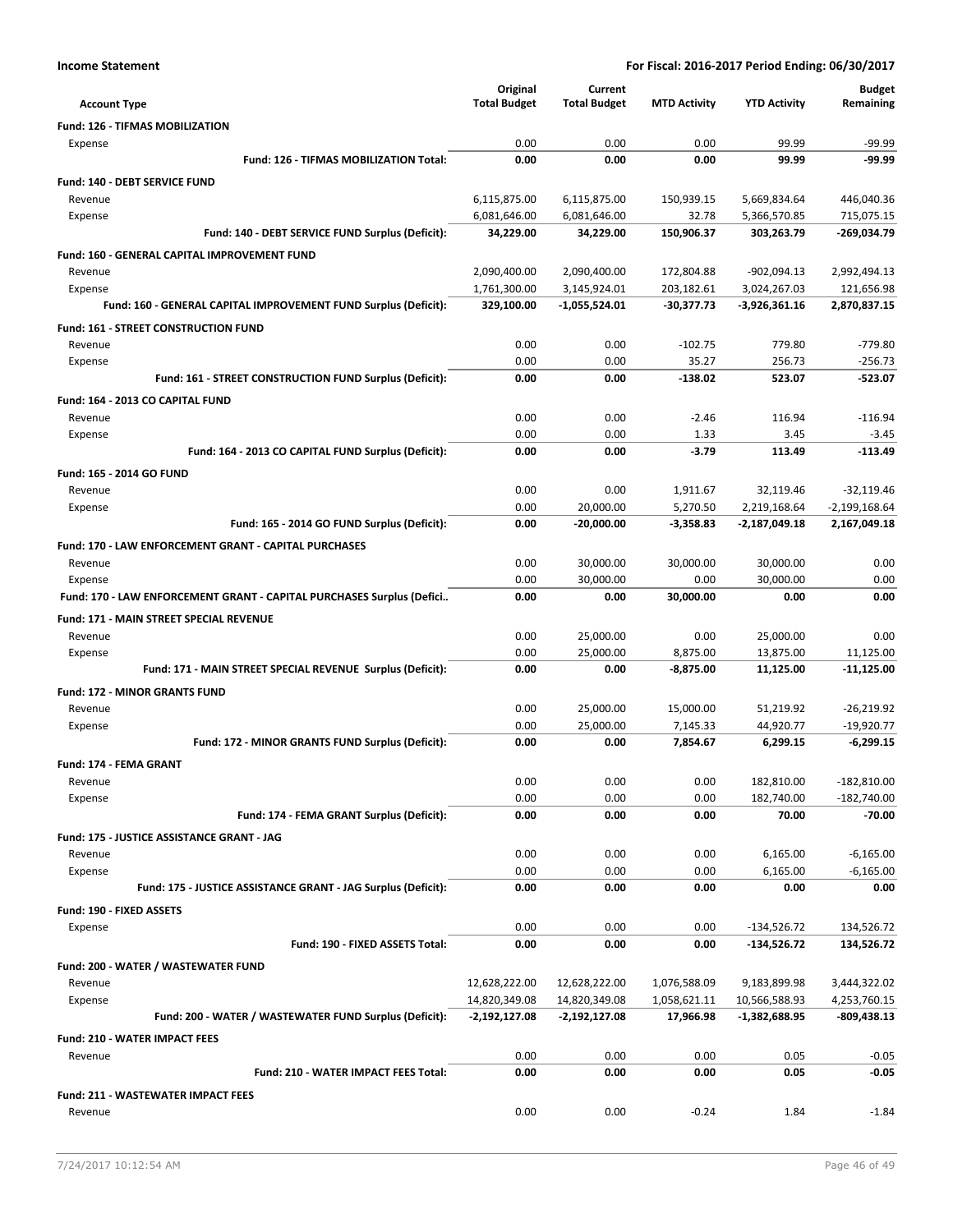| <b>Account Type</b>                                     | Original<br><b>Total Budget</b> | Current<br><b>Total Budget</b> | <b>MTD Activity</b> | <b>YTD Activity</b> | <b>Budget</b><br>Remaining |
|---------------------------------------------------------|---------------------------------|--------------------------------|---------------------|---------------------|----------------------------|
| Expense                                                 | 0.00                            | 0.00                           | 0.08                | 0.91                | $-0.91$                    |
| Fund: 211 - WASTEWATER IMPACT FEES Surplus (Deficit):   | 0.00                            | 0.00                           | $-0.32$             | 0.93                | $-0.93$                    |
| Fund: 216 - UTILIITY CIP FUND                           |                                 |                                |                     |                     |                            |
| Revenue                                                 | 2,967,447.00                    | 2,967,447.00                   | 246,138.82          | 2,226,095.78        | 741,351.22                 |
| Expense                                                 | 225,000.00                      | 225,000.00                     | 45,284.98           | 375,788.65          | -150,788.65                |
| Fund: 216 - UTILIITY CIP FUND Surplus (Deficit):        | 2,742,447.00                    | 2,742,447.00                   | 200,853.84          | 1,850,307.13        | 892,139.87                 |
| <b>Fund: 217 - WASTEWATER RECLAMATION FUND</b>          |                                 |                                |                     |                     |                            |
| Revenue                                                 | 0.00                            | 0.00                           | 515.04              | 3,431.87            | $-3,431.87$                |
| Fund: 217 - WASTEWATER RECLAMATION FUND Total:          | 0.00                            | 0.00                           | 515.04              | 3,431.87            | $-3,431.87$                |
| Fund: 300 - AIRPORT FUND                                |                                 |                                |                     |                     |                            |
| Revenue                                                 | 655,344.00                      | 655,344.00                     | 53,855.69           | 552,578.22          | 102,765.78                 |
| Expense                                                 | 181,200.00                      | 181,200.00                     | 11,712.48           | 120,475.33          | 60,724.67                  |
| Fund: 300 - AIRPORT FUND Surplus (Deficit):             | 474,144.00                      | 474,144.00                     | 42,143.21           | 432,102.89          | 42,041.11                  |
| Fund: 320 - AIRPORT TXDOT GRANT                         |                                 |                                |                     |                     |                            |
| Revenue                                                 | 0.00                            | 0.00                           | 0.00                | 200,000.00          | $-200,000.00$              |
| Fund: 320 - AIRPORT TXDOT GRANT Total:                  | 0.00                            | 0.00                           | 0.00                | 200,000.00          | $-200,000.00$              |
| Fund: 360 - AIRPORT CAPITAL FUND                        |                                 |                                |                     |                     |                            |
| Revenue                                                 | 301,500.00                      | 301,500.00                     | 48,226.10           | 848,841.47          | $-547,341.47$              |
| Expense                                                 | 501,200.00                      | 501,200.00                     | 3,077.14            | 53,454.12           | 447,745.88                 |
| Fund: 360 - AIRPORT CAPITAL FUND Surplus (Deficit):     | -199,700.00                     | -199,700.00                    | 45,148.96           | 795,387.35          | -995,087.35                |
| Fund: 362 - AIRPORT FBO FUEL                            |                                 |                                |                     |                     |                            |
| Revenue                                                 | 0.00                            | 0.00                           | 60,269.00           | 374,912.00          | $-374,912.00$              |
| Expense                                                 | 0.00                            | 0.00                           | 51,945.28           | 280,167.29          | -280,167.29                |
| Fund: 362 - AIRPORT FBO FUEL Surplus (Deficit):         | 0.00                            | 0.00                           | 8,323.72            | 94,744.71           | -94,744.71                 |
| Fund: 400 - GOLF FUND                                   |                                 |                                |                     |                     |                            |
| Revenue                                                 | 272,528.00                      | 272,528.00                     | 50,130.99           | 183,679.86          | 88,848.14                  |
| Expense                                                 | 238,612.00                      | 238,612.00                     | 25,055.78           | 164,647.11          | 73,964.89                  |
| Fund: 400 - GOLF FUND Surplus (Deficit):                | 33,916.00                       | 33,916.00                      | 25,075.21           | 19,032.75           | 14,883.25                  |
| <b>Fund: 500 - SANITATION FUND</b>                      |                                 |                                |                     |                     |                            |
| Revenue                                                 | 3,783,204.00                    | 3,783,204.00                   | 322,763.47          | 2,984,779.79        | 798,424.21                 |
| Expense                                                 | 3,514,606.33                    | 3,514,606.33                   | 291,413.46          | 2,280,108.94        | 1,234,497.39               |
| Fund: 500 - SANITATION FUND Surplus (Deficit):          | 268,597.67                      | 268,597.67                     | 31,350.01           | 704,670.85          | -436,073.18                |
| <b>Fund: 601 - CENTRAL SERVICE FUND</b>                 |                                 |                                |                     |                     |                            |
| Revenue                                                 | 813,206.00                      | 813,206.00                     | 67,767.17           | 609,904.53          | 203,301.47                 |
| Expense                                                 | 875,620.40                      | 875,620.40                     | 64,961.99           | 632,532.99          | 243,087.41                 |
| Fund: 601 - CENTRAL SERVICE FUND Surplus (Deficit):     | $-62.414.40$                    | $-62,414.40$                   | 2,805.18            | $-22.628.46$        | -39,785.94                 |
| <b>Fund: 602 - INSURANCE FUND</b>                       |                                 |                                |                     |                     |                            |
| Revenue                                                 | 4,921,219.00                    | 4,921,219.00                   | 389,778.24          | 3,732,911.26        | 1,188,307.74               |
| Expense                                                 | 5,582,794.00                    | 5,582,794.00                   | 436,640.90          | 4,890,854.82        | 691,939.18                 |
| Fund: 602 - INSURANCE FUND Surplus (Deficit):           | $-661,575.00$                   | $-661,575.00$                  | $-46,862.66$        | -1,157,943.56       | 496,368.56                 |
| Fund: 604 - MIS FUND                                    |                                 |                                |                     |                     |                            |
| Revenue                                                 | 808,151.00                      | 808,151.00                     | 67,345.92           | 606,113.28          | 202,037.72                 |
| Expense                                                 | 850,672.00                      | 850,672.00                     | 75,629.18           | 633,143.50          | 217,528.50                 |
| Fund: 604 - MIS FUND Surplus (Deficit):                 | $-42,521.00$                    | -42,521.00                     | $-8,283.26$         | -27,030.22          | $-15,490.78$               |
| Fund: 660 - VEHICLE REPLACEMENT FUND                    |                                 |                                |                     |                     |                            |
| Revenue                                                 | 379,430.00                      | 379,430.00                     | 498,691.41          | 341,573.62          | 37,856.38                  |
| Expense                                                 | 229,830.00                      | 229,830.00                     | 6,282.19            | 246,946.83          | $-17,116.83$               |
| Fund: 660 - VEHICLE REPLACEMENT FUND Surplus (Deficit): | 149,600.00                      | 149,600.00                     | 492,409.22          | 94,626.79           | 54,973.21                  |
|                                                         |                                 |                                |                     |                     |                            |
| Fund: 800 - SPENCE FUND<br>Revenue                      | 4,800.00                        | 4,800.00                       | 398.67              | 6,116.33            | $-1,316.33$                |
| Expense                                                 | 600.00                          | 600.00                         | 50.00               | 450.00              | 150.00                     |
| Fund: 800 - SPENCE FUND Surplus (Deficit):              | 4,200.00                        | 4,200.00                       | 348.67              | 5,666.33            | -1,466.33                  |
| Fund: 801 - JONES LIBRARY TRUST                         |                                 |                                |                     |                     |                            |
| Revenue                                                 | 0.00                            | 0.00                           | $-1.87$             | 14.23               | $-14.23$                   |
|                                                         |                                 |                                |                     |                     |                            |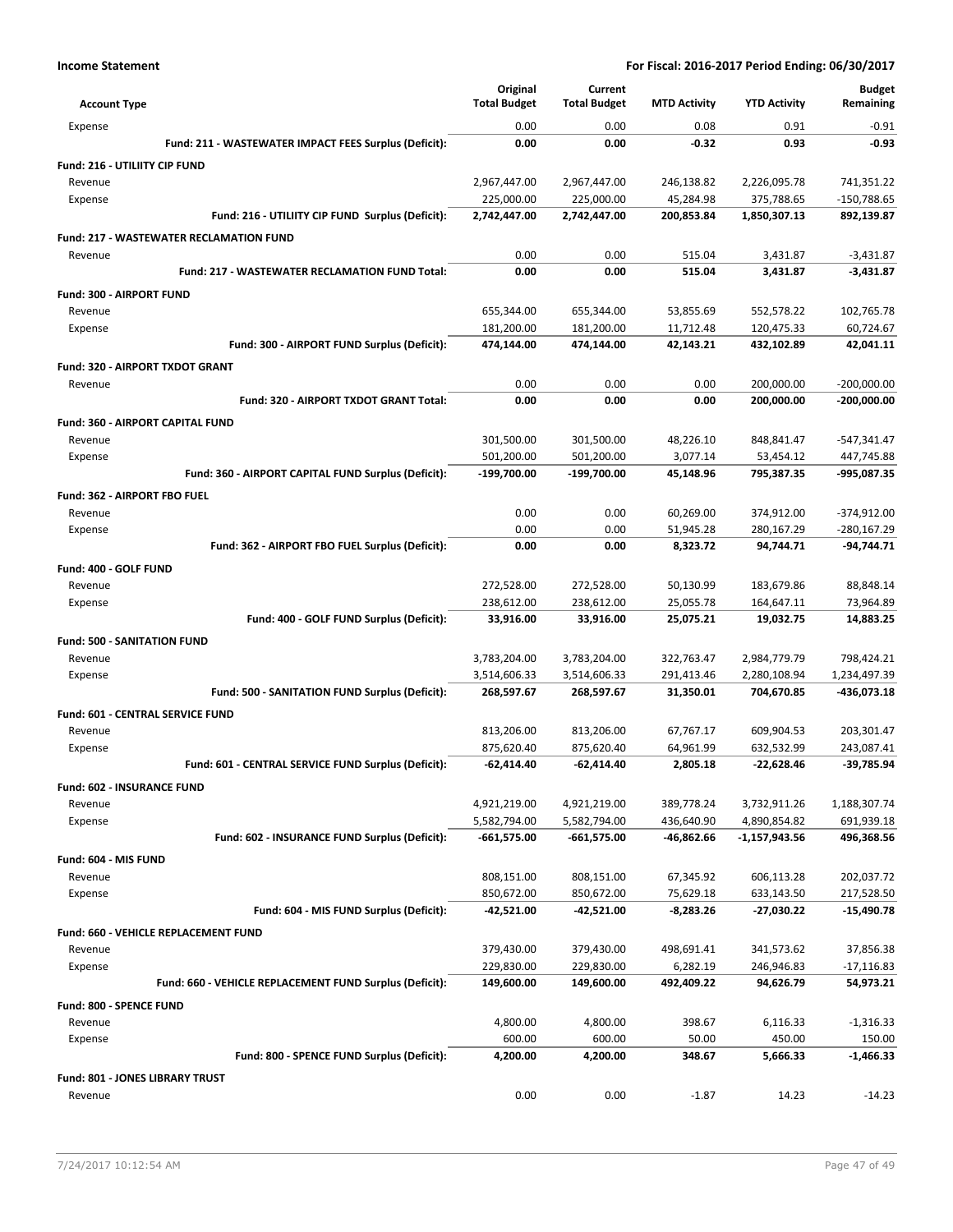| <b>Account Type</b>                                                        | Original<br><b>Total Budget</b> | Current<br><b>Total Budget</b> | <b>MTD Activity</b> | <b>YTD Activity</b> | <b>Budget</b><br>Remaining |
|----------------------------------------------------------------------------|---------------------------------|--------------------------------|---------------------|---------------------|----------------------------|
| Expense                                                                    | 0.00                            | 0.00                           | 0.65                | 8.23                | $-8.23$                    |
| Fund: 801 - JONES LIBRARY TRUST Surplus (Deficit):                         | 0.00                            | 0.00                           | $-2.52$             | 6.00                | $-6.00$                    |
| Fund: 809 - GREENVILLE IDC (L-3)                                           |                                 |                                |                     |                     |                            |
| Revenue                                                                    | 0.00                            | 0.00                           | 712,390.73          | 3,276,871.78        | $-3,276,871.78$            |
| Expense                                                                    | 0.00                            | 0.00                           | 986,073.04          | 3,276,871.78        | $-3,276,871.78$            |
| Fund: 809 - GREENVILLE IDC (L-3) Surplus (Deficit):                        | 0.00                            | 0.00                           | -273,682.31         | 0.00                | 0.00                       |
| <b>Fund: 810 - SEIZURE FUNDS - STATE RULES</b>                             |                                 |                                |                     |                     |                            |
| Revenue                                                                    | 806.00                          | 806.00                         | $-31.10$            | 3,113.54            | $-2,307.54$                |
| Expense                                                                    | 600.00                          | 600.00                         | 10.72               | 75,908.96           | $-75,308.96$               |
| Fund: 810 - SEIZURE FUNDS - STATE RULES Surplus (Deficit):                 | 206.00                          | 206.00                         | $-41.82$            | $-72.795.42$        | 73,001.42                  |
| Fund: 811 - SEIZURE FUNDS - FED RULES                                      |                                 |                                |                     |                     |                            |
| Revenue                                                                    | 709.00                          | 709.00                         | $-17.96$            | 9,610.65            | $-8,901.65$                |
| Expense                                                                    | 300.00                          | 300.00                         | 1,640.01            | 3,297.93            | $-2,997.93$                |
| Fund: 811 - SEIZURE FUNDS - FED RULES Surplus (Deficit):                   | 409.00                          | 409.00                         | $-1,657.97$         | 6,312.72            | $-5,903.72$                |
| Fund: 820 - TIRZ FUND (Tax Increment Reinvestment Zone)                    |                                 |                                |                     |                     |                            |
| Revenue                                                                    | 595,648.00                      | 595,648.00                     | 115,174.30          | 418,954.76          | 176,693.24                 |
| Expense                                                                    | 7,100.00                        | 7,100.00                       | 47.38               | 261,109.02          | $-254,009.02$              |
| Fund: 820 - TIRZ FUND (Tax Increment Reinvestment Zone) Surplus (Deficit): | 588,548.00                      | 588,548.00                     | 115,126.92          | 157,845.74          | 430,702.26                 |
| <b>Fund: 910 - ELECTRIC OPERATING FUND</b>                                 |                                 |                                |                     |                     |                            |
| Revenue                                                                    | 59,415,205.00                   | 59,415,205.00                  | 4,091,213.26        | 34,113,311.99       | 25,301,893.01              |
| Expense                                                                    | 59,465,034.00                   | 59,453,439.00                  | 3,998,832.57        | 36,087,451.10       | 23,365,987.90              |
| Fund: 910 - ELECTRIC OPERATING FUND Surplus (Deficit):                     | -49,829.00                      | $-38,234.00$                   | 92,380.69           | $-1,974,139.11$     | 1,935,905.11               |
| Fund: 911 - ELECTRIC DEBT REDUCTION                                        |                                 |                                |                     |                     |                            |
| Revenue                                                                    | 850.00                          | 850.00                         | $-493.94$           | 1,254.52            | $-404.52$                  |
| <b>Fund: 911 - ELECTRIC DEBT REDUCTION Total:</b>                          | 850.00                          | 850.00                         | $-493.94$           | 1,254.52            | $-404.52$                  |
| <b>Fund: 912 - ELECTRIC DEBT SERVICE</b>                                   |                                 |                                |                     |                     |                            |
| Revenue                                                                    | 3,840,000.00                    | 3,840,000.00                   | 320,000.00          | 2,880,000.00        | 960,000.00                 |
| Expense                                                                    | 3,817,880.00                    | 3,817,880.00                   | 1,000.00            | 2,155,269.52        | 1,662,610.48               |
| Fund: 912 - ELECTRIC DEBT SERVICE Surplus (Deficit):                       | 22,120.00                       | 22,120.00                      | 319,000.00          | 724,730.48          | $-702,610.48$              |
| <b>Fund: 913 - ELECTRIC CONSTRUCTION FUND</b>                              |                                 |                                |                     |                     |                            |
| Revenue                                                                    | 125.00                          | 125.00                         | $-16.48$            | 41.84               | 83.16                      |
| Fund: 913 - ELECTRIC CONSTRUCTION FUND Total:                              | 125.00                          | 125.00                         | $-16.48$            | 41.84               | 83.16                      |
| Fund: 950 - CABLE / INTERNET                                               |                                 |                                |                     |                     |                            |
| Revenue                                                                    | 6,953,953.00                    | 6,953,953.00                   | 500,338.52          | 4,834,686.64        | 2,119,266.36               |
| Expense                                                                    | 7,649,610.00                    | 7,661,205.00                   | 455,490.12          | 4,300,443.20        | 3,360,761.80               |
| Fund: 950 - CABLE / INTERNET Surplus (Deficit):                            | $-695,657.00$                   | -707,252.00                    | 44,848.40           | 534,243.44          | $-1,241,495.44$            |
| <b>Total Surplus (Deficit):</b>                                            | $-255.353.39$                   | $-1.659.977.40$                | 563.688.08          | -4.652.725.04       | 2,992,747.64               |